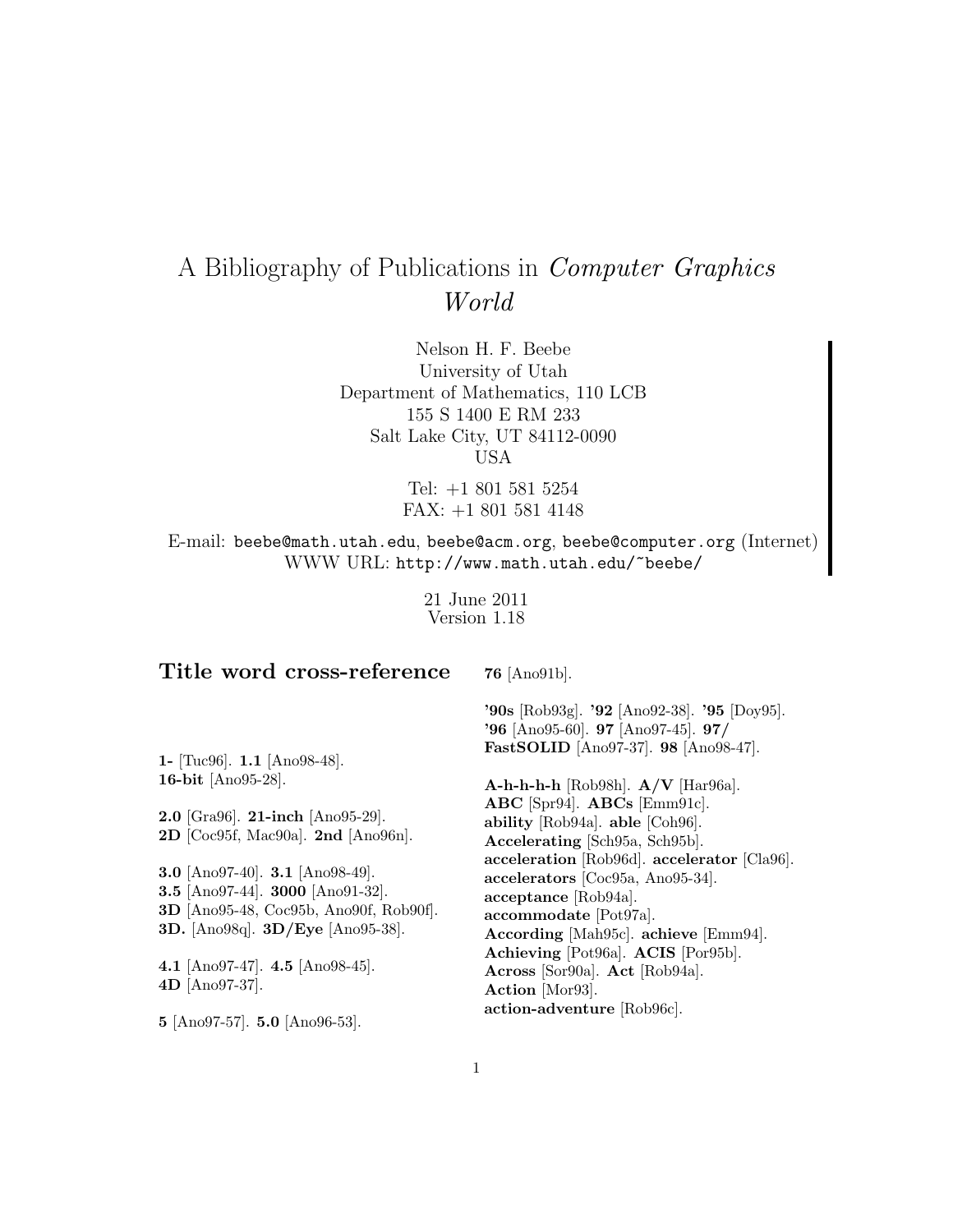**activity** [RR97]. **actual** [Phi96e]. **ADAMS** [Ano95-52]. **ADAMS/** [Ano95-52]. **Adding** [Ano98q]. **addresses** [Ano96-69]. **Adds** [Ano90n]. **adept** [Pot96d]. **adhered** [Phi95e]. **Adobe** [Ano96-50]. **advance** [Phi97e]. **advanced** [Ano95-52]. **Advancements** [Sor91a]. **advances** [Oli94]. **advantage** [Cra94]. **advantages** [Gar95]. **adventure** [Rob95b, Gra93a]. **Adventures** [Nov96]. **AEC** [Rob90d, Ano91e]. **aerospace** [Pot96d]. **Affordable** [Mae97]. **after** [Cla96, Ano96-50]. **AG** [Sha95]. **again** [Rob96c]. **Age** [Fly92]. **ago** [Pot96e]. **Ahead** [Ros90]. **aided** [Tho95b, Sen90a]. **aids** [Ano95-58]. **aircraft** [Ano96-81]. **airplane** [Ano96s]. **Airport** [Ano98-29]. **Airwaves** [Sor90a]. **Albert** [Ano96-79]. **Algorithmic** [Sor91a]. **algorithms** [Kin97]. **Alias** [Ano92-37, Ano95l]. **Alias/ Wavefront** [Ano98-45]. **alien** [Ano96p]. **Alive** [Mac90a]. **all-digital** [Coc95e]. **Alliant** [Ano90b]. **Allplan** [Ano97-45]. **Allure** [Pot95f]. **alone** [Emm96a]. **already** [Pot96e]. **also** [Mah95c]. **Although** [Coh96]. **Altschul** [Mah95c]. **always** [Rob97b]. **Amazing** [Rob92f, Ano96k]. **Amblin** [Ano96-27]. **America** [Ano95-56]. **American** [Ano96-81]. **Americans** [Har96c]. **Amiga** [Ano91-32, Ano90c]. **AmigaVision** [Ano90c]. **analyses** [Ano95-57, Ano95-61]. **Analysis** [Pot92a]. **analysts** [Pot97a]. **analyze** [Coh96]. **Analyzing** [Ano95-63]. **Anastasia** [Ano97w]. **Anatomy** [Sim95b, Sim95a]. **Ancient** [Pfi92a]. **Angeles** [Doy95]. **ani** [Rob95c]. **Animals** [Rob96c]. **animated** [Emm95a]. **AnimaTek** [Ano95-43]. **animating** [Phi96c]. **Animation** [Mac90a, Vas90b]. **Animation/**

**Photo** [Ano90f]. **Animation/ Photo-Realism** [Ano90f]. **animations** [Ano95-60, Phi95e]. **animator** [Mah95c, Ano96-28]. **animators** [Cra94]. **Anime** [Sav98]. **announced** [Pot96e]. **Annual** [Ano96n]. **answer** [Mae96]. **Antz** [Rob98a, Rob98f]. **Antz-piration** [Rob98a]. **anyone** [Pot97a]. **appeal** [Phi96g]. **appearing** [For97]. **Apple** [Ano90e]. **application** [Emm96c]. **Applications** [Ano92d]. **Approach** [Kee86]. **approaches** [Emm94]. **arcade** [Ano96j]. **ArchiDesign** [Ano98-46]. **architect** [Row96]. **architected** [Pot96c]. **Architects** [Mah94c, Phi95a]. **Architectural** [Mah94f, Pot95b]. **Architecture** [Nov96, Phi95a]. **Architectures** [Pot96c]. **archive** [Ano96-69]. **area** [Phi96c]. **aren't** [Coc97d]. **argue** [Smi96a]. **Arizona** [Ano96-75]. **array** [Emm95a]. **arrival** [Coc97d]. **Ars** [Ano98-43]. **Art** [Ano90h]. **artful** [Rob94a]. **Artificial** [Mah93a]. **Artisan** [Ano97-39]. **artist** [Ano96-36]. **Artistic** [Coc98c, LB90a]. **artists** [Doy94, LB91b]. **Arts** [Pfi93b]. **Assemblies** [Pot96d, Coo90a]. **assumptions** [Coh96]. **Athlete** [Ano98-67]. **Atlanta** [Vas90a]. **attempt** [Mae96]. **attitude** [Ano98-68]. **Attraction** [Ano98-27]. **Author** [SH90]. **auto.des.sys** [Ano95-45]. **Autocad** [Ano91h]. **Autodesk** [Ano90f]. **Autofact** [Ano95-35]. **automaker** [Ano96-49]. **automotive** [Pot96d]. **available** [Vac96, Doy94]. **avalanches** [Phi96a]. **Avant** [Mah94c]. **Avant-Garde** [Mah94c]. **average** [Phi97a]. **Averting** [Ano98-61]. **Aviation** [Ano98-61]. **Avid** [Ano96-50]. **avionics** [Phi96d]. **Awakening** [Nov98a]. **award** [Rob94f, Ano96-31]. **award-winning** [Rob94f].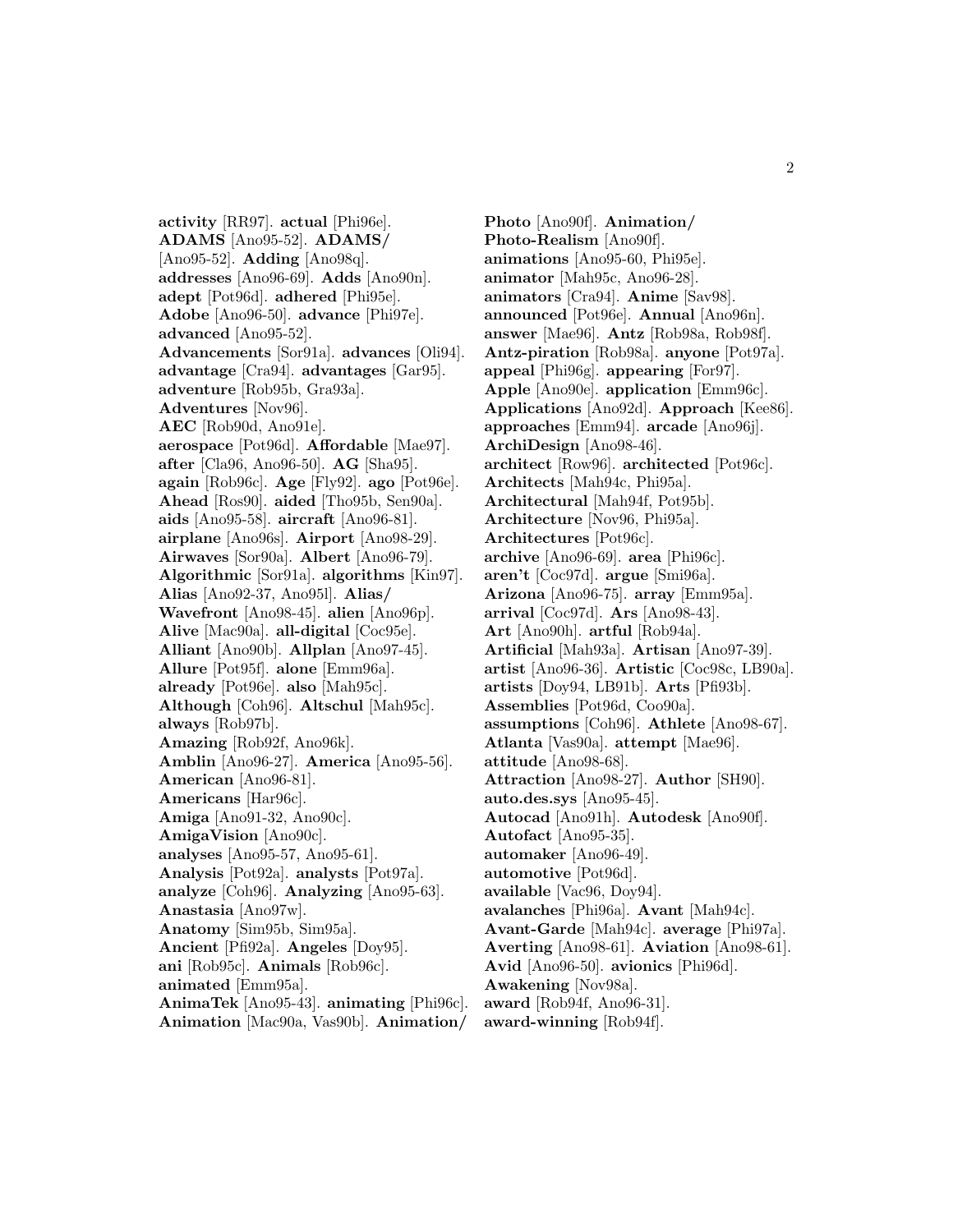**Awards** [Ano95w, Ano96n].

**babies** [Ano98y]. **Babylon** [Ano97-57]. **Back** [BZJ94]. **Bag** [Rob94b]. **Balto** [Ano96-27]. **Bananas** [Ano98l]. **Barbie** [Ano98s]. **Bargain** [Pot96g]. **Barrier** [Han90]. **Barriers** [Fic86]. **Bart** [Ano95-59]. **based** [Ano92b, Ano90g]. **basic** [Ash96]. **battle** [Rob96a]. **Battling** [Rob96a]. **Battlinq** [Pot98a]. **be** [Tuc95a]. **beating** [Pot97b]. **Beauty** [Ano98-42]. **Because** [Pot96a]. **become** [Rob94d]. **becomes** [Pot95f]. **becoming** [Vac96]. **been** [Cra94]. **before** [Doy94]. **begin** [Hel97, Mah92c]. **Beginner** [Woo93]. **beginning** [Pot96a]. **begins** [Pot95f]. **behind** [Spr94]. **behind-the-scenes** [Spr94]. **Beholder** [FK90]. **BeInfinite** [Ano95-46]. **being** [Mae96]. **beings** [Rob94a]. **believable** [Ano95m]. **Believe** [Emm86]. **Bell** [Ano95-52]. **benchmark** [Kur97]. **Benchmarks** [Coh96]. **benefits** [Ano95r]. **Bent** [Gra93a]. **Bentley** [Ano95-39]. **Best** [Pot95d]. **best-suited** [Coc95f]. **better** [Phi95f]. **Beyond** [Pop94]. **bid** [Ano95-60]. **Big** [Coc95e, Dav92]. **big-screen** [Coc95e]. **Big-Time** [Dav92]. **bike** [Ano98-66]. **Bin** [Pot96g]. **Bingo** [Ano98c]. **biological** [Ano97-56]. **bit** [Ano95-28]. **Biz** [Rob91c]. **Blitz** [Ano96-55]. **Blue** [Ano98-60]. **blueprint** [Pot96f]. **Blues** [Ano91-28]. **Board** [Rob93a]. **boards** [Cla96]. **boasting** [Coc96a]. **bold** [Ano96-71, LB90b]. **Bolsters** [McM90b]. **Bolt** [Gra96]. **Bones** [Ano98-62]. **Boolean** [Ano96w]. **Boolean-shy** [Ano96w]. **booming** [Mah97]. **Boss** [Rob95b]. **both** [Coc95a]. **Boundaries** [KPV91]. **brain** [Ano97-50]. **Brainstorm** [Mah98b]. **Breaking** [Han90]. **breathing** [Rob96c, Coc95c]. **Breed** [FP91]. **bridge** [Ano97-51, Ano95-63].

**Bridging** [Rob90a]. **brighten** [Ano95-63].

**bring** [Sch95b]. **bringing** [Coc96b]. **brings** [Coc95e]. **Broad** [Ano95a]. **broadcast** [Rob95h]. **Broadening** [KPV91]. **broader** [Tuc96]. **Bros.** [Rob95a]. **Brushing** [Rob98b]. **Bryce** [Ano96-54]. **Bucci** [Ano96-36]. **Bug** [Ano98d]. **buggy** [Ano98d]. **Builder** [Ano97-47, Ano95-43]. **Building** [Lon98, Min94]. **built** [Ano97-64]. **bureaus** [Vin97]. **burgeoning** [Phi95a]. **business** [Ano96b, Nov93b]. **butterflies** [Ano96x]. **buy** [Tuc95a]. **buyers** [Ano96i]. **Buying** [Vin97]. **CAD** [Ros90, Fre90a]. **CAD/ CAM** [Ano95-47, Ano95f]. **Cadam** [Ano90g]. **Cadkey** [Ano97-37]. **CAD's** [Pot96f]. **CAE** [Ano98g]. **CAID** [Ano95g]. **Caligan** [Ano95-40].

**Caligari** [Ano97-40]. **camera** [Ano98-60]. **cameras** [Rob95h, Ano95-31]. **campaign** [Ano96-64]. **Campus** [Mah92a]. **can** [Doy94]. **Canadian** [Ano95-55]. **candidates** [Ano96-64]. **capabilities** [Cra94]. **CAPS** [Rob94b]. **capture** [Rob94a]. **captured** [Oli94]. **Capturing** [Mae95b, Mae95c]. **car** [App93]. **car-collision** [Ano95-61]. **cards** [Ano96-43, Ano95-28]. **Care** [McM90b, Mah92b]. **Career** [Emm95c]. **careful** [Emm96c].

**Carnegie** [Ano97-54]. **Carpentry** [Pfi92b].

**cartoon** [Ano95-63, Vas90b].

**Casino** [Ano96-74]. **Casper** [Rob95e].

**Cast** [Rob98f]. **Catalyst** [Ano98-48].

**Caught** [Rob94a]. **Cave** [Ano95-54].

**CD** [Doy94]. **CD-ROM** [Ano95-63].

**CD-ROM-based** [Spr94].

**CD-ROMs** [Doy94]. **CDI** [Ano90h].

**cell** [Ano97t]. **center** [Ano95-62].

**centralized** [For97]. **ceramic** [Ano95-54].

**cereal** [Ano95-63]. **CFD** [Ano95-56].

**CG** [Rob95h]. **CG-enhanced** [Ano97-50]. **challenge** [Doy95, LB90a].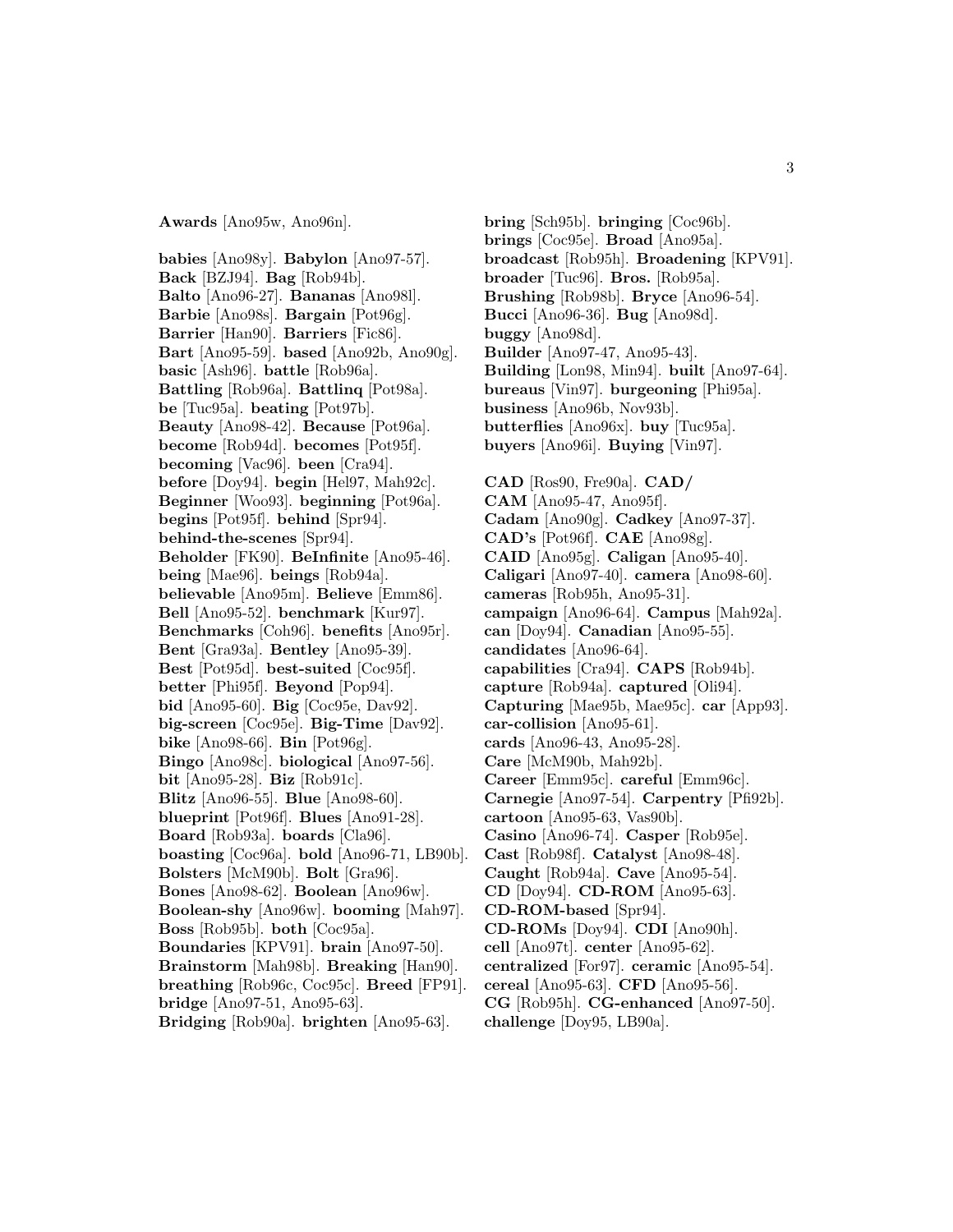**challenges** [Ano95e]. **chance** [Rob94f]. **chances** [Row96]. **change** [Rob97b, Por91c]. **changes** [Hir96, Dav92]. **Changing** [Rob90d]. **Chaos** [Mah93d]. **Character** [Ano96-60, Ano96p]. **character-animation** [Ano98b]. **Characters** [Rob94g, Sim95a]. **Chase** [Ano98-70]. **cheaper** [Pot97c]. **Check** [Dav91]. **Chemists** [Ano97-54]. **children** [Rob94d, Ano95-53]. **China** [Ano96-73]. **chip** [Ano96j, Sto90]. **chips** [Ano96j]. **Choice** [Yar95]. **choices** [Tuc96]. **choose** [Mac95]. **Choosing** [Emm96c]. **chops** [Pot97b]. **Chrysler** [Ano97-58]. **Cinema** [Ano97-37]. **circles** [Pot95f]. **Citadines** [Ano96-49]. **cited** [Sim95a]. **Cities** [Nov93c]. **City** [Phi96e]. **Cityscapes** [Mah94d]. **claim** [Smi96b]. **claiming** [Rob96a]. **clever** [Rob97b]. **clinch** [Ano95-60]. **Clones** [Ano98-62]. **clothing** [Phi96c]. **clues** [Kur97]. **collaborates** [Ano98d]. **collaboration** [Rom97]. **collaborative** [Pot95c]. **collision** [Ano95-61]. **Color** [McM90a, Ano91j]. **Colorful** [Hol93]. **colors** [Phi95f, Ano91-33]. **combine** [Doy94]. **combines** [Rob96b]. **come** [Coc95e]. **comeback** [Pot97b]. **comedy** [Rob94f]. **Comes** [Lan92a]. **comfort** [Phi96d]. **coming** [Cla96]. **commercial** [Cra94]. **common** [Pot96c]. **Common-sense** [Ano97b]. **Communication** [Nov93a]. **communications** [Pot95a]. **community** [Pot95f]. **companies** [Pot96b, Gar95]. **company** [Ano96-74]. **compare** [Kur97]. **Comparison** [Kur97]. **Competition** [Ano95t, Ano95w]. **competitors** [Pot97b]. **complex** [Phi95f]. **complexities** [Ano98-60]. **Composer** [Ano98-45]. **composite** [Ano96q].

**compositing** [Emm95a, Coc95d]. **Compression** [Coo90b]. **Computer** [Vas90d]. **computer-aided** [Tho95b, Sen90a]. **computer-generated** [Phi96f]. **computing** [Tuc95a, Mah92a]. **Concept** [Pot97c]. **concepts** [App93]. **conductive** [Ano95-51]. **conference** [Doy95]. **conjunction** [Phi96b]. **conjuring** [Emm95a]. **connection** [Ano95-51]. **conquers** [Coc95b]. **Consciousness** [LS92]. **consider** [Yar95]. **constraints** [Sim95a]. **Constructing** [Ano97l]. **Construction** [Phi98]. **Constructive** [Nov93a]. **consuming** [Nov96]. **containing** [Pot96d]. **Contender** [Ano91m]. **contest** [Ano96-30]. **continue** [Pot97d]. **continues** [Row96]. **Contracts** [Pot96b]. **contribute** [Ano95-56]. **control** [Phi96d, Doy91a]. **Convention** [Ano95-60]. **conventional** [Pot97c]. **converters** [Ano96-40]. **convincing** [Ano96q]. **cool** [Ano95k]. **Coping** [Alo94]. **Copy** [Fly92]. **Copyright** [Alo94]. **Core** [Pot93a]. **Corel** [Ano95-42]. **Corp** [Ano95-42]. **corporate** [Har96d]. **correctly** [Coh96]. **Cosmos** [Sor91b]. **cost** [Gar95, Ano95-48]. **cost-effective** [Coc95a]. **costs** [Sim95a]. **could** [Ano97-64]. **Country** [Hir98]. **Coverage** [Ano98-67]. **covert** [Woh97]. **Craft** [Ano96x]. **crash** [Ano98-68]. **create** [Spr94]. **created** [Doy94]. **creates** [Ano96-75]. **Creating** [Ano95-63]. **creativity** [Ano96-30, Ano92i]. **creators** [Phi95e]. **creature** [Rob95b]. **creatures** [Rob96c]. **Creeps** [Coc98b]. **critical** [Mac95]. **criticized** [Pot97b]. **critter** [Ano98b]. **cross** [Ano97n]. **cross-cultural** [Ano97n]. **crowd** [Ano97p]. **CRT** [Ano96-38]. **Cruise** [Doy91a].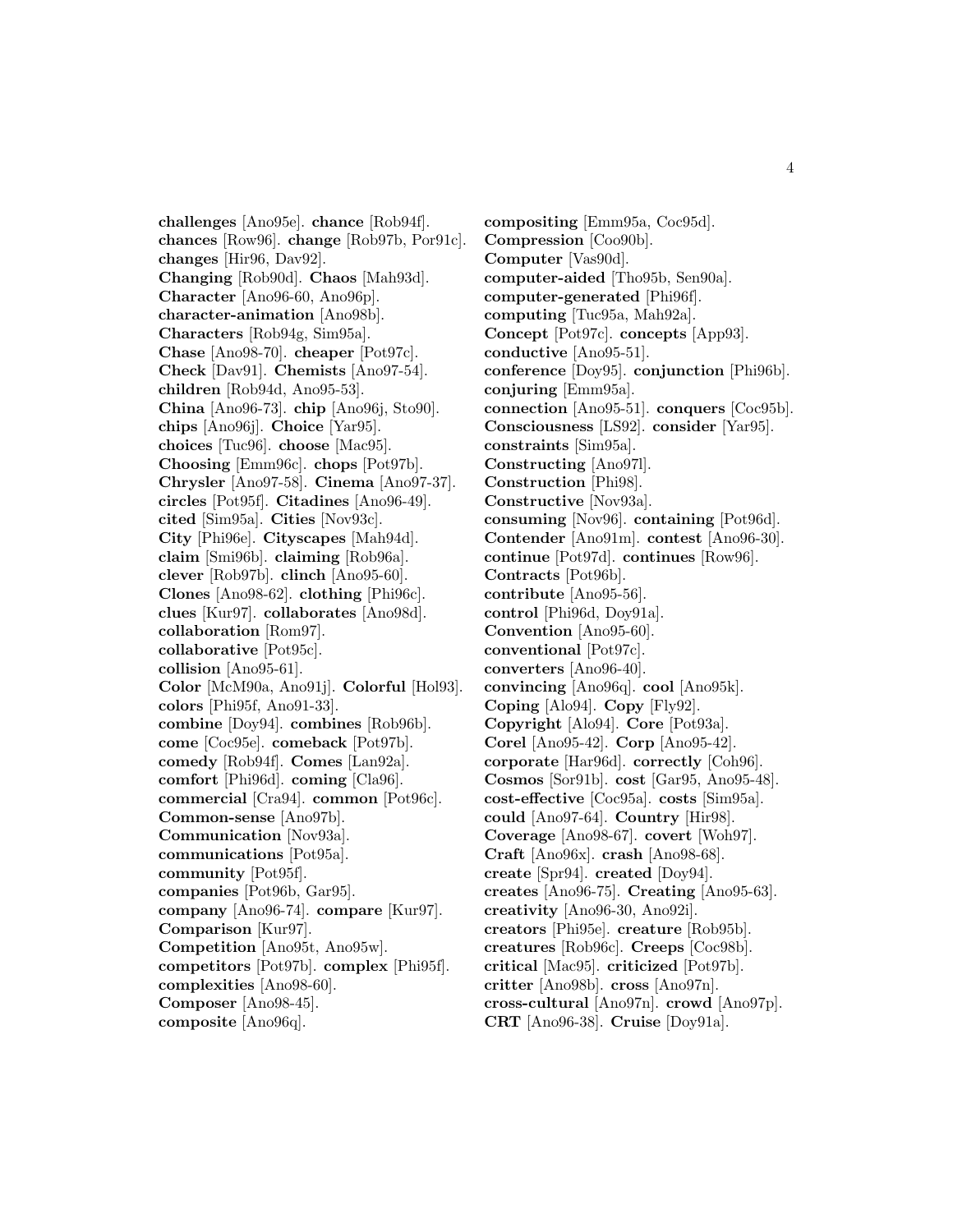**cube** [Ano97-54]. **cultural** [Ano97n]. **Cup** [Ano98-67, Ano95-56]. **custom** [Rob95c]. **Cutting** [Rob94e]. **Cyber** [Ano98-67].

**D** [Ano95-38]. **Dancers** [Ano98-72]. **Darkness** [Ano96k]. **DarkStar** [Ano96-81]. **DARPA** [Ano98j]. **data** [Ano95a, Emi91]. **data-exchange** [Ano95a]. **database** [Ano95q]. **databases** [Ano96-64]. **DataCAD** [Ano98-46]. **Datavision** [Ano95-41]. **Dawson** [Ano96-35]. **Deal** [McC96]. **Dealing** [Ano96r]. **DEAS** [Ano97-39]. **DeBabelizer** [Ano97-38]. **debate** [Pot97d]. **debuts** [Ano96-67]. **decide** [Pyr96]. **deciding** [Tuc95a]. **DECstation** [Ano90i]. **Deep** [Ano98-69]. **defenses** [Ano97-56]. **Defining** [Ano96a]. **degree** [Coc97d]. **deliver** [Emm96a]. **delivering** [Phi97e]. **demand** [Pot95a, CP92]. **demands** [Pot96d]. **Departments** [Ano98o]. **depends** [Sha95]. **Design** [Ano90h, Pfi90b]. **design-to-manufacturing** [Tho95b]. **DesignBase** [Pot97d]. **designed** [Rob94d]. **designer** [RR97, Lan90, Ano95k]. **designers** [Pot96a]. **Designing** [App93, Pfi90a]. **designs** [Ano96-33, Emm92b]. **Desire** [LeW93]. **Desktop** [Ano90m, McM90a]. **Despite** [Row96]. **details** [Ano96r]. **determine** [Hir96]. **Detroit** [Ano95-60]. **develop** [Phi96g]. **Developer** [Coc94a]. **developers** [Sha95]. **developing** [Phi95e, Coc94b]. **development** [Ano95-45, Ano92m]. **Developments** [Tho95b]. **device** [Yar95]. **devices** [Emm96a]. **devising** [Pot96c]. **Dial** [Gra94]. **Diego** [Ano95-60]. **differ** [Pot96c]. **different** [Coc95f]. **differs** [Rob96d]. **difficult** [Pot95d].

**Digimation** [Ano95-42].

**digital** [Ano92-30, Ano90i]. **digital-video** [Coc96a]. **digitizer** [Emm96c]. **digitizers** [Woh97, Woh92]. **Digitizing** [Ano95-47, Ano95e]. **Dilbert** [Ano97l]. **Dimension** [Ano91l]. **dinnerware** [Ano95-54]. **dinosaur** [Ano95n, Rob93b]. **dinosaurs** [Rob96c]. **Direct** [Ano96-39, Rob95b]. **Direct-imaging** [Ano96-39]. **direction** [Sha95]. **directly** [Rob94c]. **director** [Rob95b]. **Dirty** [War98a]. **disappear** [Pot96a]. **Disasters** [Ano98-61]. **Disc** [Rob92b]. **Disc-O-Mania** [Rob92b]. **Disclosure** [Rob95a, Rob95a]. **Discovery** [Mah93b]. **disk** [Ano97-32]. **Disney** [Rob94b]. **Dispatching** [Sen90a]. **displacement** [Ano96o]. **display** [Ano96-68]. **Displaying** [Ano97c]. **Displays** [Hel97, Win90]. **Dissection** [Ano98p]. **distort** [Coc96a]. **diverse** [Coc96a]. **Do** [Emm86, Sen90b]. **Do-it-Yourself** [Sen90b]. **Documents** [Bea91]. **does** [Smi96b]. **doesn't** [Coc97d]. **Dominance** [Rob96a]. **dominate** [Yar95]. **done** [Rob96c]. **don't** [Vin97, Gra94]. **Doom** [Ano96l]. **Doors** [Nov95]. **down** [Fic86]. **downtown** [Ano95-59]. **Drafting** [Ano98q]. **dramatic** [Hir96]. **drawn** [Ano96-27]. **Dream** [Ano97-36, Ano95u]. **Drive** [Har96a]. **drives** [Ano97-32, Sch95c]. **Driving** [Mah95b, Mah94e]. **drops** [Pot95f]. **Drug** [Mah93b]. **Due** [Phi96c]. **DVD** [Gla98]. **dye** [Gar95]. **Dye-sub** [Emm96a]. **dye-sublimation** [Gar95]. **Dynamic** [Ano95-60]. **Dynamism** [Emm92a]. **each** [Rob95h]. **Earth** [Ano96-69].

**ease** [Phi96d]. **eases** [Ano96-64]. **easier** [Smi96a]. **easy** [Phi96a, Pfi90a].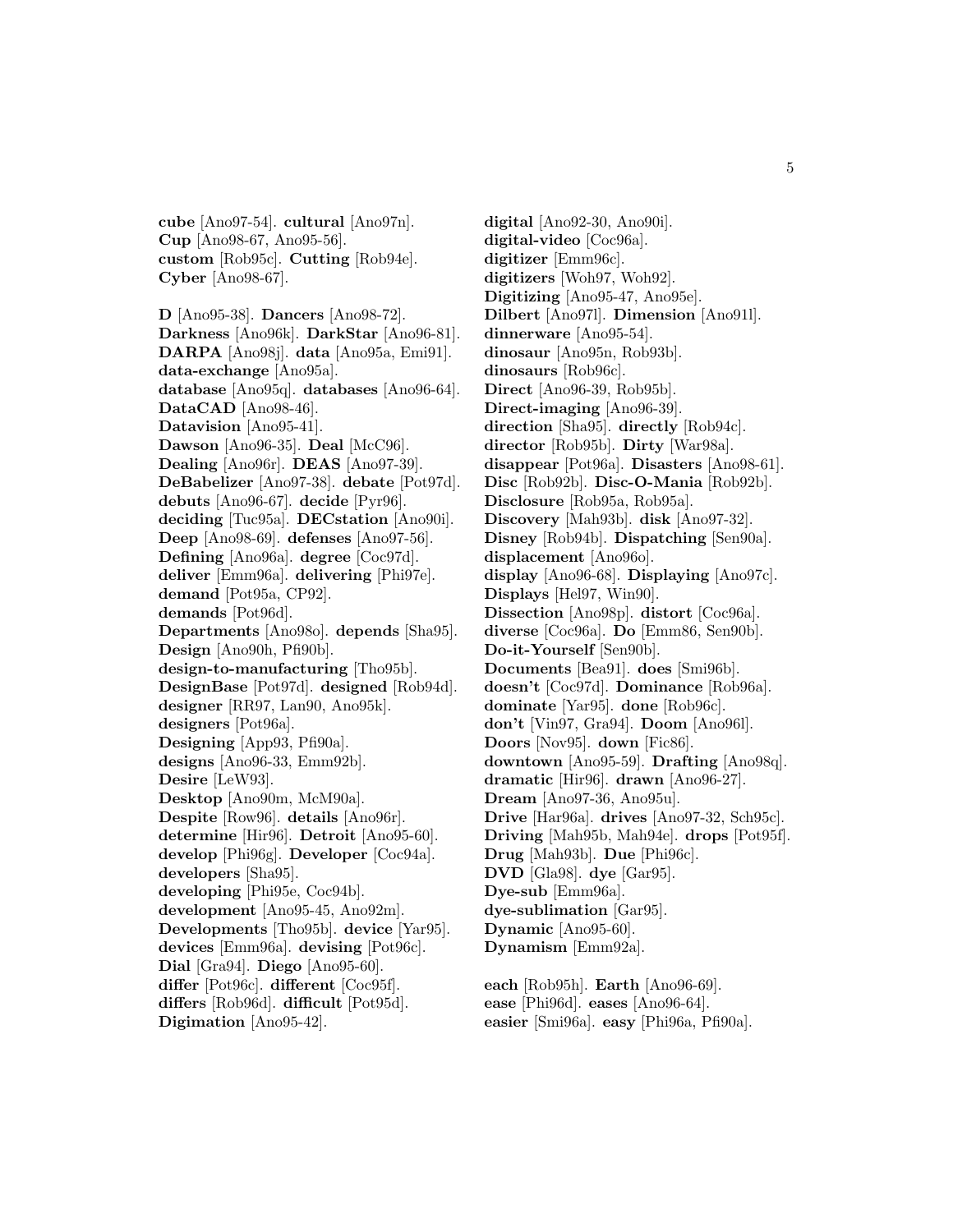**Edge** [Pot94, Rob94e]. **edit** [Oli94]. **Editing** [Mac92]. **editor** [Ano95-42]. **Educating** [Por91b]. **education** [Ano96-70, McM90b]. **edutainment** [Ano97n]. **Effect** [Ano97-43]. **effective** [Coc95a, Mac93b]. **effectively** [Sch97e]. **Effects** [Sor91d, Coc95d]. **Efficiency** [Haa94]. **effort** [Emm94]. **Efforts** [Boy98a]. **either** [Phi96f]. **ElectricImage** [Ano96-59]. **Electrify** [Rob95d]. **Electro** [Pot93b]. **Electro-Mechanical** [Pot93b]. **Electronic** [Rob91e]. **Electronica** [Ano98-43]. **element** [Pot96a]. **elements** [Rob96b]. **elevates** [Ano96-78]. **Elysium** [Ano95-45]. **Embrace** [Coc97d]. **embraces** [Ano97-58]. **Emergence** [Rob90g]. **emergency** [Ano96-65]. **emotional** [Ano98-40]. **Emphasis** [Ano91f]. **Emphasizing** [Ano95b]. **employ** [Kin97]. **enable** [Kin97]. **enabled** [Rob95b]. **enables** [Rob94c]. **encompasses** [Ash96]. **encountered** [Fan96]. **End** [Fic86, Mac90b]. **engineer** [Row96]. **Engineered** [Row97c]. **Engineering** [Emi91, For92]. **Engineers** [Pot95a, Por91b]. **Engines** [Pot97d]. **enhance** [Pot96a]. **enhanced** [Ano95-52]. **enhancements** [Phi96g]. **Enhances** [Ano90i]. **enlighten** [Doy95]. **enough** [Rob94d]. **enriched** [Oli94, Oli94]. **entering** [Mae95c]. **Enterprise** [Ano96i]. **Enterprise-Wide** [Ano96i]. **Enters** [Ano90m]. **entertainment** [Phi95a, Coo92]. **entertains** [Rob94d]. **entirely** [Coh96]. **Envelope** [Rob97e]. **environment** [Rob95a, Rob95b]. **Environmental** [Doy91b]. **environments** [Rob95h]. **equipment** [Nov95]. **Erasable** [Sho93a]. **ergonomics** [Emm96c]. **ESCOM** [Sha95].

**established** [Pot96c]. **Europe** [Har96c]. **Europeans** [Har96c]. **Evaluating** [For93a]. **Even** [Tuc95a]. **Events** [Ano98-44]. **ever** [Rob94c]. **ever-increasing** [Rob97b]. **every** [Kin97]. **Everybody** [Emm92c]. **everything** [Mae95c]. **Everywhere** [Sor91e]. **evidence** [Ano96-79]. **ex** [Ano98-38]. **Example** [Haa94]. **Excellence** [Ano92i]. **exception** [Cra94]. **exchange** [Ano95a]. **excitement** [Rob95h]. **exciting** [Phi95a]. **excluded** [Cra94]. **exhibit** [App93]. **exhibition** [Doy95]. **Exhibits** [Ano98-69]. **Expand** [Har96a]. **expensive** [Nov96]. **experience** [Rob96b]. **Experiencing** [Ano96l]. **experimenting** [Nov96]. **expertise** [Ano96-49]. **explode** [FA95]. **explodes** [Sch97e]. **Exploration** [Ano98-61]. **Exploring** [Ano96-77, Sor91b]. **explosion** [Emm96b]. **expressing** [Emm94]. **expressions** [Mah97]. **expressive** [Emm94]. **Extend** [Ano96-63]. **extraordinarily** [Phi96c]. **Extreme** [Ano96-58, Ano97-45]. **exude** [Ano96t]. **Eye** [FK90].

**Fabric** [Phi96c]. **Face** [Rob90d]. **face-tracking** [Mah97]. **facelift** [Ano96-79]. **Faces** [Por90a]. **facial** [Mah95c, Mah95c]. **facilities** [Phi96c]. **Facing** [Bri92]. **fact** [For97]. **Factor** [Pot91b]. **Factories** [Boy98b]. **factors** [Pot96b]. **fairly** [Emm95a]. **familiar** [Tuc95a]. **Family** [Ano90i]. **fancy** [Ano95c]. **fans** [Ano95-60]. **fascinate** [Doy95]. **Fascinating** [Rob94i]. **fashioned** [Kin97]. **Fast** [Ano90e]. **fast-action** [Rob96b]. **faster** [Har96b]. **favorite** [Doy94]. **FEA** [Ano97-59, Por90a]. **feature** [Rob94f]. **Feature-based** [Ano97e]. **featured** [Sch97e]. **features** [Emm95a]. **feel** [Har96c]. **Feeling** [FA95]. **Feels** [Hod98a]. **fetus** [Ano96-71].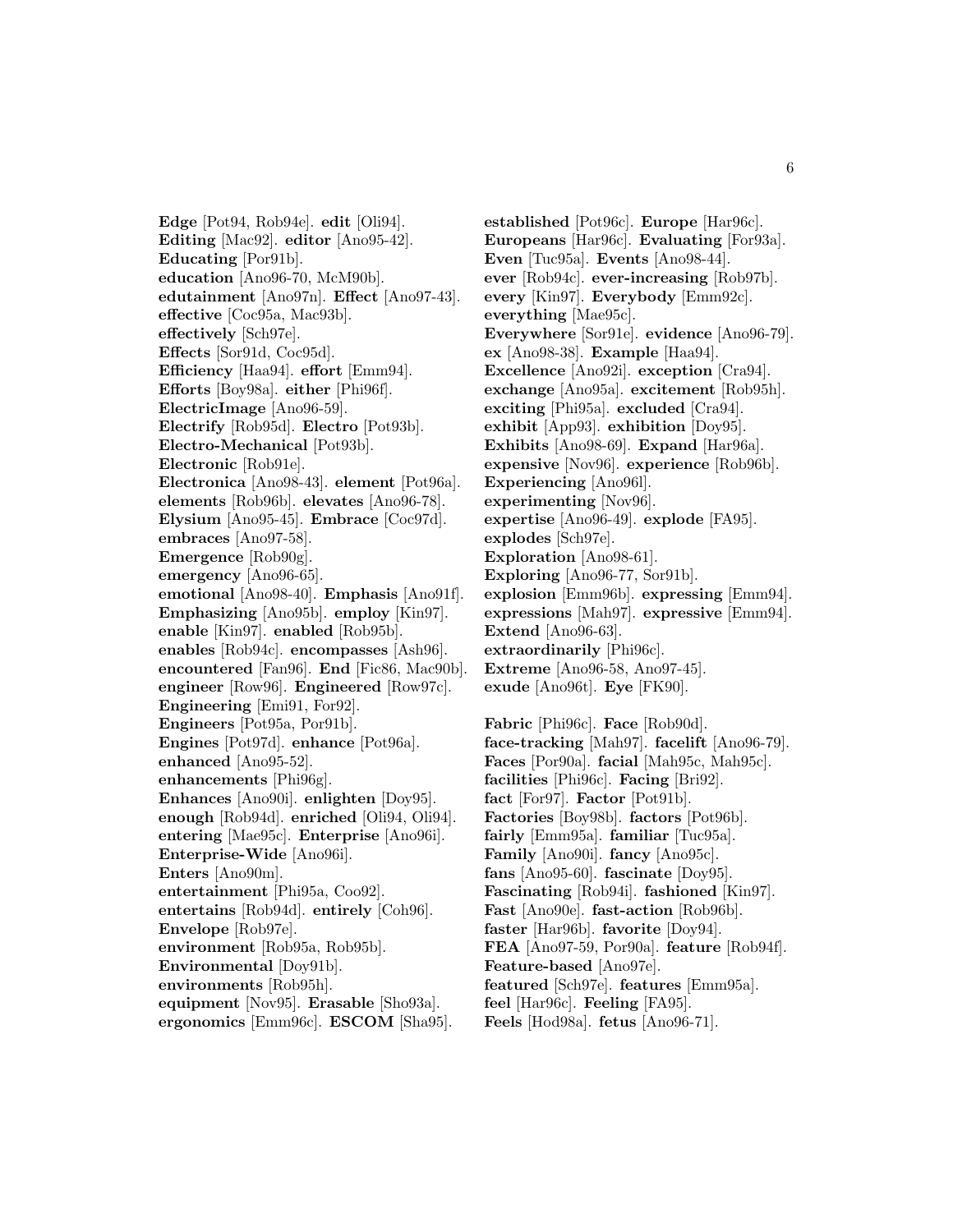**fever** [For97]. **Few** [Pot94]. **fi** [Rob95b]. **fiction** [Rob96b]. **field** [RR97]. **Fight** [Pot97b]. **Fighters** [Ano98-67]. **figure** [Ano96-75]. **Film** [Sor91d, Mac90c]. **filmmakers** [Ano96-76]. **films** [Coc95e]. **Filters** [Rob94i]. **Final** [Coc98c]. **finally** [Pot96d]. **find** [Nov96]. **Finding** [Hol94]. **Finish** [Ive92c]. **finishes** [DeY95]. **finite** [Pot96a]. **finite-element** [Pot96a]. **fire** [Ano96-75]. **Fired** [Phi97a]. **firm** [Ano96-73]. **First** [Ano90j]. **five** [Phi97a]. **Flat** [Sch97a]. **flawed** [Coh96]. **floating** [Ano97-51]. **flow** [Har96a]. **flowing** [Emm94]. **Flubber** [Ano98-40]. **fly** [Ano95o]. **Flying** [Rob92f, Mil93]. **flythrough** [Ano96-77]. **Focus** [Ano95-60]. **Focusing** [Ano96b]. **Foe** [Rob90b]. **follow** [Phi95e]. **font** [Emm95a]. **fooled** [Coh96]. **footage** [Phi96e]. **Force** [Fic86]. **Fore** [Coo90b]. **Forest** [Pfi92c]. **forests** [Phi96a]. **form** [Ano95-45]. **Format** [Emm96d]. **former** [McC96]. **Forms** [Ano91-31]. **formulated** [Pot96e]. **Forum** [Ano96-69]. **Fractal** [Ano95-41]. **Fractals** [Sor90d]. **France** [Ano95-54]. **frantic** [For97]. **Free** [Ano96j]. **Freeform** [Wol93]. **freelance** [Mah95c]. **Freightliner** [Phi97a]. **French** [Ano96-49]. **Fresh** [Rob94c]. **Friend** [Rob90b]. **friendly** [Phi96g]. **front** [Mae95c, Ano91n]. **Frontier** [Coc98c, Fre90a]. **Fruits** [Sor90d]. **frustrated** [FA95]. **FT** [Ano97-45]. **full** [Sch97e]. **full-featured** [Sch97e]. **Fun** [Phi95a, Ano92j]. **functionality** [Coc96a]. **Fusion** [Lan92b]. **future** [Emm94, CGW92a]. **futuristic** [Phi96e]. **gaining** [Yar95]. **Galactic** [BS92].

**Game** [Coc94a]. **Gamers** [Coc96b]. **Games** [Mah92c, Rob93a]. **gamut** [Hel97]. **Gap** [Rob90a]. **Garde** [Mah94c].

**Gate** [Ano95-63]. **geared** [Coc96b]. **generated** [Ano95-56]. **generating** [Rob95h]. **generation** [Sim95a]. **generator** [Ano95-42]. **geological** [Ano98-65]. **Geri** [Rob98e]. **German** [Sha95]. **get** [Sch95b]. **Gets** [Vas90a]. **Getting** [Ano97f, Fre90b]. **giant** [Ano98y, Ano96k]. **GIS** [Mah98a, LS90]. **give** [Ano96-27]. **Given** [Mae96]. **gives** [Ano95-54]. **gladly** [Vin97]. **gloomy** [Pot97b]. **glove** [Ano95-51]. **go** [Mae95c]. **Gods** [Rev94]. **Godzilla** [Ano98y]. **Goes** [Ano90h]. **Going** [Ano96-74]. **Gold** [Vas90a]. **Golden** [Ano95w, Ano95-63]. **Gone** [Tuc96]. **good** [McC96]. **got** [Rob94f]. **grade** [Ano95-62]. **Gradient** [Ano95k]. **Grand** [Ano97-31]. **Graphic** [KPV91]. **graphical** [Pot96e, Tes94]. **Graphics** [Sor90c]. **Graphisoft** [Ano96-30]. **great** [McC96, Ano96-81]. **greater** [Phi97e]. **Ground** [Ano91a]. **Group** [Ano96-66, Ano95-46]. **growing** [Pot95a]. **Grows** [Ano98-32]. **Guardians** [Emm91a]. **Guide** [Woo93, Ano92y]. **h** [Rob98h]. **hair** [Rob95c, Sor90c]. **Hair-Raising** [Sor90c]. **Hall** [Ano96-79]. **Halley** [Tru86]. **hand** [Ano96-27]. **hand-drawn** [Ano96-27]. **handcrafted** [Ano95-54]. **handful** [Pot95a]. **handling** [Pot96d]. **hands** [Pot97a]. **Hard** [Fly92]. **Hard-Copy** [Fly92]. **hardware** [Oli94]. **Harmony** [Ano98-61]. **Hash** [Ano95j]. **haven't** [Pot96a]. **having** [Rob94c]. **HDTV** [Rob90e]. **Head** [Ano95-32]. **Head-mounted** [Ano95-32]. **headache** [Tuc95a]. **Heads** [Kin93]. **healing** [Ano96-67]. **Health** [McM90b].

**Healthy** [Ano91c].

**heart** [Ano95-57, Ano96k].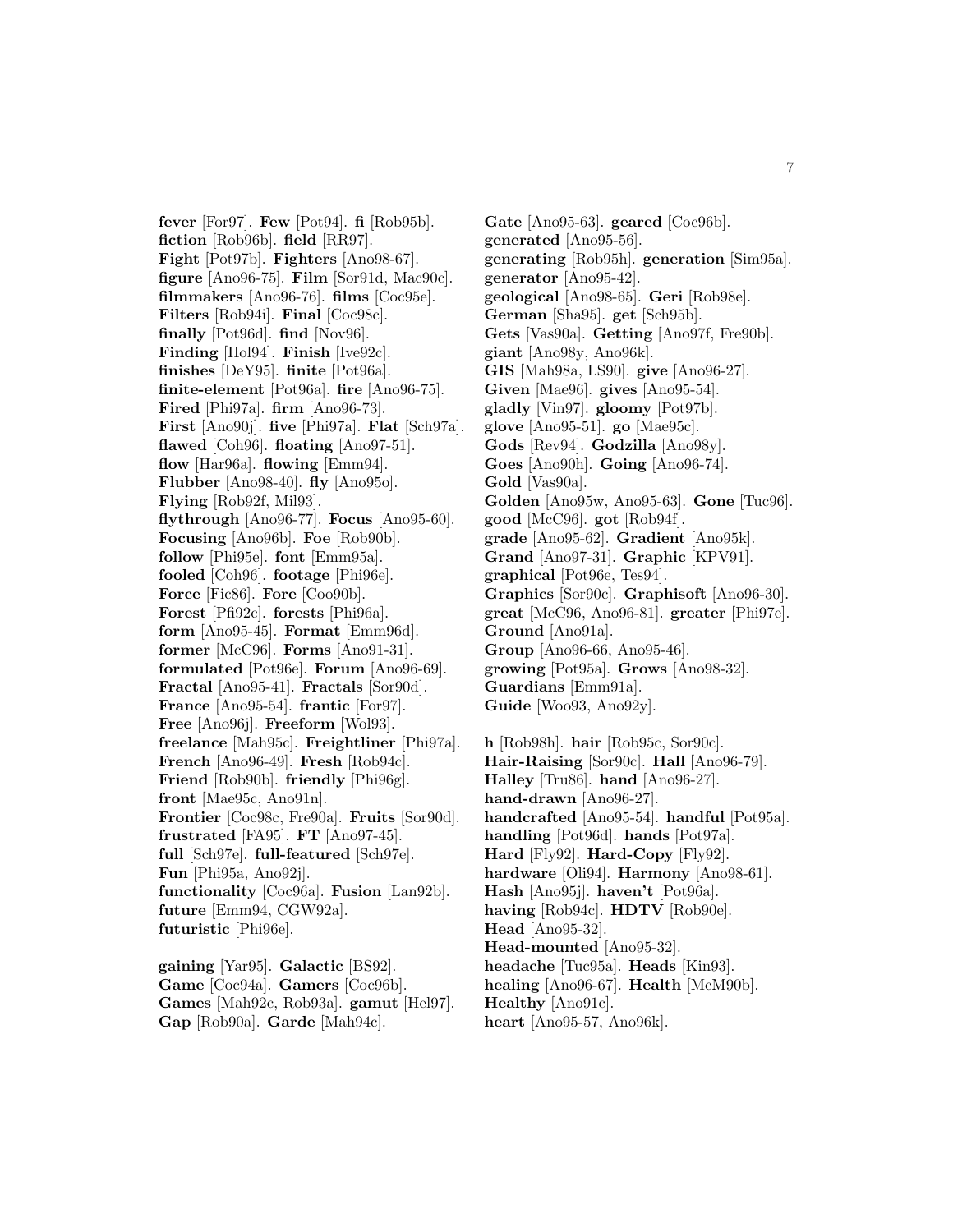**heart-valve** [Ano95-57]. **Heat** [Ano90c]. **Heights** [Nov98b]. **held** [Doy95]. **Hell** [Gra93a]. **Hell-Bent** [Gra93a]. **help** [Ano95-63]. **helped** [Ano98b]. **helping** [Tho95b]. **helps** [Ano95-60]. **Henk** [Ano96-35]. **Here** [Hir96]. **High** [Mac90b, Sch92]. **high-end** [McC96]. **high-flying** [Pot97b]. **High-Res** [Hel97]. **High-speed** [Ano97-54]. **highlight** [Ano95-59]. **Highlighting** [Tru86]. **HiJaak** [Ano96-52]. **history** [Ano97-53]. **hit** [Rob95a]. **Hits** [Mac92]. **hobbyist** [Row96]. **Hollywood** [Row97e, Sho91]. **Hologram** [Emm91b]. **holograms** [Ano96-66]. **Home** [Ano96-81]. **Homer** [Ano95-59]. **honest** [Rob96a]. **honor** [Ano96n]. **hot** [Rob95a]. **Hottest** [Ano96n]. **Houdini** [Ano97-43]. **house** [Har96d]. **houses** [Rob95c]. **HP** [Ano90j]. **HP/Apollo** [Ano90j]. **HSC** [Ano95-40]. **huge** [Ano96-64]. **Human** [Pot91b]. **humans** [Rob95c, Coc95c]. **Hunchback** [Ano96-29]. **hundreds** [Gar95]. **Hungry** [Ano98m]. **hurdles** [Sim95a]. **Hurrah** [Ano97-57]. **hurricanes** [Phi96a]. **Hybrid** [Smi96b]. **Hypermatter** [Ano97-42]. **I-DEAS** [Ano97-39]. **IBM** [Ano90k, Ano91o]. **ideas** [Rom97].

**If** [Tuc96]. **II** [Ano95-62]. **ill** [Ano95-53]. **Illusion** [Rob98d]. **Illustration** [KPV91]. **illustrations** [Ano95-63]. **illustrator** [Ano95s]. **ILM** [Rob96c]. **Image** [Fre90b, Coo90b]. **image-editing** [Rob94c]. **imagery** [Phi96f]. **imagery-provided** [Phi96e]. **images** [Coc96a, CGW92b]. **Imageworks** [Ano96x]. **imagine** [Rob94c]. **Imaging** [Ano90n, Ano91p]. **Imax** [Phi96e]. **immersive** [Rob96b]. **impact** [Cad93, Pfi92a].

**implementing** [Mae95c]. **important** [Rom97]. **impossible** [Rob94c]. **impractical** [Phi96f]. **impressive** [Ano97p]. **improved** [Oli94]. **improvements** [Emm96d]. **improving** [Rob95b]. **inch** [Ano95-29]. **including** [Phi95f]. **incorporation** [Pot96c]. **increased** [Har96a]. **increasing** [Emm96d]. **increasingly** [Phi96f]. **Indeo** [Ano95-52]. **Industrial** [Ano90h, Rob94f]. **industries** [Pot96d]. **industry** [Hir96, Ano91q]. **Inexpensive** [Mac93b]. **infertility** [Ano95-58]. **Infini** [Ano95-38]. **Infini-D** [Ano95-38]. **InfiniteFX** [Ano95-46]. **ingredient** [Pot96c]. **ink** [Ano97-33]. **inkjet** [Gar95]. **Innovation** [Ano97p]. **innovative** [Ano95b]. **Input** [Ano91r]. **Inquisitor** [Ano97-31]. **Ins** [For97, Rob95d]. **insight** [Ano97-63]. **install** [Ano96i]. **installation** [Ano97-55]. **installment** [Rob96b]. **IntelliCAD98** [Ano98-48]. **Intelligent** [Coc97c]. **Intel's** [Ano95-52]. **interact** [Rob95h]. **Interacting** [Coc97e, Rev94]. **Interactive** [Coc94b, McM90b]. **interactively** [Rob94c]. **Interactivity** [Coc95e]. **interest** [Coc96b]. **interested** [Tuc96]. **interesting** [Rob94d]. **Interface** [Bri92]. **interfaces** [Phi96g]. **Interfilm** [Coc95e]. **intergalactic** [Ano97k]. **Intergraph** [Ano95w]. **Interiors** [Lan90]. **International** [Ano98-29]. **Internet** [Ano98j, Tes94]. **Internet-related** [Pot96e]. **Interoperability** [Row97b]. **interplay** [Mah97]. **Interview** [Por92]. **introduced** [Ano96n]. **Invasion** [Sav98]. **invest** [Mae96]. **invisible** [Ano97n]. **involves** [Mah95c]. **Iron** [Ano96-28]. **Island** [Ano97l]. **issues** [Tuc95a, Bri92].

**itself** [Ano97-61, Rob92a].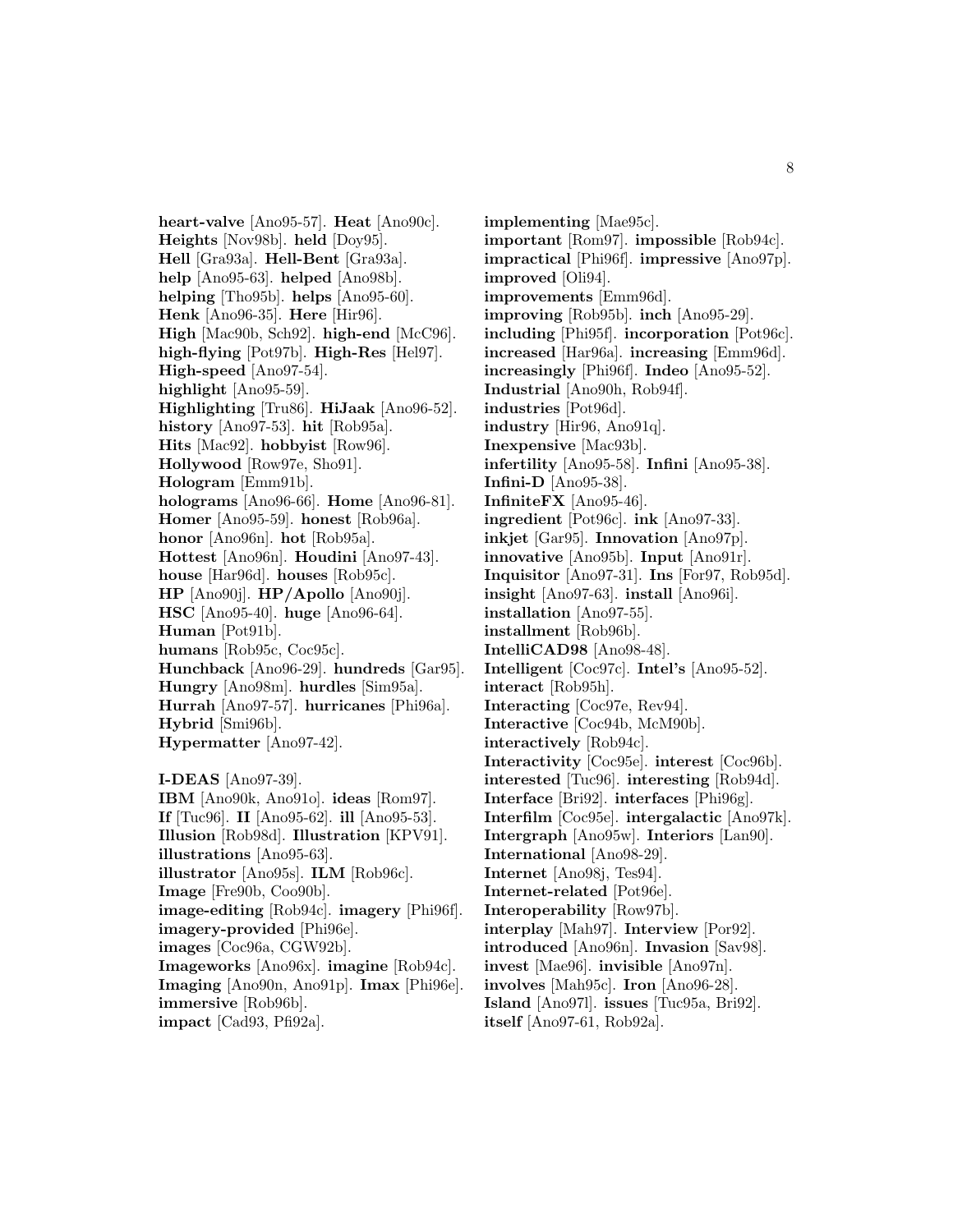**jaded** [Emm95a]. **James** [Ano96k]. **Japanese** [Ano97-60]. **Jaron** [Por92]. **Java** [Ano96-63]. **jet** [Ano97-33]. **job** [RR97]. **Journeys** [Emm98]. **Juiciest** [Ano91g]. **Jumanji** [Rob96c]. **Jurassic** [Rob96c]. **just** [Mah95c].

**Kai** [Ano96-56]. **Kernel** [Ano98f]. **kernels** [Pot97d]. **key** [Ano96-79]. **Kicking** [Bri93]. **Kid** [Rob94d]. **Kids** [Ano95-63]. **kind** [Ano96-80]. **Kinetix** [Ano96-54]. **Kingsley** [Ano98t]. **Kit** [Spr94]. **Knowledge** [Ano95-44]. **KPT** [Ano95k].

**L5** [Phi96e]. **lab** [Ano97-51, Mah92e]. **Landscape** [Hir96]. **landscapes** [Ano97x]. **language** [Ano95f, Vac96]. **Lanier** [Por92, Ano95x]. **Laptop** [Ano91-29]. **Large** [Mac93c]. **Large-Format** [Emm96d]. **Large-Screen** [Mac93c]. **Lascaux** [Ano95-54]. **Laser** [Emm95b]. **lasers** [Ano97-54]. **last** [Cla96]. **latest** [Ano96-49]. **launch** [Ano98b]. **Launches** [Ano90g]. **Launching** [Phi98]. **Law** [Alo94]. **Lawnmower** [Pfi92d, Ano95-62]. **lawsuit** [Ano96-79]. **layout** [Rob94c]. **LBE** [Ano97m]. **LCD** [Ano95-33]. **LCDs** [Emm91c]. **leaders** [Rob96a]. **leading** [Ano97p]. **leaky** [Ano96-79]. **leaky-roof** [Ano96-79]. **Learn** [Ano98-58]. **LED** [Ano96-41]. **Lee** [Ano95x]. **Lego** [Ano97l]. **LenZFX** [Ano95-42]. **Lessons** [Ano98-37]. **Let** [McC96, Mah92c]. **Lets** [Rob94b]. **Letters** [Ano91k]. **level** [Sch95b]. **libraries** [Ano95-30]. **licking** [Pot97b]. **Life** [Ano91-31, Lan92a]. **Light** [Rob94f]. **Lighting** [Mac94]. **Lightscape** [Ano98-49]. **LightWave** [Mae96, Ano95-44, Ano95-41]. **Like** [Rob94c]. **limitations** [Ano96i]. **Line** [Ano90k, Ano90j]. **lines** [Mae95c].

**Linker** [Ano95-38]. **lip** [Mah95c]. **Lips** [Rob97f]. **little** [Pot96g]. **Live** [Ano91s, Ano95-40]. **live-action** [Phi96e]. **living** [Rob96c]. **lizard** [Ano98y]. **local** [Ano96i]. **locale** [Ano96-77]. **long** [Sha95]. **Look** [Coo93]. **Looking** [Pot96g, BZJ94]. **Looks** [Ano98s]. **Lost** [Nov93c]. **lot** [Cla96]. **Love** [Cra91]. **Love/Hate** [Cra91]. **Low** [Fic86, Ano95-48]. **low-cost** [Gar95, Ano95-48]. **Low-End** [Fic86]. **Lower** [Ano96-32]. **Lower-end** [Ano96-32]. **M** [Rob95a]. **Mac** [Ano90a, Ano91t]. **Mach** [Ano96-51]. **Machina** [Ano98-38]. **Machine** [Gro91]. **machines** [Rob96a, Rob92f].

**Macintosh** [Ano90e].

**Macromedia** [Ano96-63]. **MacVisualization** [Ano90d].

**Made** [Pfi90a, Por90b].

**Magazine** [Ano95-63]. **Magazines** [Mag91]. **Magic** [Gra93b, Sor92]. **Magical** [Rob94k].

**magically** [Woh97]. **Magiera** [Ano95s]. **Magnet** [Ano96-75]. **Magnetic** [Ano98-27].

**maintaining** [McC96]. **major** [Tuc95a].

**make** [Ano95-62]. **makes** [Pot95d].

**Making** [Spr94, Sor91c].

**Man** [Gro91, Pfi92d]. **managed** [Phi97a]. **management** [Ano96i].

**Managers** [Emm86]. **Managing** [Emi91]. **Mania** [Rob92b]. **Mannequins** [Ano91v].

**manufacturer** [Sha95].

**manufacturing** [Tho95b]. **many** [Rob94a]. **Map** [Ano98-70].

**mapping** [Rob96d, Sen90b]. **maps** [Rob94c]. **Market** [Fic86, Ano90c].

**marketing** [Gar95]. **Marketplace** [Mac90c]. **Marks** [Sch92]. **married** [Sch97e].

**Mars** [Ano96l]. **mascots** [Har96d].

**Mask** [Rob94f]. **Master** [Ano96-58, Ano95j].

- **Masters** [Ano95u]. **Match** [Vas91].
- **matches** [Mil95]. **Math** [Sta90].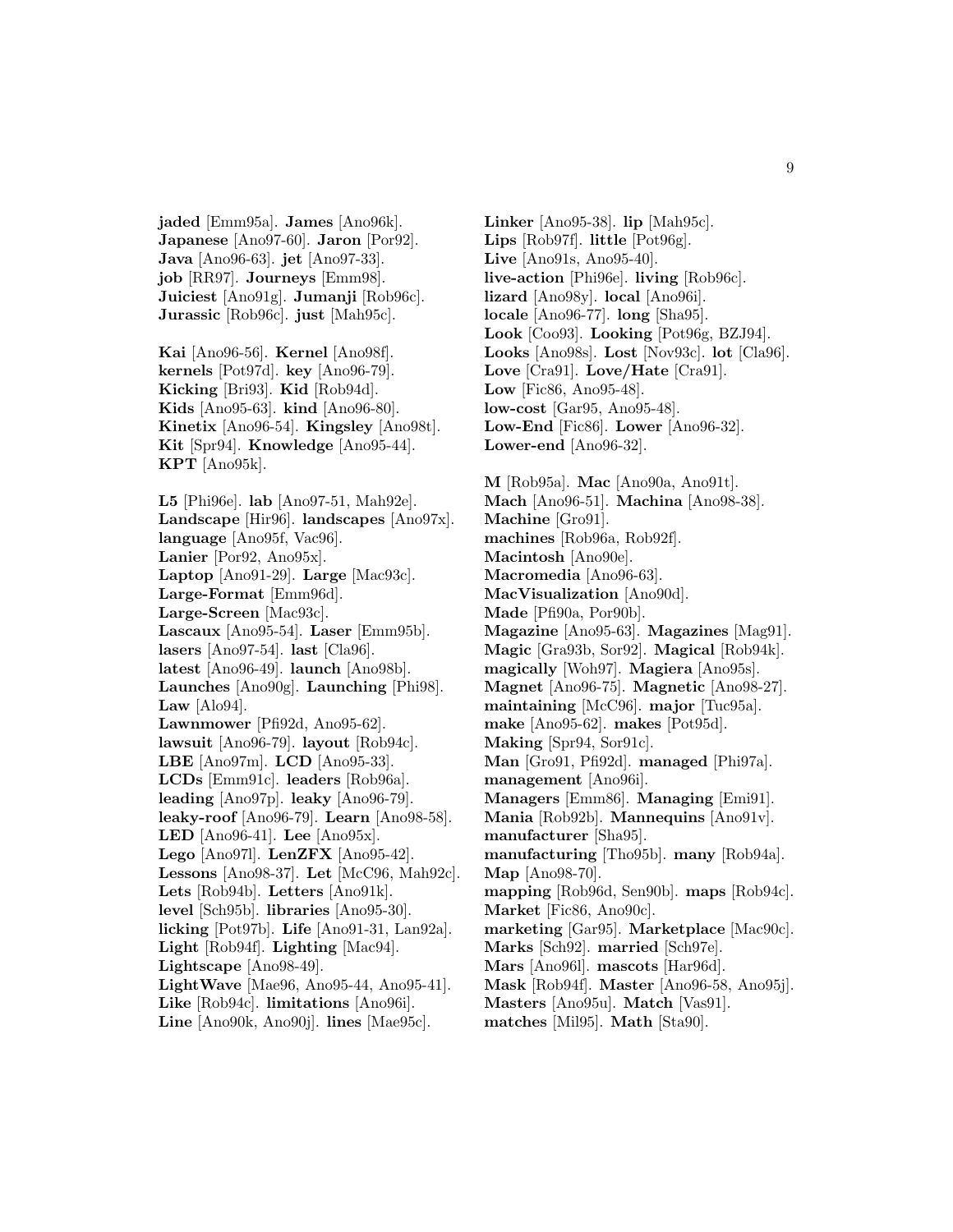**mathematical** [Phi97e]. **Matra** [Ano95-41]. **Matrox** [Ano95-43]. **Matte** [Rob94k]. **Max** [Ano98-45, Mae96]. **maybe** [Rob97b]. **MCAD** [Ano91c]. **MCAD's** [Ano98-31]. **Me** [Gra96]. **Mean** [Nov93b]. **meaning** [Coc95e]. **Meat** [Ano92l]. **Meat-and-Potatoes** [Ano92l]. **Mechanical** [Pot93b]. **Mechanism** [Pot92a]. **Media** [Ano95-46]. **Medialab** [Har96d]. **Medical** [Phi95d]. **medicine** [Ano97-55, Mah90]. **medium** [Rom97, Pot95f]. **Meet** [Rob98e]. **Meets** [Mac91b]. **Mellon** [Ano97-54]. **Merging** [Mah98a, Gro91]. **MeshPaint** [Ano95-39]. **Metaballs** [Gra93b]. **MetaReyes** [Ano96-55]. **MetaTools** [Ano96-56]. **method** [Pyr96]. **methods** [Pyr96]. **MGA** [Ano95-43]. **MGM** [Ano91u]. **Michanicol** [Ano98-49]. **Microcadam** [Ano95-43]. **MicroScribe** [Ano97-41]. **Microsoft** [Mae96]. **MicroStation** [Ano95-39]. **Microvisualization** [Fri91]. **Mid** [Kur97]. **Mid-Range** [Kur97]. **midrange** [Rob96a]. **Midranqe** [Pot98a]. **might** [Pot95d]. **military** [Ano96-81]. **Millennium** [Ano95-43]. **mimic** [Phi96a]. **mind** [Ano95-51]. **Minds** [Mah91b]. **miniseries** [Spr94]. **MIPS** [Ano91b]. **Miracle** [Emm91b]. **misconceptions** [Woh97]. **misleading** [Coh96]. **mission** [Ano97u]. **Mix** [Vas91]. **Mix-and-Match** [Vas91]. **Mixing** [Ano98-28]. **Mode** [Mah94e]. **Model** [Ano94g, Ano94h]. **Modeler** [Ano95-39]. **modelers** [Phi95e]. **Modeling** [Rob91a, Pot92b]. **Modelling** [Ano92-37]. **models** [Rob94c]. **models-is** [Rob94c]. **Modern** [Pfi92a]. **modest** [Nov95]. **modular** [Ano96y]. **Module** [Ano96-55]. **mold** [Tho95a]. **money** [Pot96g, Ano95-63].

**monitor** [Tuc96]. **monitors** [Ano96-44, Mac93c]. **month** [Doy95]. **months** [Phi97a]. **Moonstruck** [BM98]. **morphing** [Coc96a, Sor92]. **Most** [Ano92-45]. **Mother** [Phi96a]. **motion** [Rob94a, Pfi91]. **Motion-Based** [Phi96f]. **motion-capture** [Rob95b]. **Motion-captured** [Ano96m]. **Motion-rapture** [Mae95c]. **mountains** [Phi96a]. **mounted** [Ano95-32]. **Mouse** [Ano95w]. **Movable** [Ano91v]. **Move** [Mah93c]. **movement** [Mah95c]. **Moves** [Pot92a]. **movie** [Ano95y]. **Moviemaking** [Mah92e]. **Movies** [Phi96f, Mag92]. **moving** [Rob95b, Rob92c]. **MTV** [Ano96-71]. **much** [Cra94]. **Multi** [Ano97-53]. **Multi-threaded** [Ano97-53]. **Multimedia** [Ano90c, McM90c]. **multiplatform** [Cra94]. **multiplexing** [Ano96-68]. **muscles** [Mah95c]. **Music** [Doy94, Pfi91]. **must** [Phi95e]. **My** [Rob97f]. **myriad** [Mah95c]. **Mysteries** [Phi95f].

**Myths** [Ano98r, Mac90c].

**NAB** [Ano95-37]. **NASA** [Ano96-64]. **National** [Ano95-60]. **nationwide** [Coc95e]. **Natural** [Kee86]. **Nature** [Phi96a, Ano97-42]. **navigate** [Nov95]. **nearly** [Smi96a]. **necessary** [Ano95c]. **need** [Mil95]. **needed** [Coc95f]. **needs** [Row96]. **negotiating** [McC96]. **Neon** [Haa94]. **NetRenderMan** [Cra94]. **Nets** [Phi97f]. **Network** [Cra94, Lie93]. **network-rendering** [Cra94]. **never** [Doy94]. **newly** [Pot96c]. **News** [Ano95-49]. **NewTek** [Ano95-44]. **Next** [SR90]. **NICE** [Ano98-58]. **nine** [Phi97a]. **no** [Smi96b].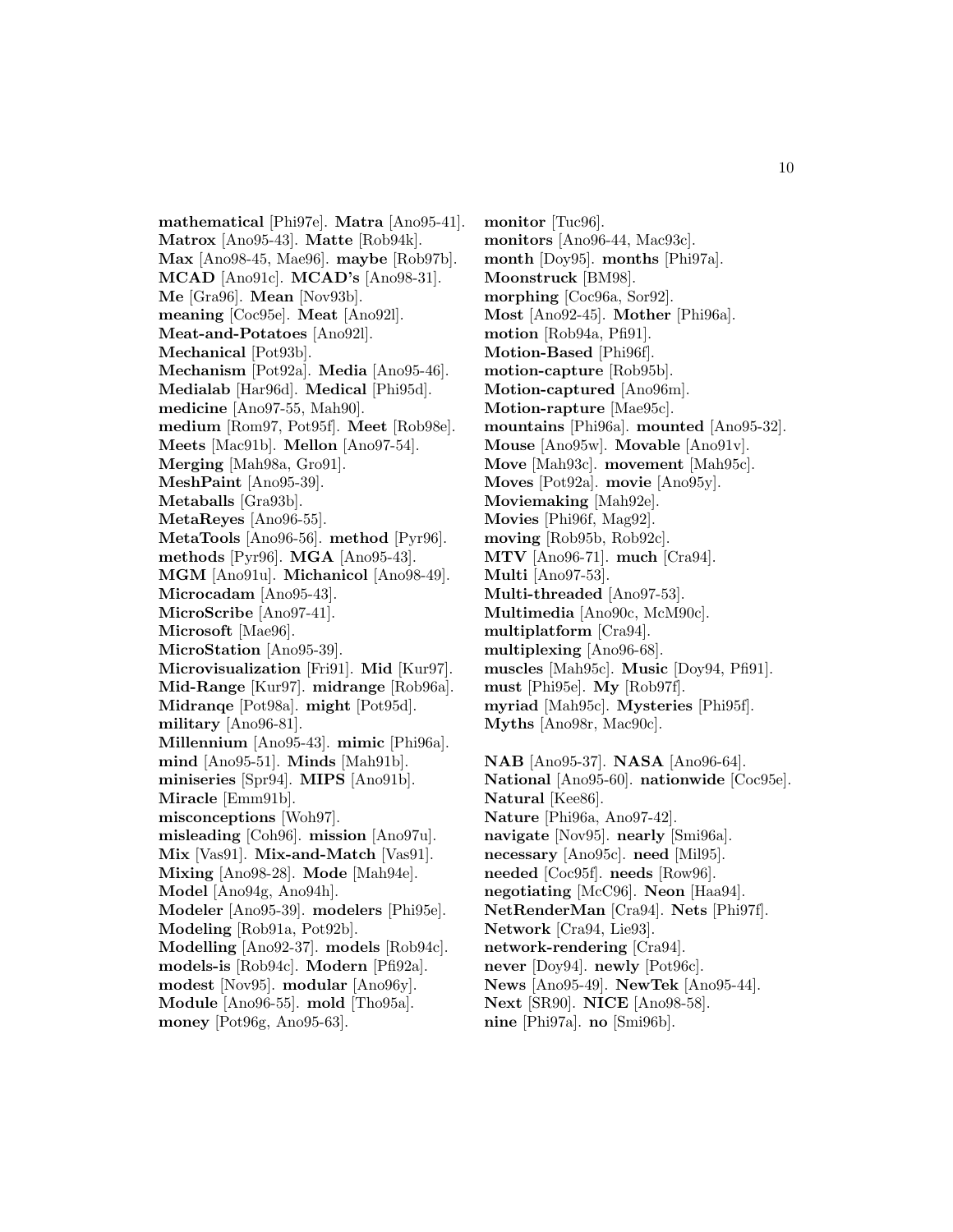**not-so-subtle** [Mah97]. **nothing** [Woh97]. **novel** [Nov96]. **NT** [Cad93, Por95a]. **number** [Por94]. **numerous** [Gar95]. **NURBS** [Ano97-41]. **NYC** [Coc95e]. **NYC-based** [Coc95e].

**O** [Rob92b]. **object** [Pot96c]. **object-oriented** [Pot96c]. **objections** [Pot96a]. **Objects** [LeW93]. **obstacles** [Sim95a]. **oceans** [Phi96a]. **Odyssey** [Ano97-50]. **Off** [Coc95f]. **offer** [Gar95]. **offering** [Coc96a]. **offerings** [Pot96c]. **offers** [Mac95]. **often** [Sim95a]. **Oil** [Ano98-28]. **old** [Ano95h]. **old-fashioned** [Kin97]. **Olympic** [Ano96-77]. **Olympics** [Ano95-61]. **once** [Rob96c]. **one** [Rob94c]. **only** [Doy94]. **Onto** [Coc94c]. **opener** [Ano96-71]. **OpenGL** [Ano96d]. **Opens** [Nov95]. **Opera** [Ano98s]. **operating** [Mae96]. **opportunities** [Phi95a]. **Opportunity** [Mae96]. **Optical** [Sho93a]. **optical-effects** [Ano95-42]. **Optimal** [Pot96a]. **optimism** [Emm94]. **optimization** [Pot96a]. **optimize** [Ano95-57]. **Optimized** [Emm92b]. **Option** [Row96, Ano90a]. **Options** [LB91b]. **Orbit** [Ano98-56]. **Order** [Mah93d]. **ordinary** [Sch97e]. **organic** [Ano98-34]. **oriented** [Pot96c]. **other** [Rob95h]. **Our** [Por91b]. **Outer** [Fre91]. **Outlook** [Ano98-30]. **output** [Yar95, LB91b]. **Outputting** [Pyr96]. **outstripping** [For97]. **overcame** [Fan96]. **overview** [Ano92a]. **own** [Ano97q]. **pace** [For97]. **Pacific** [Ano95-52].

**Pack** [CC98]. **Package** [McM91, Ano90g]. **packages** [Cra94, Ano92b]. **PACS** [Fre90c]. **page** [Rob94c, Joh90]. **page-layout** [Rob94c]. **pager** [Ano97s]. **pages** [Ano95-63].

**Paint** [Rob94c, Ano95-42]. **Painter** [Ano96-56]. **Painting** [Rob91b, Rob91d]. **Paints** [Dun97]. **panels** [Ano95-33]. **Paper** [Ano91j]. **Parade** [Rob94g]. **Paradise** [Fre90c]. **Parametric** [Ano95-45]. **Parasolid** [Pot97d]. **Paris** [Har96d]. **Park** [Mac90d, Ano95-52]. **Part** [Mil95, Ano90h]. **Particles** [Rob93e]. **particular** [Row96]. **parts** [Pot96d, Tho95b]. **passive** [Phi95e]. **past** [Hir96, Mah91c]. **patience** [Coc97d]. **Pattern** [Ano97-53]. **Pattern-recognition** [Ano97-53]. **Pay** [Ano98-73]. **PC** [Ros90, Mac91b]. **PC-based** [Ano90g]. **PC/** [Ano90l]. **PCB** [Pfi90b]. **Pcholkin** [Ano95v]. **PCs** [Sch95b]. **PDM** [Ano96i]. **Peach** [Ano96k]. **Peek** [CGW92a]. [Ano90l]. **Apollo** [Ano90j]. **CAM** [Ano95-47, Ano95f]. **E** [Ano95-58]. **Engineer** [Ano95p]. **Eye** [Ano95-38]. **FastSOLID** [Ano97-37]. **graphics** [Ano95-34]. **Hate** [Cra91]. **JR** [Ano95-45]. **Kinetix** [Ano96-60]. **Photo-Realism** [Ano90f]. **server** [Tuc95a]. **Wavefront** [Ano98-45]. **Pennello** [Ano95h]. **Pentium** [Sch95b]. **People** [Bel93]. **perfect** [Ano95o, Cav92]. **perfectly** [Row96]. **perform** [Har96d]. **performance** [Rob96a]. **performed** [Rob96c]. **Performers** [Rob97d]. **personal** [Ano97s]. **personality** [Ano96t]. **phenomena** [Phi95f]. **Philadelphia** [Phi97c]. **Photo** [DeY95, Rob90a]. **Photo-Paint** [Ano95-42]. **photo-quality** [Emm96a]. **Photo-Retouching** [Rob90a]. **photogrammetric** [Kin97]. **photographer** [Ano95v]. **photographic** [Nov95]. **photographic-quality** [Nov95]. **photographs** [Kin97].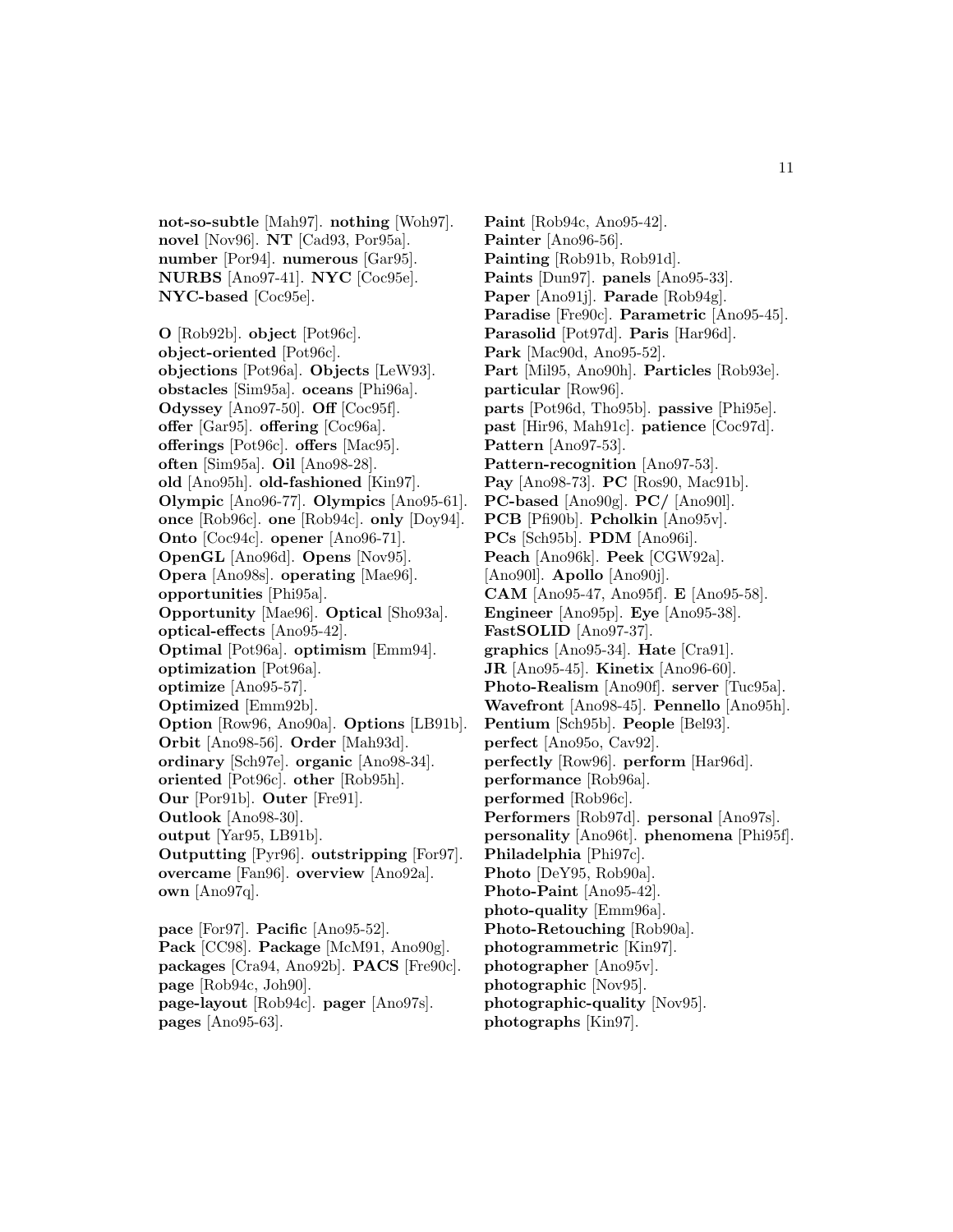**Photography** [Ive92b]. **Photorealism** [Emm94]. **photorealistic** [Gar95]. **Photoshop** [Ano92j]. **Physical** [Rob93d]. **picking** [Mil95]. **picture** [Ano95o, Cav92]. **picture-perfect** [Ano95o, Cav92]. **Pictures** [Pot95f, Rob92c]. **Pictures/ Kinetix** [Ano96-60]. **pie** [Sch97e]. **Piecing** [Ano97-53]. **Pioneers** [Rob97d]. **Piranesi** [Ano98-50]. **piration** [Rob98a]. **Pistons** [Ano95-60]. **pitfalls** [Ano95d]. **pivotal** [Mac94]. **Pixar** [Cra94, Ano96-60]. **PixelPutty** [Ano95-46]. **place** [Phi96c]. **Plain** [Ano91j]. **Planets** [Fre91]. **Planning** [Ano95-61, Yar95]. **Plant** [Ano98h]. **plastic** [Tho95b, Sho90a]. **play** [Doy94, Bel93]. **players** [Por94]. **playground** [Ano95-53]. **Playing** [SH90]. **plays** [Ano96-81]. **Plotters** [Yar95]. **plug** [Ano95-41, Rob95d]. **plug-in** [Ano95-41]. **Plug-Ins** [For97, Rob95d]. **Plus** [Ano95-42]. **point** [Smi96a]. **poised** [Pot97b]. **popular** [Yar95]. **popularity** [Yar95]. **populated** [Rob95h]. **Portable** [McM92]. **Portfolio** [Ano95v, Ano91w]. **Portifolio** [Ano92x]. **Poser** [Ano97-38, Ano95-41]. **Positran** [Ano96-55]. **Positron** [Ano95-39]. **post** [Emm95a]. **post-production** [Emm95a]. **post-sales** [McC96]. **poster** [Ano96-28]. **Potatoes** [Ano92l]. **potential** [Hel97]. **Pouring** [Sho90a]. **Power** [Kru93, Por95a]. **PowerAnimator** [Ano96u]. **powerful** [Sch97e, Rob93e]. **powers** [Ano96j]. **Practical** [Woh90]. **Practices** [Pot95d]. **pragmatic** [Rob94a]. **Predicting** [Cad93]. **Prehistoric** [Ano98q]. **Premature** [Fre90c]. **Premieres** [Ano90f]. **Preparing** [Emm95c]. **prerendered** [Coc95f]. **presentation** [Ano92b].

**Presentations** [Rob90d].

**presidential** [Ano96-64]. **Press** [Spr94]. **pretty** [Cra94]. **Preview** [Doy95, Ano92-38]. **previous** [Pot96c]. **previously** [For97]. **price** [Pot95f]. **price-performance** [Rob96a]. **prices** [Sch95b]. **Prime** [Ano91s, Rob93f]. **Prime-Time** [Rob93f]. **Principle** [Ano92-45]. **Print** [Rob91a]. **printers** [Gar95]. **Printing** [Ano91j, Cav92]. **priorities** [Phi96d, Ano91-27]. **Prix** [Ano98-43]. **Pro** [Ano95-42, Ano95p]. **Pro/E** [Ano95-58]. **Pro/ Engineer** [Ano95p]. **Pro/JR** [Ano95-45]. **problems** [Coc97d, Rob94a]. **Procedural** [Phi97e]. **process** [Tho95b]. **processing** [Rob94c, Fre90b]. **produce** [Ano96-32]. **produced** [Ano96-49]. **Producers** [Phi96f]. **product** [Ano95-37, Ano91y]. **production** [Emm95a]. **production-worthy** [Kur97]. **products** [Pot95a, Ano93-37]. **Professional** [LB91c]. **professionals** [Har96a]. **program** [Ano95-42]. **Programs** [Coc94b, Mac95]. **progress** [Ano96-67]. **progressed** [Smi96a]. **project** [Rom97]. **projection** [Ano95-33]. **Projector** [Sch97b]. **projectors** [Ano96-38]. **proliferate** [Ano96j]. **Promise** [McM92]. **promises** [Doy95]. **promising** [Sch95b]. **promote** [Spr94]. **prompt** [Pot96b]. **prompting** [Phi96g]. **Pronto** [Ano98-41]. **Proofs** [CP92]. **proposed** [Ano95-62]. **Proprietary** [Ano98b]. **prospective** [Ano96i]. **prosper** [Ano96f]. **Protecting** [Ano92-30]. **Protection** [Doy91b]. **Prototypes** [Mey97, Woh90]. **Prototyping** [Mah95d]. **provide** [Har96a]. **provided** [Phi96e]. **provides** [Kur97]. **province** [For97]. **Proving** [Rob93f]. **Psygnosis** [Ano97o]. **PTC** [Ano95p]. **publicly** [Pot96e].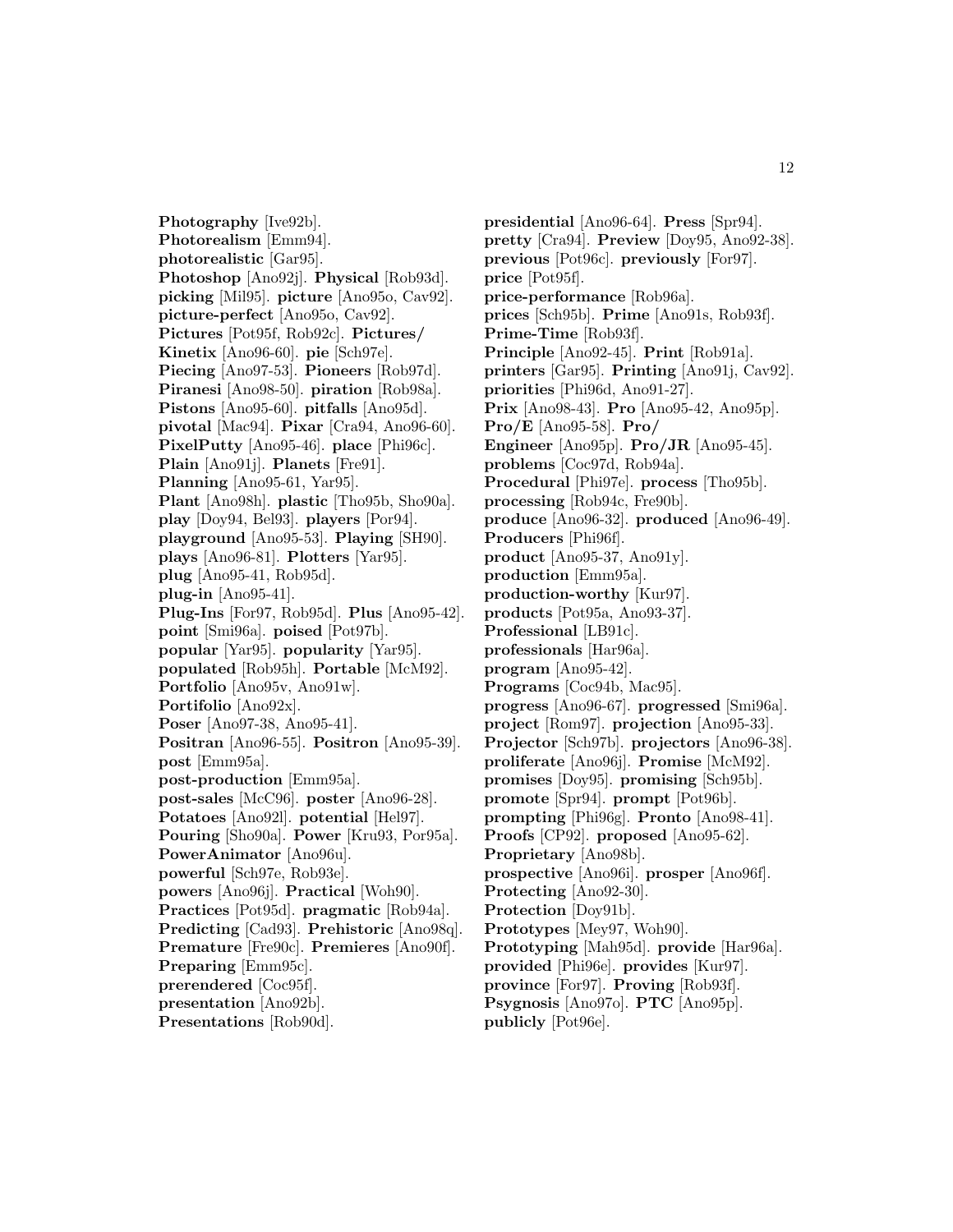**Publishing** [Ano96-55, McM90a]. **purchase** [Ano96i]. **purchasers** [Ano92-30]. **purchasing** [Yar95]. **purposes** [Pot95a]. **Push** [Pot94]. **Pushed** [Pot96d]. **Pushes** [Ano98j]. **pushing** [Ano97p]. **put** [Pot97a]. **puts** [Ano96-76]. **putting** [Rob95c].

**Q** [Ano97-35]. **Quadra** [Ano91g]. **Quake** [Ano96l]. **quality** [Oli94]. **quantifying** [Coh96]. **Quest** [Ano93-62]. **question** [Mae96]. **quickly** [Sha95]. **QuickTime** [Nov95, Nov95]. **quite** [Coc96a].

**racing** [Ano96m]. **radiosity** [Ash96]. **Raffaello** [Ano96l]. **rages** [Pot97d]. **RAID** [Har96b]. **Rain** [Pfi92c]. **Raising** [Sor90c]. **range** [Mac95]. **Rapid** [Ano96-45, Mah95d]. **rapid-prototyping** [Pot97c]. **rapture** [Mae95c]. **rather** [Rob94d]. **ray** [Ash96, Ano96-50]. **Razor** [Ano95-42]. **re** [Ano96-75]. **re-create** [Ano96-75]. **re-creates** [Ano96-75]. **Reaches** [Nov98b]. **Read** [Rob97f]. **Reading** [Coh96, Mah91b]. **Ready** [Rob94j]. **Real** [Ano91d, Coc95f]. **Real-Time** [Ano91d, Coc95f]. **Realism** [For93c, Ano90f]. **realistic** [Ano95-27]. **realistically** [Phi96c]. **Realitie** [Ano95-41]. **reality** [Rob95a, Dav91]. **really** [Ano95c]. **realtime** [Ano96-74]. **reasons** [Pot96a]. **ReBoot** [Ano95-55]. **Rebuilding** [Mah91c]. **recognition** [Ano97-53]. **recognize** [Ano97p]. **recognized** [Pot95a]. **reconstruction** [Ano97t]. **Recorders** [Mac90c]. **recording** [Doy94]. **Recreating** [Mah97]. **Recycle** [Ano95h]. **Redefines** [Ano91-28]. **Redesigning** [Ano96-77]. **Rediscovering** [Fre91]. **reduce** [Phi97a]. **Rel** [Ano96-59]. **related** [Pyr96, Pot96e]. **Relationship** [Cra91]. **Relative** [Mah91a].

**relatively** [Por94]. **release** [Pot97b]. **releases** [Pot96c]. **reliable** [Mah97]. **Relic** [Ano97o]. **relies** [Ano96-74]. **relying** [Nov95]. **Removable** [Ano97-32]. **Removing** [Pot93b]. **Renault** [Ano96-49]. **rendered** [Rob95h]. **rendering** [Ano92-37, Ano91f]. **renderings** [Ano95-62]. **RenderMan** [Ano96-60, For93c]. **RenderWare** [Ano96d]. **RenderZone** [Ano95-45]. **Reordering** [Ano91-27]. **Repertoire** [Ano90n]. **replace** [Pot96b]. **Report** [Pot96c]. **represents** [Phi95a]. **Reproducing** [Ano97-55]. **Republican** [Ano95-60]. **requires** [Emm96c]. **Res** [Hel97]. **Research** [Mah92e, Ano95-58]. **researchers** [Phi95d]. **resources** [Vin97]. **respond** [Sha95]. **result** [Sch97e]. **results** [Ano96-32]. **retina** [Ano96-66]. **Retouching** [Rob90a]. **rev** [Ano95-60]. **revealed** [McC96]. **Revenge** [Ano98u]. **Reverse** [Ano96-78]. **Reversing** [Coh98b]. **review** [Pot95a, Ano92-37]. **Reviews** [Ano95-42, Ano93-47]. **revise** [Pot96c]. **Revolution** [Ano95-44, Rob91b]. **Rhino** [Ano97-41]. **rich** [Phi96d]. **Richard** [Ano96-36]. **Richer** [Sch98b]. **Riddler** [Ano98u]. **Ride** [Rob94j]. **ride-simulation** [Phi96f]. **Rides** [Mac90d]. **Riding** [Phi96f]. **right** [Emm96c]. **Riven** [For98]. **Road** [Has92]. **roar** [Ano97n]. **Rob** [Ano95s]. **robot** [Ano95j]. **robust** [Coc97d]. **Rod** [Mah95c]. **Rodin** [Rob92d]. **role** [Ano96-49, Por90a]. **Roll** [Rob92d]. **Rolls** [Ano90j]. **ROM** [Spr94, Ano95-63]. **ROMs** [Doy94]. **roof** [Ano96-79]. **room** [Ano96-65]. **Rooms** [Ano96l]. **Round** [Cla96]. **Roundup** [And90]. **Rousing** [Fri92]. **roving** [Ano95-51].

**Roy** [Ano95u]. **Royal** [Ano96-79].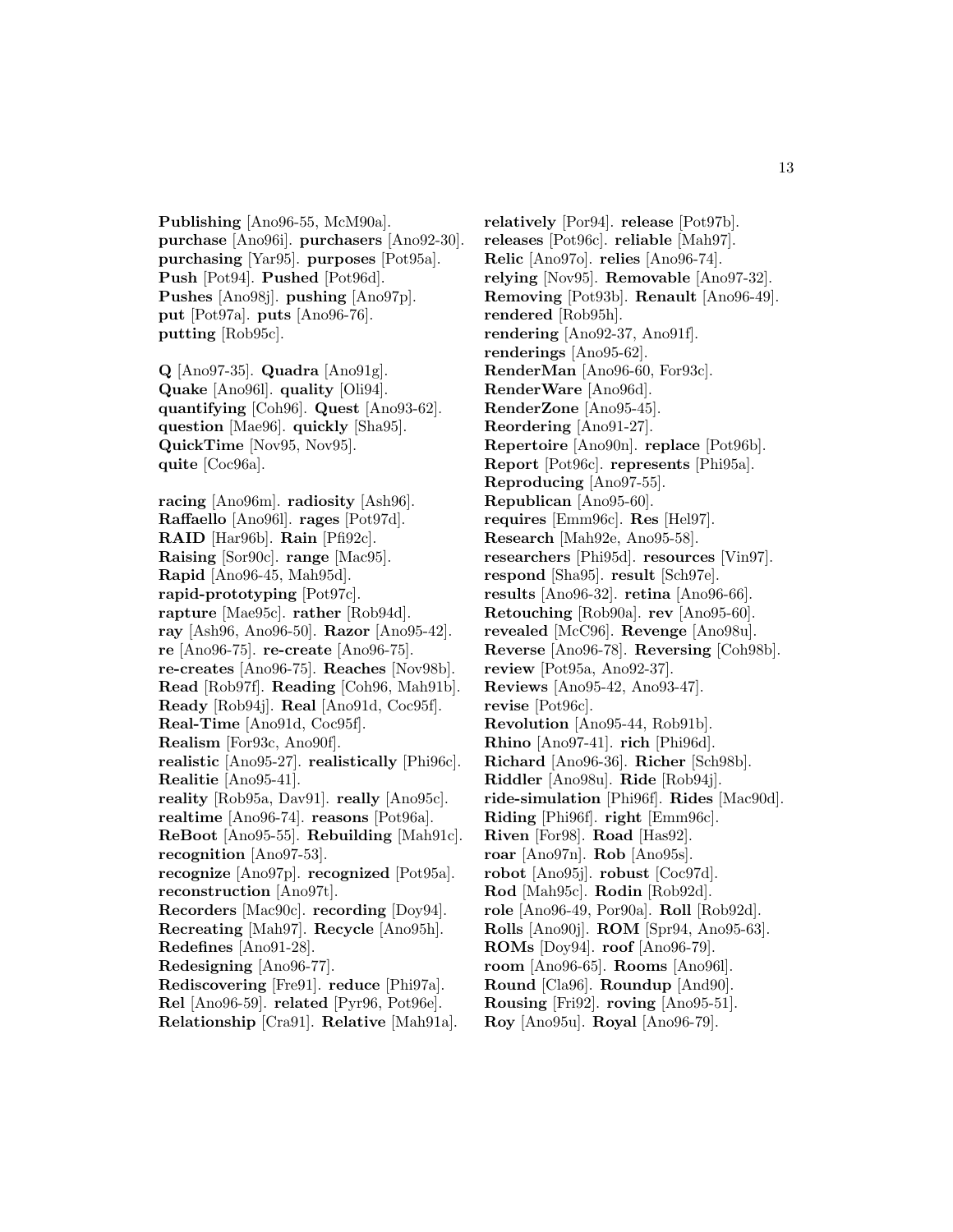**rules** [Phi95e, Por91a]. **Run** [Pfi94a]. **runs** [Hel97]. **Russian** [Ano95v].

**saddle** [Ano96-78]. **safely** [Pot97a]. **saga** [Rob96b]. **sales** [McC96]. **salesperson** [McC96]. **same** [Cla96]. **sampling** [Ano96z]. **San** [Ano95-60]. **Sav** [Rob98h]. **scan** [Ano96-40]. **scanner** [Mil95]. **Scanners** [Mil95]. **scanning** [Phi96b, Hol93]. **scene** [Mac94]. **Scenery** [Rob90c]. **scenes** [Spr94, Nov95]. **sci** [Rob95b]. **sci-fi** [Rob95b]. **Science** [Phi95f, Ive92a]. **science-fiction** [Rob96b]. **scientific** [App93]. **scientists** [Phi95f]. **Scores** [Ano91h]. **scorpion** [Ano98-33]. **scramble** [Sch97e]. **Screen** [Sor90b, Sor90b]. **Screens** [Ano98p]. **Sculpting** [Rob90c]. **sculpts** [Ano96-28]. **Search** [Emm91b]. **Second** [Coo93, Ano97-42]. **Secret** [Ano98u]. **secrets** [McC96]. **See** [Emm86]. **Seeing** [Mah91d]. **seems** [Rob94c]. **Segments** [Kee86]. **Select** [Pot94]. **Selecting** [Sch97b]. **sell** [Ano95-63]. **semiconductor** [Ano97-53]. **Sense** [Mac93a]. **sensory** [Rob96b]. **sequel** [Ano96l]. **Series** [Ano97-39]. **Serious** [Ano91o, Coo92]. **seriously** [Ano95-53]. **serve** [Har96d]. **service** [Vin97]. **Set** [Rob95h]. **Set-Up** [Rob95h]. **Sets** [Ano90b]. **several** [Pyr96]. **SGI** [Ano96-63, Ano91-28]. **shaded** [Ano95r]. **Shades** [Rob92e]. **share** [Rom97]. **shared** [Rom97]. **Sharing** [Ano98i]. **Sharks** [Ano98q]. **Shine** [Spo98]. **shines** [Ano96-49]. **Shining** [Haa94]. **shipped** [Ano96n]. **Shop** [Ano94g, Ano94h]. **Shopping** [Mil95, Vas90d]. **short** [Ano98c]. **should** [Mac95]. **Show** [Has92]. **showcase** [Ano96-49, Ano95y]. **showing** [Rob96d]. **showpiece** [Pot96e]. **shy** [Ano96w]. **siblings** [Pot97c].

**Side** [Ano97-43].

**SIGGRAPH** [Ano95t, Ano92-38]. **Significant** [Phi96g]. **significantly** [Pot96c]. **Silicon** [Ano90l]. **Silver** [Sor90b]. **simple** [Mah97]. **Simplifies** [Ano98h]. **Simpson** [Ano95-59]. **simulated** [Ano96-77]. **simulates** [Ano96-69]. **Simulating** [Ano95i]. **simulation** [Ano95q, Ano95-52]. **simulations** [Phi95d]. **sites** [Ano96k]. **size** [Emm96c]. **Sketch** [Ano92-37]. **skillful** [Phi97a]. **skills** [Coc95f]. **slice** [Sch97e]. **slide** [Ano95p]. **Small** [Fre90b, Por94]. **Smaller** [Pot97c]. **Smart** [Rob90g, RV90]. **smile** [Mah97]. **Smithsonian** [Ano98-69]. **Snapshots** [Ano95-63]. **sneak** [Ano95t]. **snowboards** [Ano95-58]. **Softimage** [Ano96-56, Mae96]. **software** [Rob94d, Rob90g]. **software-which** [Rob94c]. **Soldiers** [Ano98-51]. **Solid** [Pot91a, Ano97-40]. **SolidDesigner** [Ano97-37]. **SolidView** [Ano97-41]. **SolidWorks** [Ano96-58]. **Solo** [Ano95-46]. **Solution** [Pot91a]. **some** [Doy94]. **somehow** [Woh97]. **something** [FA95, Emm92c]. **Sony** [Ano91-29]. **sophisticated** [Doy94]. **Sorting** [Pot96g, Mac93c]. **sorts** [Ano96-64]. **Sound** [Ive92a]. **soundly** [Pot97b]. **Space** [Min94]. **sparks** [Ano96-30]. **spatial** [Ano92-30]. **special** [Rob94f, Ano95-48]. **special-effects** [Rob94f]. **specialized** [Ano95g]. **species** [Rob95b]. **specifically** [Pot95a]. **Specular** [Ano95-38]. **speech** [Mah95c]. **Speed** [Ano96-51]. **Spin** [Sch95c]. **Spinal** [Ano98-70]. **Spoken** [Hod98c]. **spokescharacter** [Ano98-68]. **Sports** [Row98c]. **Spotlight** [Ano96-62, Mac91a].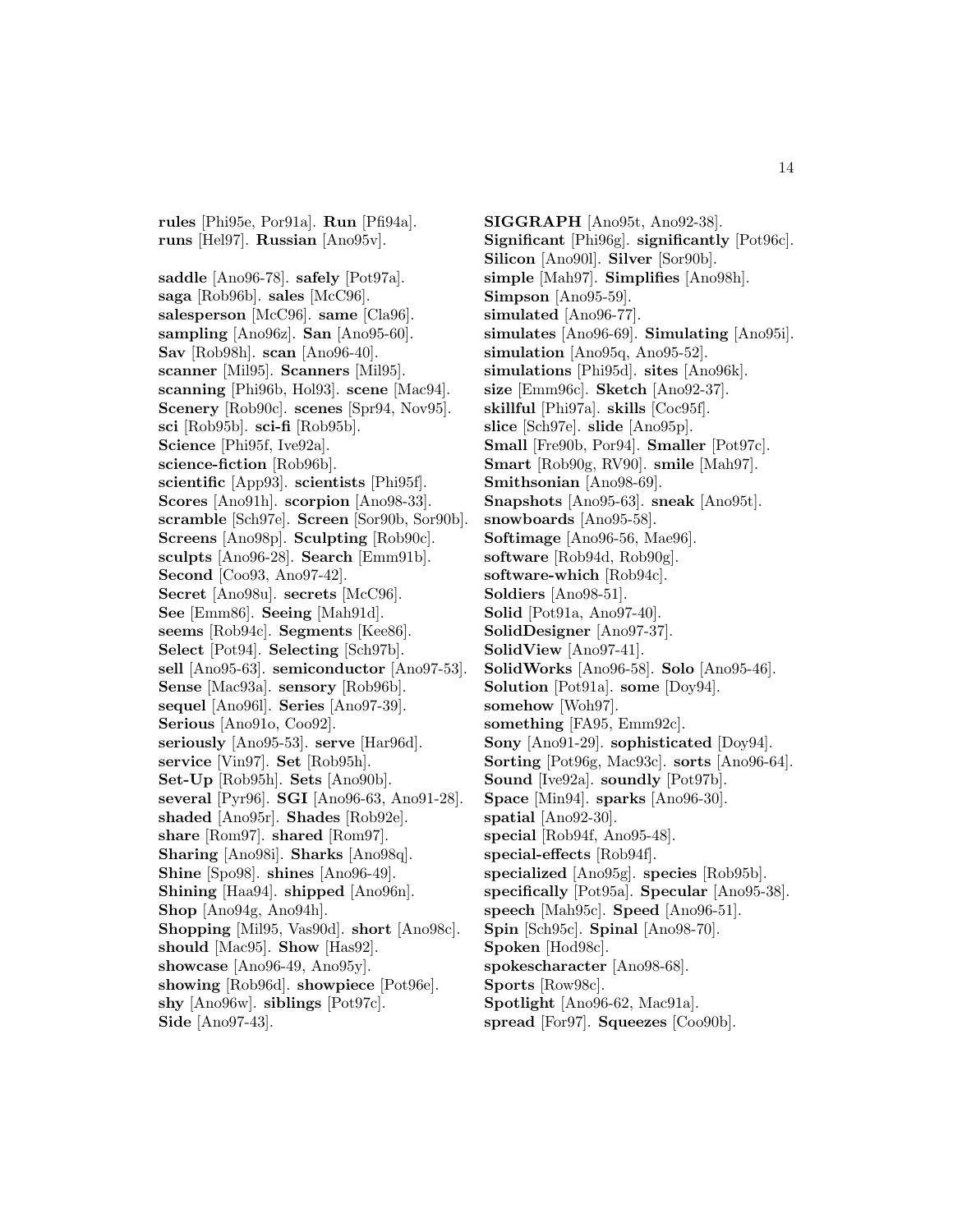**Squeezing** [Coc94c]. **stabilization** [Vac96]. **stage** [Ano97-61, Por90b]. **stand** [Emm96a, Ive91]. **standard** [Ano95a]. **Standards** [Ano90b]. **Stanford** [Ano97-54]. **Stardent** [Ano90m]. **stars** [Rob96c, Mah91d]. **Starship** [Ano97z]. **starting** [Kur97]. **State** [Pfi93b]. **Statements** [LB90b]. **Station** [Min94]. **step** [Vin97, Ano95a]. **Stereo** [Rob90f]. **Stereoscopic** [Sch97d]. **still** [Por94]. **Stimulating** [Coc98d]. **sting** [Ano98-33]. **stood** [Ano97p]. **stopping** [Phi96a]. **storage** [Har96a, Lyn95]. **Story** [War98b, Rob95f]. **Straddles** [Ano90l]. **Strata** [Ano97-39, Ano95-39]. **strategies** [Pot96e, Lyn95]. **Streamline** [Emm96d]. **Streamlining** [Pfi90b]. **streets** [Cla96]. **Strim** [Ano95-41]. **string** [Ano96-49]. **striving** [Phi96a, For93c]. **Stroke** [Dun97]. **Strokes** [Rob97c]. **Stroll** [Ano91d]. **strong** [Row96]. **structure** [Ano95-63]. **student** [Ano95-62]. **Students** [Nov93b]. **Studio** [Ano96j, Pop94, Ano95l]. **StudioPro** [Ano97-39, Ano96-55]. **Studios** [Rob94e]. **Stuff** [Mah93e]. **Stunning** [Ano96-33]. **style** [Emm94, Sho91]. **Stylist** [Row98a]. **sub** [Emm96a]. **Subconscious** [Ano98n]. **sublimation** [Gar95]. **subtle** [Mah97]. **subtleties** [Emm96c]. **Success** [Hol94]. **such** [Yar95]. **suited** [Coc95f]. **Summer** [Ano95y, Ano96-67]. **Sun** [Ano96-63]. **sunlight** [Ano95i]. **Super** [Sto90, PF90]. **Supercomputer** [Ano90m]. **Supercomputers** [Ano90b]. **Supplement** [Ano95-47]. **support** [Rob94d]. **surface** [Smi96a]. **Surfaces** [Smi96a, Wol93]. **Surgeon** [Ano97-63]. **surgery** [Ano96-69]. **surprisingly** [Por94]. **Survey** [PF90]. **Survived** [Rob97h]. **sustain** [Sha95].

**swear** [Rob96c]. **sweeping** [Ano97j]. **Swirling** [Ano91-31]. **Sync** [Ano95-42]. **synced** [Rob95h]. **SyQuest** [Ano96-77]. **system** [Rob95b]. **systems** [Mae95c, Ano95-39].

**T2** [Rob96b]. **Tablets** [Emm96c]. **Tactics** [Rob96d]. **tailored** [Pot95a]. **take** [Emm94]. **taken** [Pot97b]. **Takes** [Ive91]. **taking** [Cra94, Has92]. **Tale** [Pfi92a]. **Talk** [Ano93-49]. **talking** [Pot96e]. **tall** [Ano98-51]. **Tangled** [Rob90e]. **Targeting** [Sho90b]. **Targets** [Ano91-30]. **task** [Mah97]. **teach** [Rob94d]. **teaches** [App93]. **Team** [Ano90j]. **Tech** [Ano95-51, Ano92-39]. **Technical** [Sim95a]. **Techniques** [Rob95c]. **technological** [Coc95a]. **technologically** [Phi96f]. **technologies** [Doy94]. **Technology** [Rob90b, Lan92b]. **technology-rich** [Phi96d]. **TechWatch** [Ano98-62]. **teeny** [Ano97-54]. **teeny-tiny** [Ano97-54]. **Tektronix** [Ano90n]. **Telemedicine** [Ano96-67]. **Television** [Spr94]. **Tells** [War98b]. **temple** [Ano97r]. **tens** [Pot96d]. **term** [Coc95e]. **Terminal** [Win90]. **Terminator** [Sor91d]. **terms** [Emm96a]. **Terrain** [Lan93]. **test** [Coh96]. **texture** [Rob94c]. **textured** [Rob95b]. **textures** [Phi95f]. **TFX** [Row97e]. **Thankfully** [Mac95]. **Thanks** [Vac96]. **theater** [Ano95-56]. **theaters** [Coc95e]. **Theatre** [Ano95t, Rob91e]. **theatrical** [Ano97-61]. **their** [Doy94]. **them** [Yar95]. **Theme** [Mac90d]. **theme-park** [Rob96b]. **Therapy** [Phi97f]. **There** [Pyr96]. **thermal** [Gar95]. **these** [Pot95a]. **they're** [Yar95]. **think** [Ano97a]. **Thinking** [Sch97d]. **third** [Rob96b]. **those** [Rob94c, Rob92f].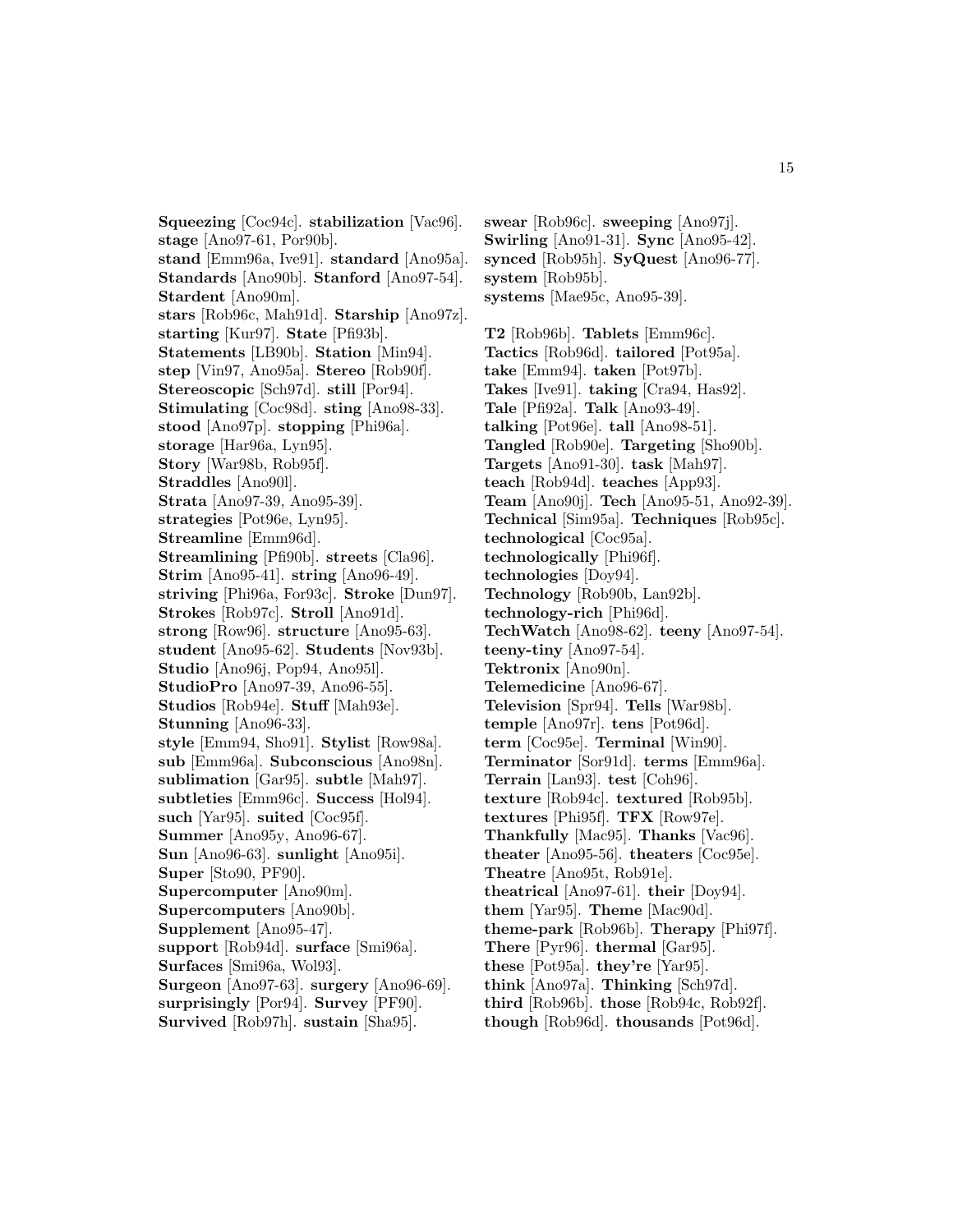**threaded** [Ano97-53]. **threat** [Ano96h]. **three** [Phi97a]. **Thrill** [Ano98-70]. **throat** [Mah95c]. **Thumbelina** [Pfi94b]. **Tidal** [Ano98-69]. **Time** [Ano91d, Dav92]. **time-consuming** [Nov96]. **Times** [Pot92a]. **tiniest** [Ano97-55]. **tiny** [Ano97-54]. **tips** [Ano95q]. **Tires** [Bri93]. **Titanic** [Ano97z]. **title** [Ano97n]. **titling** [Emm95a]. **Toaster** [Ano91-34]. **today** [Doy94]. **together** [Ano97-53]. **tomorrow** [Phi97e]. **tongue** [Mah95c]. **too** [Nov96]. **Took** [Coo93]. **Tool** [LS90]. **Toolbox** [Coc94a]. **Toolmaker** [Ano98q]. **Tools** [McM91]. **Toons** [Rob94h]. **top** [Phi96d]. **Tornados** [Fan96]. **Touch** [Gra94, LB91c]. **tough** [Pot97b]. **tour** [Ano95-54]. **touted** [Mae96]. **touting** [Smi96b]. **toy** [Ano96-75, Ano95z, Rob95f]. **toyland** [Mah95a, Phi95b]. **tracing** [Ash96]. **Track** [Rob98g]. **Tracking** [Mah97]. **trade** [Ano97-52]. **traditionally** [Pot96a]. **tragic** [Ano98-68]. **Training** [Ano97-65]. **Transcending** [Emm94]. **transfer** [Gar95]. **transitions** [Coc96a]. **Translation** [Ano95-46]. **Trapping** [Sho93b]. **traps** [Ano95d]. **Travels** [Ano98-71, Mah93f]. **Treasures** [Tes94]. **Treatment** [Sho90b]. **tree** [Ano95m]. **trend** [Pot97a]. **Trial** [Vas90c]. **trio** [Ano92b]. **trip** [Ano96l]. **TriSpectives** [Ano95-38]. **TriStar** [Rob96c]. **Triumph** [Rob95f]. **trivial** [Mah97]. **Troopers** [Rob97g]. **truck** [Phi97a]. **True** [Ano91-33]. **trueSpace** [Ano95-40]. **trueSpace3** [Ano97-40]. **truly** [Ano97p]. **truth** [Woh97]. **try** [Hir96]. **trying** [Pot97a]. **Tuning** [Emm96c]. **Turns** [Ano98q]. **TV** [Coc98a, Coc94b]. **Twister** [Fan96]. **two** [Ash96]. **Type** [Emm95a]. **types** [Rob94a]. **typography** [Emm95a].

**Ultimate** [Pic91]. **Ultra** [Ano95-27]. **Ultra-realistic** [Ano95-27].

**Unbelievably** [Rob94f]. **Under-USD** [Ano96-46]. **undergone** [Hir96]. **underground** [Ano96-72]. **underlying** [Pot96c]. **understand** [Phi95f]. **understanding** [Mil95]. **uninterrupted** [Har96a]. **unique** [Ano97-52]. **university** [Phi96c]. **university-based** [Phi96c]. **Unix** [Ano90k]. **Unlocking** [Phi95f]. **Unraveling** [For98]. **UnReal** [Ano96-60]. **Untamed** [Rob95g]. **Unto** [Rob92a]. **Unveils** [Ano90e]. **Update** [Sch97d]. **USD** [Pot96g]. **use** [Pot95a]. **used** [Spr94]. **User** [Ano95-63, Ano95-60]. **user-friendly** [Phi96g]. **users** [Cra94]. **uses** [Ano95-51]. **using** [Tuc95a]. **utilize** [Gar95]. **utilized** [Pot95d]. **V** [Ano98-48, Har96a]. **V1.2** [Ano95-46]. **V1.5** [Ano96-57]. **V1.75** [Ano96-55]. **V2.0** [Ano95-46]. **V2.01** [Ano96-55]. **V2.7** [Ano96-59].

**V3.0** [Ano96-50, Ano95-38]. **V3.51** [Ano97-44]. **V4** [Ano95-44]. **V4.0** [Ano96-58]. **V6.0** [Ano95-41]. **V7** [Ano96-51]. **valuable** [Ano96-49]. **value** [Pot95f]. **valve** [Ano95-57]. **Vanilla** [Tuc96]. **variety** [Emm94]. **various** [Hel97]. **Vatican** [Ano96l]. **Vegas** [Ano96-74, Ano95-59].

**virtual** [Ano92-44, PE92]. **virtual-model** [Hel97]. **virtual-reality** [Rob95a]. **Virtuality** [Ano95-45].

**vehicle** [Ano95-52]. **Vehicles** [Row98b]. **Vellum** [Ano97-46]. **vendors** [Pot95a]. **Venture** [Ano91t]. **Versailles** [Ano97-29]. **Version** [Ano95-39]. **versions** [Phi96a]. **via** [Rom97]. **Video** [McM90b, Mac91b]. **video-capture** [Ano96-43]. **Video/ graphics** [Ano95-34]. **videos** [Ano96-49]. **view** [Vac96]. **Viewpoint** [Ano98-73].

**Virtualized** [Ano97-54]. **Visible** [LMVP91].

16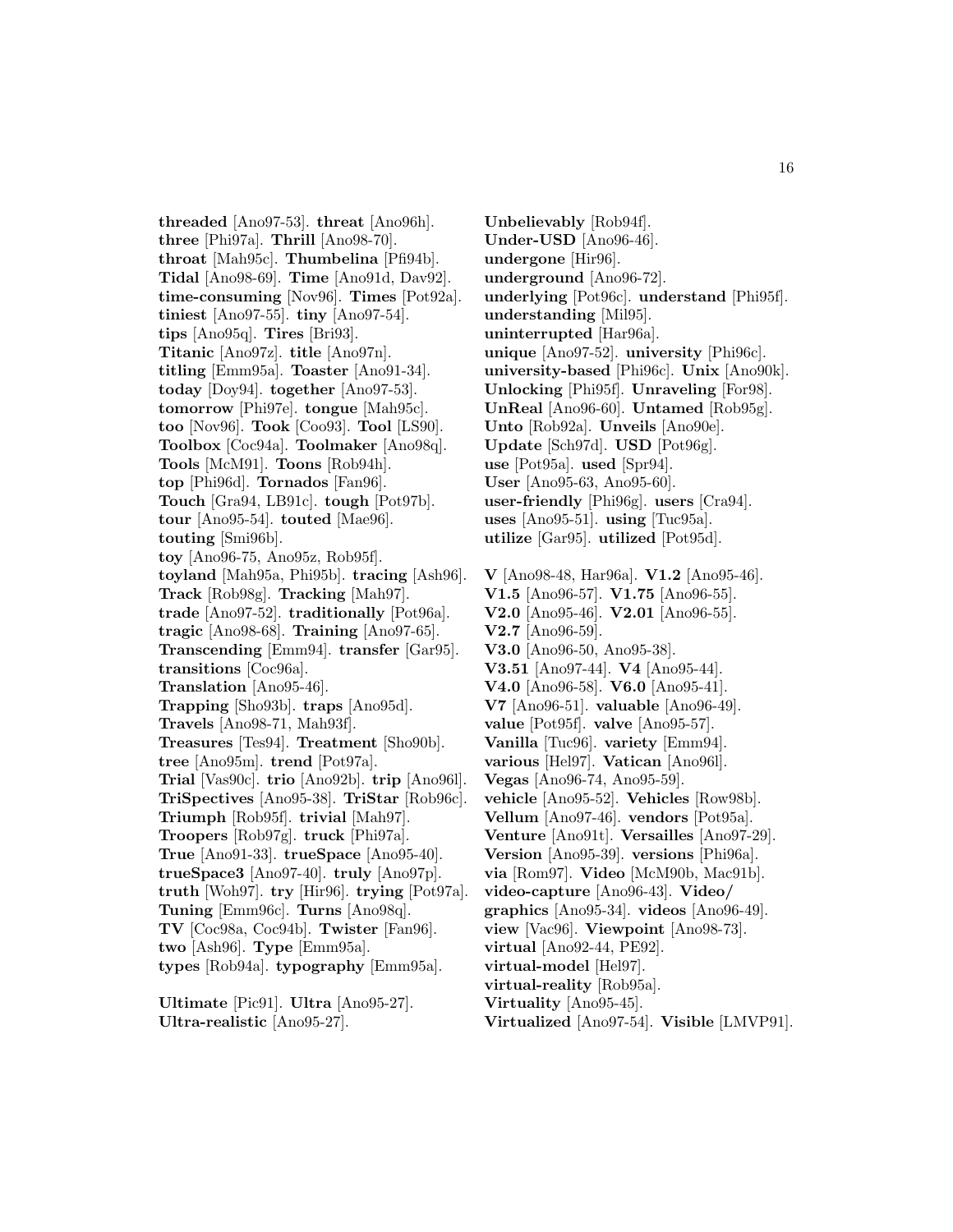**Vision** [Ano95-39]. **Visiting** [Nov93c]. **visual** [Rob96c, Ano96-61]. **visual-effects** [Rob96c]. **Visualization** [Por94, FP91]. **Visualizing** [Phi97g, Sta90]. **Viz** [Ano97-36, Rob91c]. **Vladimir** [Ano95v]. **Volis** [Ano95-46]. **Volume** [LMVP91]. **volumes** [Phi97e]. **Vote** [Ano96-64]. **VR** [Bri93, Phi95c]. **VRML** [Vac96]. **vs** [Ano96d].

**walking** [Ano96p, Mah94f]. **walkthrough** [Ano95-60]. **want** [Hel97]. **Warner** [Rob95a]. **warp** [Coc96a]. **warriors** [Tuc95b]. **Wars** [Ano98f]. **was** [Rob95b]. **Watch** [Ano95-51, Ano92-39]. **Water** [Sor91e, Sor91e]. **Wave** [Phi96f, SR90]. **Wavefront** [Ano96-51]. **Waves** [Sor91c]. **wax** [Gar95]. **wax-transfer** [Gar95]. **way** [Ano95-55]. **ways** [Doy94]. **wealth** [Coc96b]. **Web** [Rob90e, Ano96j]. **Web-enabled** [Pot97e]. **weight** [Emm96c]. **well** [Mah95c, Mac90a]. **were** [Pot96e]. **Whether** [Gar95]. **which** [Doy94]. **While** [Pot95a]. **Whirling** [Ano91-31]. **Who** [Nov93b]. **who'll** [Vin97]. **Wicked** [Ano90e]. **wide** [Rob94a]. **Wide-format** [Ano97-33]. **widely** [Pot95f]. **Wild** [Rob94j, Mac90d]. **Wildebeests** [Pfi94a]. **will** [Hir96]. **win** [Ano95-56]. **Window** [Mae96]. **Windows** [Ano92b, Cad93]. **Windows-based** [Ano92b, Ano97-34]. **Winds** [Por91c]. **Winner** [Mah94b]. **winners** [Ano95w]. **winning** [Rob94f]. **wins** [Ano96-73]. **within** [Rob95b]. **without** [Rob94c]. **Won** [Pot96b]. **wonder** [Smi96b]. **wonderland** [Ano96-76]. **Woolly** [Mac90d]. **word** [Rob94c]. **work** [Rob94f, Emm94]. **Workgroup** [Ano96i]. **Working** [Ano95-44]. **works** [Ano95x]. **Workshop** [Ano95h]. **Workstation** [Ano90j, And90].

**workstation-level** [Sch95b]. **workstation-quality** [Sch95b]. **workstation/server** [Tuc95a]. **Workstations** [Fic86]. **World** [Hol93]. **worlds** [Kin95]. **worthy** [Kur97]. **wound** [Ano96-67]. **wound-healing** [Ano96-67]. **Wright** [Ano97-64].

**X** [Win90]. **Xaos** [Ano95h]. **XD88** [Ano90n].

**Year** [Pfi93a]. **years** [Tuc95a]. **you'd** [Rob96c]. **you'll** [Coh96]. **you're** [Row96]. **yourself** [Vin97, Sen90b]. **you've** [Pot96g].

**Z2.7** [Ano95-45]. **ZD** [Row96]. **'Zillas** [Rob98f]. **Zork** [Ano97k].

## **References**

**Alofs:1994:CCL**

[Alo94] J. Alofs. Coping with copyright law. Computer Graphics World, 17(10):40–??, October 1994. CO-DEN CGWODH. ISSN 0271-4159.

#### **Anderson:1990:WR**

[And90] Ken Anderson. Workstation Roundup. Computer Graphics World, 13(11):69–??, November 1990. CODEN CGWODH. ISSN 0271-4159.

#### **Anonymous:1990:MAO**

[Ano90a] Anonymous. A Mac Animation Option. Computer Graphics World, 13(12):99–??, December 1990. CODEN CGWODH. ISSN 0271-4159.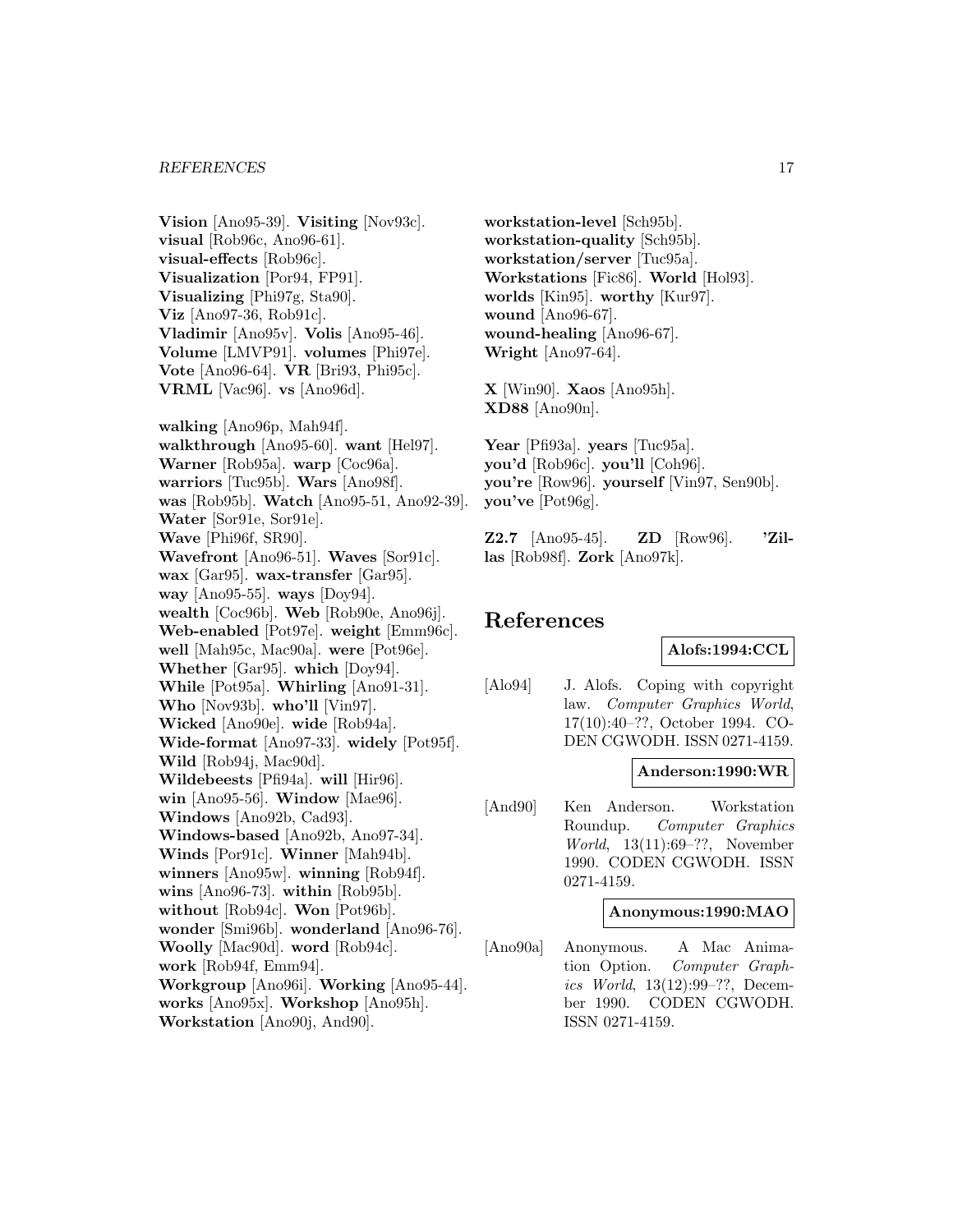#### **Anonymous:1990:ASS**

[Ano90b] Anonymous. Alliant Sets Standards with Supercomputers. Computer Graphics World, 13(2):23– ??, February 1990. CODEN CG-WODH. ISSN 0271-4159.

#### **Anonymous:1990:AAH**

[Ano90c] Anonymous. Amiga 3000, AmigaVision Heat Up Multimedia Market. Computer Graphics World, 13(6):29–??, June 1990. CODEN CGWODH. ISSN 0271- 4159.

**Anonymous:1990:NM**

[Ano90d] Anonymous. And Now, MacVisualization. Computer Graphics World, 13(8):141–??, August 1990. CODEN CGWODH. ISSN 0271-4159.

**Anonymous:1990:AUW**

[Ano90e] Anonymous. Apple Unveils its "Wicked Fast" Macintosh. Computer Graphics World, 13(4):23– ??, April 1990. CODEN CG-WODH. ISSN 0271-4159.

#### **Anonymous:1990:APA**

[Ano90f] Anonymous. Autodesk Premieres 3D Animation/Photo-Realism. Computer Graphics World, 13(8): 31–??, August 1990. CODEN CG-WODH. ISSN 0271-4159.

#### **Anonymous:1990:CLP**

[Ano90g] Anonymous. Cadam Launches its PC-based 3D Package. Computer Graphics World, 13(11):19– ??, November 1990. CODEN CG-WODH. ISSN 0271-4159.

#### **Anonymous:1990:CID**

[Ano90h] Anonymous. CDI's Industrial Design Goes from Art to Part. Computer Graphics World, 13(1):19– ??, January 1990. CODEN CG-WODH. ISSN 0271-4159.

#### **Anonymous:1990:DED**

[Ano90i] Anonymous. Digital Enhances its DECstation Family. Computer Graphics World, 13(5):25–??, May 1990. CODEN CGWODH. ISSN 0271-4159.

#### **Anonymous:1990:HAT**

[Ano90j] Anonymous. HP/Apollo Team Rolls Out its First Workstation Line. Computer Graphics World, 13(7):25–??, July 1990. CODEN CGWODH. ISSN 0271-4159.

#### **Anonymous:1990:INU**

[Ano90k] Anonymous. IBM's new Unix line. Computer Graphics World, 13(3): 25–??, March 1990. CODEN CG-WODH. ISSN 0271-4159.

## **Anonymous:1990:SGS**

[Ano90l] Anonymous. Silicon Graphics Straddles PC/ Workstation Market. Computer Graphics World, 13 (12):21–??, December 1990. CO-DEN CGWODH. ISSN 0271-4159.

#### **Anonymous:1990:SED**

[Ano90m] Anonymous. Stardent Enters the Desktop Supercomputer Market. Computer Graphics World, 13(10):25–??, October 1990. CO-DEN CGWODH. ISSN 0271-4159.

#### **Anonymous:1990:TAI**

[Ano90n] Anonymous. Tektronix Adds Imaging to its XD88 Repertoire.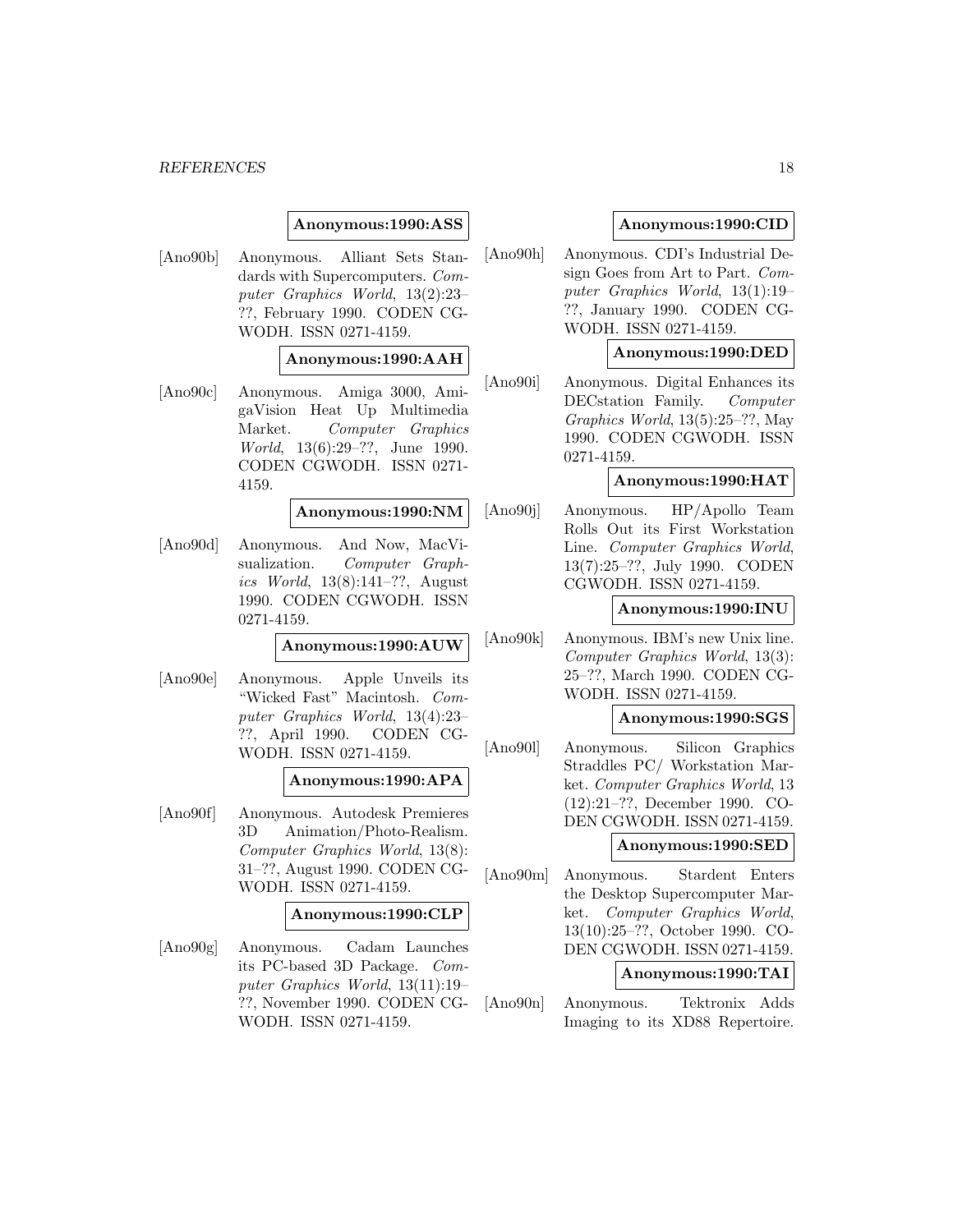Computer Graphics World, 13(9): 21–??, September 1990. CODEN CGWODH. ISSN 0271-4159.

## **Anonymous:1991:G**

[Ano91a] Anonymous. 3D from the Ground Up. Computer Graphics World, 14(5):87–??, May 1991. CODEN CGWODH. ISSN 0271-4159.

#### **Anonymous:1991:MDa**

[Ano91b] Anonymous. 76 MIPS on a Desktop. Computer Graphics World, 14(4):19–??, April 1991. CODEN CGWODH. ISSN 0271-4159.

#### **Anonymous:1991:HMM**

[Ano91c] Anonymous. A Healthy MCAD Market. Computer Graphics World, 14(11):23–??, November 1991. CODEN CGWODH. ISSN 0271-4159.

#### **Anonymous:1991:RS**

[Ano91d] Anonymous. A Real-Time Stroll. Computer Graphics World, 14(2): 111–??, February 1991. CODEN CGWODH. ISSN 0271-4159.

#### **Anonymous:1991:Ab**

[Ano91e] Anonymous. AEC. Computer Graphics World, 14(10):67– ??, October 1991. CODEN CG-WODH. ISSN 0271-4159.

## **Anonymous:1991:ER**

[Ano91f] Anonymous. An Emphasis on Rendering. Computer Graphics World, 14(11):101–??, November 1991. CODEN CGWODH. ISSN 0271-4159.

#### **Anonymous:1991:AQJ**

[Ano91g] Anonymous. Apple's Quadra: The Juiciest Mac Yet. Computer Graphics World, 14(11):17– ??, November 1991. CODEN CG-WODH. ISSN 0271-4159.

#### **Anonymous:1991:AS**

[Ano91h] Anonymous. Autocad 11 Scores. Computer Graphics World, 14(4): 105–??, April 1991. CODEN CG-WODH. ISSN 0271-4159.

#### **Anonymous:1991:C**

[Ano91i] Anonymous. CAD. Computer Graphics World, 14(9):69– ??, September 1991. CODEN CG-WODH. ISSN 0271-4159.

#### **Anonymous:1991:CPP**

[Ano91j] Anonymous. Color Printing on Plain Paper. Computer Graphics World, 14(7):25–??, July 1991. CODEN CGWODH. ISSN 0271- 4159.

## **Anonymous:1991:DL**

[Ano91k] Anonymous. Designer Letters. Computer Graphics World, 14 (11):73–??, November 1991. CO-DEN CGWODH. ISSN 0271-4159.

## **Anonymous:1991:DND**

[Ano91l] Anonymous. Designing in a New Dimension. Computer Graphics World, 14(3):23–??, March 1991. CODEN CGWODH. ISSN 0271- 4159.

#### **Anonymous:1991:DVC**

[Ano91m] Anonymous. Desktop Video Contender. Computer Graphics World, 14(4):105–??, April 1991. CODEN CGWODH. ISSN 0271- 4159.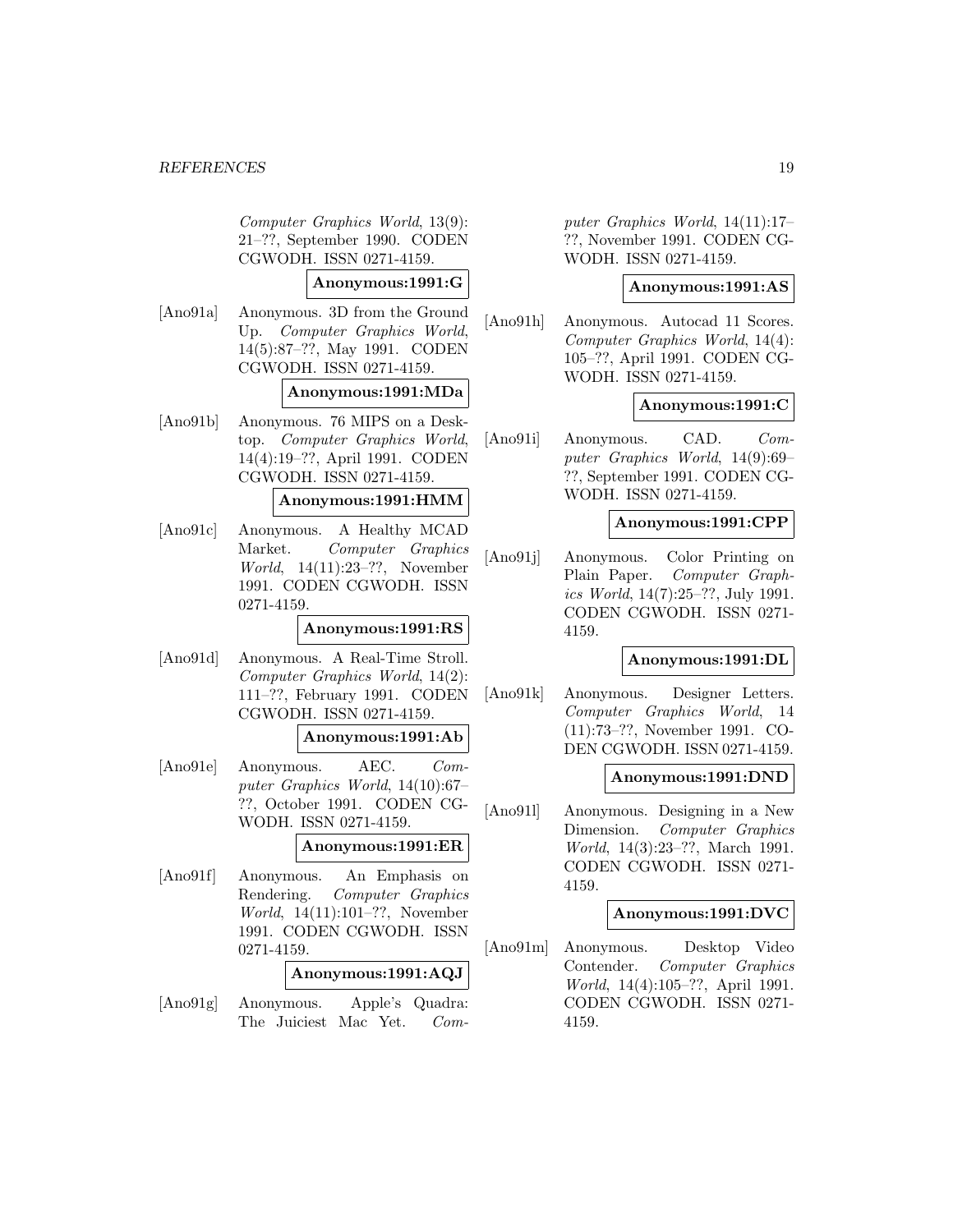## **Anonymous:1991:FE**

[Ano91n] Anonymous. Front End. Computer Graphics World, 14(10):6– ??, October 1991. CODEN CG-WODH. ISSN 0271-4159.

#### **Anonymous:1991:IGS**

[Ano91o] Anonymous. IBM Gets Serious with Graphics. Computer Graphics World, 14(5):19–??, May 1991. CODEN CGWODH. ISSN 0271- 4159.

#### **Anonymous:1991:Ic**

[Ano91p] Anonymous. Imaging. Computer Graphics World, 14(9):75– ??, September 1991. CODEN CG-WODH. ISSN 0271-4159.

#### **Anonymous:1991:Ib**

[Ano91q] Anonymous. Industry. Computer Graphics World, 14(9):27– ??, September 1991. CODEN CG-WODH. ISSN 0271-4159.

## **Anonymous:1991:Ia**

[Ano91r] Anonymous. Input. Computer Graphics World, 14(9):11– ??, September 1991. CODEN CG-WODH. ISSN 0271-4159.

#### **Anonymous:1991:IIL**

[Ano91s] Anonymous. Is it Live? Or is it Prime Time Live? Computer Graphics World, 14(11):6– ??, November 1991. CODEN CG-WODH. ISSN 0271-4159.

#### **Anonymous:1991:MPV**

[Ano91t] Anonymous. Mac Painting Venture. Computer Graphics World, 14(6):107–??, June 1991. CODEN CGWODH. ISSN 0271-4159.

#### **Anonymous:1991:MDb**

[Ano91u] Anonymous. MGM on the Desktop? Computer Graphics World, 14(7):119–??, July 1991. CODEN CGWODH. ISSN 0271-4159.

## **Anonymous:1991:MM**

[Ano91v] Anonymous. Movable Mannequins. Computer Graphics World, 14(1):21–??, January 1991. CODEN CGWODH. ISSN 0271- 4159.

#### **Anonymous:1991:Pa**

[Ano91w] Anonymous. Portfolio. Computer Graphics World, 14(9):64– ??, September 1991. CODEN CG-WODH. ISSN 0271-4159.

#### **Anonymous:1991:Pb**

[Ano91x] Anonymous. Portfolio. Computer Graphics World, 14(10):64– ??, October 1991. CODEN CG-WODH. ISSN 0271-4159.

#### **Anonymous:1991:PSa**

[Ano91y] Anonymous. Product Spotlight. Computer Graphics World, 14(9): 21–??, September 1991. CODEN CGWODH. ISSN 0271-4159.

#### **Anonymous:1991:PSb**

[Ano91z] Anonymous. Product Spotlight. Computer Graphics World, 14 (10):17–??, October 1991. CO-DEN CGWODH. ISSN 0271-4159.

#### **Anonymous:1991:RP**

[Ano91-27] Anonymous. Reordering Priorities. Computer Graphics World, 14(11):124–??, November 1991. CODEN CGWODH. ISSN 0271- 4159.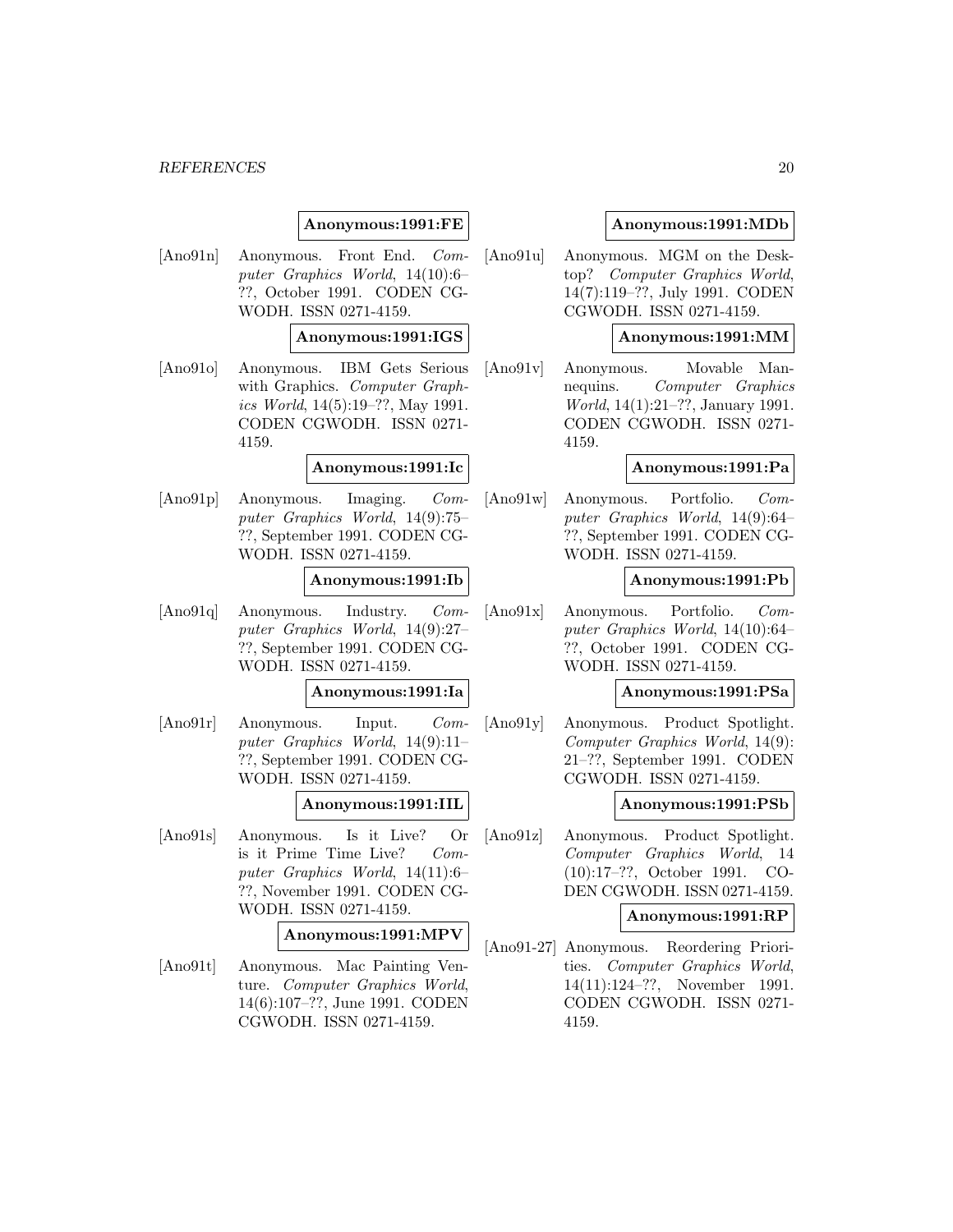#### **Anonymous:1991:SRB**

[Ano91-28] Anonymous. SGI Redefines the Blues. Computer Graphics World, 14(8):25–??, August 1991. CO-DEN CGWODH. ISSN 0271-4159.

## **Anonymous:1991:SLU**

[Ano91-29] Anonymous. Sony Launches Unix Laptop. Computer Graphics World,  $14(2):21-??$ , February 1991. CODEN CGWODH. ISSN 0271-4159.

#### **Anonymous:1991:STD**

[Ano91-30] Anonymous. Stardent Targets the Desktop. Computer Graphics World, 14(6):21–??, June 1991. CODEN CGWODH. ISSN 0271- 4159.

#### **Anonymous:1991:SWL**

[Ano91-31] Anonymous. Swirling, Whirling Life Forms. Computer Graphics World, 14(11):66–??, November 1991. CODEN CGWODH. ISSN 0271-4159.

#### **Anonymous:1991:Aa**

[Ano91-32] Anonymous. The Amiga 3000. Computer Graphics World, 14(1): 93–??, January 1991. CODEN CGWODH. ISSN 0271-4159.

#### **Anonymous:1991:PTC**

- [Ano91-33] Anonymous. The PC's True Colors. Computer Graphics World, 14 (11):85–??, November 1991. CO-DEN CGWODH. ISSN 0271-4159. **Anonymous:1991:VT**
- [Ano91-34] Anonymous. The Video Toaster. Computer Graphics World, 14(3): 89–??, March 1991. CODEN CG-WODH. ISSN 0271-4159.

#### **Anonymous:1992:GMO**

[Ano92a] Anonymous. A graphics market overview. Computer Graphics World, 15(3):23–??, March 1992. CODEN CGWODH. ISSN 0271- 4159.

#### **Anonymous:1992:TWP**

[Ano92b] Anonymous. A trio of Windowsbased presentation packages. Computer Graphics World, 15(5): 85–??, May 1992. CODEN CG-WODH. ISSN 0271-4159.

## **Anonymous:1992:Ag**

[Ano92c] Anonymous. AEC. Computer Graphics World, 15(11):65– ??, November 1992. CODEN CG-WODH. ISSN 0271-4159.

#### **Anonymous:1992:Aa**

[Ano92d] Anonymous. Applications. Computer Graphics World, 15(7):87– ??, July 1992. CODEN CG-WODH. ISSN 0271-4159.

#### **Anonymous:1992:Af**

[Ano92e] Anonymous. Applications. Computer Graphics World, 15(8):67– ??, August 1992. CODEN CG-WODH. ISSN 0271-4159.

#### **Anonymous:1992:Ab**

[Ano92f] Anonymous. Applications. Computer Graphics World, 15(10):71– ??, October 1992. CODEN CG-WODH. ISSN 0271-4159.

#### **Anonymous:1992:Ac**

[Ano92g] Anonymous. Applications. Computer Graphics World, 15(11):71– ??, November 1992. CODEN CG-WODH. ISSN 0271-4159.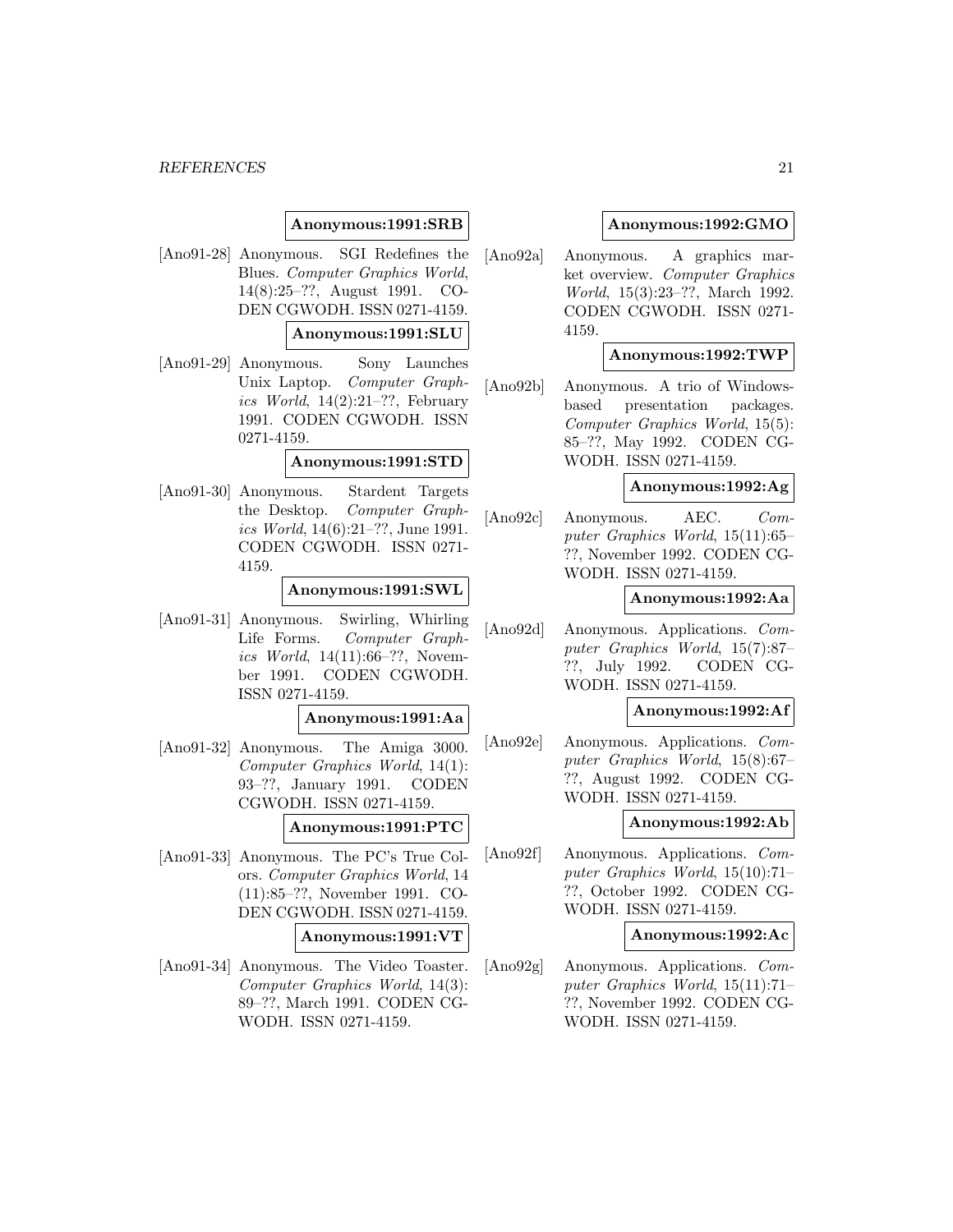#### **Anonymous:1992:Ae**

[Ano92h] Anonymous. Applications. Computer Graphics World, 15(12):63– ??, December 1992. CODEN CG-WODH. ISSN 0271-4159.

#### **Anonymous:1992:CPE**

[Ano92i] Anonymous. Creativity Par Excellence. Computer Graphics World, 15(3):55–??, March 1992. CODEN CGWODH. ISSN 0271-4159.

#### **Anonymous:1992:FP**

[Ano92j] Anonymous. Fun with Photoshop. Computer Graphics World, 15(5): 74–??, May 1992. CODEN CG-WODH. ISSN 0271-4159.

#### **Anonymous:1992:I**

[Ano92k] Anonymous. Industry. Computer Graphics World, 15(7):27–??, July 1992. CODEN CGWODH. ISSN 0271-4159.

#### **Anonymous:1992:MC**

[Ano92l] Anonymous. Meat-and-Potatoes CAD. Computer Graphics World, 15(3):81–??, March 1992. CODEN CGWODH. ISSN 0271-4159.

#### **Anonymous:1992:MD**

[Ano92m] Anonymous. Multimedia Development. Computer Graphics World, 15(3):69–??, March 1992. CODEN CGWODH. ISSN 0271-4159.

#### **Anonymous:1992:Od**

[Ano92n] Anonymous. Output. Computer Graphics World, 15(7):144– ??, July 1992. CODEN CG-WODH. ISSN 0271-4159.

#### **Anonymous:1992:Oe**

[Ano92o] Anonymous. Output. Computer Graphics World, 15(8):100– ??, August 1992. CODEN CG-WODH. ISSN 0271-4159.

#### **Anonymous:1992:Of**

[Ano92p] Anonymous. Output. Computer Graphics World, 15(9):108– ??, September 1992. CODEN CG-WODH. ISSN 0271-4159.

#### **Anonymous:1992:Oa**

[Ano92q] Anonymous. Output. Computer Graphics World, 15(10):108–??, October 1992. CODEN CG-WODH. ISSN 0271-4159.

#### **Anonymous:1992:Ob**

[Ano92r] Anonymous. Output. Computer Graphics World, 15(11):116–??, November 1992. CODEN CG-WODH. ISSN 0271-4159.

#### **Anonymous:1992:Oc**

[Ano92s] Anonymous. Output. Computer Graphics World, 15(12):96– ??, December 1992. CODEN CG-WODH. ISSN 0271-4159.

#### **Anonymous:1992:Pc**

[Ano92t] Anonymous. Portfolio. Computer Graphics World, 15(7):60–??, July 1992. CODEN CGWODH. ISSN 0271-4159.

#### **Anonymous:1992:Pd**

[Ano92u] Anonymous. Portfolio. Computer Graphics World, 15(8):64–??, August 1992. CODEN CGWODH. ISSN 0271-4159.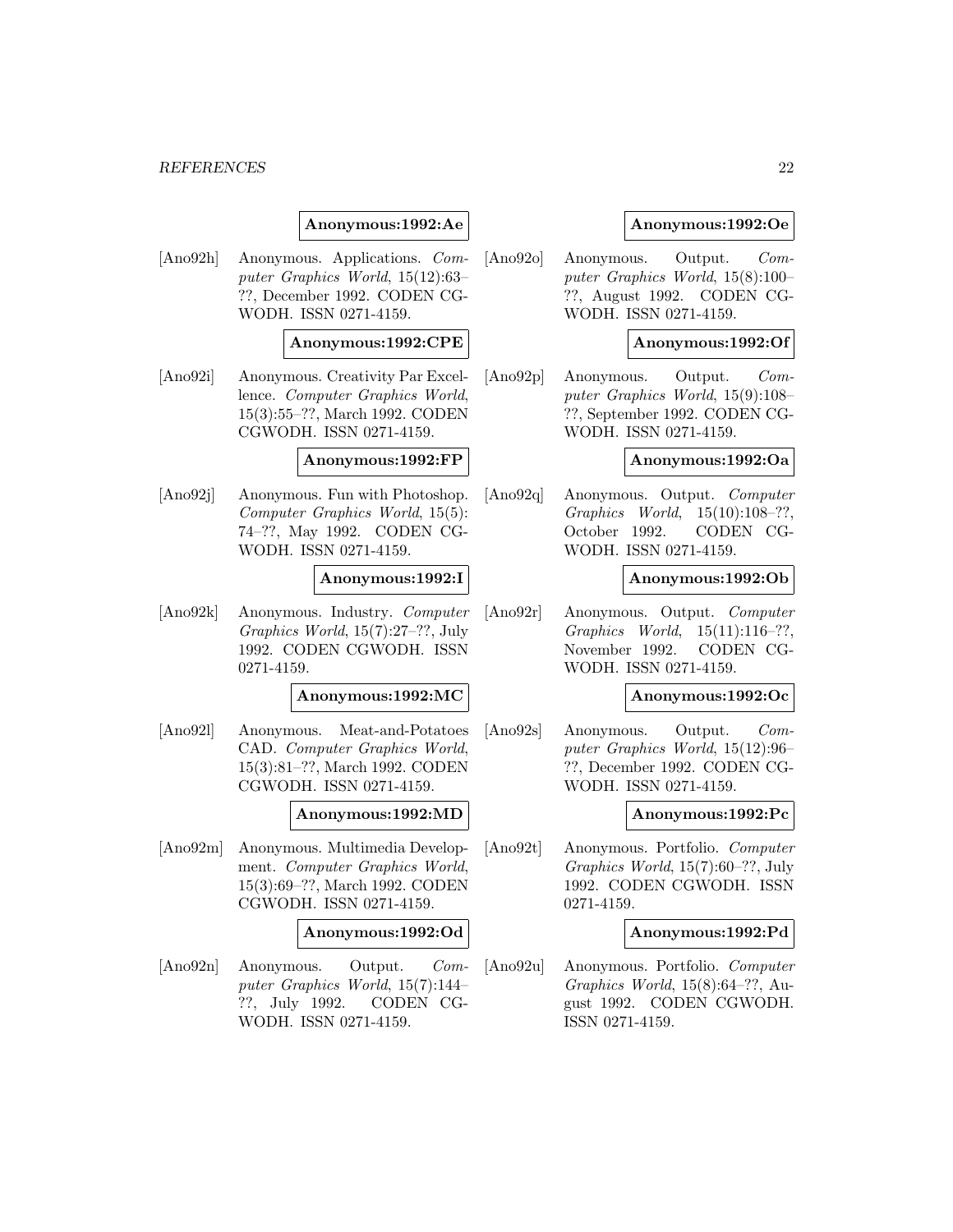#### **Anonymous:1992:Pa**

[Ano92v] Anonymous. Portfolio. Computer Graphics World, 15(10):64– ??, October 1992. CODEN CG-WODH. ISSN 0271-4159.

#### **Anonymous:1992:Pb**

[Ano92w] Anonymous. Portfolio. Computer Graphics World, 15(11):60– ??, November 1992. CODEN CG-WODH. ISSN 0271-4159.

#### **Anonymous:1992:Pe**

[Ano92x] Anonymous. Portifolio. Computer Graphics World, 15(9):54– ??, September 1992. CODEN CG-WODH. ISSN 0271-4159.

#### **Anonymous:1992:PGd**

[Ano92y] Anonymous. Product Guide. Computer Graphics World, 15(8): 75–??, August 1992. CODEN CG-WODH. ISSN 0271-4159.

## **Anonymous:1992:PGe**

[Ano92z] Anonymous. Product Guide. Computer Graphics World, 15(9): 71–??, September 1992. CODEN CGWODH. ISSN 0271-4159.

#### **Anonymous:1992:PGa**

[Ano92-27] Anonymous. Product Guide. Computer Graphics World, 15 (10):79–??, October 1992. CO-DEN CGWODH. ISSN 0271-4159.

#### **Anonymous:1992:PGb**

[Ano92-28] Anonymous. Product Guide. Computer Graphics World, 15 (11):77–??, November 1992. CO-DEN CGWODH. ISSN 0271-4159.

#### **Anonymous:1992:PGc**

[Ano92-29] Anonymous. Product Guide. Computer Graphics World, 15 (12):69–??, December 1992. CO-DEN CGWODH. ISSN 0271-4159.

#### **Anonymous:1992:PPD**

[Ano92-30] Anonymous. Protecting purchasers of digital spatial data. Computer Graphics World, 15(5): 104–??, May 1992. CODEN CG-WODH. ISSN 0271-4159.

#### **Anonymous:1992:Rd**

[Ano92-31] Anonymous. Review. Computer Graphics World, 15(7):97–??, July 1992. CODEN CGWODH. ISSN 0271-4159.

#### **Anonymous:1992:Re**

[Ano92-32] Anonymous. Review. Computer Graphics World, 15(8):79–??, August 1992. CODEN CGWODH. ISSN 0271-4159.

#### **Anonymous:1992:Rf**

[Ano92-33] Anonymous. Review. Computer Graphics World, 15(9):77– ??, September 1992. CODEN CG-WODH. ISSN 0271-4159.

#### **Anonymous:1992:Ra**

[Ano92-34] Anonymous. Review. Computer Graphics World, 15(10):83– ??, October 1992. CODEN CG-WODH. ISSN 0271-4159.

#### **Anonymous:1992:Rb**

[Ano92-35] Anonymous. Review. Computer Graphics World, 15(11):81– ??, November 1992. CODEN CG-WODH. ISSN 0271-4159.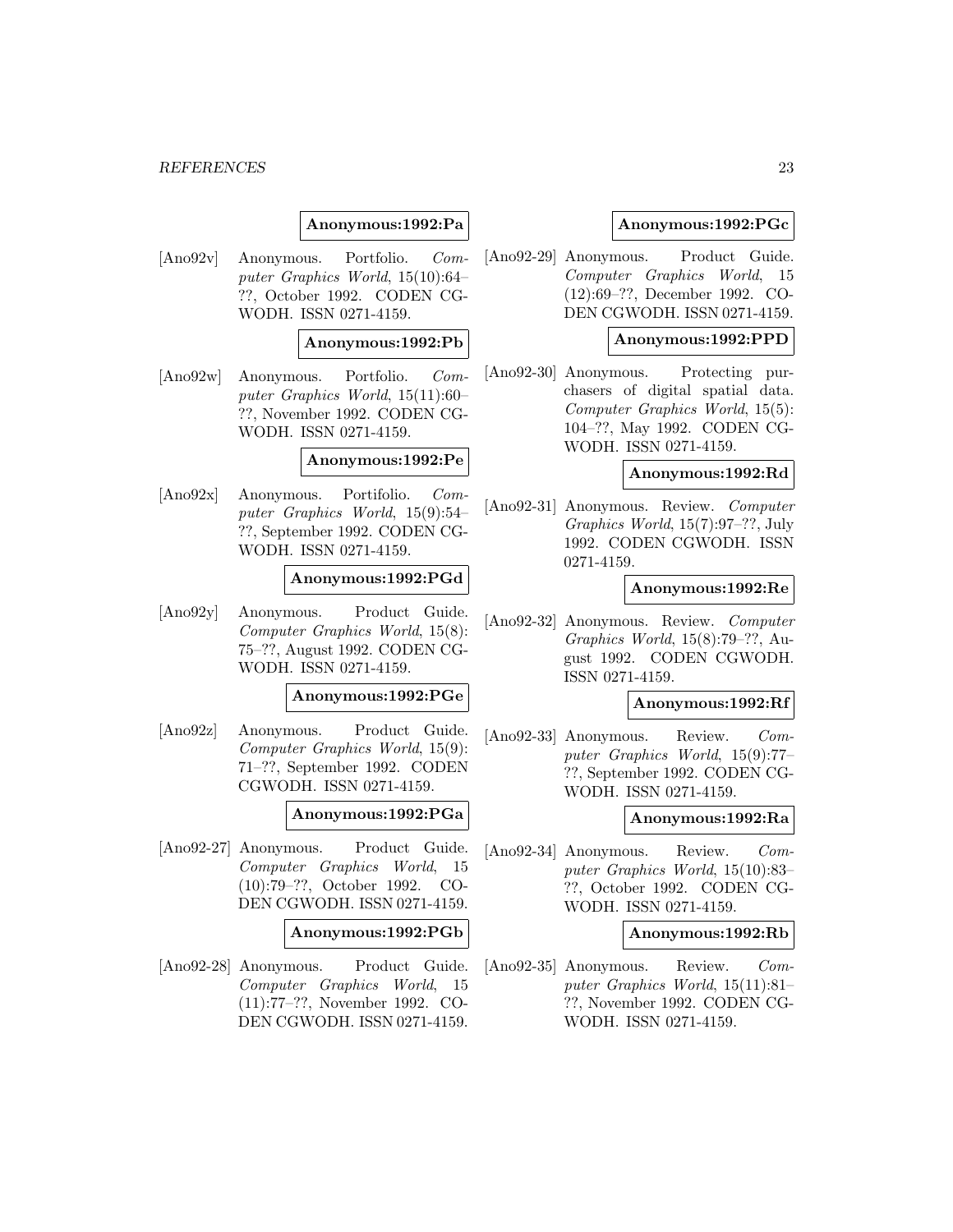#### **Anonymous:1992:Rc**

[Ano92-36] Anonymous. Review. Computer Graphics World, 15(12):75– ??, December 1992. CODEN CG-WODH. ISSN 0271-4159.

#### **Anonymous:1992:RMR**

[Ano92-37] Anonymous. Review: Modelling and rendering with Alias Sketch. Computer Graphics World, 15(6): 71–??, June 1992. CODEN CG-WODH. ISSN 0271-4159.

#### **Anonymous:1992:SP**

[Ano92-38] Anonymous. SIGGRAPH '92 Preview. Computer Graphics World, 15(7):102–??, July 1992. CODEN CGWODH. ISSN 0271-4159.

#### **Anonymous:1992:TWd**

[Ano92-39] Anonymous. Tech Watch. Computer Graphics World, 15(8):21– ??, August 1992. CODEN CG-WODH. ISSN 0271-4159.

#### **Anonymous:1992:TWe**

[Ano92-40] Anonymous. Tech Watch. Computer Graphics World, 15(9):22– ??, September 1992. CODEN CG-WODH. ISSN 0271-4159.

#### **Anonymous:1992:TWa**

[Ano92-41] Anonymous. Tech Watch. Computer Graphics World, 15(10):18– ??, October 1992. CODEN CG-WODH. ISSN 0271-4159.

#### **Anonymous:1992:TWb**

[Ano92-42] Anonymous. Tech Watch. Computer Graphics World, 15(11):22– ??, November 1992. CODEN CG-WODH. ISSN 0271-4159.

#### **Anonymous:1992:TWc**

[Ano92-43] Anonymous. Tech Watch. Computer Graphics World, 15(12):14– ??, December 1992. CODEN CG-WODH. ISSN 0271-4159.

#### **Anonymous:1992:MVR**

[Ano92-44] Anonymous. The market for virtual reality. Computer Graphics World, 15(5):27–??, May 1992. CODEN CGWODH. ISSN 0271- 4159.

#### **Anonymous:1992:MP**

[Ano92-45] Anonymous. The "Most Principle". Computer Graphics World, 15(3):112–??, March 1992. CO-DEN CGWODH. ISSN 0271-4159.

## **Anonymous:1993:Aa**

[Ano93a] Anonymous. Applications. Computer Graphics World, 16(1):77– ??, January 1993. CODEN CG-WODH. ISSN 0271-4159.

#### **Anonymous:1993:Ae**

[Ano93b] Anonymous. Applications. Computer Graphics World, 16(2):59– ??, February 1993. CODEN CG-WODH. ISSN 0271-4159.

#### **Anonymous:1993:Af**

[Ano93c] Anonymous. Applications. Computer Graphics World, 16(3):57– ??, March 1993. CODEN CG-WODH. ISSN 0271-4159.

#### **Anonymous:1993:Ag**

[Ano93d] Anonymous. Applications. Computer Graphics World, 16(4):73– ??, April 1993. CODEN CG-WODH. ISSN 0271-4159.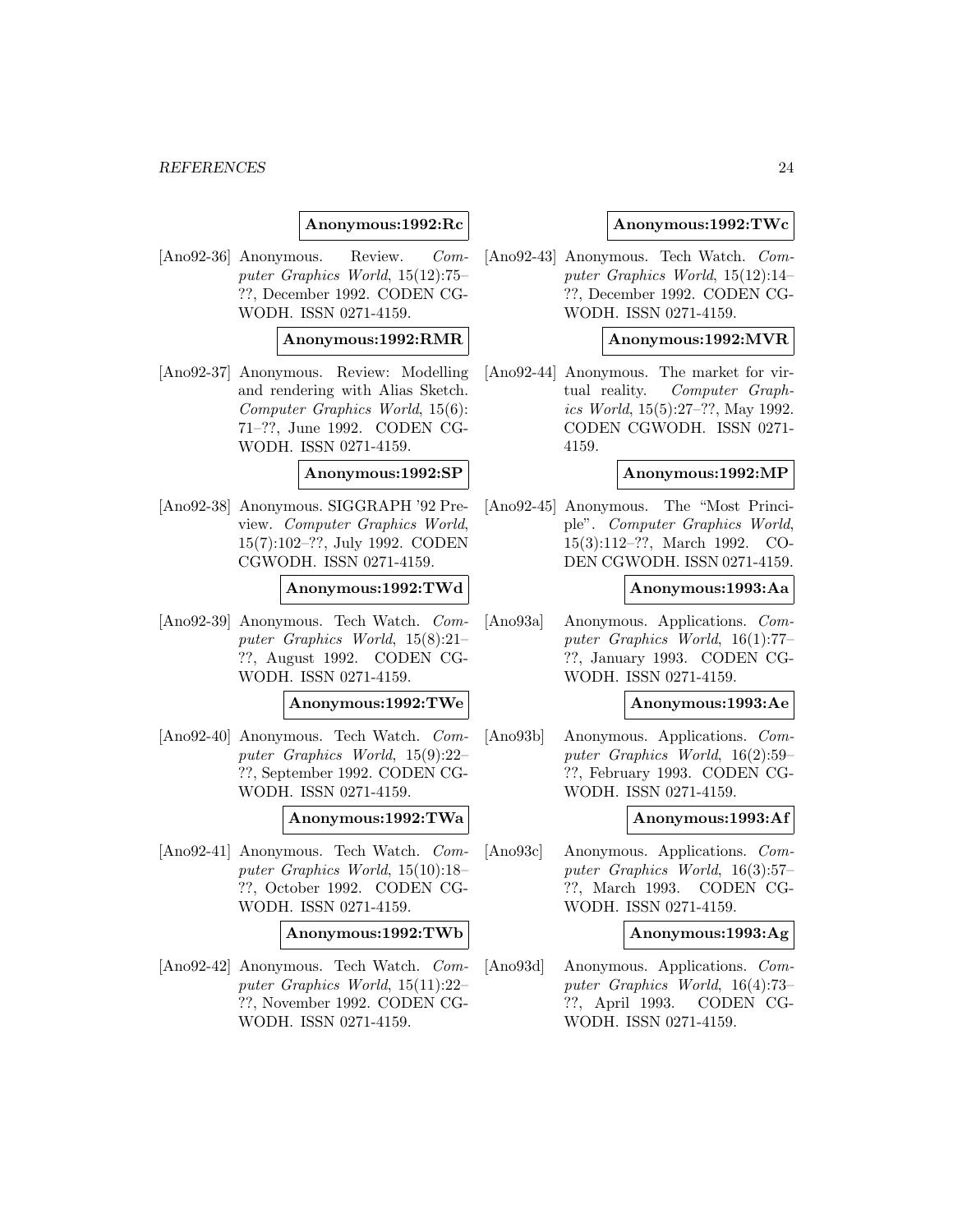#### **Anonymous:1993:Ah**

[Ano93e] Anonymous. Applications. Computer Graphics World, 16(6):71– ??, June 1993. CODEN CG-WODH. ISSN 0271-4159.

#### **Anonymous:1993:Ai**

[Ano93f] Anonymous. Applications. Computer Graphics World, 16(7):89– ??, July 1993. CODEN CG-WODH. ISSN 0271-4159.

#### **Anonymous:1993:Aj**

[Ano93g] Anonymous. Applications. Computer Graphics World, 16(8):65– ??, August 1993. CODEN CG-WODH. ISSN 0271-4159.

#### **Anonymous:1993:Ak**

[Ano93h] Anonymous. Applications. Computer Graphics World, 16(9):65– ??, September 1993. CODEN CG-WODH. ISSN 0271-4159.

#### **Anonymous:1993:Ab**

[Ano93i] Anonymous. Applications. Computer Graphics World, 16(10):93– ??, October 1993. CODEN CG-WODH. ISSN 0271-4159.

#### **Anonymous:1993:Ac**

[Ano93j] Anonymous. Applications. Computer Graphics World, 16(11):79– ??, November 1993. CODEN CG-WODH. ISSN 0271-4159.

#### **Anonymous:1993:Ad**

[Ano93k] Anonymous. Applications. Computer Graphics World, 16(12):65– ??, December 1993. CODEN CG-WODH. ISSN 0271-4159.

#### **Anonymous:1993:Oa**

[Ano93l] Anonymous. Output. Computer Graphics World, 16(1):100– ??, January 1993. CODEN CG-WODH. ISSN 0271-4159.

#### **Anonymous:1993:Ob**

[Ano93m] Anonymous. Output. Computer Graphics World, 16(2):88– ??, February 1993. CODEN CG-WODH. ISSN 0271-4159.

#### **Anonymous:1993:Oc**

[Ano93n] Anonymous. Output. Computer Graphics World, 16(3):94– ??, March 1993. CODEN CG-WODH. ISSN 0271-4159.

#### **Anonymous:1993:Od**

[Ano93o] Anonymous. Output. Computer Graphics World, 16(5):72–??, May 1993. CODEN CGWODH. ISSN 0271-4159.

#### **Anonymous:1993:Oe**

[Ano93p] Anonymous. Output. Computer Graphics World, 16(9):96– ??, September 1993. CODEN CG-WODH. ISSN 0271-4159.

#### **Anonymous:1993:Pa**

[Ano93q] Anonymous. Portfolio. Computer Graphics World, 16(1):72–??, January 1993. CODEN CGWODH. ISSN 0271-4159.

#### **Anonymous:1993:Pe**

[Ano93r] Anonymous. Portfolio. Computer Graphics World, 16(3):44– ??, March 1993. CODEN CG-WODH. ISSN 0271-4159.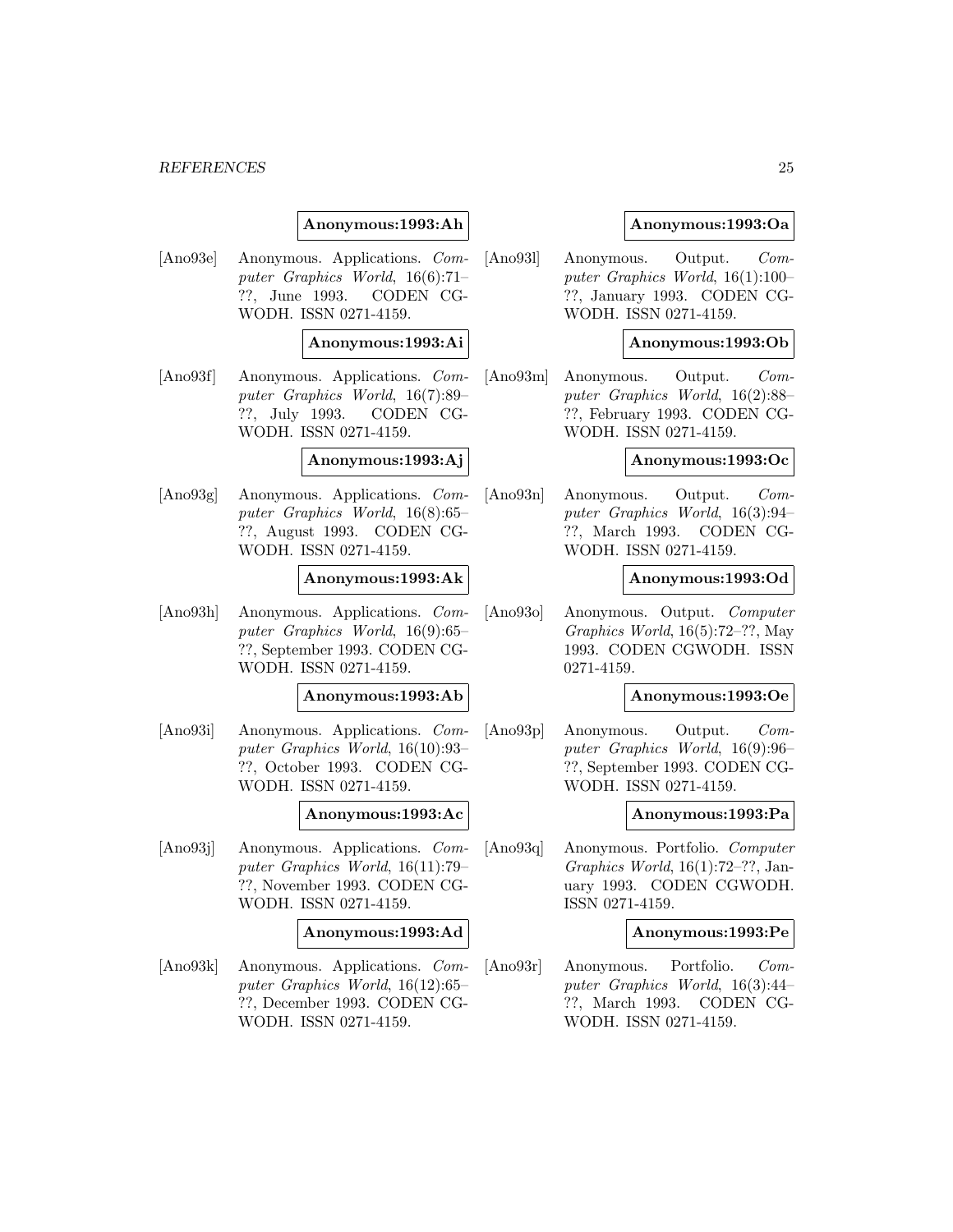## **Anonymous:1993:Pf**

[Ano93s] Anonymous. Portfolio. Computer Graphics World, 16(5):34–??, May 1993. CODEN CGWODH. ISSN 0271-4159.

#### **Anonymous:1993:Pg**

[Ano93t] Anonymous. Portfolio. Computer Graphics World, 16(6):62– ??, June 1993. CODEN CG-WODH. ISSN 0271-4159.

#### **Anonymous:1993:Ph**

[Ano93u] Anonymous. Portfolio. Computer Graphics World, 16(8):62–??, August 1993. CODEN CGWODH. ISSN 0271-4159.

#### **Anonymous:1993:Pi**

[Ano93v] Anonymous. Portfolio. Computer Graphics World, 16(9):60– ??, September 1993. CODEN CG-WODH. ISSN 0271-4159.

#### **Anonymous:1993:Pb**

[Ano93w] Anonymous. Portfolio. Computer Graphics World, 16(10):88– ??, October 1993. CODEN CG-WODH. ISSN 0271-4159.

#### **Anonymous:1993:Pc**

[Ano93x] Anonymous. Portfolio. Computer Graphics World, 16(11):74– ??, November 1993. CODEN CG-WODH. ISSN 0271-4159.

#### **Anonymous:1993:Pd**

[Ano93y] Anonymous. Portfolio. Computer Graphics World, 16(12):62– ??, December 1993. CODEN CG-WODH. ISSN 0271-4159.

#### **Anonymous:1993:PGa**

[Ano93z] Anonymous. Product Guide. Computer Graphics World, 16(1): 81–??, January 1993. CODEN CGWODH. ISSN 0271-4159.

#### **Anonymous:1993:PGd**

[Ano93-27] Anonymous. Product Guide. Computer Graphics World, 16(2): 65–??, February 1993. CODEN CGWODH. ISSN 0271-4159.

## **Anonymous:1993:PGe**

[Ano93-28] Anonymous. Product Guide. Computer Graphics World, 16(3): 65–??, March 1993. CODEN CG-WODH. ISSN 0271-4159.

#### **Anonymous:1993:PGf**

[Ano93-29] Anonymous. Product Guide. Computer Graphics World, 16(4): 65–??, April 1993. CODEN CG-WODH. ISSN 0271-4159.

## **Anonymous:1993:PGg**

[Ano93-30] Anonymous. Product Guide. Computer Graphics World, 16(5): 59–??, May 1993. CODEN CG-WODH. ISSN 0271-4159.

#### **Anonymous:1993:PGh**

[Ano93-31] Anonymous. Product Guide. Computer Graphics World, 16(6): 77–??, June 1993. CODEN CG-WODH. ISSN 0271-4159.

#### **Anonymous:1993:PGi**

[Ano93-32] Anonymous. Product Guide. Computer Graphics World, 16(7): 95–??, July 1993. CODEN CG-WODH. ISSN 0271-4159.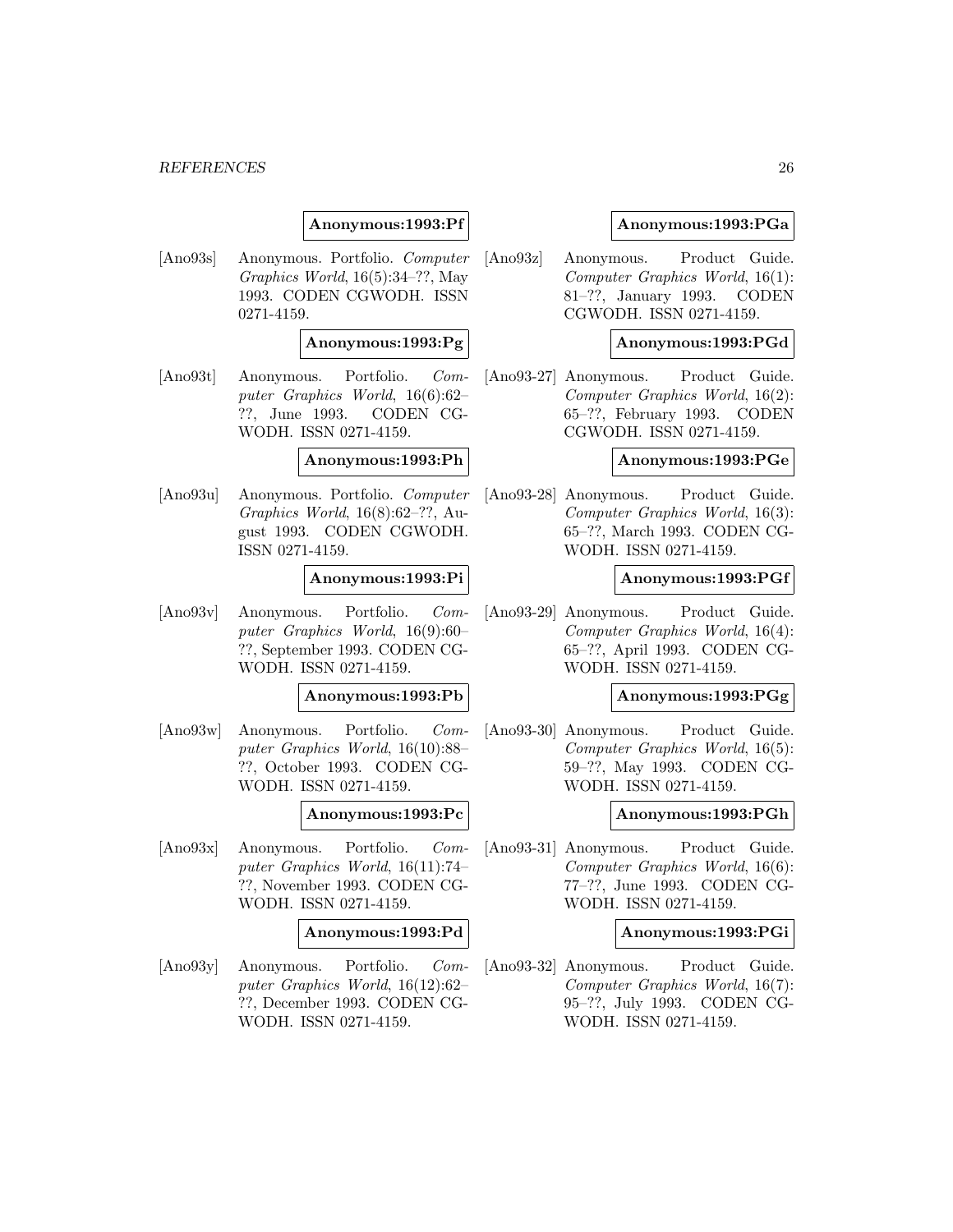## **Anonymous:1993:PGj**

[Ano93-33] Anonymous. Product Guide. Computer Graphics World, 16(8): 73–??, August 1993. CODEN CG-WODH. ISSN 0271-4159.

#### **Anonymous:1993:PGk**

[Ano93-34] Anonymous. Product Guide. Computer Graphics World, 16(9): 71–??, September 1993. CODEN CGWODH. ISSN 0271-4159.

#### **Anonymous:1993:PGb**

[Ano93-35] Anonymous. Product Guide. Computer Graphics World, 16 (10):99–??, October 1993. CO-DEN CGWODH. ISSN 0271-4159.

#### **Anonymous:1993:PGc**

[Ano93-36] Anonymous. Product Guide. Computer Graphics World, 16 (11):85–??, November 1993. CO-DEN CGWODH. ISSN 0271-4159.

#### **Anonymous:1993:Pj**

[Ano93-37] Anonymous. Products. Computer Graphics World, 16(11):93– ??, November 1993. CODEN CG-WODH. ISSN 0271-4159.

#### **Anonymous:1993:Rc**

[Ano93-38] Anonymous. Review. Computer Graphics World, 16(1):83–??, January 1993. CODEN CGWODH. ISSN 0271-4159.

#### **Anonymous:1993:Re**

[Ano93-39] Anonymous. Review. Computer Graphics World, 16(2):73– ??, February 1993. CODEN CG-WODH. ISSN 0271-4159.

#### **Anonymous:1993:Rf**

[Ano93-40] Anonymous. Review. Computer Graphics World, 16(3):71– ??, March 1993. CODEN CG-WODH. ISSN 0271-4159.

#### **Anonymous:1993:Rg**

[Ano93-41] Anonymous. Review. Computer Graphics World, 16(4):81– ??, April 1993. CODEN CG-WODH. ISSN 0271-4159.

#### **Anonymous:1993:Rh**

[Ano93-42] Anonymous. Review. Computer Graphics World, 16(5):61–??, May 1993. CODEN CGWODH. ISSN 0271-4159.

#### **Anonymous:1993:Ri**

[Ano93-43] Anonymous. Review. Computer Graphics World, 16(6):83– ??, June 1993. CODEN CG-WODH. ISSN 0271-4159.

#### **Anonymous:1993:Rj**

[Ano93-44] Anonymous. Review. Computer Graphics World, 16(7):101– ??, July 1993. CODEN CG-WODH. ISSN 0271-4159.

#### **Anonymous:1993:Rk**

[Ano93-45] Anonymous. Review. Computer Graphics World, 16(9):75– ??, September 1993. CODEN CG-WODH. ISSN 0271-4159.

#### **Anonymous:1993:Rd**

[Ano93-46] Anonymous. Review. Computer Graphics World, 16(10):105–??, October 1993. CODEN CG-WODH. ISSN 0271-4159.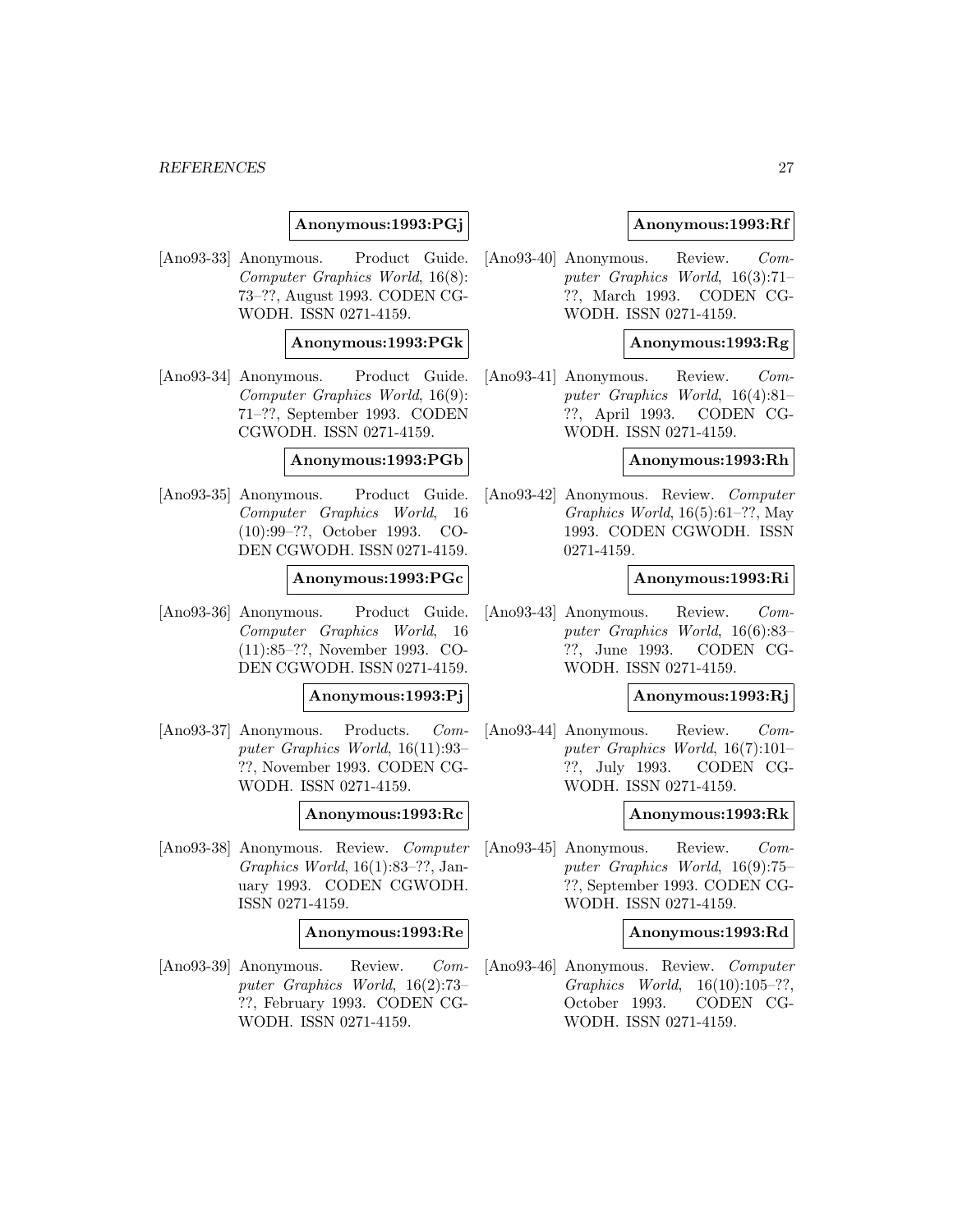#### **Anonymous:1993:Ra**

[Ano93-47] Anonymous. Reviews. Computer Graphics World, 16(11):88– ??, November 1993. CODEN CG-WODH. ISSN 0271-4159.

#### **Anonymous:1993:Rb**

[Ano93-48] Anonymous. Reviews. Computer Graphics World, 16(12):70– ??, December 1993. CODEN CG-WODH. ISSN 0271-4159.

## **Anonymous:1993:TTa**

[Ano93-49] Anonymous. Tech Talk. Computer Graphics World, 16(7):33–??, July 1993. CODEN CGWODH. ISSN 0271-4159.

#### **Anonymous:1993:TTb**

[Ano93-50] Anonymous. Tech Talk. Computer Graphics World, 16(8):17–??, August 1993. CODEN CGWODH. ISSN 0271-4159.

#### **Anonymous:1993:TTc**

[Ano93-51] Anonymous. Tech Talk. Computer Graphics World, 16(9):13– ??, September 1993. CODEN CG-WODH. ISSN 0271-4159.

#### **Anonymous:1993:TWa**

[Ano93-52] Anonymous. Tech Watch. Computer Graphics World, 16(1):14– ??, January 1993. CODEN CG-WODH. ISSN 0271-4159.

#### **Anonymous:1993:TWd**

[Ano93-53] Anonymous. Tech Watch. Computer Graphics World, 16(2):14– ??, February 1993. CODEN CG-WODH. ISSN 0271-4159.

#### **Anonymous:1993:TWe**

[Ano93-54] Anonymous. Tech Watch. Computer Graphics World, 16(3):18– ??, March 1993. CODEN CG-WODH. ISSN 0271-4159.

#### **Anonymous:1993:TWf**

[Ano93-55] Anonymous. Tech Watch. Computer Graphics World, 16(4):16– ??, April 1993. CODEN CG-WODH. ISSN 0271-4159.

## **Anonymous:1993:TWg**

[Ano93-56] Anonymous. Tech Watch. Computer Graphics World, 16(5):10– ??, May 1993. CODEN CG-WODH. ISSN 0271-4159.

#### **Anonymous:1993:TWh**

[Ano93-57] Anonymous. Tech Watch. Computer Graphics World, 16(6):21– ??, June 1993. CODEN CG-WODH. ISSN 0271-4159.

#### **Anonymous:1993:TWi**

[Ano93-58] Anonymous. Tech Watch. Computer Graphics World, 16(7):16– ??, July 1993. CODEN CG-WODH. ISSN 0271-4159.

#### **Anonymous:1993:TWb**

[Ano93-59] Anonymous. Tech Watch. Computer Graphics World, 16(10):12– ??, October 1993. CODEN CG-WODH. ISSN 0271-4159.

#### **Anonymous:1993:TWc**

[Ano93-60] Anonymous. Tech Watch. Computer Graphics World, 16(11):16– ??, November 1993. CODEN CG-WODH. ISSN 0271-4159.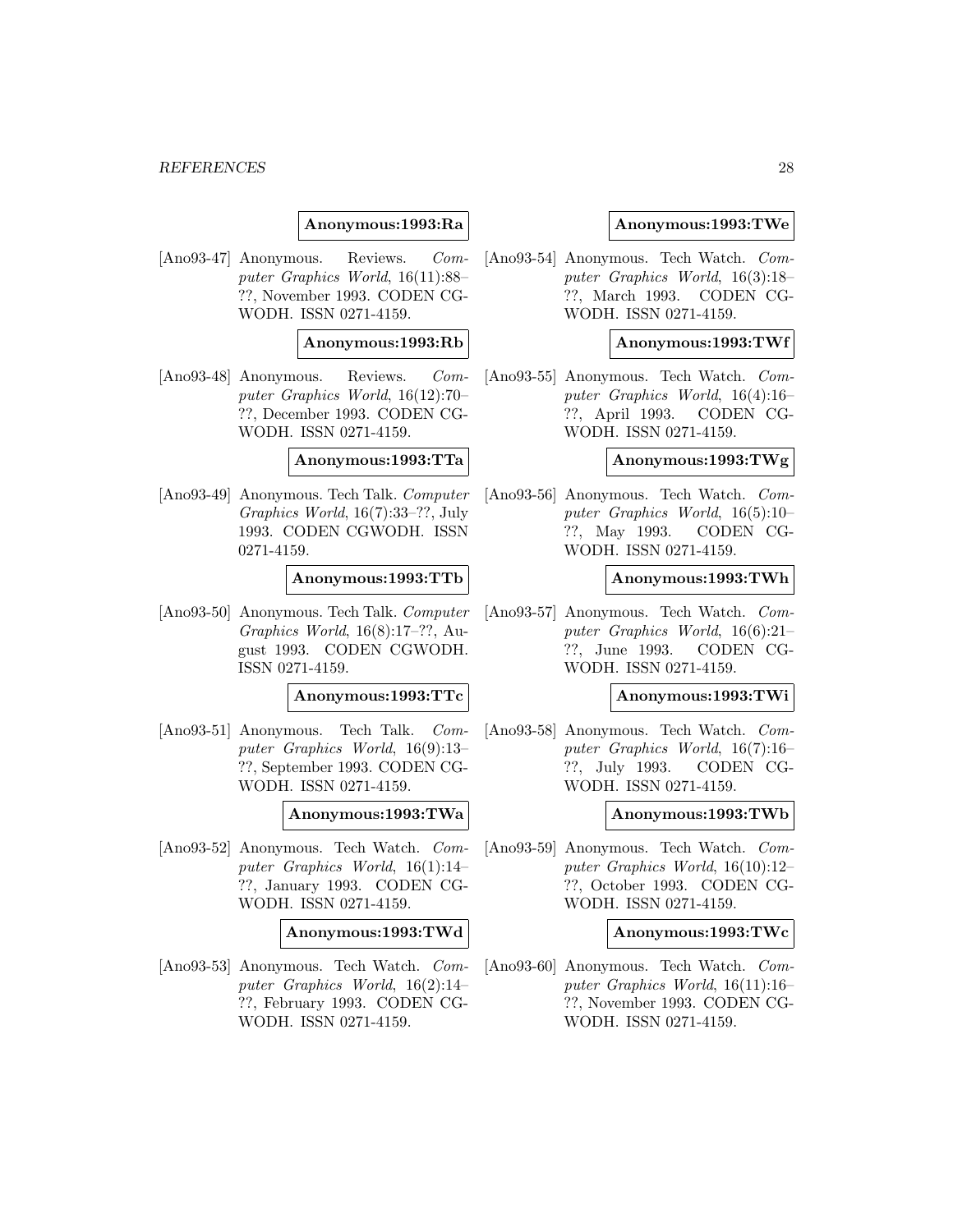## **Anonymous:1993:T**

[Ano93-61] Anonymous. Technology. Computer Graphics World, 16(2):55– ??, February 1993. CODEN CG-WODH. ISSN 0271-4159.

## **Anonymous:1993:QT**

[Ano93-62] Anonymous. The Quest for "True" 3D. Computer Graphics World, 16(9):35–??, September 1993. CODEN CGWODH. ISSN 0271-4159.

## **Anonymous:1993:V**

[Ano93-63] Anonymous. Video. Computer Graphics World, 16(3):47– ??, March 1993. CODEN CG-WODH. ISSN 0271-4159.

#### **Anonymous:1994:Aa**

[Ano94a] Anonymous. Applications. Computer Graphics World, 17(1):45– ??, January 1994. CODEN CG-WODH. ISSN 0271-4159.

#### **Anonymous:1994:Ab**

[Ano94b] Anonymous. Applications. Computer Graphics World, 17(2):57– ??, February 1994. CODEN CG-WODH. ISSN 0271-4159.

#### **Anonymous:1994:Ad**

[Ano94c] Anonymous. Applications. Computer Graphics World, 17(3):65– ??, March 1994. CODEN CG-WODH. ISSN 0271-4159.

#### **Anonymous:1994:Af**

[Ano94d] Anonymous. Applications. Computer Graphics World, 17(4):49– ??, April 1994. CODEN CG-WODH. ISSN 0271-4159.

## **Anonymous:1994:Ah**

[Ano94e] Anonymous. Applications. Computer Graphics World, 17(5):43– ??, May 1994. CODEN CG-WODH. ISSN 0271-4159.

#### **Anonymous:1994:Aj**

[Ano94f] Anonymous. Applications. Computer Graphics World, 17(6):55– ??, June 1994. CODEN CG-WODH. ISSN 0271-4159.

## **Anonymous:1994:MSa**

[Ano94g] Anonymous. Model shop. Computer Graphics World, 17(1):51– ??, January 1994. CODEN CG-WODH. ISSN 0271-4159.

#### **Anonymous:1994:MSb**

[Ano94h] Anonymous. Model Shop. Computer Graphics World, 17(2):51– ??, February 1994. CODEN CG-WODH. ISSN 0271-4159.

## **Anonymous:1994:MSc**

[Ano94i] Anonymous. Model Shop. Computer Graphics World, 17(4):53– ??, April 1994. CODEN CG-WODH. ISSN 0271-4159.

## **Anonymous:1994:MSd**

[Ano94j] Anonymous. Model Shop. Computer Graphics World, 17(5):49– ??, May 1994. CODEN CG-WODH. ISSN 0271-4159.

#### **Anonymous:1994:MSe**

[Ano94k] Anonymous. Model Shop. Computer Graphics World, 17(6):61– ??, June 1994. CODEN CG-WODH. ISSN 0271-4159.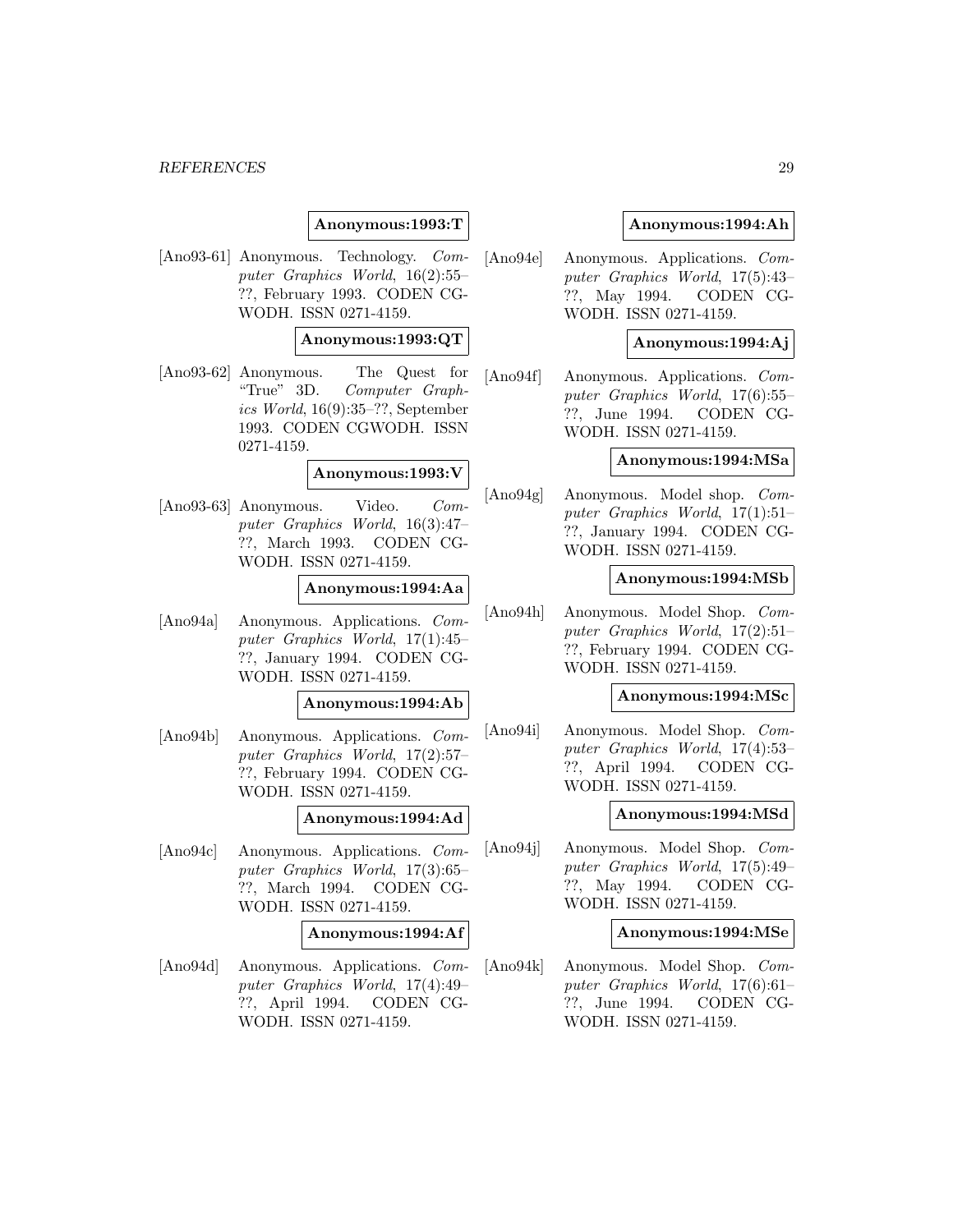#### **Anonymous:1994:Pa**

[Ano94l] Anonymous. Portfolio. Computer Graphics World, 17(3):58– ??, March 1994. CODEN CG-WODH. ISSN 0271-4159.

#### **Anonymous:1994:Pb**

[Ano94m] Anonymous. Portfolio. Computer Graphics World, 17(4):44– ??, April 1994. CODEN CG-WODH. ISSN 0271-4159.

#### **Anonymous:1994:Pc**

[Ano94n] Anonymous. Portfolio. Computer Graphics World, 17(6):48– ??, June 1994. CODEN CG-WODH. ISSN 0271-4159.

#### **Anonymous:1994:PGa**

[Ano94o] Anonymous. Product Guide. Computer Graphics World, 17(1): 57–??, January 1994. CODEN CGWODH. ISSN 0271-4159.

## **Anonymous:1994:PGb**

[Ano94p] Anonymous. Product Guide. Computer Graphics World, 17(2): 61–??, February 1994. CODEN CGWODH. ISSN 0271-4159.

#### **Anonymous:1994:PGc**

[Ano94q] Anonymous. Product Guide. Computer Graphics World, 17(3): 71–??, March 1994. CODEN CG-WODH. ISSN 0271-4159.

#### **Anonymous:1994:PGd**

[Ano94r] Anonymous. Product Guide. Computer Graphics World, 17(4): 59–??, April 1994. CODEN CG-WODH. ISSN 0271-4159.

#### **Anonymous:1994:PGe**

[Ano94s] Anonymous. Product Guide. Computer Graphics World, 17(5): 53–??, May 1994. CODEN CG-WODH. ISSN 0271-4159.

#### **Anonymous:1994:PGf**

[Ano94t] Anonymous. Product Guide. Computer Graphics World, 17(6): 67–??, June 1994. CODEN CG-WODH. ISSN 0271-4159.

#### **Anonymous:1994:Ra**

[Ano94u] Anonymous. Reviews. Computer Graphics World, 17(1):60–??, January 1994. CODEN CGWODH. ISSN 0271-4159.

#### **Anonymous:1994:Rb**

[Ano94v] Anonymous. Reviews. Computer Graphics World, 17(2):66– ??, February 1994. CODEN CG-WODH. ISSN 0271-4159.

#### **Anonymous:1994:Rc**

[Ano94w] Anonymous. Reviews. Computer Graphics World, 17(3):75– ??, March 1994. CODEN CG-WODH. ISSN 0271-4159.

#### **Anonymous:1994:Rd**

[Ano94x] Anonymous. Reviews. Computer Graphics World, 17(4):63– ??, April 1994. CODEN CG-WODH. ISSN 0271-4159.

#### **Anonymous:1994:Re**

[Ano94y] Anonymous. Reviews. Computer Graphics World, 17(5):58–??, May 1994. CODEN CGWODH. ISSN 0271-4159.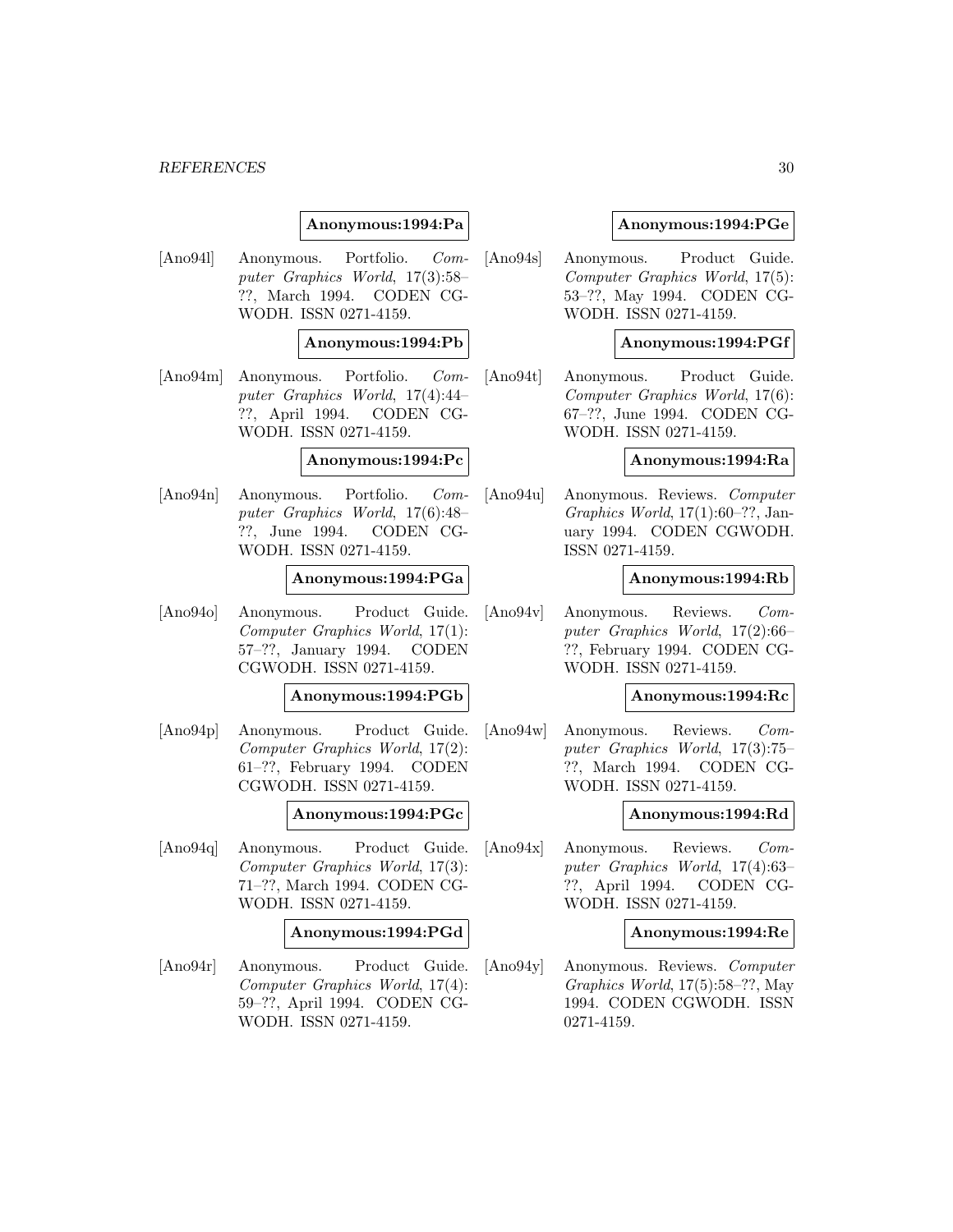#### **Anonymous:1994:Rf**

[Ano94z] Anonymous. Reviews. Computer Graphics World, 17(6):71– ??, June 1994. CODEN CG-WODH. ISSN 0271-4159.

#### **Anonymous:1994:TWa**

[Ano94-27] Anonymous. Tech Watch. Computer Graphics World, 17(1):12– ??, January 1994. CODEN CG-WODH. ISSN 0271-4159.

#### **Anonymous:1994:TWb**

[Ano94-28] Anonymous. Tech Watch. Computer Graphics World, 17(2):14– ??, February 1994. CODEN CG-WODH. ISSN 0271-4159.

#### **Anonymous:1994:TWc**

[Ano94-29] Anonymous. Tech Watch. Computer Graphics World, 17(6):13– ??, June 1994. CODEN CG-WODH. ISSN 0271-4159.

#### **Anonymous:1995:CCCa**

[Ano95a] Anonymous. CAD/CAM Connection — Broad support for the STEP data-exchange standard. Computer Graphics World, 18(7):19–??, July 1995. CODEN CGWODH. ISSN 0271-4159.

#### **Anonymous:1995:CCCb**

[Ano95b] Anonymous. CAD/CAM Connection — Emphasizing the value of innovative design engineers. Computer Graphics World, 18(12):19– ??, December 1995. CODEN CG-WODH. ISSN 0271-4159.

#### **Anonymous:1995:CCCc**

[Ano95c] Anonymous. CAD/CAM Connection — Is "fancy" rendering re-

ally necessary? Computer Graphics World, 18(10):19–??, October 1995. CODEN CGWODH. ISSN 0271-4159.

## **Anonymous:1995:CCCd**

[Ano95d] Anonymous. CAD/CAM Connection — Some traps and pitfalls to watch out for. Computer Graphics World, 18(8):25–??, August 1995. CODEN CGWODH. ISSN 0271- 4159.

## **Anonymous:1995:CCCe**

[Ano95e] Anonymous. CAD/CAM Connection — The challenges of 3D digitizing. Computer Graphics World, 18(11):21–??, November 1995. CODEN CGWODH. ISSN 0271-4159.

## **Anonymous:1995:CCCf**

[Ano95f] Anonymous. CAD/CAM Connection — The language of CAD. Computer Graphics World, 18(6): 21–??, June 1995. CODEN CG-WODH. ISSN 0271-4159.

## **Anonymous:1995:CCCg**

[Ano95g] Anonymous. CAD/CAM Connection — The need for specialized CAID software. Computer Graphics World, 18(9):19–??, September 1995. CODEN CGWODH. ISSN 0271-4159.

#### **Anonymous:1995:DWR**

[Ano95h] Anonymous. Digital Workshop — Recycle an old image using Xaos Tools' Pennello. Computer Graphics World, 18(4):79– ??, April 1995. CODEN CG-WODH. ISSN 0271-4159.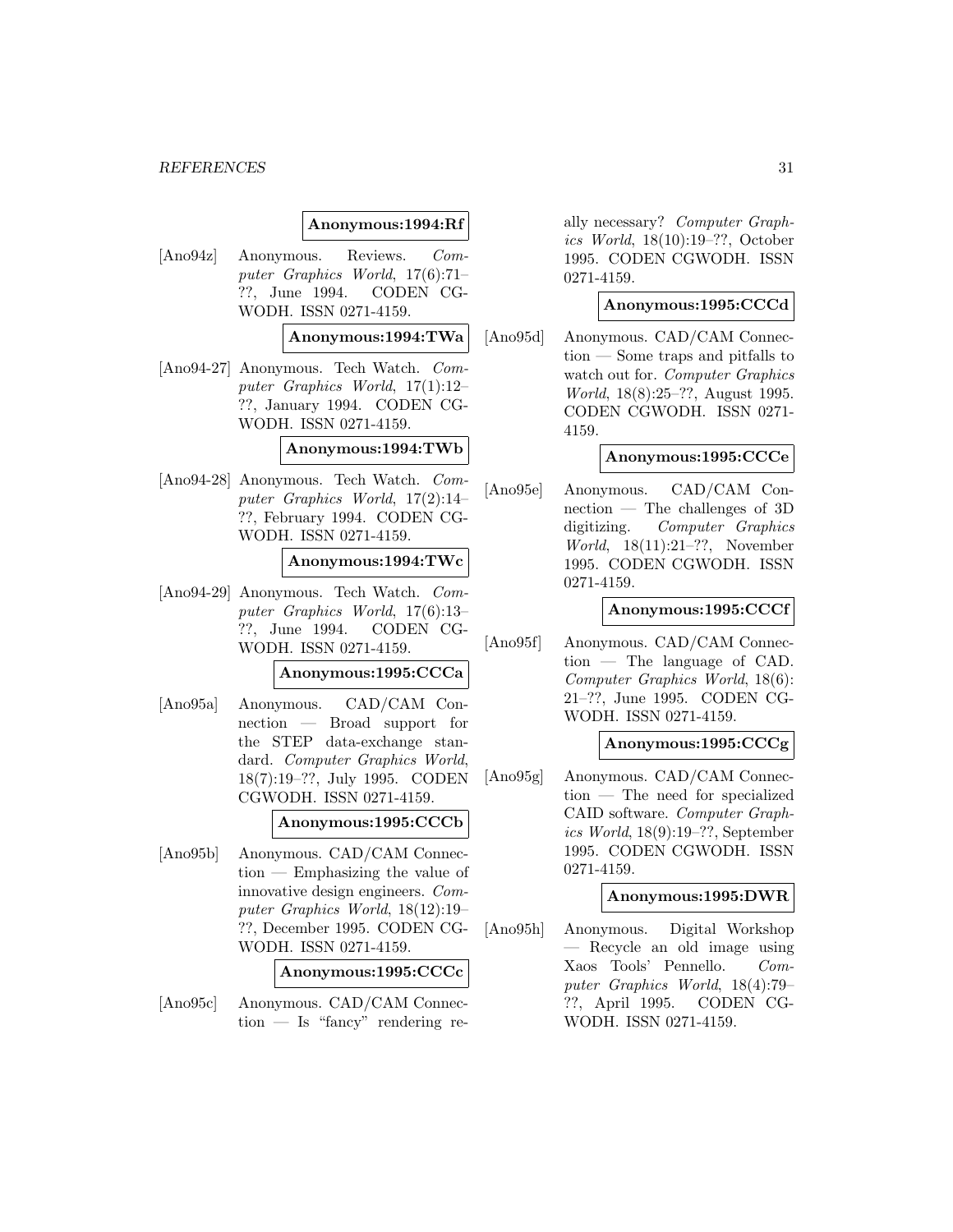#### **Anonymous:1995:DWS**

[Ano95i] Anonymous. Digital Workshop  $-$  Simulating sunlight. Computer Graphics World, 18(6):70– ??, June 1995. CODEN CG-WODH. ISSN 0271-4159.

#### **Anonymous:1995:MSCa**

[Ano95j] Anonymous. Model shop — creating a robot in Hash Inc's Animation Master. Computer Graphics World, 18(4):71–??, April 1995. CODEN CGWODH. ISSN 0271- 4159.

#### **Anonymous:1995:MSCb**

[Ano95k] Anonymous. Model Shop — Creating cool effects with KPT Gradient Designer. Computer Graphics World, 18(12):68–??, December 1995. CODEN CGWODH. ISSN 0271-4159.

#### **Anonymous:1995:MSD**

[Ano95l] Anonymous. Model Shop — Designing a watch with Alias Studio. Computer Graphics World, 18(5): 65–??, May 1995. CODEN CG-WODH. ISSN 0271-4159.

## **Anonymous:1995:MSMa**

[Ano95m] Anonymous. Model Shop — Modeling a believable tree. Computer Graphics World, 18(8):83–??, August 1995. CODEN CGWODH. ISSN 0271-4159.

## **Anonymous:1995:MSMb**

[Ano95n] Anonymous. Model Shop — Modeling a dinosaur with metaballs. Computer Graphics World, 18(7): 79–??, July 1995. CODEN CG-WODH. ISSN 0271-4159.

#### **Anonymous:1995:MSMc**

[Ano95o] Anonymous. Model Shop — Modeling a picture-perfect fly. Computer Graphics World, 18(11):67– ??, November 1995. CODEN CG-WODH. ISSN 0271-4159.

#### **Anonymous:1995:MSMd**

[Ano95p] Anonymous. Model Shop — Modeling a slide with PTC's Pro/ Engineer. Computer Graphics World, 18(6):65–??, June 1995. CODEN CGWODH. ISSN 0271- 4159.

#### **Anonymous:1995:MSS**

[Ano95q] Anonymous. Model Shop — Some tips for designing a 3D database for simulation applications. Computer Graphics World, 18(10):67– ??, October 1995. CODEN CG-WODH. ISSN 0271-4159.

#### **Anonymous:1995:MSB**

[Ano95r] Anonymous. Model Shop — The benefits of shaded graphics modeling. Computer Graphics World, 18(9):51–??, September 1995. CO-DEN CGWODH. ISSN 0271-4159.

#### **Anonymous:1995:PIR**

[Ano95s] Anonymous. Portfolio — 3D illustrator Rob Magiera. Computer Graphics World, 18(5):54–??, May 1995. CODEN CGWODH. ISSN 0271-4159.

## **Anonymous:1995:PSPa**

[Ano95t] Anonymous. Portfolio — A sneak peek at this year's SIGGRAPH Electronic Theatre Competition. Computer Graphics World, 18(8): 72–??, August 1995. CODEN CG-WODH. ISSN 0271-4159.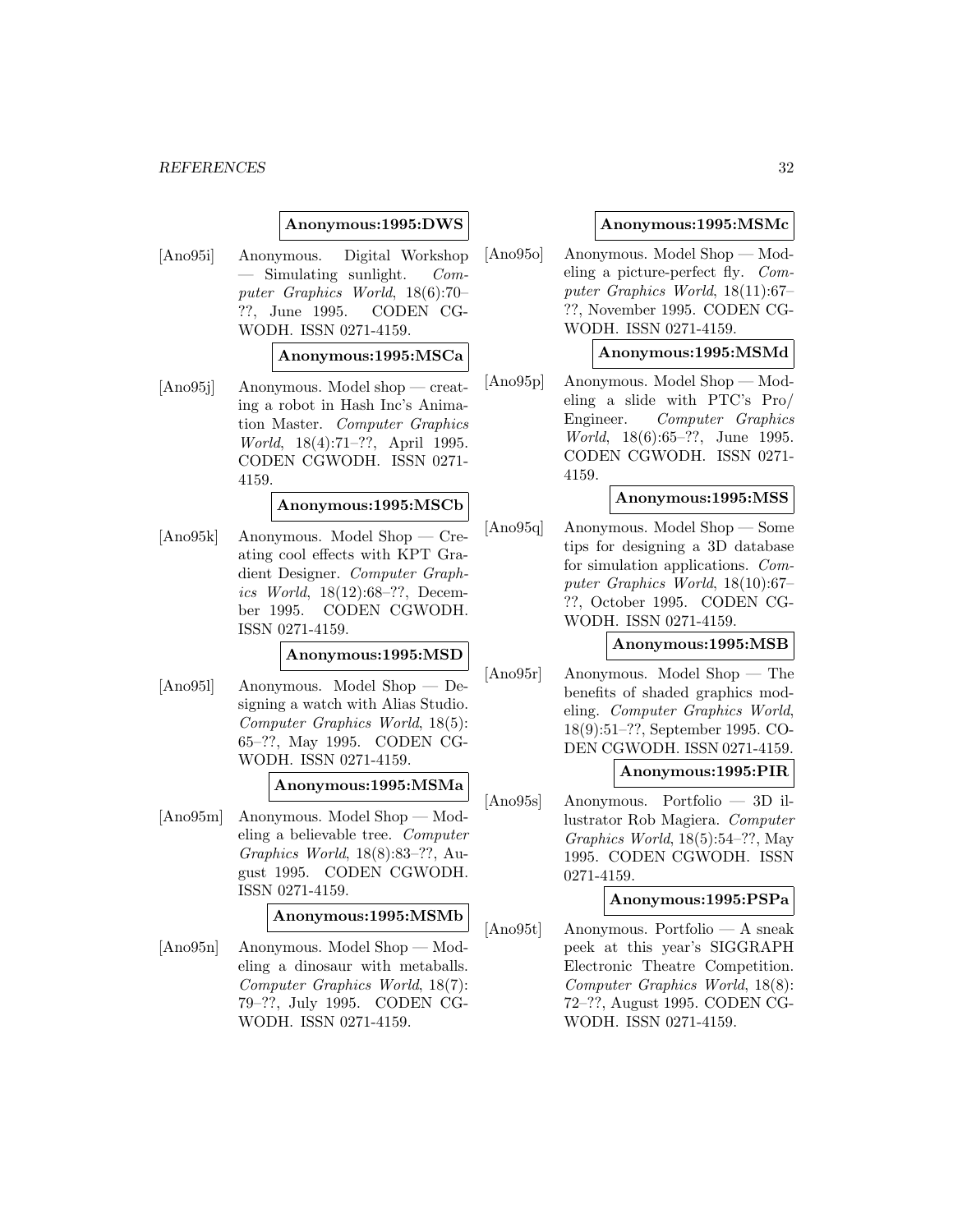## **Anonymous:1995:PRD**

[Ano95u] Anonymous. Portfolio — Roy Dream's Modern Masters of 3D. Computer Graphics World, 18 (12):56–??, December 1995. CO-DEN CGWODH. ISSN 0271-4159.

#### **Anonymous:1995:PRP**

[Ano95v] Anonymous. Portfolio — Russian photographer Vladimir Pcholkin. Computer Graphics World, 18(4): 52–??, April 1995. CODEN CG-WODH. ISSN 0271-4159.

## **Anonymous:1995:PSWa**

[Ano95w] Anonymous. Portfolio — Some winners of Intergraph's Golden Mouse Awards Competition. Computer Graphics World, 18(6): 52–??, June 1995. CODEN CG-WODH. ISSN 0271-4159.

#### **Anonymous:1995:PSWb**

[Ano95x] Anonymous. Portfolio — Some works from Disney animator Lee Lanier. Computer Graphics World, 18(10):56–??, October 1995. CODEN CGWODH. ISSN 0271-4159.

#### **Anonymous:1995:PSM**

[Ano95y] Anonymous. Portfolio — Summer movie showcase. Computer Graphics World, 18(7):70–??, July 1995. CODEN CGWODH. ISSN 0271- 4159.

## **Anonymous:1995:PTS**

[Ano95z] Anonymous. Portfolio — Toy Story's believable hair. Computer Graphics World, 18(11):58– ??, November 1995. CODEN CG-WODH. ISSN 0271-4159.

#### **Anonymous:1995:PUC**

[Ano95-27] Anonymous. Portfolio — Ultrarealistic CG humans. Computer Graphics World, 18(9):42– ??, September 1995. CODEN CG-WODH. ISSN 0271-4159.

## **Anonymous:1995:PGS**

[Ano95-28] Anonymous. Product Guide — 16-bit sound cards. Computer Graphics World, 18(5):74–??, May 1995. CODEN CGWODH. ISSN 0271-4159.

#### **Anonymous:1995:PGC**

[Ano95-29] Anonymous. Product Guide — 21-inch color monitors. Computer Graphics World, 18(7):92–??, July 1995. CODEN CGWODH. ISSN 0271-4159.

#### **Anonymous:1995:PGM**

[Ano95-30] Anonymous. Product Guide — 3D model libraries. Computer Graphics World, 18(12):80–??, December 1995. CODEN CGWODH. ISSN 0271-4159.

## **Anonymous:1995:PGD**

[Ano95-31] Anonymous. Product Guide — Digital cameras. Computer Graphics World, 18(6):78–??, June 1995. CODEN CGWODH. ISSN 0271- 4159.

#### **Anonymous:1995:PGH**

[Ano95-32] Anonymous. Product Guide — Head-mounted displays. Computer Graphics World, 18(8):101– ??, August 1995. CODEN CG-WODH. ISSN 0271-4159.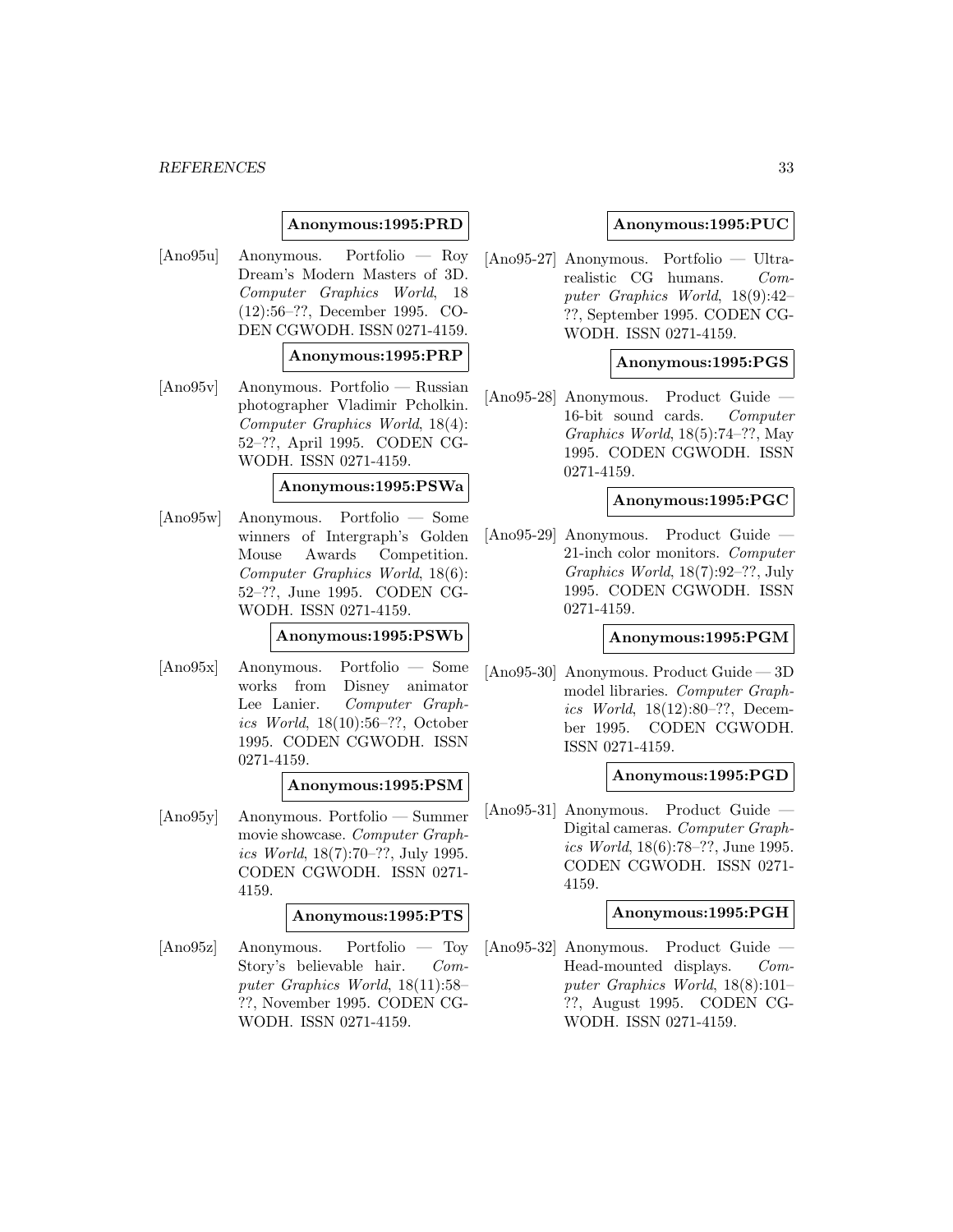## **Anonymous:1995:PGL**

[Ano95-33] Anonymous. Product Guide — LCD projection panels. Computer Graphics World, 18(11):70– ??, November 1995. CODEN CG-WODH. ISSN 0271-4159.

#### **Anonymous:1995:PGV**

[Ano95-34] Anonymous. Product Guide — Video/graphics accelerators. Computer Graphics World, 18(9): 67–??, September 1995. CODEN CGWODH. ISSN 0271-4159.

#### **Anonymous:1995:PAP**

[Ano95-35] Anonymous. Products — Autofact '95 Preview. Computer Graphics World, 18(11):78–??, November 1995. CODEN CG-WODH. ISSN 0271-4159.

#### **Anonymous:1995:PSPb**

[Ano95-36] Anonymous. Products — SIG-GRAPH '95 Preview. Computer Graphics World, 18(8):105– ??, August 1995. CODEN CG-WODH. ISSN 0271-4159.

## **Anonymous:1995:PSN**

[Ano95-37] Anonymous. Products — Special NAB product preview. Computer Graphics World, 18(4):92– ??, April 1995. CODEN CG-WODH. ISSN 0271-4159.

#### **Anonymous:1995:RET**

[Ano95-38] Anonymous. Reviews — 3D/Eye's TriSpectives. Linker Systems' Animation Stand. Specular's Infini-D V3.0. Computer Graphics World, 18(11):73–??, November 1995. CODEN CGWODH. ISSN 0271-4159.

#### **Anonymous:1995:RBS**

[Ano95-39] Anonymous. Reviews — Bentley Systems' MicroStation modeler. Positron Publishing's MeshPaint 3D. Strata's Vision 3d version 4.0. Computer Graphics World, 18(6): 73–??, June 1995. CODEN CG-WODH. ISSN 0271-4159.

#### **Anonymous:1995:RCT**

[Ano95-40] Anonymous. Reviews — Caligan's trueSpace 2.0. HSC's Live Picture 2.0,. Autodesk's Animator Studio. Computer Graphics World, 18(7): 85–??, July 1995. CODEN CG-WODH. ISSN 0271-4159.

#### **Anonymous:1995:RFD**

[Ano95-41] Anonymous. Reviews — Fractal Design's Poser. Matra Datavision's Strim V6.0. Dynamic Realities' Impact plug-in for Light-Wave. Computer Graphics World, 18(8):89–??, August 1995. CO-DEN CGWODH. ISSN 0271-4159.

#### **Anonymous:1995:RIC**

[Ano95-42] Anonymous. Reviews — In:Sync Corp's Razor Pro desktop video editor Digimation's LenZFX 1 3, on optical-effects generator for 3D Studio. Corel's Photo-Paint 5 Plus image editing and paint program. Computer Graphics World, 18(4): 87–??, April 1995. CODEN CG-WODH. ISSN 0271-4159.

#### **Anonymous:1995:RMS**

[Ano95-43] Anonymous. Reviews — Microcadam's solid models. AnimaTek's World Builder. the MGA Millennium from Matrox. Computer Graphics World, 18(10):73–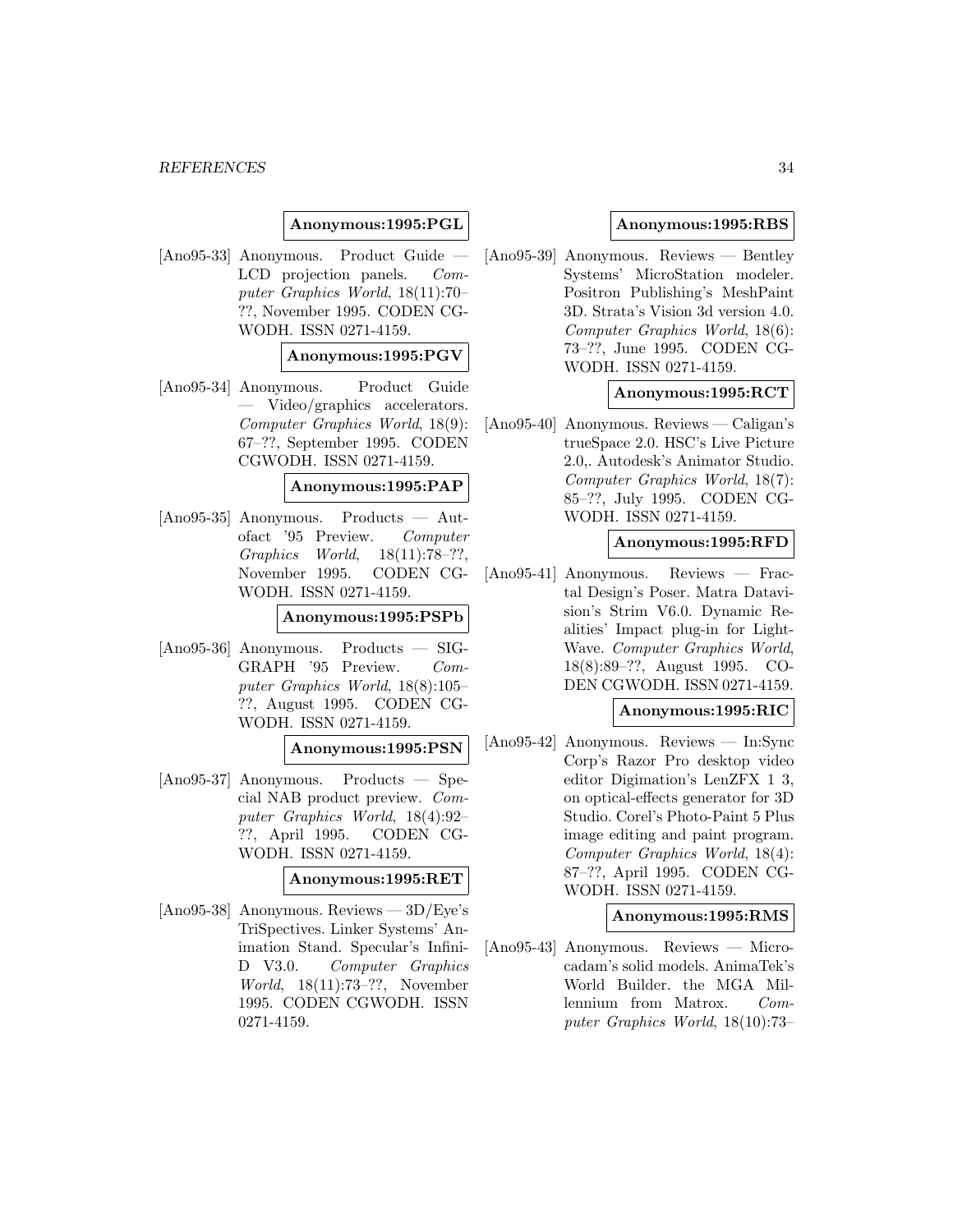??, October 1995. CODEN CG-WODH. ISSN 0271-4159.

**Anonymous:1995:RNL**

[Ano95-44] Anonymous. Reviews — NewTek's LightWave 3D V4 0. Knowledge Revolution's Working Model V3.0. Computer Graphics World, 18 (12):75–??, December 1995. CO-DEN CGWODH. ISSN 0271-4159. **Anonymous:1995:RPT**

[Ano95-45] Anonymous. Reviews — Parametric Technology's Pro/JR. Virtuality's Elysium. VR development system. form. Z2.7 Render-Zone from auto.des.sys. Computer Graphics World, 18(9):57– ??, September 1995. CODEN CG-WODH. ISSN 0271-4159.

#### **Anonymous:1995:RVG**

[Ano95-46] Anonymous. Reviews — the Volis Group's PixelPutty Solo V1.2. Data Translation's Media 100 V2.0. BeInfinite's InfiniteFX. Computer Graphics World, 18(5): 69–??, May 1995. CODEN CG-WODH. ISSN 0271-4159.

#### **Anonymous:1995:SCCa**

[Ano95-47] Anonymous. Special CAD/CAM supplement: 3D digitizing for engineering. Computer Graphics World, 18(3):S1–??, March 1995. CODEN CGWODH. ISSN 0271- 4159.

## **Anonymous:1995:SCCb**

[Ano95-48] Anonymous. Special CAD/CAM Supplement: Designing With Low-Cost 3D CAD Software. Computer Graphics World, 18(5): 1–??, May 1995. CODEN CG-WODH. ISSN 0271-4159.

#### **Anonymous:1995:SNPb**

[Ano95-49] Anonymous. Spotlight: News and Products. Computer Graphics World, 18(9):8–??, September 1995. CODEN CGWODH. ISSN 0271-4159.

#### **Anonymous:1995:SNPa**

[Ano95-50] Anonymous. Spotlight: News and Products. Computer Graphics World, 18(11):8–??, November 1995. CODEN CGWODH. ISSN 0271-4159.

#### **Anonymous:1995:TWC**

[Ano95-51] Anonymous. — Tech watch A computer connection to the mind. A roving virtual reality van. VR glove uses conductive sense technology. Computer Graphics World, 18(5):17–??, May 1995. CODEN CGWODH. ISSN 0271- 4159.

## **Anonymous:1995:TWI**

[Ano95-52] Anonymous. Tech Watch — Intel's Indeo Video Interactive. Pacific Bell's enhanced Media Park. ADAMS/ Car for advanced vehicle simulation. Computer Graphics World, 18(11):17–??, November 1995. CODEN CGWODH. ISSN 0271-4159.

#### **Anonymous:1995:TWV**

[Ano95-53] Anonymous. — Tech Watch Virtual playground for seriously ill children. Computer Graphics World, 18(7):13–??, July 1995. CODEN CGWODH. ISSN 0271- 4159.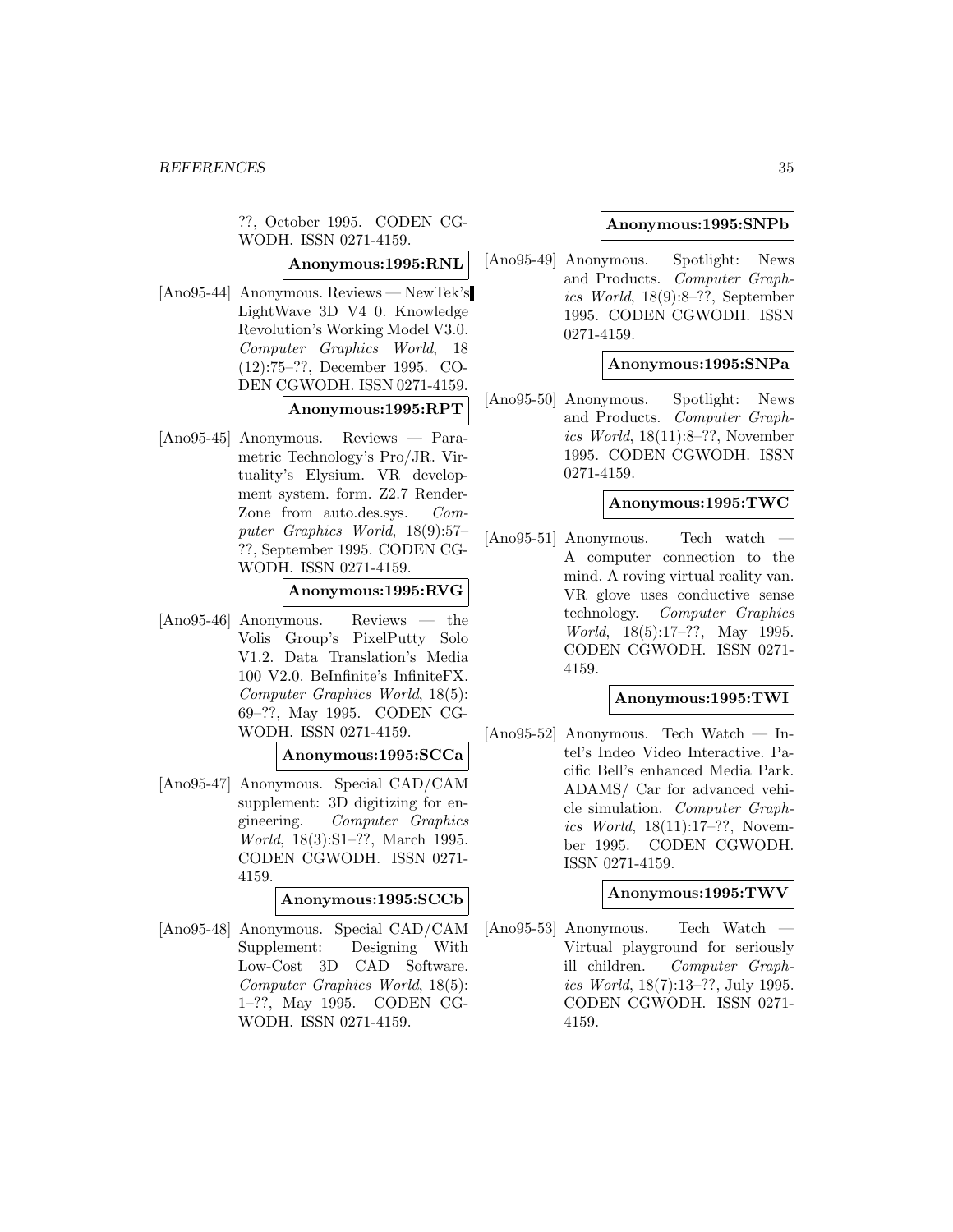#### **Anonymous:1995:UFVa**

[Ano95-54] Anonymous. User Focus — A virtual tour of France's Lascaux Cave. CAD gives handcrafted look to ceramic dinnerware. Computer Graphics World, 18(10):61– ??, October 1995. CODEN CG-WODH. ISSN 0271-4159.

## **Anonymous:1995:UFA**

[Ano95-55] Anonymous. User Focus — Architects use familiar tools in a new way Canadian television's Re-Boot cartoon. Computer Graphics World, 18(11):61–??, November 1995. CODEN CGWODH. ISSN 0271-4159.

**Anonymous:1995:UFCb**

[Ano95-56] Anonymous. User Focus — CAD and CFD contribute to America's Cup win. Live theater uses computer generated scenery. Computer Graphics World, 18(7):75– ??, July 1995. CODEN CG-WODH. ISSN 0271-4159.

#### **Anonymous:1995:UFCa**

[Ano95-57] Anonymous. User Focus — Computer analyses help engineers optimize heart-valve design. Computer Graphics World, 18(9):47– ??, September 1995. CODEN CG-WODH. ISSN 0271-4159.

#### **Anonymous:1995:UFD**

[Ano95-58] Anonymous. User Focus — Designing snowboards with Auto-CAD and Pro/E Visualization aids infertility research. Computer Graphics World, 18(5):59–??, May 1995. CODEN CGWODH. ISSN 0271-4159.

## **Anonymous:1995:UFH**

[Ano95-59] Anonymous. User Focus — Homer and Bart Simpson go 3D. Animations highlight downtown Las Vegas. Computer Graphics World, 18 (12):63–??, December 1995. CO-DEN CGWODH. ISSN 0271-4159.

## **Anonymous:1995:UFI**

[Ano95-60] Anonymous. User Focus — Interactive walkthrough helps San Diego clinch '96. Republican National Convention bid. Dynamic animations rev up Detroit Pistons fans. Computer Graphics World, 18(4):58–??, April 1995. CODEN CGWODH. ISSN 0271-4159.

#### **Anonymous:1995:UFP**

[Ano95-61] Anonymous. User Focus — Planning for the '96 Olympics with 3D CAD. CAD aids in car-collision analyses. Computer Graphics World, 18(6):58–??, June 1995. CODEN CGWODH. ISSN 0271- 4159.

#### **Anonymous:1995:UFVb**

[Ano95-62] Anonymous. User Focus — VR effects in Lawnmower Man II. Photorealistic renderings make the grade for proposed student center. Computer Graphics World, 18(8): 77–??, August 1995. CODEN CG-WODH. ISSN 0271-4159.

#### **Anonymous:1995:USA**

[Ano95-63] Anonymous. User snapshots animations help sell cereal. creating cartoon characters for new CD-ROM game. 3D illustrations brighten pages of Money Magazine for Kids. analyzing the structure of the Golden Gate Bridge.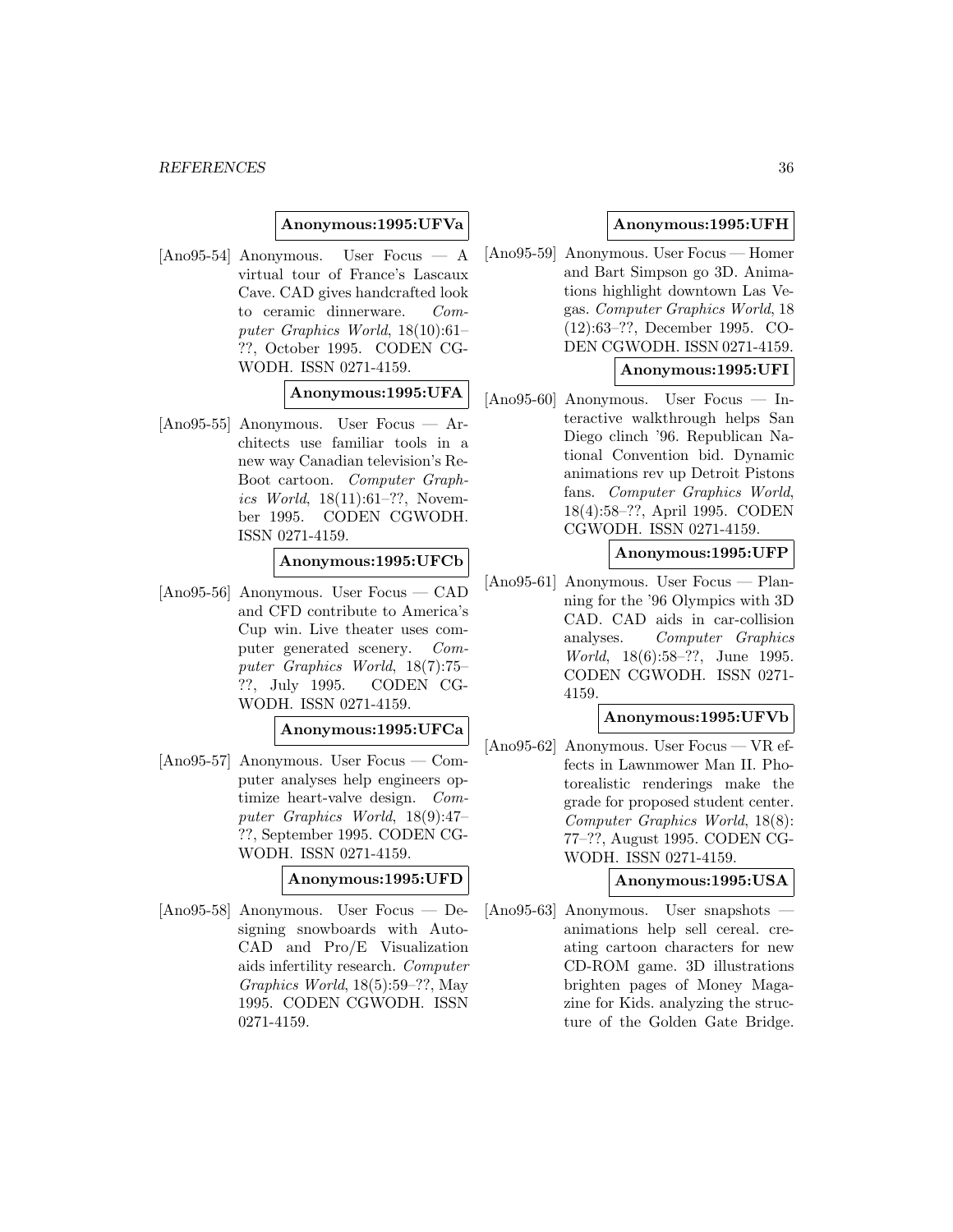Computer Graphics World, 18(4): 60–??, April 1995. CODEN CG-WODH. ISSN 0271-4159.

# **Anonymous:1996:CCCf**

[Ano96a] Anonymous. CAD/CAM connection — defining new CAD standards. Computer Graphics World, 19(9):21–??, September 1996. CO-DEN CGWODH. ISSN 0271-4159.

# **Anonymous:1996:CCCg**

[Ano96b] Anonymous. CAD/CAM connection — focusing technology on business benefits. Computer Graphics World, 19(10):23– ??, October 1996. CODEN CG-WODH. ISSN 0271-4159.

# **Anonymous:1996:CCCb**

[Ano96c] Anonymous. CAD/CAM connection — more CAD traps and pitfalls. Computer Graphics World, 19(3):19–??, March 1996. CODEN CGWODH. ISSN 0271-4159.

# **Anonymous:1996:CCCd**

[Ano96d] Anonymous. CAD/CAM connection — RenderWare vs. OpenGL. Computer Graphics World, 19(7): 21–??, July 1996. CODEN CG-WODH. ISSN 0271-4159.

# **Anonymous:1996:CCCc**

[Ano96e] Anonymous. CAD/CAM connection — the real value of 3D rendering to architects. Computer Graphics World, 19(6):19– ??, June 1996. CODEN CG-WODH. ISSN 0271-4159.

#### **Anonymous:1996:CCCe**

[Ano96f] Anonymous. CAD/CAM connection — Unix workstations will prosper despite Windows NT's success. Computer Graphics World, 19(8):21–??, August 1996. CODEN CGWODH. ISSN 0271- 4159.

# **Anonymous:1996:CCCh**

[Ano96g] Anonymous. CAD/CAM connection — what does VRML have to offer design engineers? Computer Graphics World, 19(12):22– ??, December 1996. CODEN CG-WODH. ISSN 0271-4159.

# **Anonymous:1996:CCCa**

[Ano96h] Anonymous. CAD/CAM connection — Windows: a threat to Unix? Computer Graphics World, 19(2):25–??, February 1996. CO-DEN CGWODH. ISSN 0271-4159.

# **Anonymous:1996:CCS**

[Ano96i] Anonymous. CAD/CAM special report: Workgroup vs. enterprisewide PDM — should prospective buyers of product data management systems purchase and install enterprise-wide systems or local (workgroup) systems? what are the benefits and limitations of each? Computer Graphics World, 19(9):S1–??, September 1996. CO-DEN CGWODH. ISSN 0271-4159.

# **Anonymous:1996:DSCa**

[Ano96j] Anonymous. Digital studio — 3D chip powers arcade game. low-end 3D chips proliferate. free 3D models on the Web. Computer Graphics World, 19(4):17– ??, April 1996. CODEN CG-WODH. ISSN 0271-4159.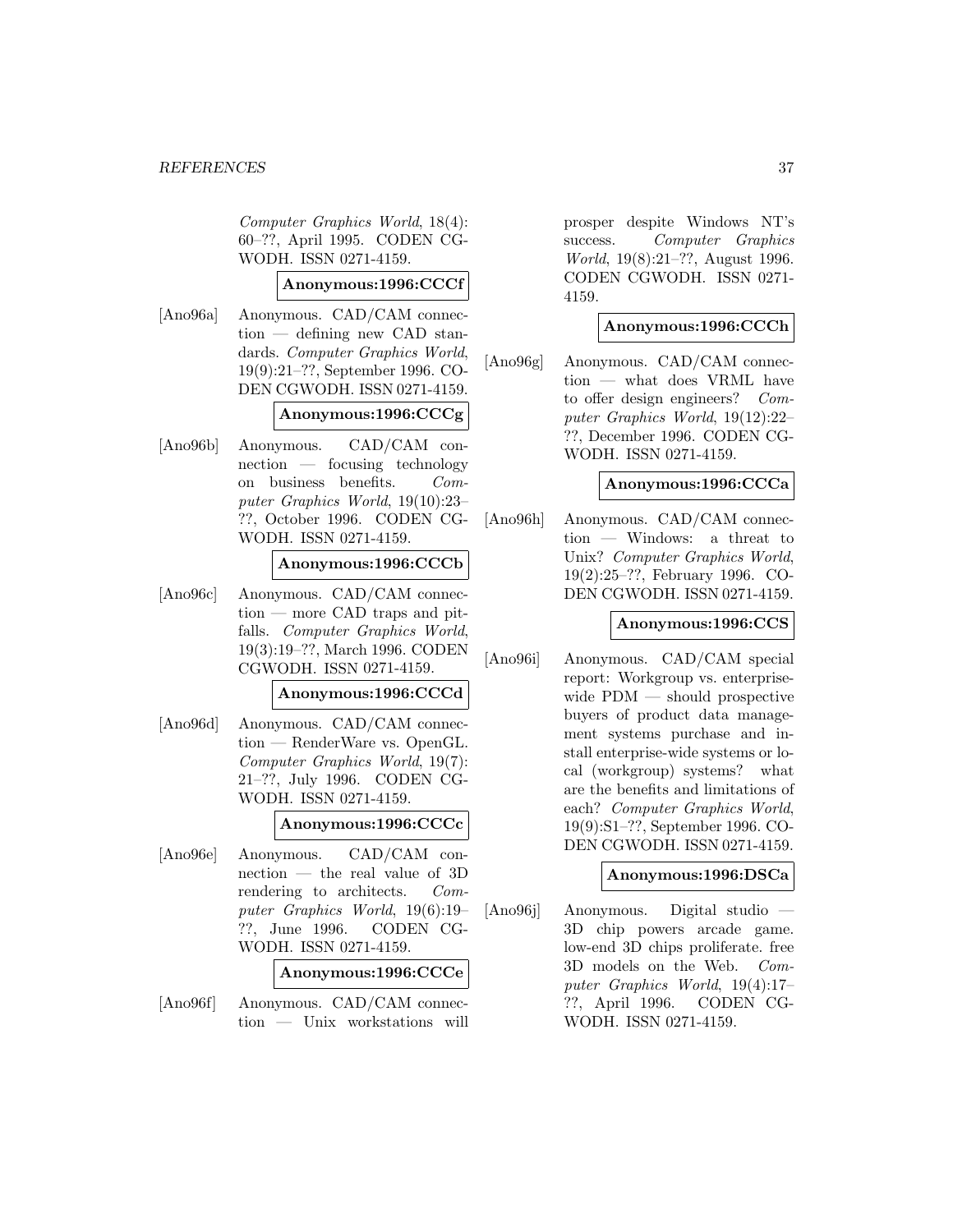#### *REFERENCES* 38

### **Anonymous:1996:DSCb**

[Ano96k] Anonymous. Digital studio — "CG" movies and their Web sites. James and the Giant Peach. Amazing Studio's Heart of Darkness. Computer Graphics World, 19(8):17–??, August 1996. CO-DEN CGWODH. ISSN 0271-4159.

#### **Anonymous:1996:DSQ**

[Ano961] Anonymous. Digital studio quake the 3D sequel to Doom. experiencing the Vatican's "Raffaello Rooms". A virtual trip to Mars. Computer Graphics World, 19(10):19–??, October 1996. CO-DEN CGWODH. ISSN 0271-4159.

# **Anonymous:1996:DSU**

[Ano96m] Anonymous. Digital studio the ultimate racing game. motioncaptured characters. creating digital life. Computer Graphics World, 19(12):19–??, December 1996. CODEN CGWODH. ISSN 0271-4159.

#### **Anonymous:1996:HPC**

[Ano96n] Anonymous. Hottest products of 1995 — CGW's 2nd Annual Editors' Choice Awards honor the most innovative products introduced and shipped in 1995. Computer Graphics World, 19(1):40– ??, January 1996. CODEN CG-WODH. ISSN 0271-4159.

### **Anonymous:1996:MSA**

[Ano96o] Anonymous. Model shop — animating displacement maps. Computer Graphics World, 19(11):85– ??, November 1996. CODEN CG-WODH. ISSN 0271-4159.

### **Anonymous:1996:MSCb**

[Ano96p] Anonymous. Model shop — create a walking alien with Character Studio. Computer Graphics World, 19(8):87–??, August 1996. CODEN CGWODH. ISSN 0271- 4159.

### **Anonymous:1996:MSCa**

[Ano96q] Anonymous. Model shop — creating a convincing composite. Computer Graphics World, 19(7):67– ??, July 1996. CODEN CG-WODH. ISSN 0271-4159.

### **Anonymous:1996:MSD**

[Ano96r] Anonymous. Model shop — dealing with details. Computer Graphics World, 19(5):73–??, May 1996. CODEN CGWODH. ISSN 0271- 4159.

#### **Anonymous:1996:MSMd**

[Ano96s] Anonymous. Model shop — modeling an airplane with Hash's Animation Master. Computer Graphics World, 19(10):65–??, October 1996. CODEN CGWODH. ISSN 0271-4159.

#### **Anonymous:1996:MSMb**

[Ano96t] Anonymous. Model shop — modeling faces that exude personality when animated. Computer Graphics World, 19(2):58–??, February 1996. CODEN CGWODH. ISSN 0271-4159.

### **Anonymous:1996:MSMa**

[Ano96u] Anonymous. Model shop modeling the human face with Alias' PowerAnimator. Computer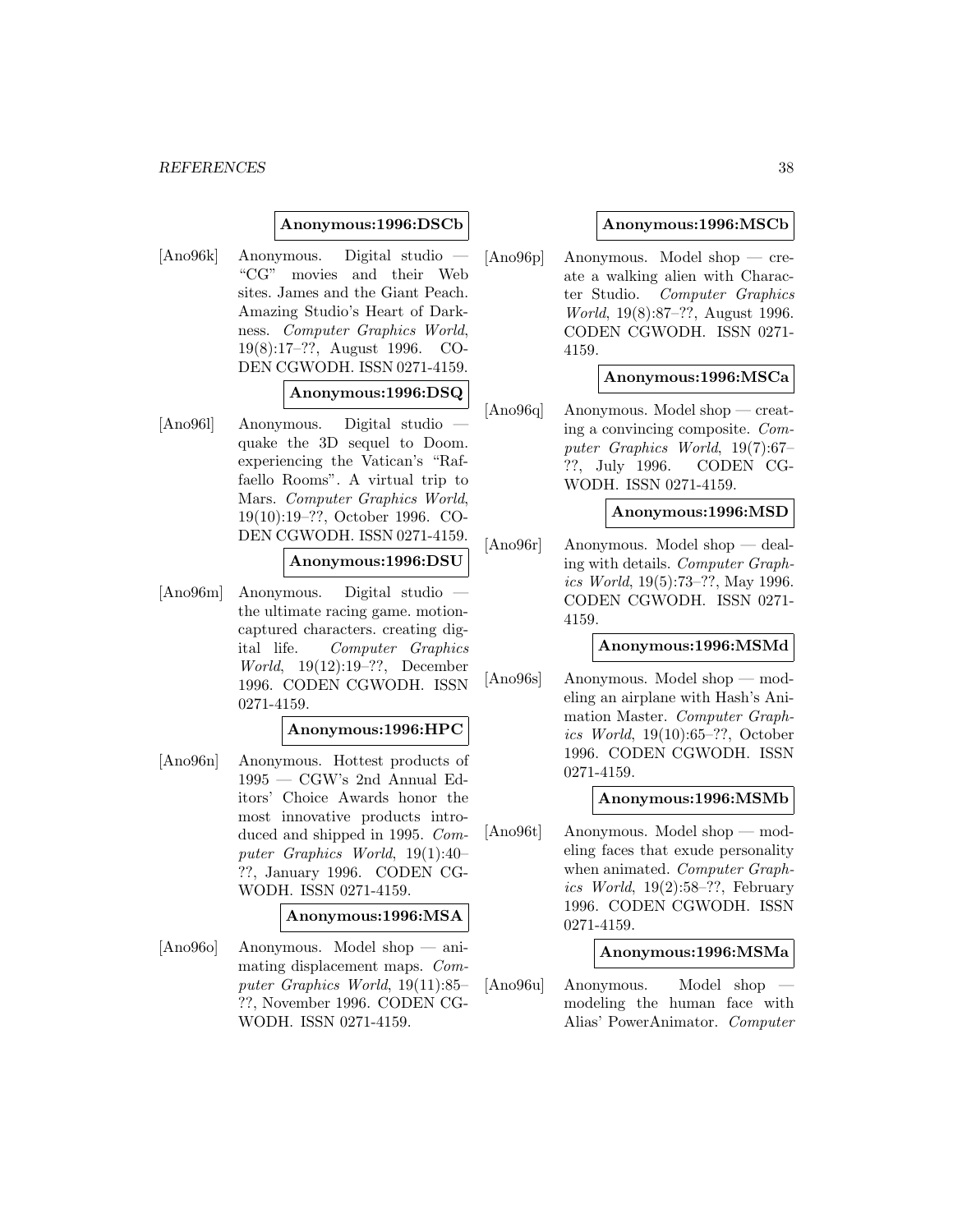Graphics World, 19(1):66–??, January 1996. CODEN CGWODH. ISSN 0271-4159.

**Anonymous:1996:MSSb**

[Ano96v] Anonymous. Model shop — some modeling tips for game developers. Computer Graphics World, 19(4): 59–??, April 1996. CODEN CG-WODH. ISSN 0271-4159.

#### **Anonymous:1996:MSSa**

[Ano96w] Anonymous. Model shop — some modeling tips for the Boolean-shy. Computer Graphics World, 19(3): 69–??, March 1996. CODEN CG-WODH. ISSN 0271-4159.

# **Anonymous:1996:MSSc**

[Ano96x] Anonymous. Model shop — Sony Pictures Imageworks creates CG butterflies for feature film The Craft. Computer Graphics World, 19(6):79–??, June 1996. CODEN CGWODH. ISSN 0271-4159.

#### **Anonymous:1996:MSMc**

[Ano96y] Anonymous. Model shop — the modular approach to modeling. Computer Graphics World, 19(9): 75–??, September 1996. CODEN CGWODH. ISSN 0271-4159.

#### **Anonymous:1996:PSW**

[Ano96z] Anonymous. Portfolio — A sampling of works from this year's SIGGRAPH Electronic Theatre. Computer Graphics World, 19(8): 74–??, August 1996. CODEN CG-WODH. ISSN 0271-4159.

#### **Anonymous:1996:PAA**

[Ano96-27] Anonymous. Portfolio — Amblin animators give Balto a handdrawn look. Computer Graphics

World, 19(3):62–??, March 1996. CODEN CGWODH. ISSN 0271- 4159.

# **Anonymous:1996:PAS**

[Ano96-28] Anonymous. Portfolio — Animator "sculpts" Iron Man poster. Computer Graphics World, 19(1): 56–??, January 1996. CODEN CGWODH. ISSN 0271-4159.

# **Anonymous:1996:PCM**

[Ano96-29] Anonymous. Portfolio — CG magic in Disney's Hunchback. Computer Graphics World, 19(7): 60–??, July 1996. CODEN CG-WODH. ISSN 0271-4159.

# **Anonymous:1996:PGCb**

[Ano96-30] Anonymous. Portfolio — Graphisoft contest sparks architecture students' creativity. Computer Graphics World, 19(9):68–??, September 1996. CODEN CG-WODH. ISSN 0271-4159.

# **Anonymous:1996:PIG**

[Ano96-31] Anonymous. Portfolio — Intergraph's Golden Mouse Award winners. Computer Graphics World, 19(6):66–??, June 1996. CODEN CGWODH. ISSN 0271-4159.

### **Anonymous:1996:PLT**

[Ano96-32] Anonymous. Portfolio — lowerend tools produce high-end results. Computer Graphics World, 19(5):62–??, May 1996. CODEN CGWODH. ISSN 0271-4159.

#### **Anonymous:1996:PSR**

[Ano96-33] Anonymous. Portfolio — stunning room designs. Computer Graphics World, 19(12):58–??, Decem-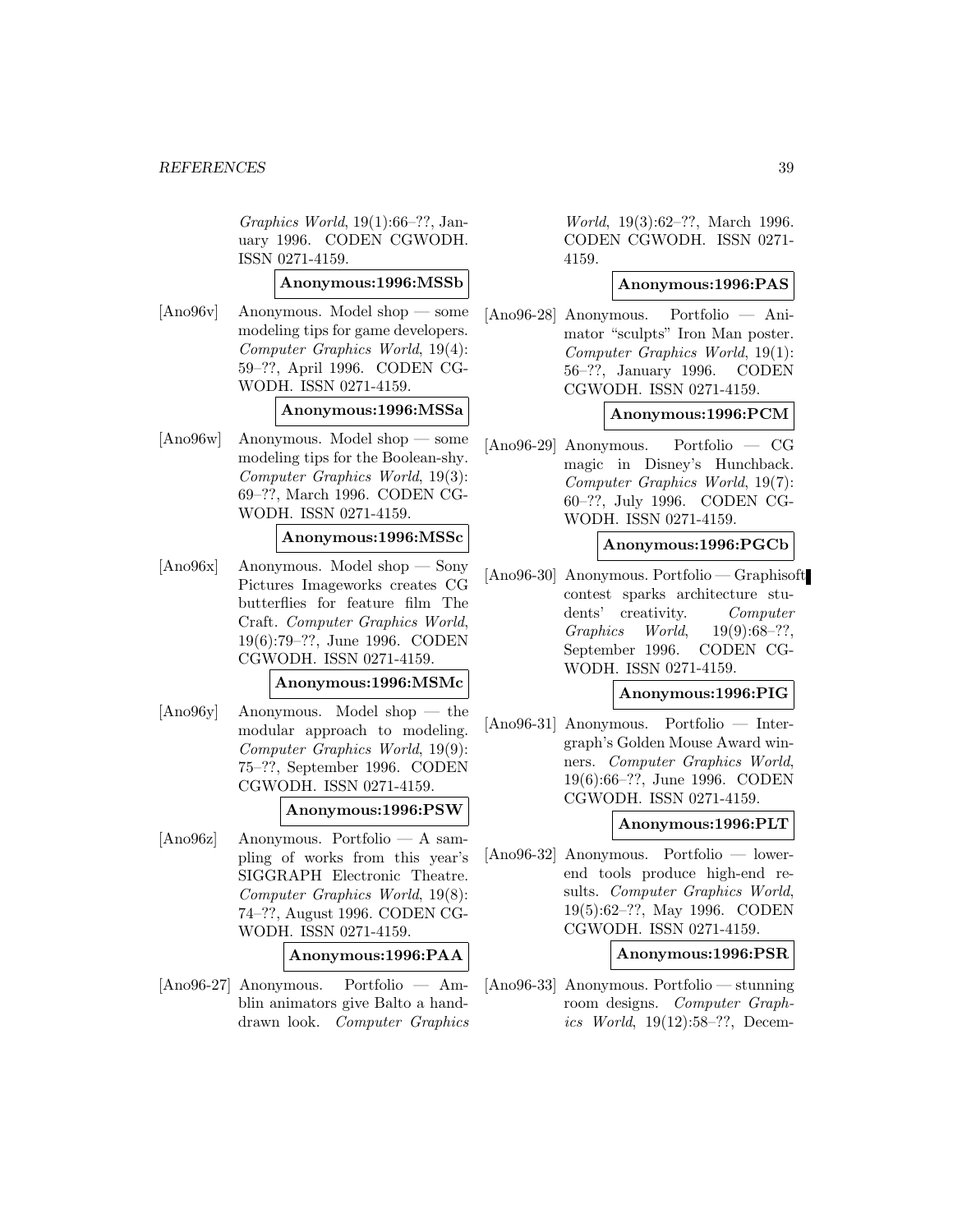ber 1996. CODEN CGWODH. ISSN 0271-4159.

# **Anonymous:1996:PAI**

[Ano96-34] Anonymous. Portfolio — the art of industrial design. Computer Graphics World, 19(10):54– ??, October 1996. CODEN CG-WODH. ISSN 0271-4159.

# **Anonymous:1996:PIH**

[Ano96-35] Anonymous. Portfolio — the imagery of Henk Dawson. Computer Graphics World, 19(11):74– ??, November 1996. CODEN CG-WODH. ISSN 0271-4159.

# **Anonymous:1996:PWG**

[Ano96-36] Anonymous. Portfolio — the work of graphic artist Richard Bucci. Computer Graphics World, 19(4): 48–??, April 1996. CODEN CG-WODH. ISSN 0271-4159.

# **Anonymous:1996:PGCc**

[Ano96-37] Anonymous. Product guide — CD recorders and software. Computer Graphics World, 19(12):71– ??, December 1996. CODEN CG-WODH. ISSN 0271-4159.

## **Anonymous:1996:PGCa**

[Ano96-38] Anonymous. Product guide — CRT projectors. Computer Graphics World, 19(6):90–??, June 1996. CODEN CGWODH. ISSN 0271- 4159.

# **Anonymous:1996:PGD**

[Ano96-39] Anonymous. Product guide direct-imaging plotters. Computer Graphics World, 19(3):76– ??, March 1996. CODEN CG-WODH. ISSN 0271-4159.

# **Anonymous:1996:PGH**

[Ano96-40] Anonymous. Product guide high-end scan converters. Computer Graphics World, 19(2):66– ??, February 1996. CODEN CG-WODH. ISSN 0271-4159.

# **Anonymous:1996:PGLb**

[Ano96-41] Anonymous. Product guide — LED plotters. Computer Graphics World, 19(10):74–??, October 1996. CODEN CGWODH. ISSN 0271-4159.

### **Anonymous:1996:PGLa**

[Ano96-42] Anonymous. Product guide low-cost 3D accelerators. Computer Graphics World, 19(9):86– ??, September 1996. CODEN CG-WODH. ISSN 0271-4159.

#### **Anonymous:1996:PGPa**

[Ano96-43] Anonymous. Product guide — PC-based video-capture cards. Computer Graphics World, 19(1): 78–??, January 1996. CODEN CGWODH. ISSN 0271-4159.

# **Anonymous:1996:PGPb**

[Ano96-44] Anonymous. Product guide presentation monitors. Computer Graphics World, 19(5):82–??, May 1996. CODEN CGWODH. ISSN 0271-4159.

#### **Anonymous:1996:PGR**

[Ano96-45] Anonymous. Product guide rapid prototyping systems. Computer Graphics World, 19(11): 100–??, November 1996. CODEN CGWODH. ISSN 0271-4159.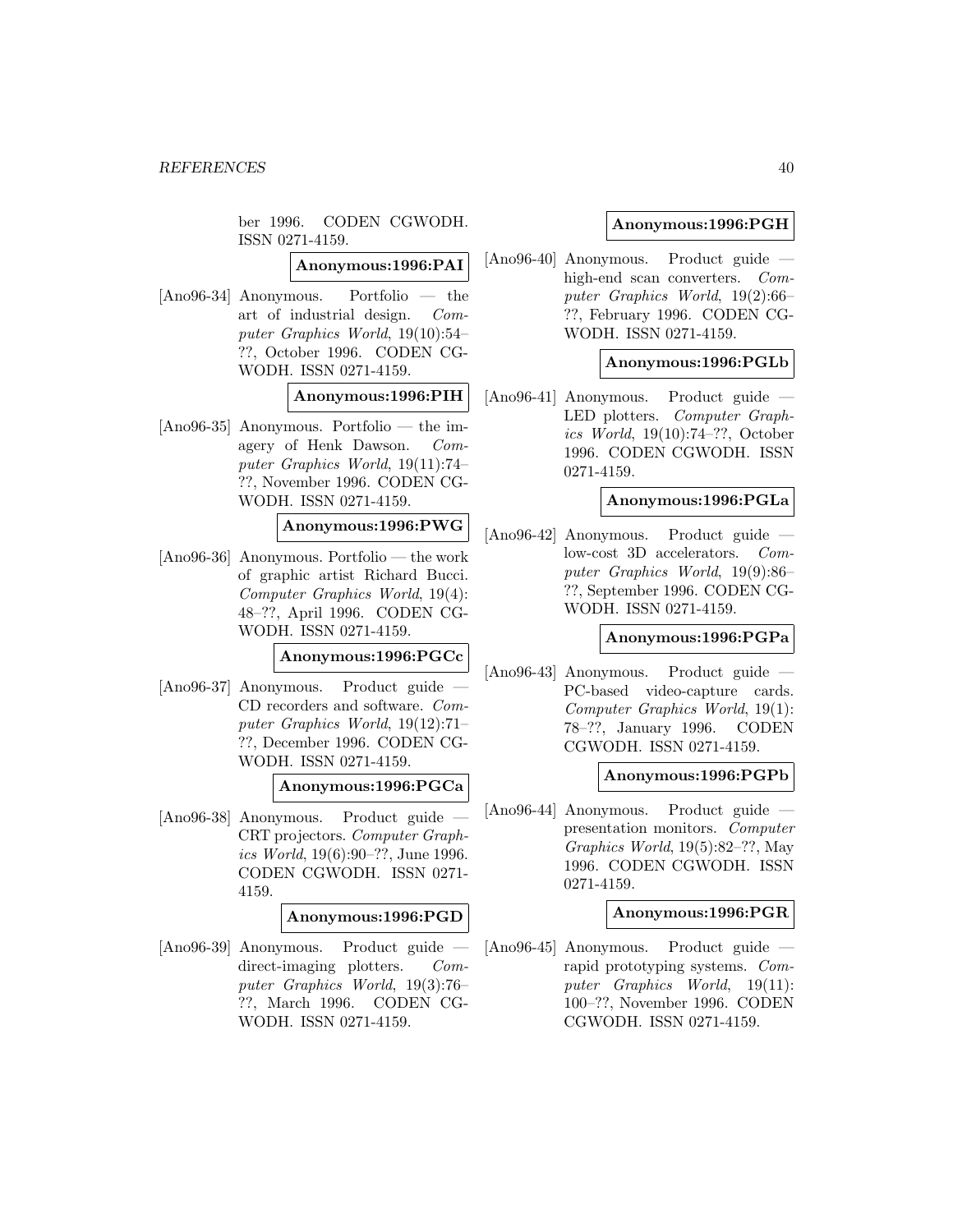**Anonymous:1996:PGU**

[Ano96-46] Anonymous. Product guide — Under-USD 10,000 desktop film recorders. Computer Graphics World, 19(7):76–??, July 1996. CODEN CGWODH. ISSN 0271- 4159.

# **Anonymous:1996:PNP**

[Ano96-47] Anonymous. Products — NAB product preview. Computer Graphics World, 19(4):71–??, April 1996. CODEN CGWODH. ISSN 0271-4159.

**Anonymous:1996:PSP**

[Ano96-48] Anonymous. Products — SIG-GRAPH '96 product preview. Computer Graphics World, 19(8): 103–??, August 1996. CODEN CGWODH. ISSN 0271-4159.

# **Anonymous:1996:RQR**

[Ano96-49] Anonymous. Renault's quest for realism — Renault's design and visualization expertise shines in Les Citadines, the latest in a string of videos the French automaker has produced to not only showcase its graphics expertise but also to play a valuable role in its design process. Computer Graphics World, 19(3):25–??, March 1996. CODEN CGWODH. ISSN 0271-4159.

# **Anonymous:1996:RAA**

[Ano96-50] Anonymous. Reviews — Adobe's After Effects V3.0. Ray Dream's Studio Avid's beyond reality. Computer Graphics World, 19(3): 71–??, March 1996. CODEN CG-WODH. ISSN 0271-4159.

### **Anonymous:1996:RAW**

[Ano96-51] Anonymous. Reviews — Alias: Wavefront's PowerAnimator V7. Speed Razor Mach 111 from in:sync. Computer Graphics World, 19(5):77–??, May 1996. CODEN CGWODH. ISSN 0271- 4159.

### **Anonymous:1996:RCC**

[Ano96-52] Anonymous. Reviews — Corel CAD. HiJaak Pro 4.0. Computer Graphics World, 19(12):67– ??, December 1996. CODEN CG-WODH. ISSN 0271-4159.

### **Anonymous:1996:RIS**

[Ano96-53] Anonymous. Reviews — Intergraph's Solid Edge. Autodesk's Mechanical Desktop. Macromedia's Director 5.0. Computer Graphics World, 19(9):81–??, September 1996. CODEN CG-WODH. ISSN 0271-4159.

## **Anonymous:1996:RKS**

[Ano96-54] Anonymous. Reviews — Kinetix's 3D Studio Max. Bryce 2.0 from MetaTools. Computer Graphics World, 19(7):71–??, July 1996. CODEN CGWODH. ISSN 0271- 4159.

# **Anonymous:1996:RMM**

[Ano96-55] Anonymous. Reviews — MetaReyes' Metaballs V2.01. Strata's Studio-Pro Blitz V1.75. Positran Publishing's Dynamic Motion Module. Computer Graphics World, 19 (1):73–??, January 1996. CODEN CGWODH. ISSN 0271-4159.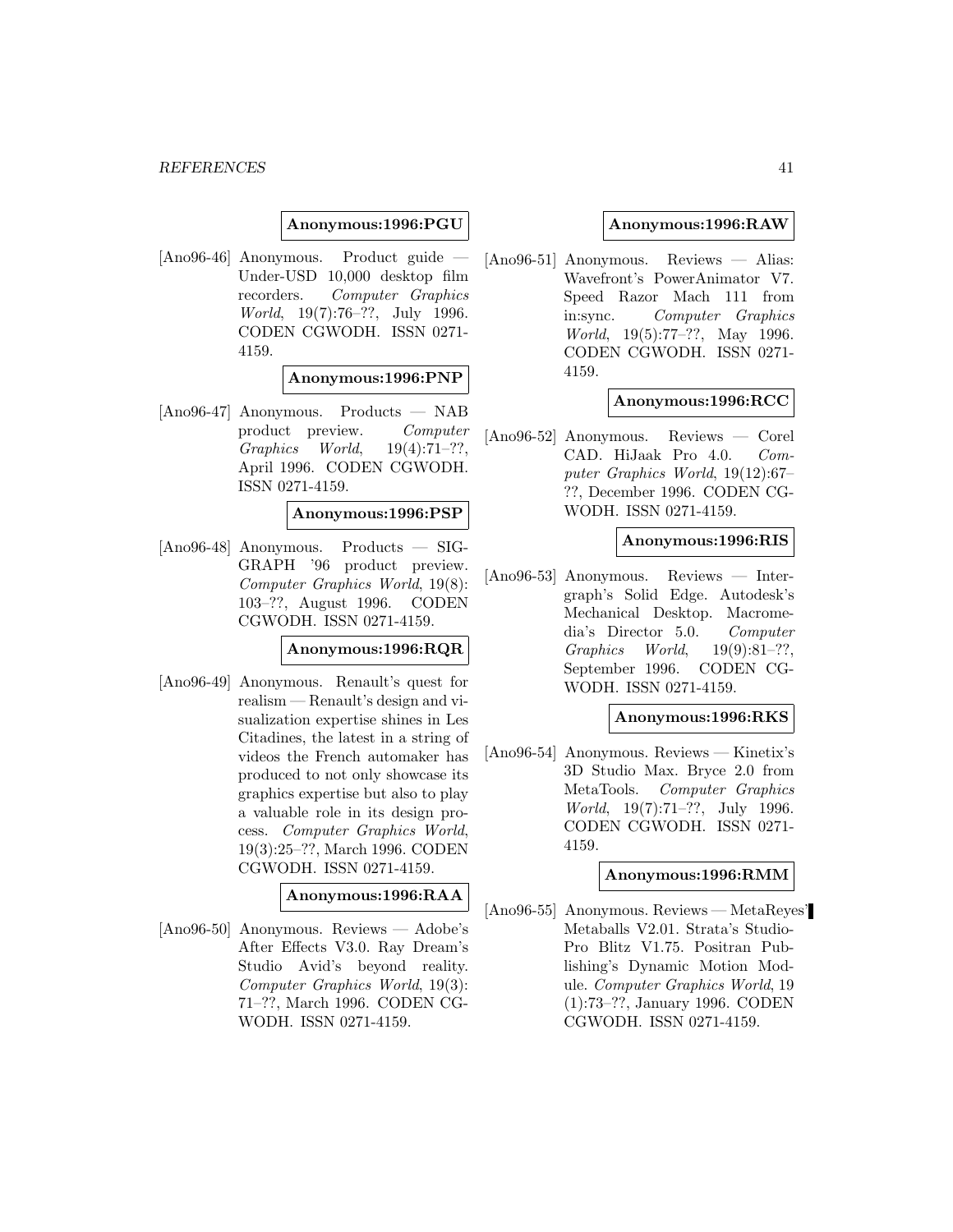### **Anonymous:1996:RMS**

[Ano96-56] Anonymous. Reviews — Microsoft's Softimage 3D for NT. Fractal's Painter 4. MetaTools' Kai's Power Tools V3.0. Computer Graphics World, 19(4):65– ??, April 1996. CODEN CG-WODH. ISSN 0271-4159.

# **Anonymous:1996:RNL**

[Ano96-57] Anonymous. Reviews — NewTek's LightWave 5.0. Positron Publishing's MeshPaint 3D V1.5. Computer Graphics World, 19(10):69– ??, October 1996. CODEN CG-WODH. ISSN 0271-4159.

# **Anonymous:1996:RSS**

[Ano96-58] Anonymous. Reviews — Solid-Works 95 solid modeler. Macromedia's Extreme 3D. Hash Inc's Animation Master V4.0. Computer Graphics World, 19(6):85– ??, June 1996. CODEN CG-WODH. ISSN 0271-4159.

#### **Anonymous:1996:RSP**

[Ano96-59] Anonymous. Reviews — Solid-Works 96. PTC's Pro/E rel 17.0. ElectricImage V2.7. Computer Graphics World, 19(11):91–??, November 1996. CODEN CG-WODH. ISSN 0271-4159.

### **Anonymous:1996:RUP**

[Ano96-60] Anonymous. Reviews — Un-Real pictures/Kinetix's Character Studio. Pixar's RenderMan artists tools. Computer Graphics World, 19(8):93–??, August 1996. CO-DEN CGWODH. ISSN 0271-4159.

### **Anonymous:1996:RVS**

[Ano96-61] Anonymous. Reviews — Visual Software's Visual Reality 2.0. Computer Graphics World, 19(2): 62–??, February 1996. CODEN CGWODH. ISSN 0271-4159.

### **Anonymous:1996:SNP**

[Ano96-62] Anonymous. Spotlight: News and products. Computer Graphics World, 19(4):8–??, April 1996. CODEN CGWODH. ISSN 0271- 4159.

### **Anonymous:1996:SSM**

[Ano96-63] Anonymous. Sun, SGI, and Macromedia to extend Java. Computer Graphics World, 19(1):8, January 1996. CODEN CG-WODH. ISSN 0271-4159.

### **Anonymous:1996:TWS**

[Ano96-64] Anonymous. — Tech watch 3D scenes from visual databases. NASA eases way through huge databases. Vote America sorts out presidential campaign issues and candidates. Computer Graphics World, 19(3):15–??, March 1996. CODEN CGWODH. ISSN 0271- 4159.

#### **Anonymous:1996:TWVb**

[Ano96-65] Anonymous. Tech watch — A virtual emergency room. Computer Graphics World, 19(9):17– ??, September 1996. CODEN CG-WODH. ISSN 0271-4159.

#### **Anonymous:1996:TWVc**

[Ano96-66] Anonymous. — Tech watch A virtual retina display. healing with holograms. group VR environment. Computer Graphics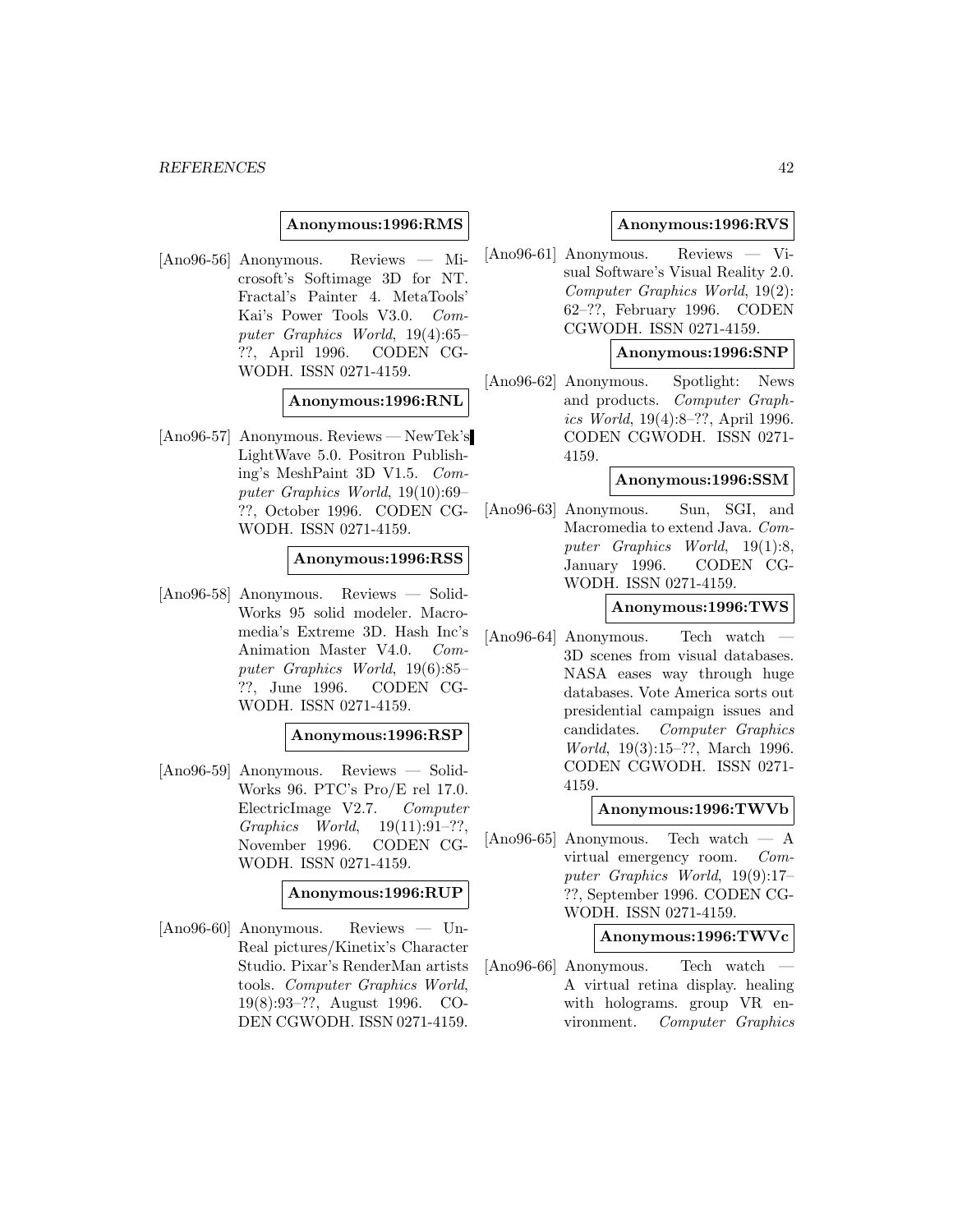World, 19(11):19–??, November 1996. CODEN CGWODH. ISSN 0271-4159.

**Anonymous:1996:TWM**

[Ano96-67] Anonymous. — Tech watch mapping wound-healing progress. reality meets virtual reality. telemedicine debuts at Summer Olympics. Computer Graphics World, 19(7):17–??, July 1996. CODEN CGWODH. ISSN 0271- 4159.

### **Anonymous:1996:TWN**

[Ano96-68] Anonymous. — Tech watch new system for 3D motion capture. time multiplexing enables "perfect" 3D display. Computer Graphics World, 19(1):19–??, January 1996. CODEN CGWODH. ISSN 0271-4159.

**Anonymous:1996:TWVa**

[Ano96-69] Anonymous. — Tech watch VR simulates surgery. forum addresses multimedia options. digital archive of the earth. Computer Graphics World, 19(5):17–??, May 1996. CODEN CGWODH. ISSN 0271-4159.

**Anonymous:1996:UFMa**

[Ano96-70] Anonymous. User focus — 3D models for medical education. Computer Graphics World, 19(2): 55–??, February 1996. CODEN CGWODH. ISSN 0271-4159.

**Anonymous:1996:UFB**

[Ano96-71] Anonymous. User focus — A bold opener for MTV features on animated fetus. Computer Graphics World, 19(11):79–??, Novem-

# ber 1996. CODEN CGWODH. ISSN 0271-4159.

### **Anonymous:1996:UFNb**

 $[Ano96-72]$  Anonymous. User focus — A new ride film goes underground. Computer Graphics World, 19(12):61– ??, December 1996. CODEN CG-WODH. ISSN 0271-4159.

# **Anonymous:1996:UFA**

[Ano96-73] Anonymous. User focus — AEC firm wins design bid with help of interactive simulation. CD-ROM re-creates one of China's lost treasures. Computer Graphics World, 19(6):73–??, June 1996. CODEN CGWODH. ISSN 0271-4159.

# **Anonymous:1996:UFGa**

[Ano96-74] Anonymous. User focus — going back in time in Las Vegas for Casino. AEC company relies on realtime virtual reality. Computer Graphics World, 19(1):61–??, January 1996. CODEN CGWODH. ISSN 0271-4159.

# **Anonymous:1996:UFMb**

[Ano96-75] Anonymous. User focus — Magnet Pictures re-creates action figure for toy commercial. animators re-create Arizona fire. Computer Graphics World, 19(3):65– ??, March 1996. CODEN CG-WODH. ISSN 0271-4159.

# **Anonymous:1996:UFNa**

[Ano96-76] Anonymous. User focus — new interface puts filmmakers inside scientific wonderland. Computer Graphics World, 19(8):81–??, August 1996. CODEN CGWODH. ISSN 0271-4159.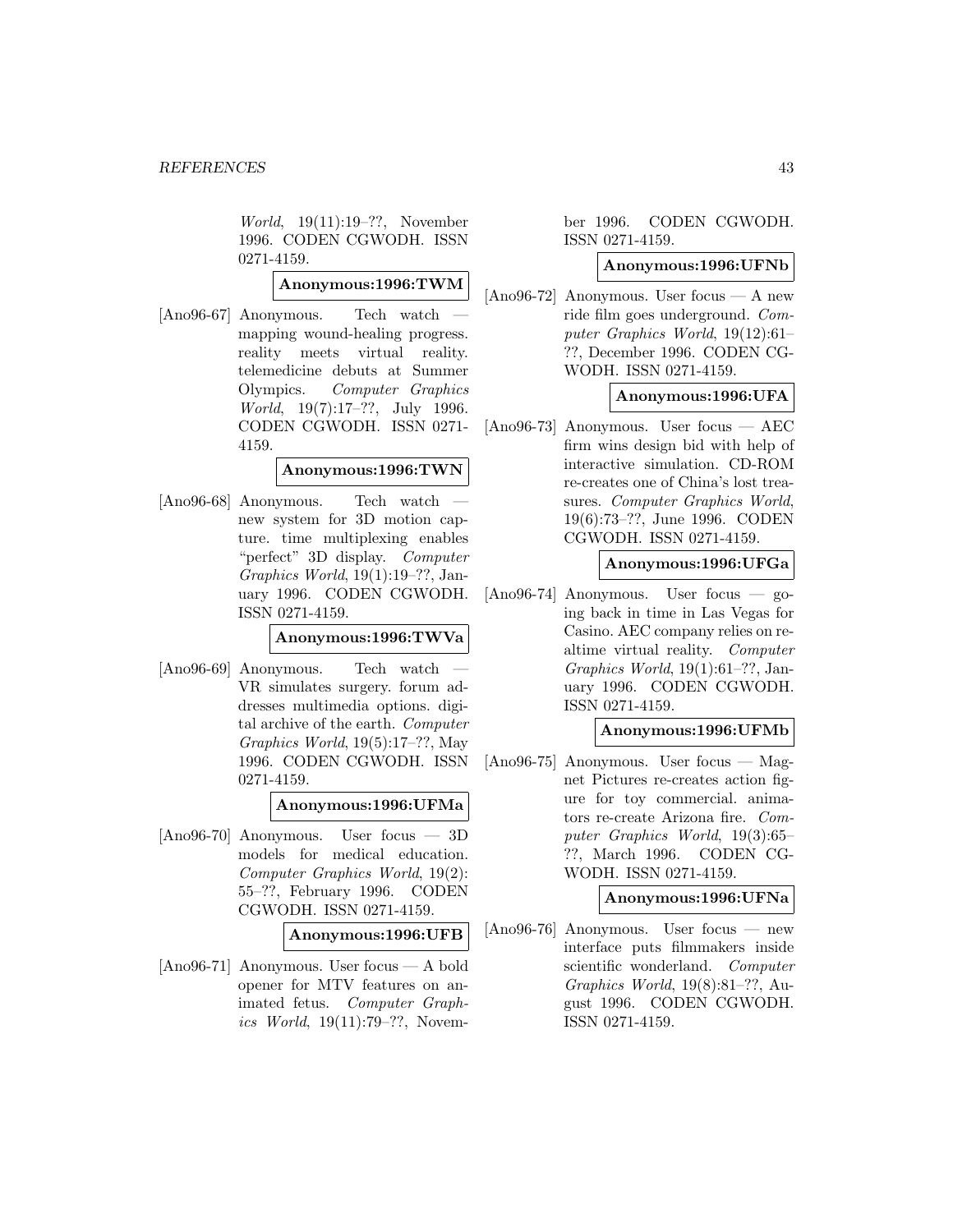### **Anonymous:1996:UFRb**

[Ano96-77] Anonymous. User focus — redesigning SyQuest with CAD. exploring Olympic locale with simulated flythrough. Computer Graphics World, 19(9):71– ??, September 1996. CODEN CG-WODH. ISSN 0271-4159.

### **Anonymous:1996:UFRa**

[Ano96-78] Anonymous. User focus — reverse engineering elevates science of saddle making. Computer Graphics World, 19(7):63–??, July 1996. CODEN CGWODH. ISSN 0271- 4159.

### **Anonymous:1996:UFS**

 $[Ano96-79]$  Anonymous. User focus — simulating a facelift for the Royal Albert Hall 3D simulation key evidence in leaky-roof lawsuit. Computer Graphics World, 19(5):69– ??, May 1996. CODEN CG-WODH. ISSN 0271-4159.

# **Anonymous:1996:UFC**

[Ano96-80] Anonymous. User focus — the challenge of creating a new kind of VR experience. Computer Graphics World, 19(10):59–??, October 1996. CODEN CGWODH. ISSN 0271-4159.

#### **Anonymous:1996:UFGb**

[Ano96-81] Anonymous. User focus — the "Great American Virtual Home". CAD plays role in design of Dark-Star military aircraft. Computer Graphics World, 19(4):53– ??, April 1996. CODEN CG-WODH. ISSN 0271-4159.

### **Anonymous:1997:CCCb**

[Ano97a] Anonymous. CAD/CAM connection — architects need to think like filmmakers. Computer Graphics World, 20(4):19– ??, April 1997. CODEN CG-WODH. ISSN 0271-4159.

### **Anonymous:1997:CCCi**

[Ano97b] Anonymous. CAD/CAM connection — common-sense rules for CAD. Computer Graphics World, 20(11):21–??, November 1997. CODEN CGWODH. ISSN 0271-4159.

### **Anonymous:1997:CCCe**

[Ano97c] Anonymous. CAD/CAM connection — displaying large assemblies. Computer Graphics World, 20(7):19–??, July 1997. CODEN CGWODH. ISSN 0271-4159.

#### **Anonymous:1997:CCCf**

[Ano97d] Anonymous. CAD/CAM connection — displaying large assemblies. Computer Graphics World, 20(8):23–??, August 1997. CO-DEN CGWODH. ISSN 0271-4159.

#### **Anonymous:1997:CCCg**

[Ano97e] Anonymous. CAD/CAM connection — feature-based virtual prototyping. Computer Graphics World, 20(9):23–??, September 1997. CODEN CGWODH. ISSN 0271-4159.

#### **Anonymous:1997:CCCh**

[Ano97f] Anonymous. CAD/CAM connection — getting the most from models. Computer Graphics World, 20(10):23–??, October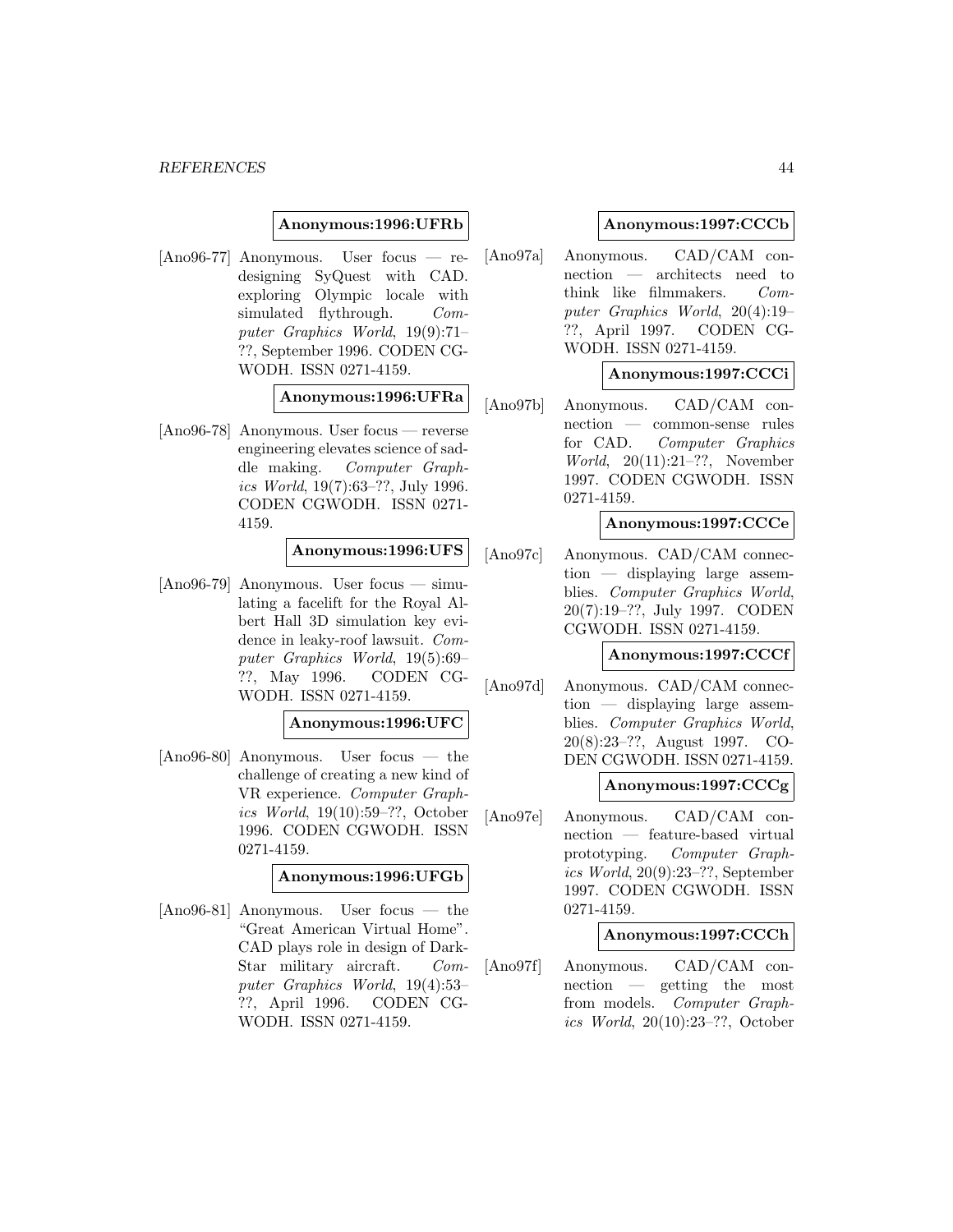1997. CODEN CGWODH. ISSN 0271-4159.

**Anonymous:1997:CCCc**

[Ano97g] Anonymous. CAD/CAM connection — solid modeling for industrial design. Computer Graphics World, 20(5):19–??, May 1997. CODEN CGWODH. ISSN 0271- 4159.

# **Anonymous:1997:CCCj**

[Ano97h] Anonymous. CAD/CAM connection — the changing landscape of mechanical CAD. Computer Graphics World, 20(12):21– ??, December 1997. CODEN CG-WODH. ISSN 0271-4159.

# **Anonymous:1997:CCCd**

[Ano97i] Anonymous. CAD/CAM connec- $\text{tion}$  — the future of 3D graphics boards. Computer Graphics World, 20(6):15–??, June 1997. CODEN CGWODH. ISSN 0271- 4159.

# **Anonymous:1997:CCCa**

[Ano97j] Anonymous. CAD/CAM connection — the Web promises to bring sweeping changes. Computer Graphics World, 20(2):15– ??, February 1997. CODEN CG-WODH. ISSN 0271-4159.

# **Anonymous:1997:DSIb**

[Ano97k] Anonymous. Digital studio an intergalactic adventure. it's back to Zork. Computer Graphics World, 20(10):17–??, October 1997. CODEN CGWODH. ISSN 0271-4159.

# **Anonymous:1997:DSCb**

[Ano97l] Anonymous. Digital studio — constructing Lego Island. Dilbert does 3D. Computer Graphics World, 20 (12):17–??, December 1997. CO-DEN CGWODH. ISSN 0271-4159.

# **Anonymous:1997:DSCa**

[Ano97m] Anonymous. Digital studio creating an LBE experience. A unique real-time character. Computer Graphics World, 20(6):11– ??, June 1997. CODEN CG-WODH. ISSN 0271-4159.

# **Anonymous:1997:DSIa**

[Ano97n] Anonymous. Digital studio — the invisible effects of "roar". A crosscultural edutainment title. Computer Graphics World, 20(8):17– ??, August 1997. CODEN CG-WODH. ISSN 0271-4159.

### **Anonymous:1997:DSM**

[Ano97o] Anonymous. Digital studio the magic behind The Relic; a new game from Psygnosis. Computer Graphics World, 20(4):13– ??, April 1997. CODEN CG-WODH. ISSN 0271-4159.

# **Anonymous:1997:HPY**

[Ano97p] Anonymous. The hottest products of the year  $-$  it's time once again to recognize the most impressive products of the year. the winners of this year's CGW innovation awards are a select group of 25 new products that stood out from the crowd. these are products that are truly pushing the leading edge of computer. Computer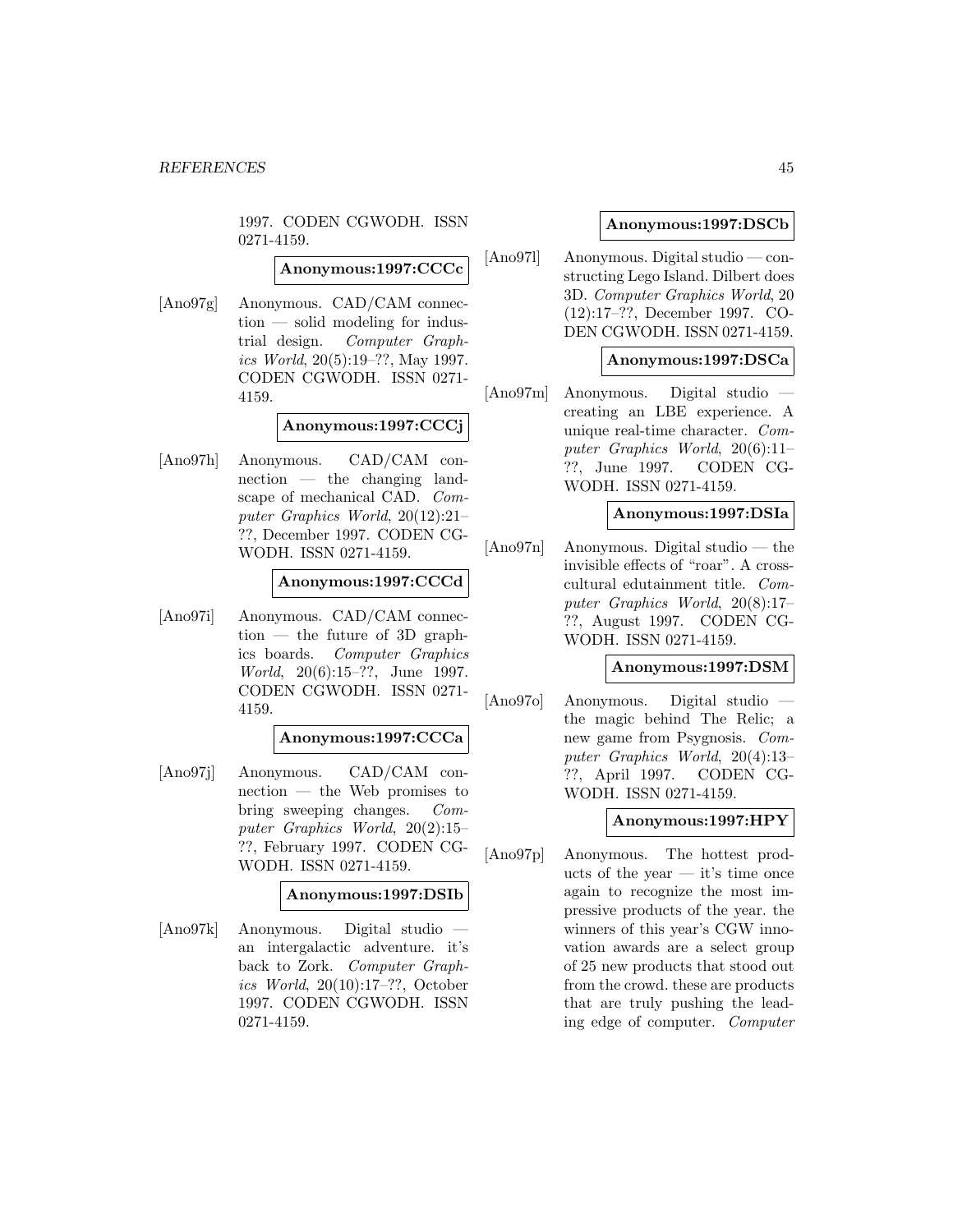Graphics World, 20(1):46–??, January 1997. CODEN CGWODH. ISSN 0271-4159.

# **Anonymous:1997:MSCb**

[Ano97q] Anonymous. Model shop — create your own 3D digitizer. Computer Graphics World, 20(4):75– ??, April 1997. CODEN CG-WODH. ISSN 0271-4159.

### **Anonymous:1997:MSCa**

[Ano97r] Anonymous. Model shop — creating a lost temple with 3D Studio Max. Computer Graphics World, 20(2):61–??, February 1997. CO-DEN CGWODH. ISSN 0271-4159.

### **Anonymous:1997:MSD**

[Ano97s] Anonymous. Model shop — designing a personal pager. Computer Graphics World, 20(3):65– ??, March 1997. CODEN CG-WODH. ISSN 0271-4159.

### **Anonymous:1997:PDC**

[Ano97t] Anonymous. Portfolio — A digital cell reconstruction. Computer Graphics World, 20(9):74– ??, September 1997. CODEN CG-WODH. ISSN 0271-4159.

#### **Anonymous:1997:PMM**

[Ano97u] Anonymous. Portfolio — A modeler with a mission. Computer Graphics World, 20(5):58–??, May 1997. CODEN CGWODH. ISSN 0271-4159.

#### **Anonymous:1997:PWS**

[Ano97v] Anonymous. Portfolio — A winning student animation. Computer Graphics World, 20(7):58–??, July 1997. CODEN CGWODH. ISSN 0271-4159.

# **Anonymous:1997:PA**

[Ano97w] Anonymous. Portfolio — Anastasia. Computer Graphics World, 20 (12):60–??, December 1997. CO-DEN CGWODH. ISSN 0271-4159.

# **Anonymous:1997:PCLb**

[Ano97x] Anonymous. Portfolio — creating landscapes. Computer Graphics World, 20(6):74–??, June 1997. CODEN CGWODH. ISSN 0271- 4159.

# **Anonymous:1997:PHS**

[Ano97y] Anonymous. Portfolio — hot summer movies. Computer Graphics World, 20(8):88–??, August 1997. CODEN CGWODH. ISSN 0271- 4159.

### **Anonymous:1997:PST**

[Ano97z] Anonymous. Portfolio — Starship Titanic. Computer Graphics World, 20(10):74–??, October 1997. CODEN CGWODH. ISSN 0271-4159.

# **Anonymous:1997:PAA**

[Ano97-27] Anonymous. Portfolio — the architect as artist. Computer Graphics World,  $20(1):56-??$ , January 1997. CODEN CGWODH. ISSN 0271-4159.

### **Anonymous:1997:PCLa**

[Ano97-28] Anonymous. Portfolio — The City of Lost Children. Computer Graphics World, 20(4):68– ??, April 1997. CODEN CG-WODH. ISSN 0271-4159.

### **Anonymous:1997:PIV**

[Ano97-29] Anonymous. Portfolio — the imagery of Versailles. Com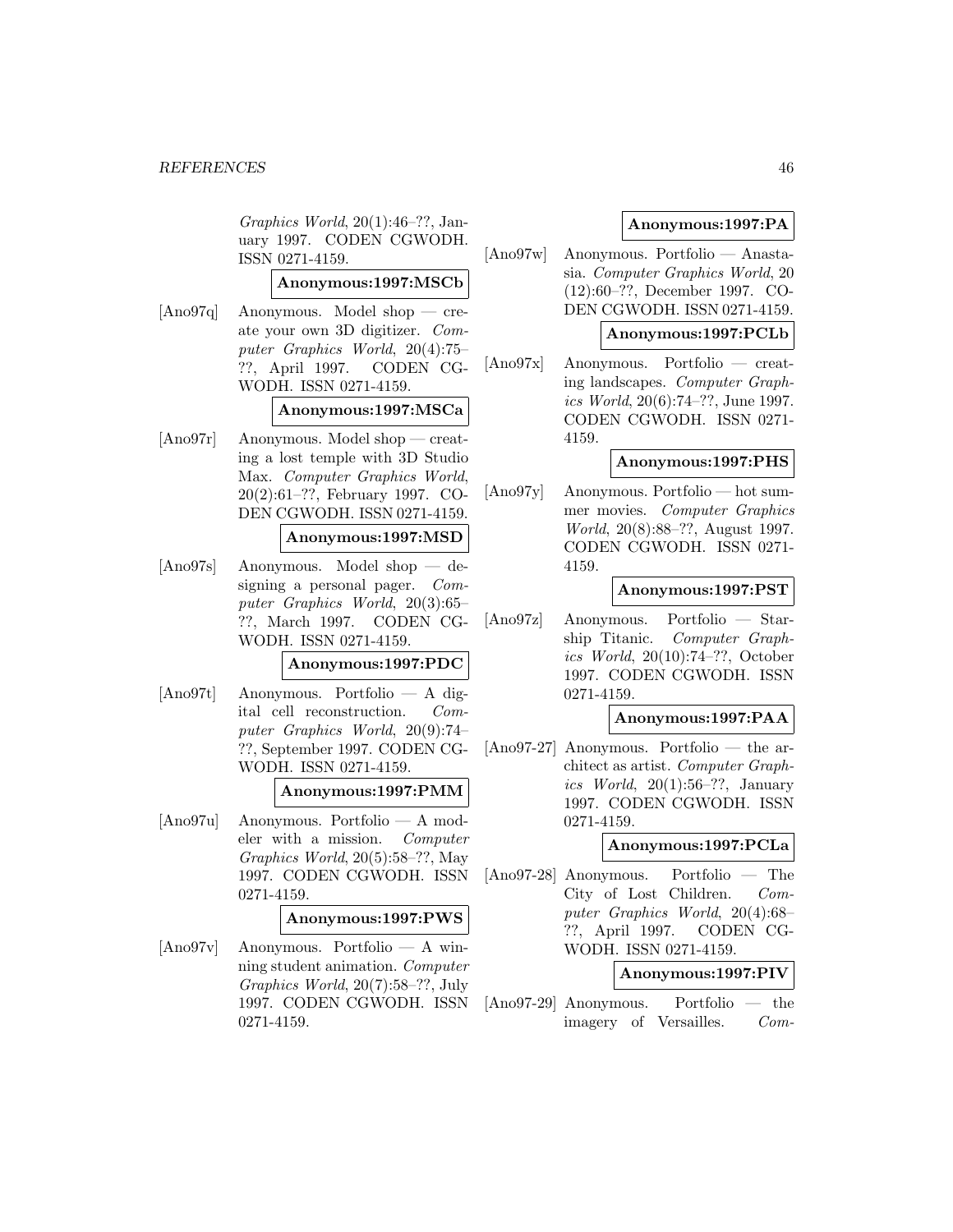puter Graphics World, 20(2):52– ??, February 1997. CODEN CG-WODH. ISSN 0271-4159.

**Anonymous:1997:PVH**

[Ano97-30] Anonymous. Portfolio — visible humans. Computer Graphics World, 20(3):56–??, March 1997. CODEN CGWODH. ISSN 0271- 4159.

### **Anonymous:1997:PZG**

[Ano97-31] Anonymous. Portfolio — Zork Grand Inquisitor. Computer Graphics World, 20(11):78–??, November 1997. CODEN CG-WODH. ISSN 0271-4159.

### **Anonymous:1997:PGR**

[Ano97-32] Anonymous. Product guide removable disk drives. Computer Graphics World, 20(2):71– ??, February 1997. CODEN CG-WODH. ISSN 0271-4159.

#### **Anonymous:1997:PGWa**

[Ano97-33] Anonymous. Product guide wide-format ink jet plotters. Computer Graphics World, 20(3):77– ??, March 1997. CODEN CG-WODH. ISSN 0271-4159.

### **Anonymous:1997:PGWb**

[Ano97-34] Anonymous. Product guide — Windows-based solid modelers. Computer Graphics World, 20(5): 66–??, May 1997. CODEN CG-WODH. ISSN 0271-4159.

#### **Anonymous:1997:QWE**

[Ano97-35] Anonymous. Q and A: Webenabled engineering. Computer Graphics World, 20(11):71–??, November 1997. CODEN CG-WODH. ISSN 0271-4159.

#### **Anonymous:1997:RSVb**

[Ano97-36] Anonymous. Reviews — 3D Studio Viz. Ray Dream 5.0. Computer Graphics World, 20(10):81– ??, October 1997. CODEN CG-WODH. ISSN 0271-4159.

### **Anonymous:1997:RCF**

[Ano97-37] Anonymous. Reviews — Cadkey 97/FastSOLID. SolidDesigner 5.1. Cinema 4D. Computer Graphics World, 20(11):85–??, November 1997. CODEN CGWODH. ISSN 0271-4159.

#### **Anonymous:1997:RFP**

[Ano97-38] Anonymous. Reviews — Fractal's Poser 2.0; DeBabelizer Pro. Computer Graphics World, 20(4): 83–??, April 1997. CODEN CG-WODH. ISSN 0271-4159.

### **Anonymous:1997:RIA**

[Ano97-39] Anonymous. Reviews — I-DEAS Artisan Series. Strata StudioPro 2.0. Computer Graphics World, 20(6):81–??, June 1997. CODEN CGWODH. ISSN 0271-4159.

#### **Anonymous:1997:RIS**

[Ano97-40] Anonymous. Reviews — Intergraph's Solid Edge 3.0. Caligari's trueSpace3. Computer Graphics World, 20(7):65–??, July 1997. CODEN CGWODH. ISSN 0271- 4159.

# **Anonymous:1997:RRO**

[Ano97-41] Anonymous. Reviews — Rhino 3D offers NURBS; MicroScribe digitizer SolidView 2.0. Computer Graphics World, 20(3):71– ??, March 1997. CODEN CG-WODH. ISSN 0271-4159.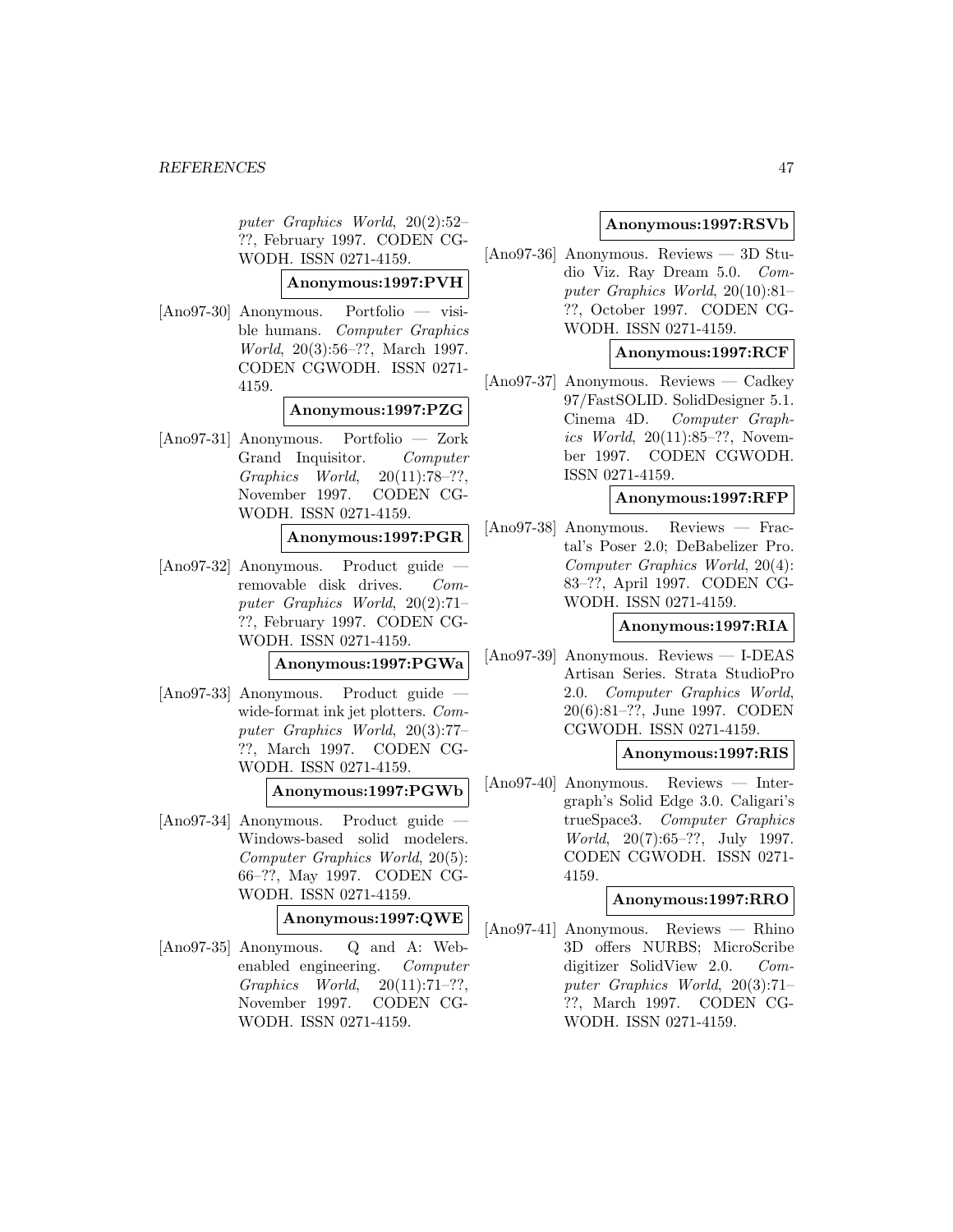### **Anonymous:1997:RSN**

[Ano97-42] Anonymous. Reviews — Second Nature's Hypermatter. PowerAnimator 8.0. Computer Graphics World, 20(8):99–??, August 1997. CODEN CGWODH. ISSN 0271- 4159.

# **Anonymous:1997:RSE**

[Ano97-43] Anonymous. Reviews — Side Effects' Houdini. Computer Graphics World,  $20(2):67-??$ , February 1997. CODEN CGWODH. ISSN 0271-4159.

# **Anonymous:1997:RSVa**

[Ano97-44] Anonymous. Reviews — Softimage 3D V3.51. Speed Razor 3.5. Computer Graphics World, 20(1): 61–??, January 1997. CODEN CGWODH. ISSN 0271-4159.

#### **Anonymous:1997:RSA**

[Ano97-45] Anonymous. Reviews — Solid-Works 97; Allplan FT; Extreme 3D 2.0. Computer Graphics World, 20(5):61–??, May 1997. CODEN CGWODH. ISSN 0271- 4159.

### **Anonymous:1997:RVV**

[Ano97-46] Anonymous. Reviews — Vellum 3D version 3.0. AutoCAD rel. 14. Computer Graphics World, 20(9): 81–??, September 1997. CODEN CGWODH. ISSN 0271-4159.

#### **Anonymous:1997:RWB**

[Ano97-47] Anonymous. Reviews — World Builder 2.0. Infini-D 4.1. Computer Graphics World, 20(12):69– ??, December 1997. CODEN CG-WODH. ISSN 0271-4159.

### **Anonymous:1997:SNPa**

[Ano97-48] Anonymous. Spotlight: News and products. Computer Graphics World, 20(8):8–??, August 1997. CODEN CGWODH. ISSN 0271- 4159.

### **Anonymous:1997:SNPb**

[Ano97-49] Anonymous. Spotlight: News and products. Computer Graphics World, 20(12):8–??, December 1997. CODEN CGWODH. ISSN 0271-4159.

# **Anonymous:1997:TWC**

[Ano97-50] Anonymous. Tech watch — A Canadian odyssey. CG-enhanced brain research. A new semiconductor design. high-end rendering option. Computer Graphics World, 20(11):17–??, November 1997. CODEN CGWODH. ISSN 0271-4159.

#### **Anonymous:1997:TWF**

 $[Ano97-51]$  Anonymous. Tech watch — A floating display. real-time motion capture. designing a bridge. A virtual lab. Computer Graphics World, 20(7):13–??, July 1997. CODEN CGWODH. ISSN 0271- 4159.

#### **Anonymous:1997:TWU**

 $[Ano97-52]$  Anonymous. Tech watch A unique collaborative environment for scientists. A virtual trade show. Computer Graphics World, 20(1):13–??, January 1997. CO-DEN CGWODH. ISSN 0271-4159.

### **Anonymous:1997:TWP**

[Ano97-53] Anonymous. — Tech watch pattern-recognition system. piec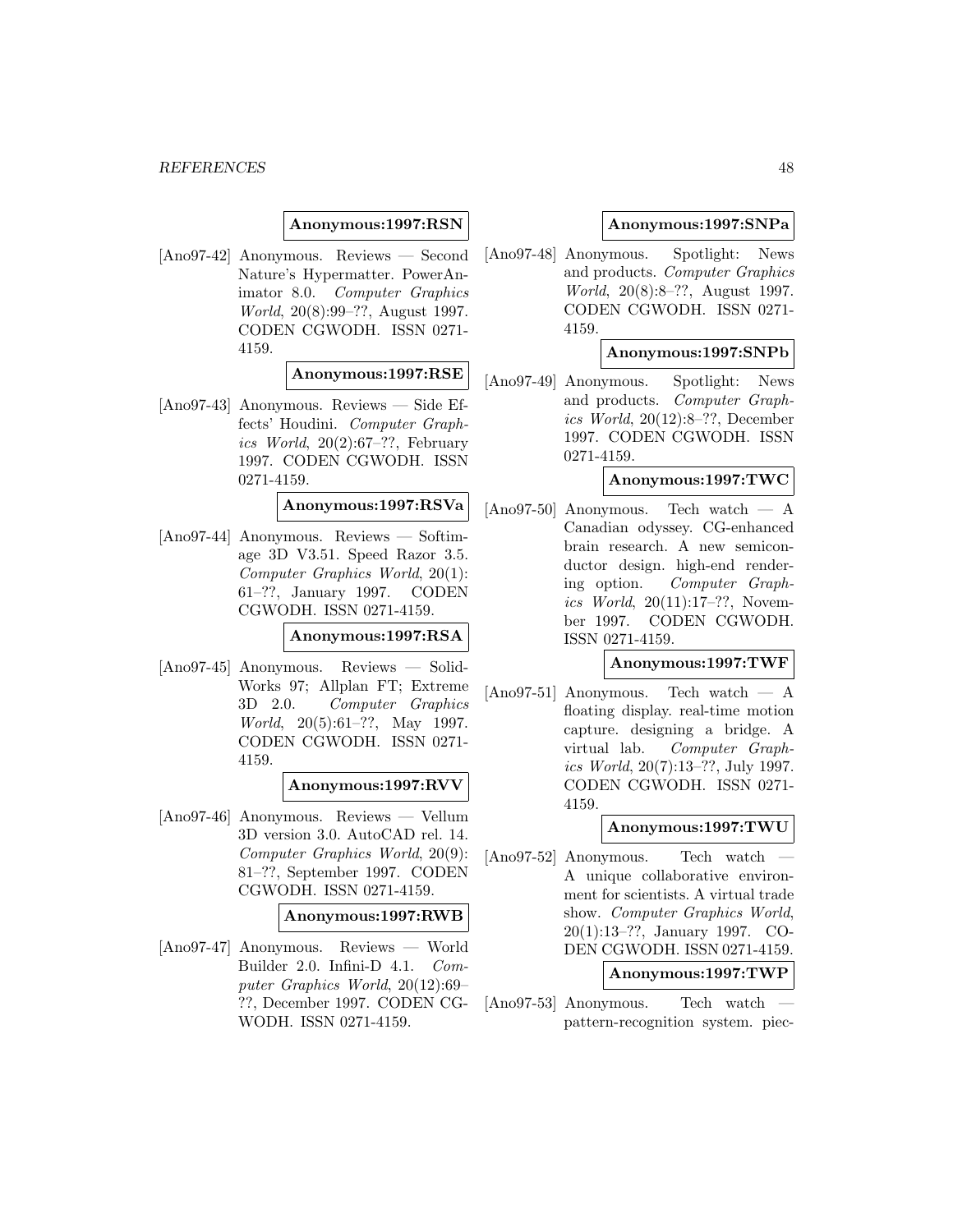ing together history. 3D semiconductor simulation. multi-threaded architecture. Computer Graphics World, 20(9):15–??, September 1997. CODEN CGWODH. ISSN 0271-4159.

#### **Anonymous:1997:TWS**

[Ano97-54] Anonymous. Tech watch — Stanford researchers use lasers to create color in a cube; developing virtualized reality at Carnegie Mellon; chemists create teenytiny monitors; high-speed video on the Internet. Computer Graphics World, 20(3):19–??, March 1997. CODEN CGWODH. ISSN 0271- 4159.

### **Anonymous:1997:TWW**

[Ano97-55] Anonymous. Tech watch — the world's tiniest display; a new VR installation; motion capture for medicine; reproducing 3D surfaces. Computer Graphics World, 20(5):15–??, May 1997. CODEN CGWODH. ISSN 0271-4159.

#### **Anonymous:1997:UFA**

[Ano97-56] Anonymous. User focus — animating biological defenses. Computer Graphics World, 20(9):77– ??, September 1997. CODEN CG-WODH. ISSN 0271-4159.

# **Anonymous:1997:UFB**

 $[Ano97-57]$  Anonymous. User focus Babylon 5's last hurrah. Computer Graphics World, 20(12):65– ??, December 1997. CODEN CG-WODH. ISSN 0271-4159.

# **Anonymous:1997:UFC**

 $[Ano97-58]$  Anonymous. User focus Chrysler embraces VR. Computer

Graphics World, 20(7):61–??, July 1997. CODEN CGWODH. ISSN 0271-4159.

# **Anonymous:1997:UFF**

[Ano97-59] Anonymous. User focus — FEA plays a role in medical imaging. Computer Graphics World, 20(1): 59–??, January 1997. CODEN CGWODH. ISSN 0271-4159.

# **Anonymous:1997:UFJ**

 $[Ano97-60]$  Anonymous. User focus Japanese music video features CG characters. Computer Graphics World, 20(2):55–??, February 1997. CODEN CGWODH. ISSN 0271-4159.

#### **Anonymous:1997:UFSa**

[Ano97-61] Anonymous. User focus — scientists employ a unique visualization display. the stage itself comes alive in this theatrical production. Computer Graphics World, 20(3): 59–??, March 1997. CODEN CG-WODH. ISSN 0271-4159.

# **Anonymous:1997:UFSb**

[Ano97-62] Anonymous. User focus — simulating emergency medicine. Computer Graphics World, 20(8):95– ??, August 1997. CODEN CG-WODH. ISSN 0271-4159.

#### **Anonymous:1997:UFSc**

[Ano97-63] Anonymous. User focus — surgeon gets 3D insight. Computer Graphics World, 20(10):77– ??, October 1997. CODEN CG-WODH. ISSN 0271-4159.

#### **Anonymous:1997:UFH**

 $[Ano97-64]$  Anonymous. User focus the house that Wright (could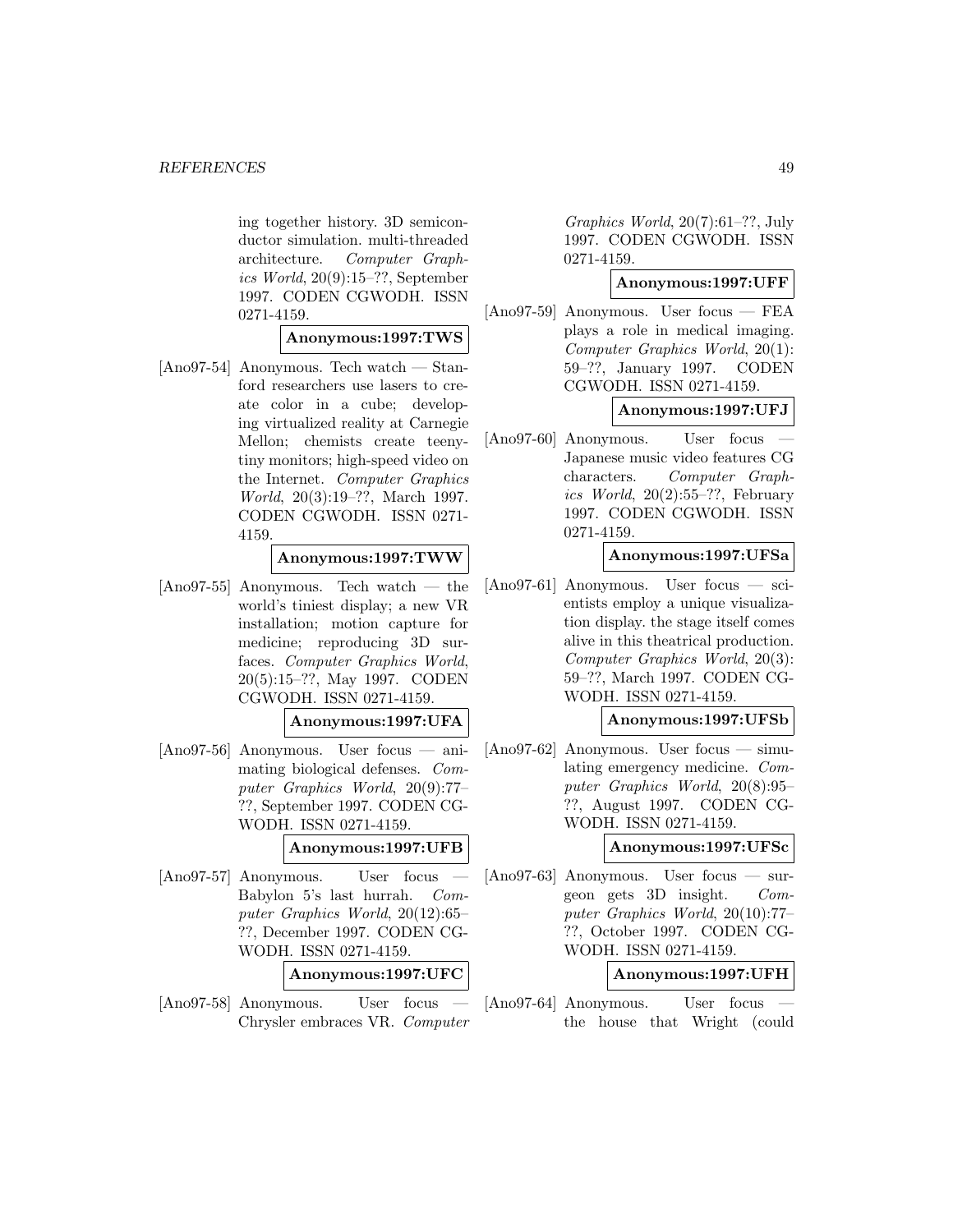have) built. Computer Graphics World, 20(11):81–??, November 1997. CODEN CGWODH. ISSN 0271-4159.

**Anonymous:1997:UFT**

[Ano97-65] Anonymous. User focus — training simulation on a PC. Computer Graphics World, 20(4):71– ??, April 1997. CODEN CG-WODH. ISSN 0271-4159.

### **Anonymous:1998:CIA**

[Ano98a] Anonymous. 1997 CGW innovation awards. Computer Graphics World, 21(1):36–??, January 1998. CODEN CGWODH. ISSN 0271- 4159.

### **Anonymous:1998:APC**

[Ano98b] Anonymous. Antz: Proprietary character-animation software helped launch this critter invasion. Computer Graphics World, 21(7):61–??, July 1998. CODEN CGWODH. ISSN 0271- 4159.

### **Anonymous:1998:BSF**

[Ano98c] Anonymous. Bingo!: A short film puts new animation software to the test. Computer Graphics World, 21(7):33–??, July 1998. CODEN CGWODH. ISSN 0271- 4159.

# **Anonymous:1998:BLT**

[Ano98d] Anonymous. A bug's life: The team behind Toy Story collaborates on a "buggy" animation. Computer Graphics World, 21(7): 56–??, July 1998. CODEN CG-WODH. ISSN 0271-4159.

### **Anonymous:1998:CCCa**

[Ano98e] Anonymous. CAD/CAM — connection — digital manufacturing. Computer Graphics World, 21(3): 23–??, March 1998. CODEN CG-WODH. ISSN 0271-4159.

# **Anonymous:1998:CCCc**

[Ano98f] Anonymous. CAD/CAM — connection. kernel wars. Computer Graphics World, 21(6):19– ??, June 1998. CODEN CG-WODH. ISSN 0271-4159.

### **Anonymous:1998:CCCb**

 $[Ano98g]$  Anonymous.  $CAD/CAM$ connection: Making CAD/CAM, CAE easier. Computer Graphics World, 21(4):21–??, April 1998. CODEN CGWODH. ISSN 0271- 4159.

### **Anonymous:1998:CSP**

[Ano98h] Anonymous. Collaborative 3D simplifies plant design. Computer Graphics World, 21(9):44– ??, September 1998. CODEN CG-WODH. ISSN 0271-4159.

#### **Anonymous:1998:CSC**

[Ano98i] Anonymous. Connection — sharing CAD models on the Web. Computer Graphics World, 21(5): 21–??, May 1998. CODEN CG-WODH. ISSN 0271-4159.

### **Anonymous:1998:DPE**

[Ano98j] Anonymous. DARPA pushes for an engineering internet. Computer Graphics World, 21(9):42– ??, September 1998. CODEN CG-WODH. ISSN 0271-4159.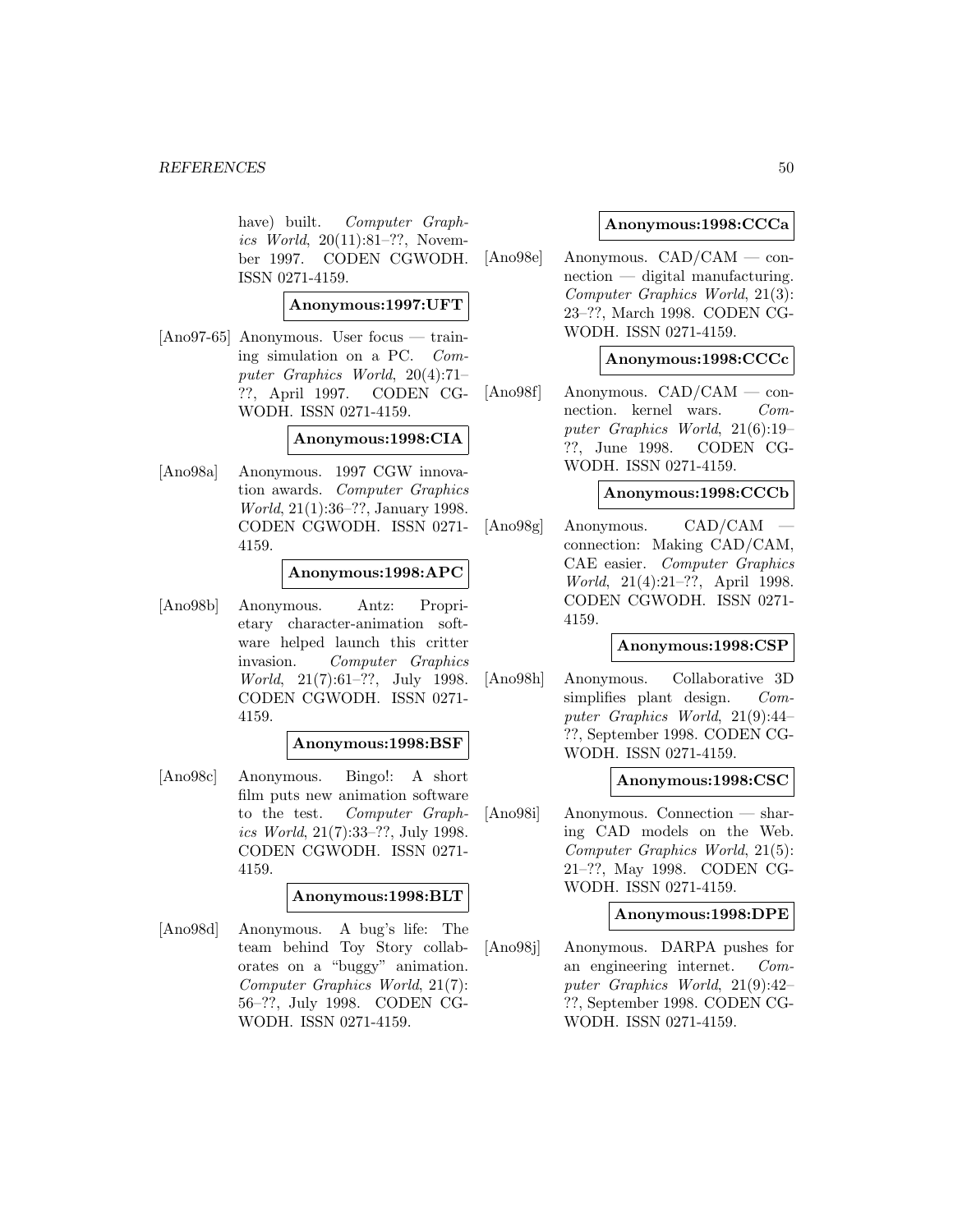#### **REFERENCES** 51

# **Anonymous:1998:DER**

[Ano98k] Anonymous. Departments events and resources. Computer Graphics World, 21(10):68– ??, October 1998. CODEN CG-WODH. ISSN 0271-4159.

### **Anonymous:1998:DIS**

[Ano98l] Anonymous. Departments — insight — space bananas.  $Com$ puter Graphics World, 21(10):76– ??, October 1998. CODEN CG-WODH. ISSN 0271-4159.

### **Anonymous:1998:DMO**

[Ano98m] Anonymous. Departments — mar $ket outlook - A hungry anima$ tion market. Computer Graphics World, 21(10):13–??, October 1998. CODEN CGWODH. ISSN 0271-4159.

#### **Anonymous:1998:DPU**

[Ano98n] Anonymous. Departments portfolio — unlocking the subconscious. Computer Graphics World, 21(10):58–??, October 1998. CO-DEN CGWODH. ISSN 0271-4159.

#### **Anonymous:1998:DSN**

[Ano98o] Anonymous. Departments spotlight — news and products. Computer Graphics World, 21 (10):8–??, October 1998. CODEN CGWODH. ISSN 0271-4159.

#### **Anonymous:1998:DTW**

[Ano98p] Anonymous. Departments — tech watch — dissection on the Web. an interface for large screens. Computer Graphics World, 21(10):16– ??, October 1998. CODEN CG-WODH. ISSN 0271-4159.

# **Anonymous:1998:DUF**

[Ano98q] Anonymous. Departments — user focus — adding harmony to 3D. creating prehistoric sharks. CAD toolmaker turns user. how drafting works. Computer Graphics World, 21(10):60–??, October 1998. CO-DEN CGWODH. ISSN 0271-4159.

### **Anonymous:1998:DVB**

[Ano98r] Anonymous. Departments viewpoint — benchmark myths. Computer Graphics World, 21 (10):21–??, October 1998. CO-DEN CGWODH. ISSN 0271-4159.

#### **Anonymous:1998:DSG**

[Ano98s] Anonymous. Digital studio — 3D goes to the opera. cool looks for Barbie. Computer Graphics World, 21(6):15–??, June 1998. CODEN CGWODH. ISSN 0271- 4159.

### **Anonymous:1998:DSD**

[Ano98t] Anonymous. Digital studio — developing Kingsley. Computer Graphics World, 21(2):15– ??, February 1998. CODEN CG-WODH. ISSN 0271-4159.

#### **Anonymous:1998:DST**

[Ano98u] Anonymous. Digital studio — top secret ride film. the riddler's revenge. Computer Graphics World, 21(4):15–??, April 1998. CODEN CGWODH. ISSN 0271-4159.

#### **Anonymous:1998:ERa**

[Ano98v] Anonymous. Events and resources. Computer Graphics World, 21(7):132–??, July 1998. CODEN CGWODH. ISSN 0271- 4159.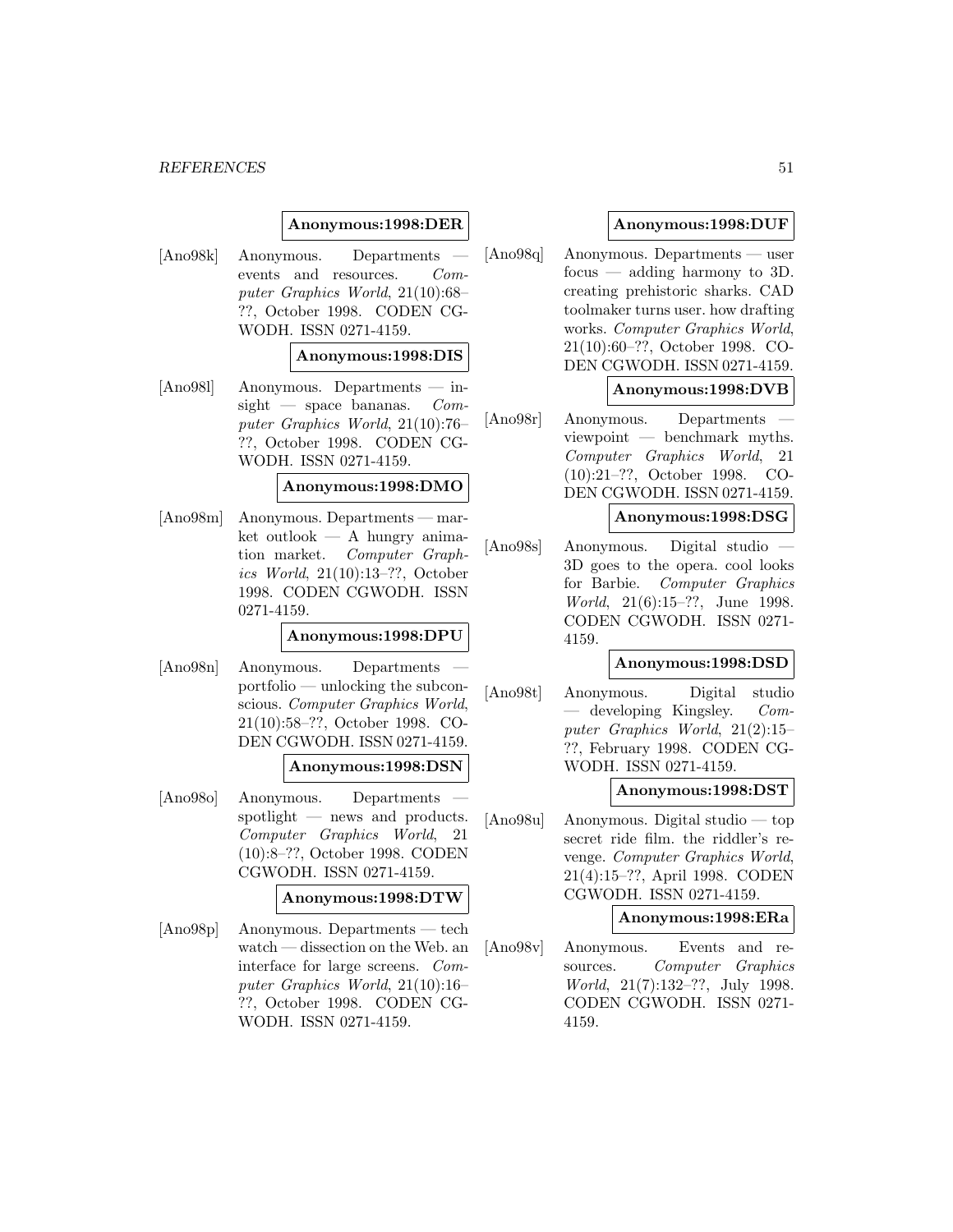#### **REFERENCES** 52

#### **Anonymous:1998:ERb**

[Ano98w] Anonymous. Events and resources. Computer Graphics World, 21(8):80–??, August 1998. CODEN CGWODH. ISSN 0271- 4159.

### **Anonymous:1998:ERc**

[Ano98x] Anonymous. Events and resources. Computer Graphics World, 21(9):76–??, September 1998. CODEN CGWODH. ISSN 0271-4159.

#### **Anonymous:1998:GSW**

[Ano98y] Anonymous. Godzilla: See what it took to bring this giant lizard and his babies to life. Computer Graphics World, 21(7):49–??, July 1998. CODEN CGWODH. ISSN 0271-4159.

#### **Anonymous:1998:I**

[Ano98z] Anonymous. Insight. Computer Graphics World, 21(7):160– ??, July 1998. CODEN CG-WODH. ISSN 0271-4159.

#### **Anonymous:1998:IMA**

[Ano98-27] Anonymous. Insight — magnetic attraction. Computer Graphics World, 21(8):92–??, August 1998. CODEN CGWODH. ISSN 0271- 4159.

#### **Anonymous:1998:IMO**

[Ano98-28] Anonymous. Insight — mixing oil and water. Computer Graphics World, 21(9):84–??, September 1998. CODEN CGWODH. ISSN 0271-4159.

### **Anonymous:1998:IAD**

[Ano98-29] Anonymous. International airport design. Computer Graphics World, 21(9):38–??, September 1998. CODEN CGWODH. ISSN 0271-4159.

#### **Anonymous:1998:MO**

[Ano98-30] Anonymous. Market outlook. Computer Graphics World, 21(7): 17–??, July 1998. CODEN CG-WODH. ISSN 0271-4159.

### **Anonymous:1998:MOM**

[Ano98-31] Anonymous. Market outlook moving to MCAD's midrange. Computer Graphics World, 21(9): 17–??, September 1998. CODEN CGWODH. ISSN 0271-4159.

#### **Anonymous:1998:MOP**

[Ano98-32] Anonymous. Market outlook — PC graphics grows up. Computer Graphics World, 21(8):17–??, August 1998. CODEN CGWODH. ISSN 0271-4159.

# **Anonymous:1998:MSA**

[Ano98-33] Anonymous. Model shop — animating a scorpion's sting. Computer Graphics World, 21(2):71– ??, February 1998. CODEN CG-WODH. ISSN 0271-4159.

#### **Anonymous:1998:MSC**

[Ano98-34] Anonymous. Model shop — creating organic models. Computer Graphics World, 21(1):67–??, January 1998. CODEN CGWODH. ISSN 0271-4159.

#### **Anonymous:1998:P**

[Ano98-35] Anonymous. Portfolio. Computer Graphics World, 21(7):112–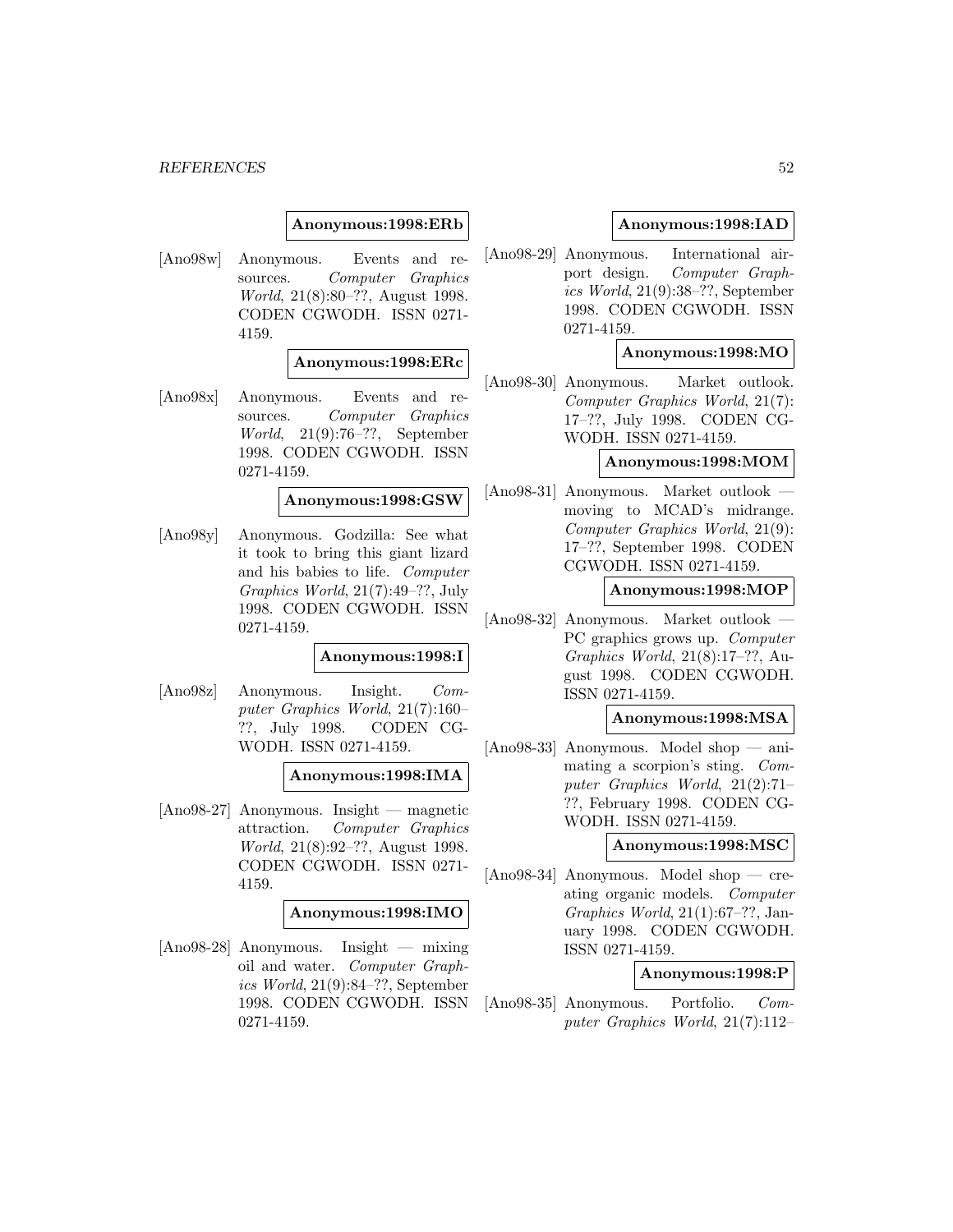??, July 1998. CODEN CG-WODH. ISSN 0271-4159.

**Anonymous:1998:PLT**

[Ano98-36] Anonymous. Portfolio — A light touch. Computer Graphics World, 21(6):70–??, June 1998. CODEN CGWODH. ISSN 0271-4159.

# **Anonymous:1998:PAL**

[Ano98-37] Anonymous. Portfolio — art lessons. Computer Graphics World, 21(9):60–??, September 1998. CODEN CGWODH. ISSN 0271-4159.

### **Anonymous:1998:PAE**

[Ano98-38] Anonymous. Portfolio — artist ex machina. Computer Graphics World, 21(1):60–??, January 1998. CODEN CGWODH. ISSN 0271- 4159.

# **Anonymous:1998:PDS**

[Ano98-39] Anonymous. Portfolio — digital set design. Computer Graphics World, 21(3):86–??, March 1998. CODEN CGWODH. ISSN 0271- 4159.

# **Anonymous:1998:PFE**

[Ano98-40] Anonymous. Portfolio — Flubber's emotional range. Computer Graphics World, 21(2):62– ??, February 1998. CODEN CG-WODH. ISSN 0271-4159.

# **Anonymous:1998:PMM**

[Ano98-41] Anonymous. Portfolio — making movies, pronto. Computer Graphics World, 21(4):78–??, April 1998. CODEN CGWODH. ISSN 0271-4159.

# **Anonymous:1998:PNB**

[Ano98-42] Anonymous. Portfolio — natural beauty. Computer Graphics World, 21(5):68–??, May 1998. CODEN CGWODH. ISSN 0271- 4159.

# **Anonymous:1998:PPA**

[Ano98-43] Anonymous. Portfolio — Prix Ars Electronica winners. Computer Graphics World, 21(8):64–??, August 1998. CODEN CGWODH. ISSN 0271-4159.

### **Anonymous:1998:RE**

[Ano98-44] Anonymous. Resources and events. Computer Graphics World, 21(5):86–??, May 1998. CODEN CGWODH. ISSN 0271- 4159.

#### **Anonymous:1998:RSM**

[Ano98-45] Anonymous. Reviews — 3D Studio Max 2.0. Alias/Wavefront Composer 4.5. Computer Graphics World, 21(1):73–??, January 1998. CODEN CGWODH. ISSN 0271- 4159.

# **Anonymous:1998:RAD**

[Ano98-46] Anonymous. Reviews — ArchiDesign. DataCAD 8.0. Computer Graphics World, 21(6):83–??, June 1998. CODEN CGWODH. ISSN 0271- 4159.

#### **Anonymous:1998:RBS**

[Ano98-47] Anonymous. Reviews — Bryce 3D. SolidWorks 98. Computer Graphics World, 21(4):85–??, April 1998. CODEN CGWODH. ISSN 0271-4159.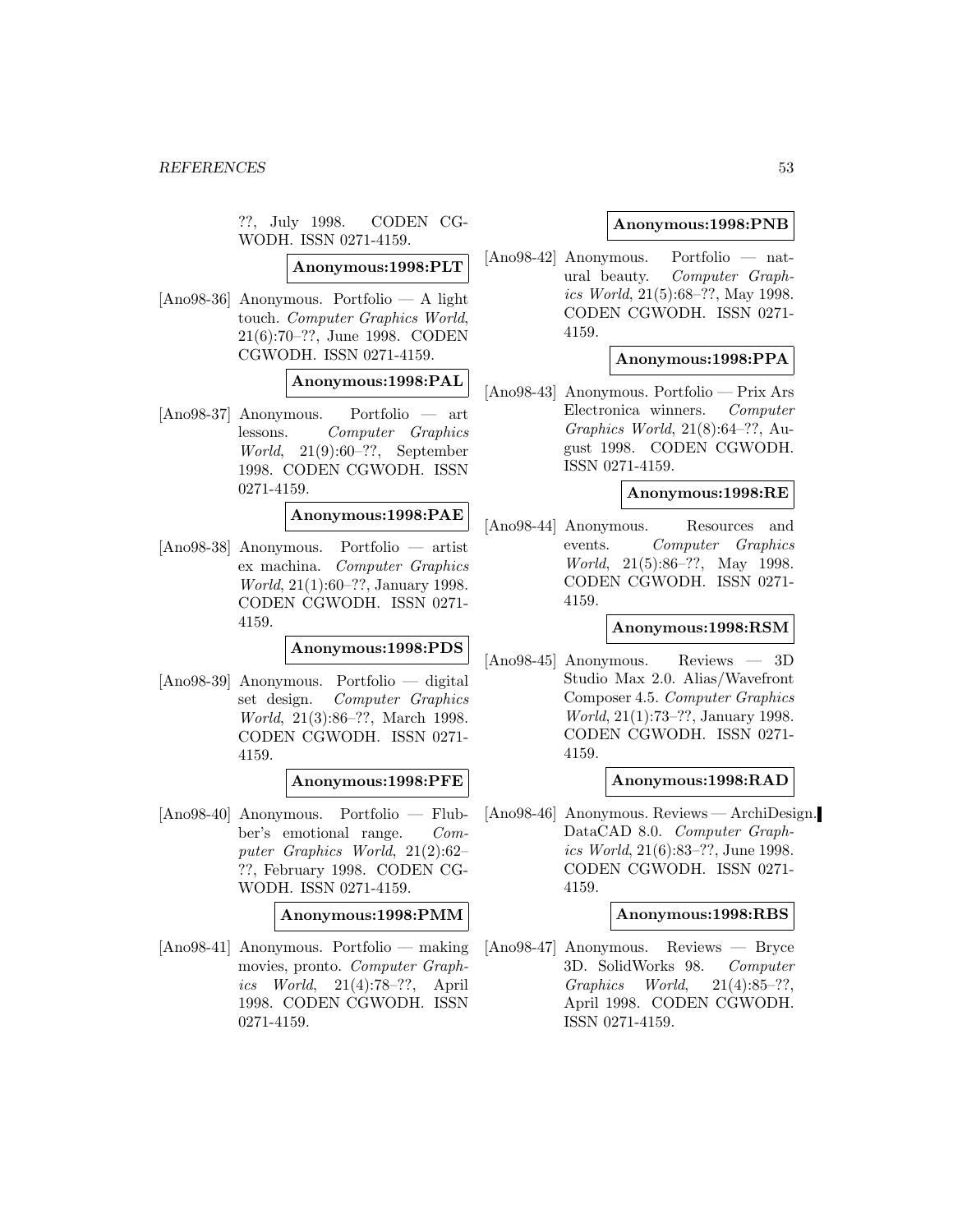### **Anonymous:1998:RCV**

[Ano98-48] Anonymous. Reviews — Catalyst V 1.1. IntelliCAD98. Computer Graphics World, 21(3):97– ??, March 1998. CODEN CG-WODH. ISSN 0271-4159.

### **Anonymous:1998:RLM**

[Ano98-49] Anonymous. Reviews — Lightscape [Ano98-55] Anonymous. A STEP in the 3.1, Michanicol Desktop 2.0. Computer Graphics World, 21(2):77– ??, February 1998. CODEN CG-WODH. ISSN 0271-4159.

#### **Anonymous:1998:RPD**

[Ano98-50] Anonymous. Reviews — Piranesi. Design Wave 2.0. Computer Graphics World, 21(5):77– ??, May 1998. CODEN CG-WODH. ISSN 0271-4159.

#### **Anonymous:1998:SSC**

[Ano98-51] Anonymous. Small soldiers: The characters are short, but animating them was a tall order. Computer Graphics World, 21(7):38– ??, July 1998. CODEN CG-WODH. ISSN 0271-4159.

# **Anonymous:1998:S**

[Ano98-52] Anonymous. Spotlight. Computer Graphics World, 21(7):10–??, July 1998. CODEN CGWODH. ISSN 0271-4159.

#### **Anonymous:1998:SNPa**

[Ano98-53] Anonymous. Spotlight — news and products. Computer Graphics World, 21(8):10–??, August 1998. CODEN CGWODH. ISSN 0271- 4159.

### **Anonymous:1998:SNPb**

[Ano98-54] Anonymous. Spotlight — news and products. Computer Graphics World, 21(9):10–??, September 1998. CODEN CGWODH. ISSN 0271-4159.

## **Anonymous:1998:SRD**

right direction. Computer Graphics World, 21(9):48–??, September 1998. CODEN CGWODH. ISSN 0271-4159.

### **Anonymous:1998:TCO**

[Ano98-56] Anonymous. Taking collaboration into orbit. Computer Graphics World, 21(9):34–??, September 1998. CODEN CGWODH. ISSN 0271-4159.

#### **Anonymous:1998:TW**

[Ano98-57] Anonymous. Tech watch. Computer Graphics World, 21(7):22– ??, July 1998. CODEN CG-WODH. ISSN 0271-4159.

# **Anonymous:1998:TWMb**

 $[Ano98-58]$  Anonymous. Tech watch — A movie with heart. the NICE way to learn. Computer Graphics World, 21(5):13–??, May 1998. CODEN CGWODH. ISSN 0271- 4159.

### **Anonymous:1998:TWN**

 $[Ano98-59]$  Anonymous. Tech watch — A new way to view volumes. realistic facial animation. Computer Graphics World, 21(9):18–??, September 1998. CODEN CGWODH. ISSN 0271-4159.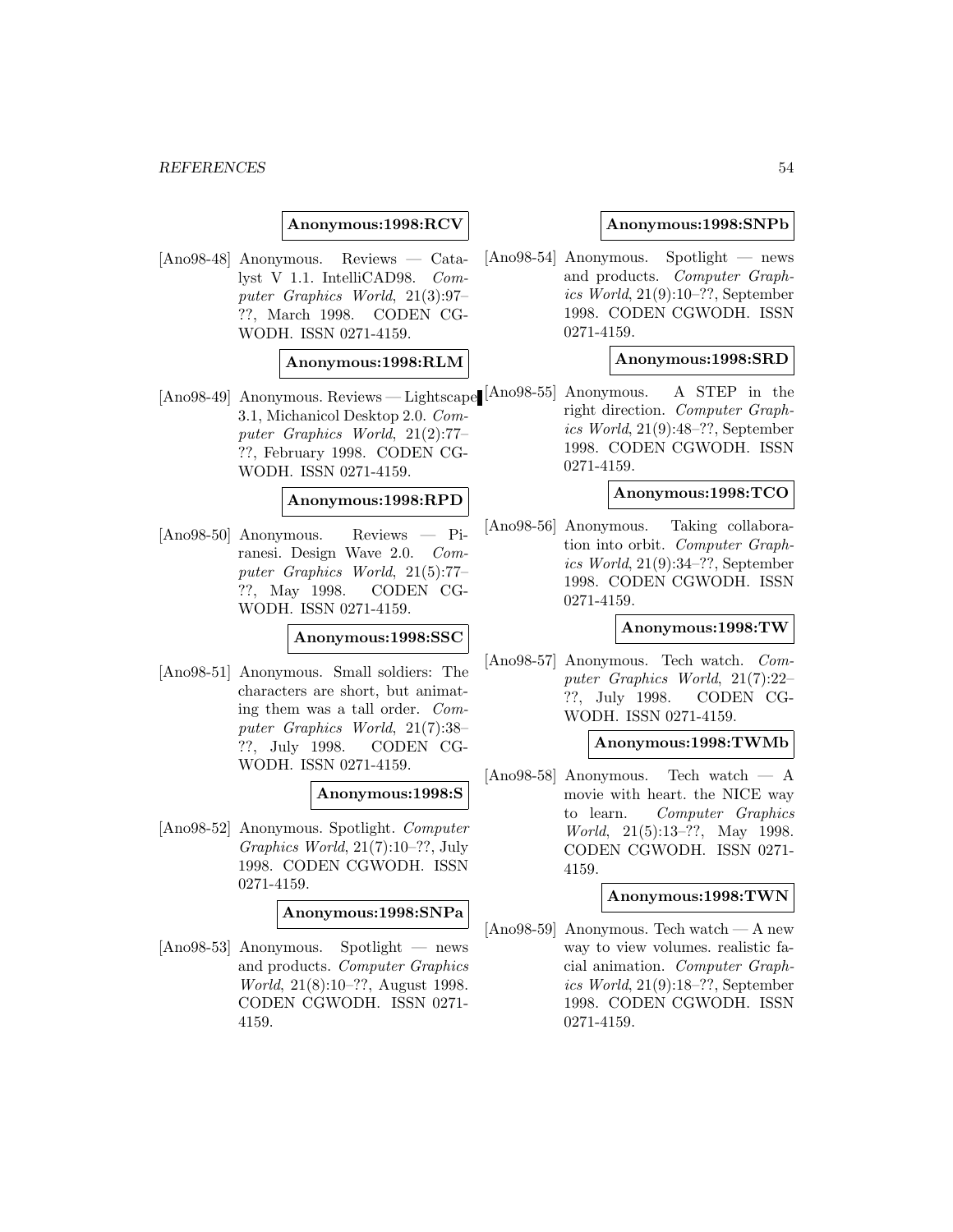### **Anonymous:1998:TWMa**

[Ano98-60] Anonymous. Tech watch — modeling life's complexities. VR in medicine 3D camera technology. blue lasers for optical storage. Computer Graphics World, 21(1): 17–??, January 1998. CODEN CGWODH. ISSN 0271-4159.

### **Anonymous:1998:TWMc**

[Ano98-61] Anonymous. — Tech watch music and graphics in harmony. averting aviation disasters. visualization drives Mars exploration. Computer Graphics World, 21(8): 20–??, August 1998. CODEN CG-WODH. ISSN 0271-4159.

# **Anonymous:1998:TBC**

[Ano98-62] Anonymous. TechWatch — from bones to clones. Computer Graphics World, 21(3):17–??, March 1998. CODEN CGWODH. ISSN 0271-4159.

#### **Anonymous:1998:TWT**

[Ano98-63] Anonymous. TechWatch — walking through VR. Computer Graphics World, 21(3):17–??, March 1998. CODEN CGWODH. ISSN 0271-4159.

# **Anonymous:1998:UF**

[Ano98-64] Anonymous. User focus. Computer Graphics World, 21(7):117– ??, July 1998. CODEN CG-WODH. ISSN 0271-4159.

### **Anonymous:1998:UFG**

[Ano98-65] Anonymous. User focus — A geological adventure. Computer Graphics World, 21(1):63–??, January 1998. CODEN CGWODH. ISSN 0271-4159.

### **Anonymous:1998:UFN**

[Ano98-66] Anonymous. User focus — A new bike design. Computer Graphics World,  $21(2):67-??$ , February 1998. CODEN CGWODH. ISSN 0271-4159.

### **Anonymous:1998:UFA**

[Ano98-67] Anonymous. User focus — analyzing jet fighters. virtual world cup coverage. 3D printers in toyland. cyber athlete meets the press. Computer Graphics World, 21(9): 64–??, September 1998. CODEN CGWODH. ISSN 0271-4159.

#### **Anonymous:1998:UFSa**

[Ano98-68] Anonymous. User focus simulating a tragic crash. A spokescharacter with attitude. Computer Graphics World, 21(6): 75–??, June 1998. CODEN CG-WODH. ISSN 0271-4159.

#### **Anonymous:1998:UFSb**

[Ano98-69] Anonymous. User focus — simulating eye surgery. Deep Impact's tidal wave building. Smithsonian exhibits with CAD. Computer Graphics World, 21(8):69–??, August 1998. CODEN CGWODH. ISSN 0271-4159.

#### **Anonymous:1998:UFTa**

[Ano98-70] Anonymous. User focus — the thrill of the chase. spinal map. Computer Graphics World, 21(3): 89–??, March 1998. CODEN CG-WODH. ISSN 0271-4159.

### **Anonymous:1998:UFTb**

[Ano98-71] Anonymous. User focus time travels. Computer Graphics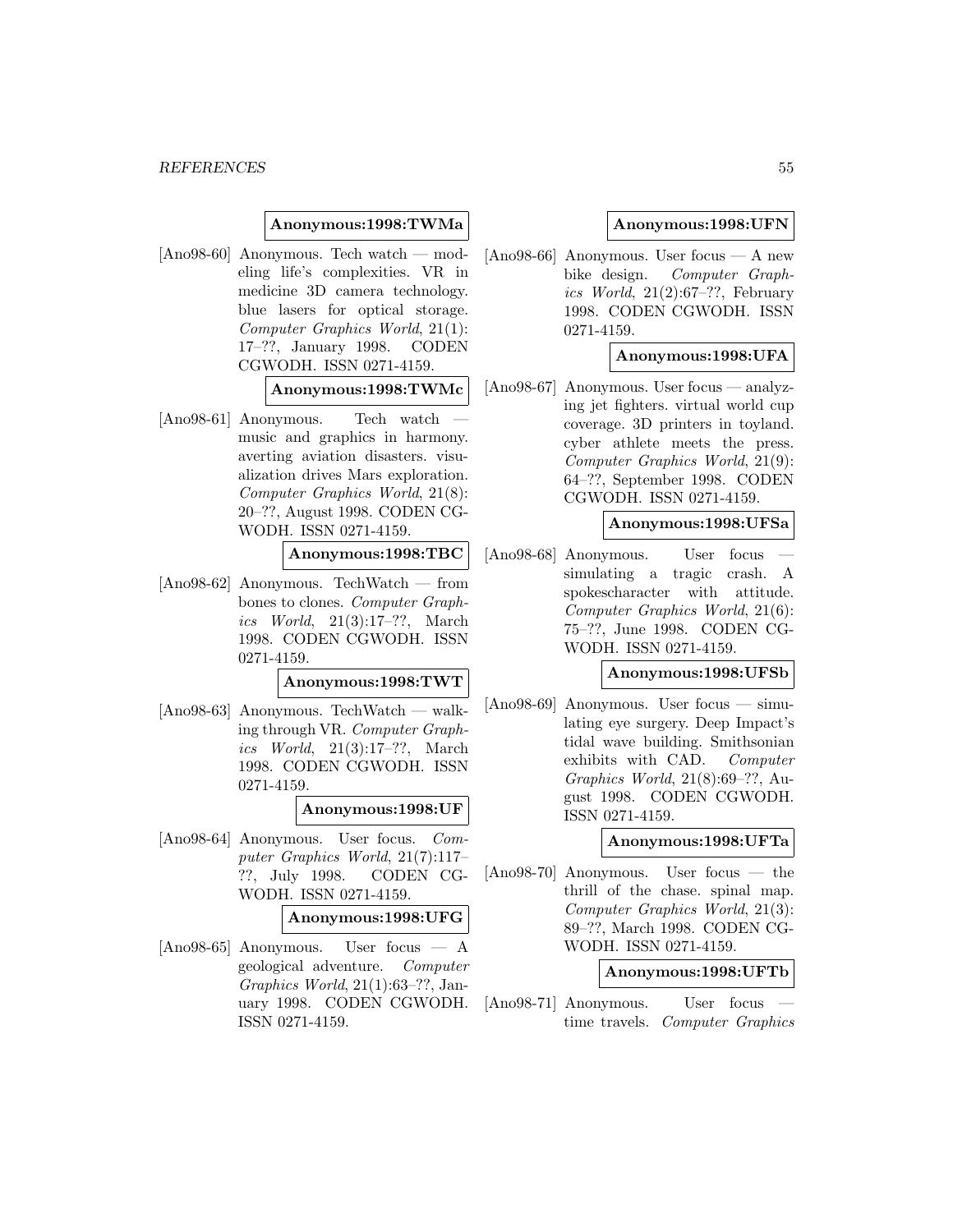World, 21(4):81–??, April 1998. CODEN CGWODH. ISSN 0271- 4159.

### **Anonymous:1998:UFV**

[Ano98-72] Anonymous. User focus — virtual dancers get moving. Computer Graphics World, 21(5):73–??, May 1998. CODEN CGWODH. ISSN 0271-4159.

### **Anonymous:1998:VMC**

[Ano98-73] Anonymous. Viewpoint — making CAD pay. Computer Graphics World, 21(8):27–??, August 1998. CODEN CGWODH. ISSN 0271- 4159.

### **Applications:1993:IET**

[App93] Applications. Interactive exhibit teaches scientific concepts; Designing and modeling the car of the future. Computer Graphics World, 16(5):49–??, May 1993. CODEN CGWODH. ISSN 0271- 4159.

# **Ashdown:1996:LAH**

[Ash96] Ian Ashdown. Lighting for architects — how do you model light within a computer graphics program? the answer encompasses two basic approaches: ray tracing and radiosity. Computer Graphics World, 19(8):38–??, August 1996. CODEN CGWODH. ISSN 0271- 4159.

#### **Beal:1991:SD**

[Bea91] Ellen Beal. Smart Documents. Computer Graphics World, 14(5): 53–??, May 1991. CODEN CG-WODH. ISSN 0271-4159.

# **Belleville:1993:GPP**

[Bel93] Laureen Belleville. The Games People Play. Computer Graphics World, 16(12):22–??, December 1993. CODEN CGWODH. ISSN 0271-4159.

# **Blackburn:1998:M**

[BM98] Dave Blackburn and Karen Moltenbrey. Moonstruck. Computer Graphics World, 21(9):50– ??, September 1998. CODEN CG-WODH. ISSN 0271-4159.

### **Boyd:1998:CE**

[Boy98a] Lane Boyd. Collaborative efforts. Computer Graphics World, 21(9): 33–??, September 1998. CODEN CGWODH. ISSN 0271-4159.

# **Boyd:1998:DFS**

[Boy98b] Lane Boyd. Digital factories. Computer Graphics World, 21(5): 45–??, May 1998. CODEN CG-WODH. ISSN 0271-4159.

### **Brill:1992:FII**

[Bri92] Louis M. Brill. Facing Interface Issues. Computer Graphics World, 15(4):48–??, April 1992. CODEN CGWODH. ISSN 0271-4159.

#### **Brill:1993:KTV**

[Bri93] Louis M. Brill. Kicking the Tires of VR Software. Computer Graphics World, 16(6):40–??, June 1993. CODEN CGWODH. ISSN 0271- 4159.

### **Bruvel:1996:MF**

[Bru96] Gil Bruvel. Making faces. Computer Graphics World, 19(1):66– 69, January 1996. CODEN CG-WODH. ISSN 0271-4159.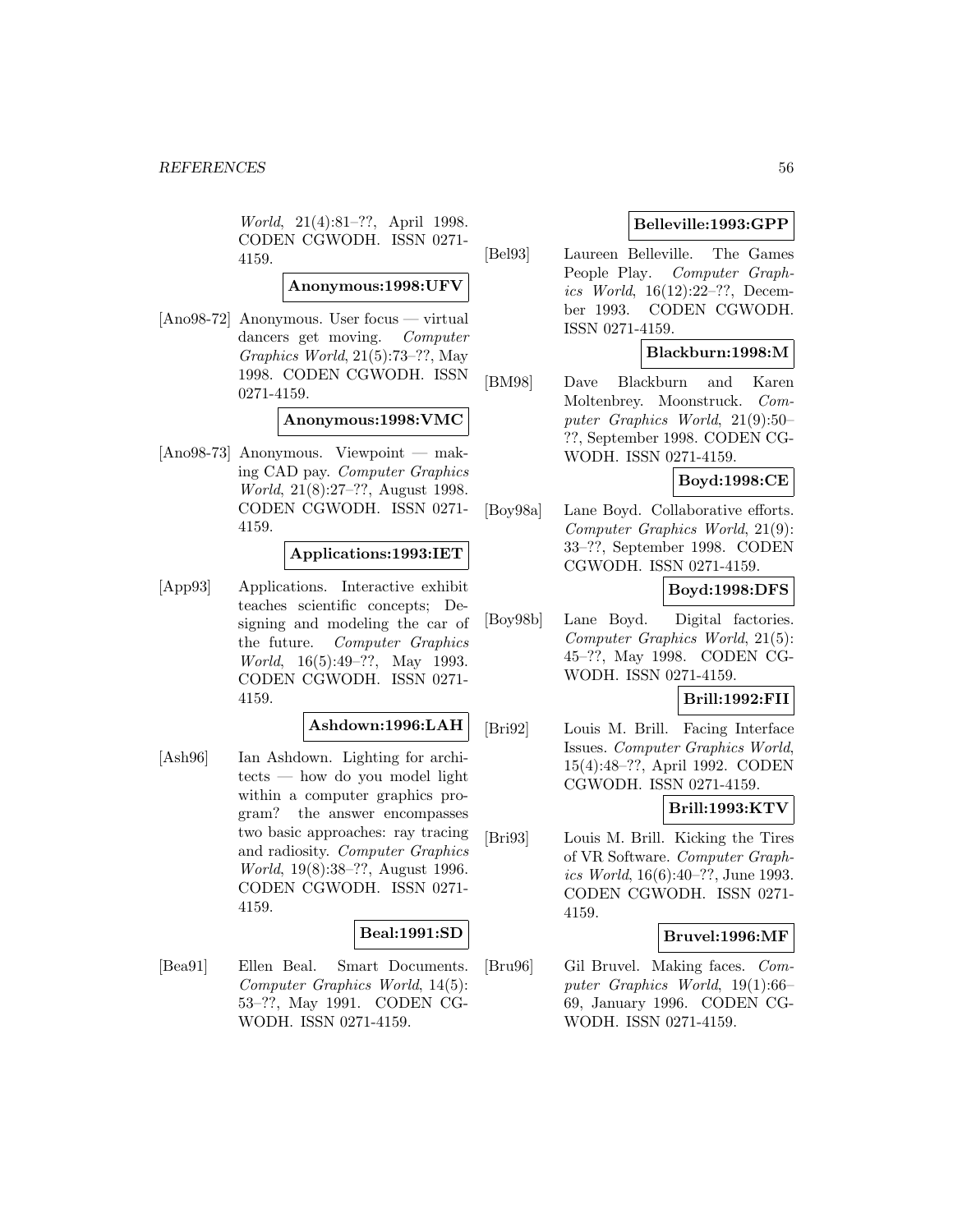### **Barnes-Svarney:1992:GG**

[BS92] Patricia Barnes-Svarney. Galactic Graphics. Computer Graphics World, 15(12):36–??, December 1992. CODEN CGWODH. ISSN 0271-4159.

# **Bar-Zeev:1994:LBV**

[BZJ94] Avi Bar-Zeev and Robert Jacobson. Looking Back From the Virtual Future. Computer Graphics World, 17(5):30–??, May 1994. CODEN CGWODH. ISSN 0271- 4159.

### **CadCam:1993:PIW**

[Cad93] Cad/Cam. Predicting the impact of Windows NT on Unix. Computer Graphics World, 16(4):67– ??, April 1993. CODEN CG-WODH. ISSN 0271-4159.

# **Cavuoto:1992:PP**

[Cav92] Jim Cavuoto. Picture-Perfect Printing. Computer Graphics World, 15(1):44–??, January 1992. CODEN CGWODH. ISSN 0271- 4159.

#### **Copeland:1998:LP**

[CC98] Tom Copeland and Donna Coco. Leaders of the pack. Computer Graphics World, 21(9):22– ??, September 1998. CODEN CG-WODH. ISSN 0271-4159.

# **CGWStaff:1992:PF**

[CGW92a] CGW Staff. A Peek Into the Future. Computer Graphics World, 15(12):42–??, December 1992. CODEN CGWODH. ISSN 0271- 4159.

### **CGWStaff:1992:IGP**

[CGW92b] CGW Staff. Images of Graphics Past. Computer Graphics World, 15(12):52–??, December 1992. CODEN CGWODH. ISSN 0271-4159.

# **Clarkson:1996:ART**

[Cla96] Mark Clarkson. 3D accelerators, round two — A new generation of 3D graphics accelerator boards for Windows NT are coming to market just a little over a year after the first generation hit the streets. and for just about the same price as last year's models, you can get a lot more functionality. Computer Graphics World, 19(11):67– ??, November 1996. CODEN CG-WODH. ISSN 0271-4159.

# **Coco:1994:IGD**

[Coc94a] D. Coco. Inside the Game Developer's Toolbox. Computer Graphics World, 17(10):18–??, October 1994. CODEN CGWODH. ISSN 0271-4159.

# **Coco:1994:DPI**

[Coc94b] Donna Coco. Developing Programs for Interactive TV. Computer Graphics World, 17(6):33– ??, June 1994. CODEN CG-WODH. ISSN 0271-4159.

### **Coco:1994:SVD**

[Coc94c] Donna Coco. Squeezing Video Onto the Desktop. Computer Graphics World, 17(3):45–??, March 1994. CODEN CGWODH. ISSN 0271-4159.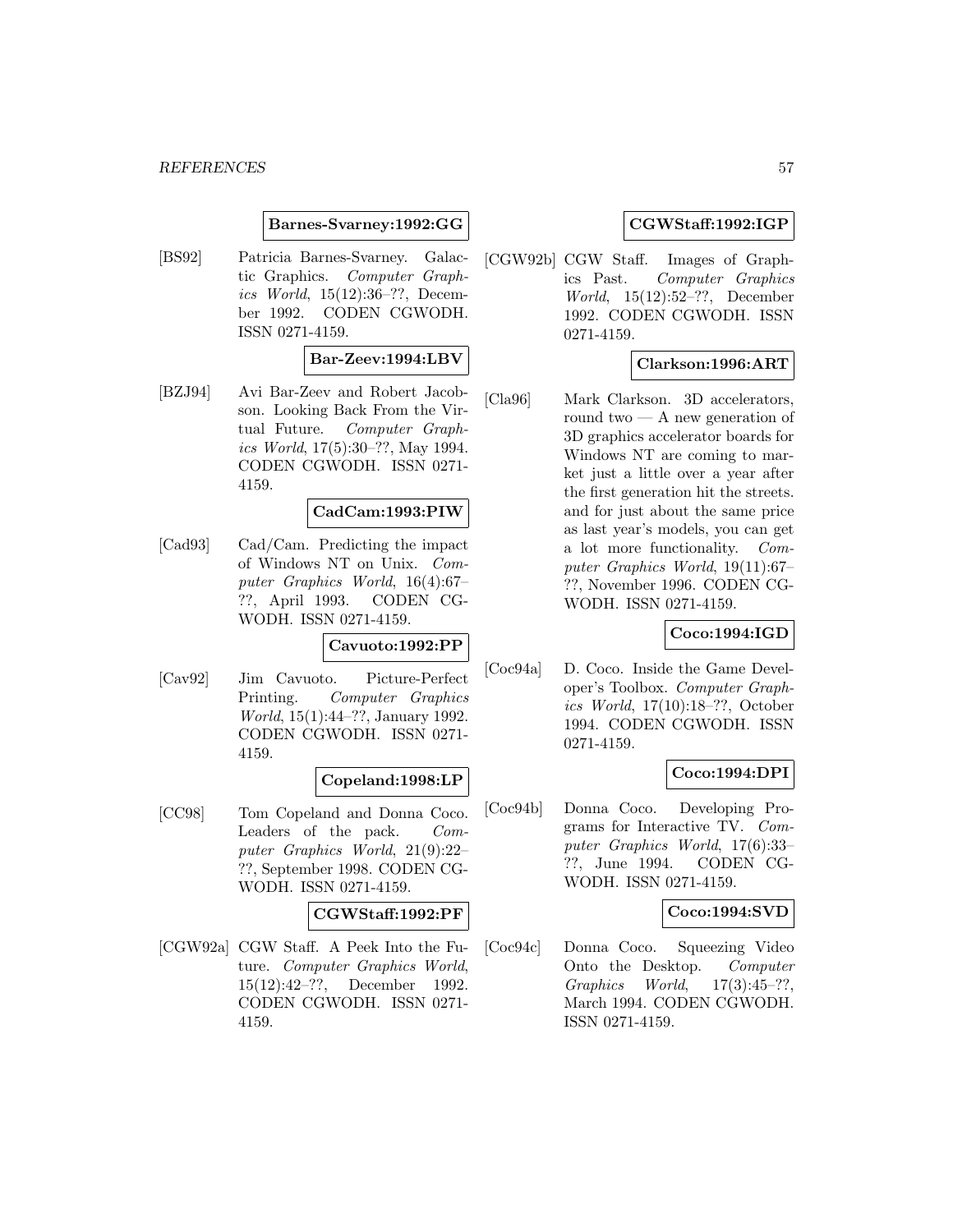# **Coco:1995:PRT**

[Coc95a] D. Coco. 3D on the PC: Recent technological advances in both hardware and software are making cost-effective 3D accelerators for the PC a reality. Computer Graphics World,  $18(2):22-??$ , February 1995. CODEN CGWODH. ISSN 0271-4159.

# **Coco:1995:CP**

[Coc95b] Donna Coco. 3D conquers the PC. Computer Graphics World, 18(2): ??, February 1995. CODEN CG-WODH. ISSN 0271-4159.

#### **Coco:1995:BLH**

[Coc95c] Donna Coco. Breathing life Into 3D Humans. Computer Graphics World, 18(8):40–??, August 1995. CODEN CGWODH. ISSN 0271- 4159.

### **Coco:1995:CSE**

[Coc95d] Donna Coco. Compositing and Special Effects. Computer Graphics World, 18(5):46–??, May 1995. CODEN CGWODH. ISSN 0271- 4159.

#### **Coco:1995:IGB**

[Coc95e] Donna Coco. Interactivity Goes Big Screen: NYC-based Interfilm brings new meaning to the term interactive as its all-digital, big-screen films come to theaters nationwide. Computer Graphics World, 18(3):46–??, March 1995. CODEN CGWODH. ISSN 0271- 4159.

# **Coco:1995:RGT**

[Coc95f] Donna Coco. Real-Time 3D Games Take Off — The skills needed to create a real-time 3D game are a bit different from those best-suited to 2D or to prerendered 3D development. Computer Graphics World, 18(12):22– ??, December 1995. CODEN CG-WODH. ISSN 0271-4159.

# **Coco:1995:WWE**

[Coc95g] Donna Coco. Water, Water Everywhere. Computer Graphics World, 18(9):38–??, September 1995. CO-DEN CGWODH. ISSN 0271-4159.

# **Coco:1996:DSE**

[Coc96a] Donna Coco. Desktop special effects — today's desktop specialeffects market is quite diverse, boasting a range of packages offering not only enhanced morphing functionality but also the ability to warp and distort images and video as well as create digitalvideo effects and transitions. Computer Graphics World, 19(7):44– ??, July 1996. CODEN CG-WODH. ISSN 0271-4159.

# **Coco:1996:NTG**

[Coc96b] Donna Coco. New tools for 3D gamers — in the last year, vendors of 3D software took a particular interest in game developers, bringing to market a wealth of new products with modeling and animation features geared specifically at their needs. Computer Graphics World, 19(12):29–??, December 1996. CODEN CGWODH. ISSN 0271-4159.

# **Coco:1997:ASR**

[Coc97a] Donna Coco. Animation special report: Choosing the "right" ani-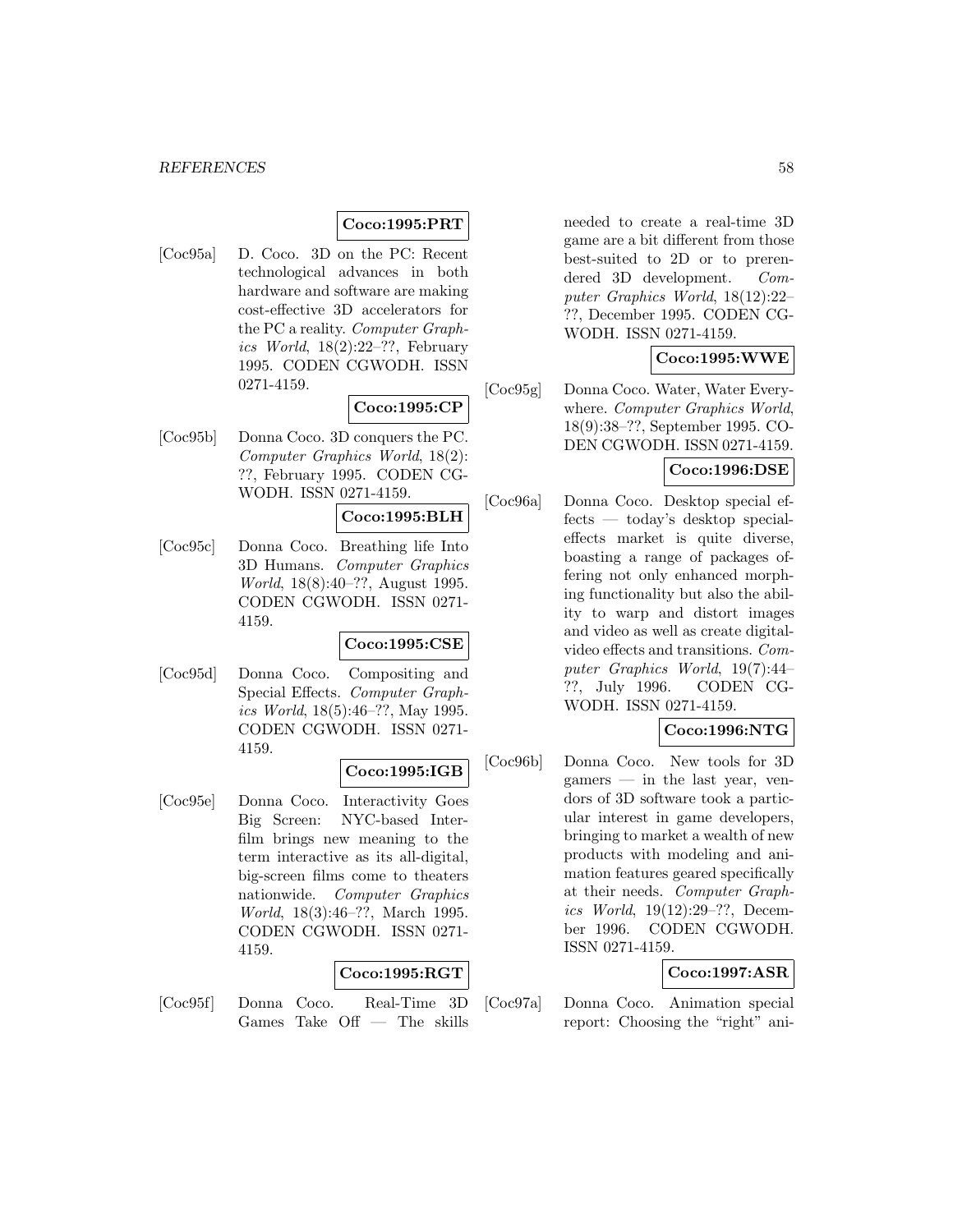mation system. Computer Graphics World, 20(8):62–??, August 1997. CODEN CGWODH. ISSN 0271-4159.

# **Coco:1997:CHG**

[Coc97b] Donna Coco. Creating humans for games. Computer Graphics World, 20(10):26–??, October 1997. CODEN CGWODH. ISSN 0271-4159.

# **Coco:1997:CIC**

[Coc97c] Donna Coco. Creating intelligent creatures. Computer Graphics World, 20(7):22–??, July 1997. CODEN CGWODH. ISSN 0271- 4159.

# **Coco:1997:DEV**

[Coc97d] Donna Coco. Developers embrace VRML  $2.0$  — with the arrival of VRML 2.0, Web developers are creating 3D environments that are more exciting and robust than ever. but that doesn't mean there aren't problems. the technology's still new, and working with it requires patience, understanding, and a healthy degree of creativity to navigate around obstacles. Computer Graphics World, 20(4): 32–??, April 1997. CODEN CG-WODH. ISSN 0271-4159.

# **Coco:1997:IDY**

[Coc97e] Donna Coco. Interacting with dinosaurs. Computer Graphics World, 20(6):42–??, June 1997. CODEN CGWODH. ISSN 0271- 4159.

### **Coco:1997:MCA**

[Coc97f] Donna Coco. Motion capture advances. Computer Graphics

World, 20(11):37–??, November 1997. CODEN CGWODH. ISSN 0271-4159.

# **Coco:1997:TVD**

[Coc97g] Donna Coco. Tools for VRML 2.0 development. Computer Graphics World, 20(12):37–??, December 1997. CODEN CGWODH. ISSN 0271-4159.

# **Coco:1998:STB**

[Coc98a] Donna Coco. 3D stars on TV. Computer Graphics World, 21(4): 40–??, April 1998. CODEN CG-WODH. ISSN 0271-4159.

# **Coco:1998:CGY**

[Coc98b] Donna Coco. CG that gives you the creeps. Computer Graphics World, 21(3):52–??, March 1998. CODEN CGWODH. ISSN 0271- 4159.

# **Coco:1998:SAE**

[Coc98c] Donna Coco. Space: An artistic exploration of the final frontier. Computer Graphics World, 21(8): 33–??, August 1998. CODEN CG-WODH. ISSN 0271-4159.

### **Coco:1998:SS**

[Coc98d] Donna Coco. Stimulating simulations. Computer Graphics World, 21(7):92–??, July 1998. CODEN CGWODH. ISSN 0271-4159.

#### **Coco:1998:WDD**

[Coc98e] Donna Coco. A Web developer's dream. Computer Graphics World, 21(8):54–??, August 1998. CODEN CGWODH. ISSN 0271- 4159.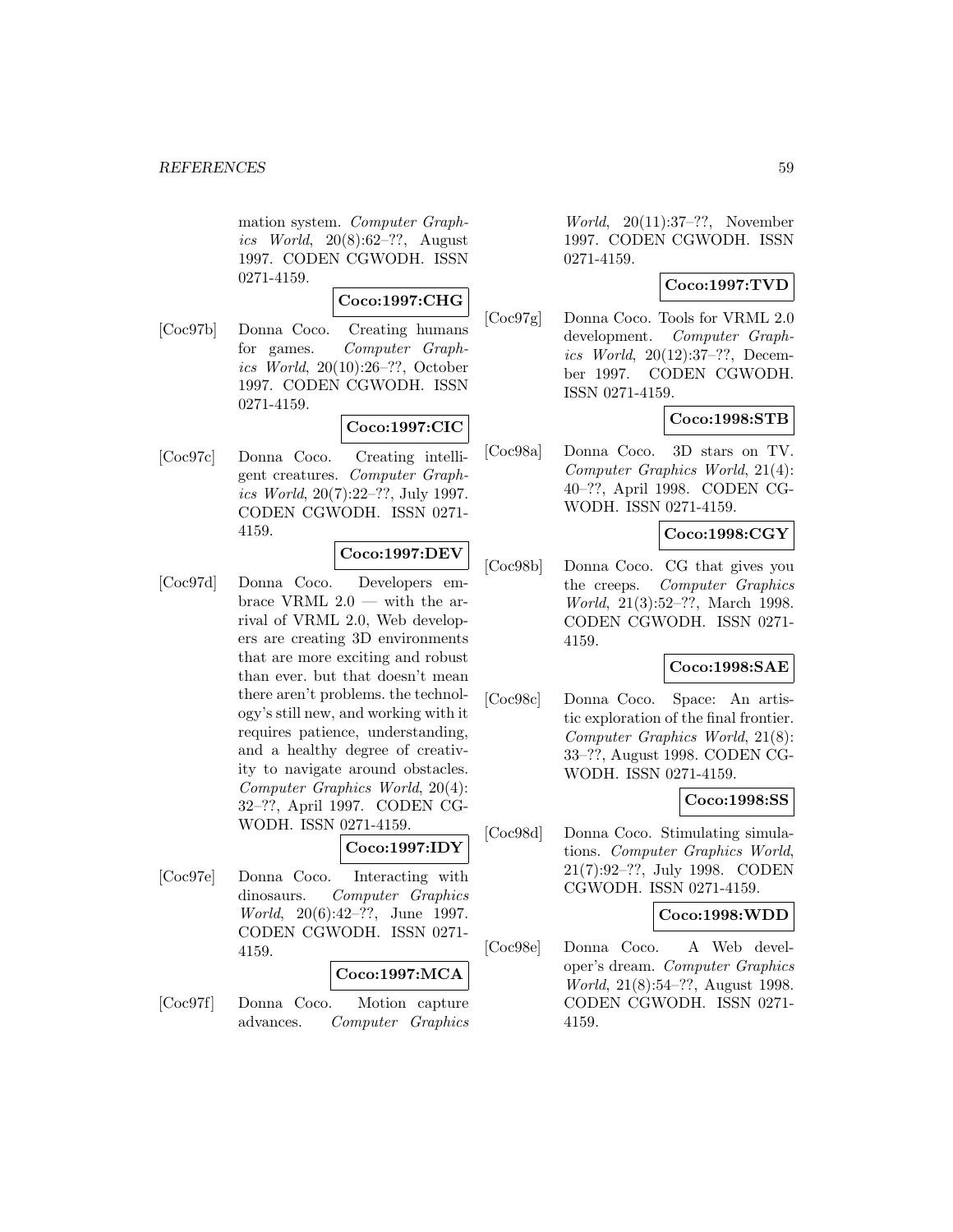# **Cohn:1996:RCB**

[Coh96] Davois S. Cohn. Reading computer benchmarks — although flawed, computer benchmarks provide one of the few ways of quantifying system performance. but you've got to be able to analyze the test results correctly, or you'll be fooled into making assumptions about performance that will be entirely misleading. Computer Graphics World, 19(12):49– ??, December 1996. CODEN CG-WODH. ISSN 0271-4159.

# **Cohn:1998:DP**

[Coh98a] David Cohn. Digital parts. Computer Graphics World, 21(7):103– ??, July 1998. CODEN CG-WODH. ISSN 0271-4159.

# **Cohn:1998:RPA**

[Coh98b] David Cohn. Reversing the process. Computer Graphics World, 21(10):42–??, October 1998. CO-DEN CGWODH. ISSN 0271-4159.

#### **Cook:1990:DA**

[Coo90a] Rick Cook. Designing Assemblies. Computer Graphics World, 13 (11):42–??, November 1990. CO-DEN CGWODH. ISSN 0271-4159.

# **Cook:1990:ICS**

[Coo90b] Rick Cook. Image Compression Squeezes to the Fore. Computer Graphics World, 13(9):70– ??, September 1990. CODEN CG-WODH. ISSN 0271-4159.

# **Cook:1992:SE**

[Coo92] Rick Cook. Serious Entertainment. Computer Graphics World,

# 15(5):40–??, May 1992. CODEN CGWODH. ISSN 0271-4159.

### **Cook:1993:AII**

[Coo93] Rick Cook. The Amiga: Is it Time You Took a Second Look? Computer Graphics World, 16(8):30– ??, August 1993. CODEN CG-WODH. ISSN 0271-4159.

### **Cavuoto:1992:DPD**

[CP92] James Cavuoto and David Pope. Digital Proofs on Demand. Computer Graphics World, 15(6):59– ??, June 1992. CODEN CG-WODH. ISSN 0271-4159.

#### **Cramblitt:1991:LHR**

[Cra91] Bob Cramblitt. A Love/Hate Relationship. Computer Graphics World, 14(1):55–??, January 1991. CODEN CGWODH. ISSN 0271- 4159.

# **Cramblitt:1994:RNE**

[Cra94] B. Cramblitt. Rendering on a Network: With the exception of animators who are taking advantage of the multiplatform capabilities of Pixar's NetRenderMan, users of commercial animation packages have been pretty much excluded from the network-rendering revolution. Computer Graphics World, 17(8):28–??, August 1994. CO-DEN CGWODH. ISSN 0271-4159.

# **Davis:1991:RC**

[Dav91] Dwight B. Davis. Reality Check. Computer Graphics World, 14(6): 49–??, June 1991. CODEN CG-WODH. ISSN 0271-4159.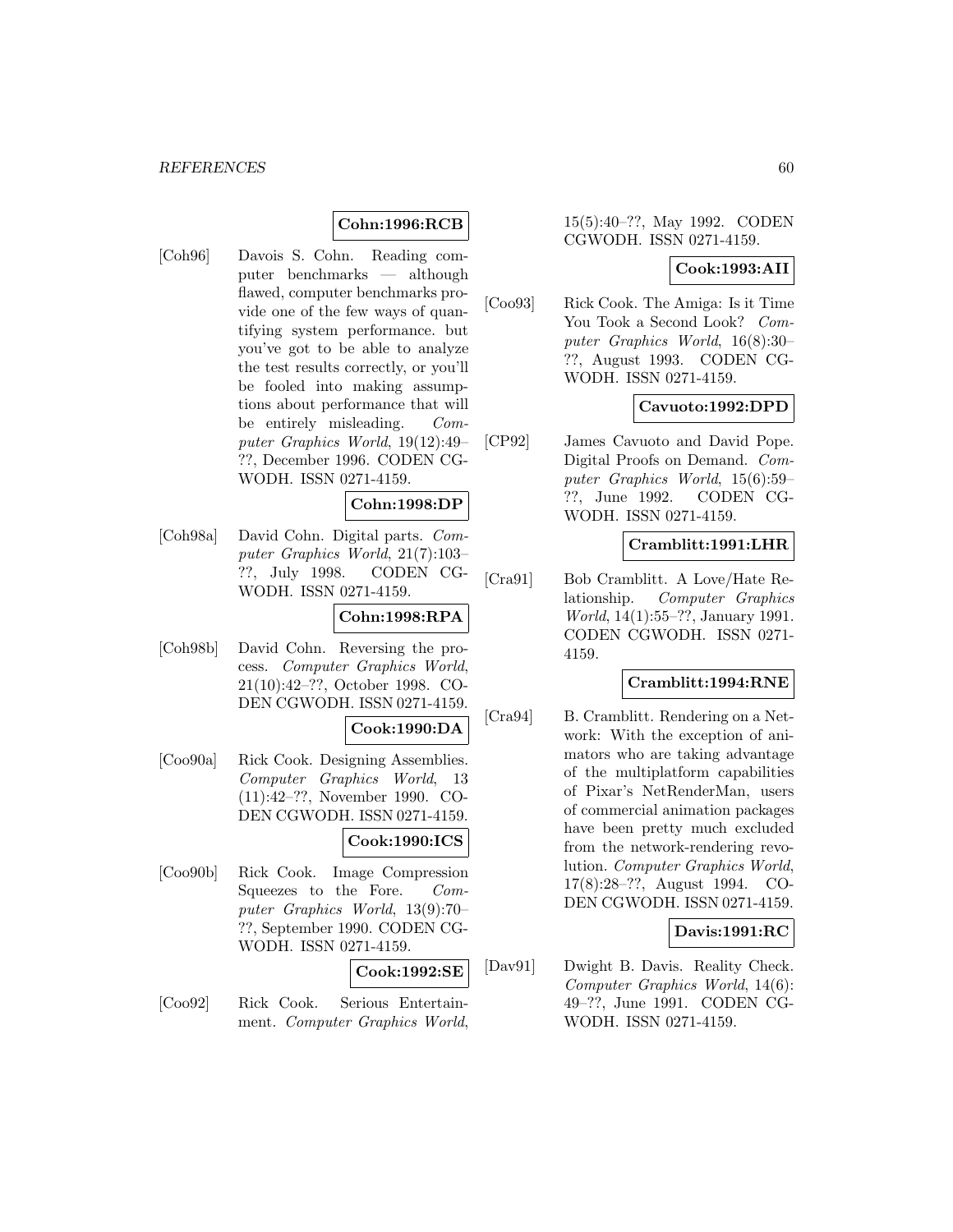# **Davis:1992:BC**

[Dav92] Dwight Davis. Big-Time Changes. Computer Graphics World, 15(7): 42–??, July 1992. CODEN CG-WODH. ISSN 0271-4159.

# **DeYoung:1995:PF**

[DeY95] H. Garrett DeYoung. Photo finishes. Computer Graphics World, 18(1):??, January 1995. CODEN CGWODH. ISSN 0271-4159.

# **Doyle:1991:CC**

[Doy91a] Audrey V. Doyle. Cruise Control. Computer Graphics World, 14(10):29–??, October 1991. CO-DEN CGWODH. ISSN 0271-4159.

#### **Doyle:1991:EP**

[Doy91b] Audrey V. Doyle. Environmental Protection. Computer Graphics World, 14(7):78–??, July 1991. CODEN CGWODH. ISSN 0271- 4159.

#### **Doyle:1994:PMT**

[Doy94] A. V. Doyle. Playing with the Music: With today's interactive music CD-ROMs, which combine sophisticated computer graphics and multimedia technologies, people can not only play the music created by some of their favorite recording artists, they can play with the music in ways never before available. Computer Graphics World, 17(8):38–??, August 1994. CODEN CGWODH. ISSN 0271- 4159.

#### **Doyle:1995:SPY**

[Doy95] Audrey Doyle. SIGGRAPH '95 Preview — This year's conference

and exhibition, to be held next month in Los Angeles. promises to challenge, fascinate, and enlighten. Computer Graphics World, 18(7):65–??, July 1995. CODEN CGWODH. ISSN 0271- 4159.

# **Dunniway:1997:PBS**

[Dun97] Troy Dunniway. 3D paints a broader stroke. Computer Graphics World,  $20(1):18-??$ , January 1997. CODEN CGWODH. ISSN 0271-4159.

# **Emigh:1991:MED**

[Emi91] Jacqueline Emigh. Managing Engineering Data. Computer Graphics World,  $14(1):67-??$ , January 1991. CODEN CGWODH. ISSN 0271-4159.

#### **Emmett:1986:DMB**

[Emm86] Arielle Emmett. Do managers believe what they see? Computer Graphics World, 9(9):50–52, 54, 57, September 1986. CODEN CG-WODH. ISSN 0271-4159.

#### **Emmett:1991:GS**

[Emm91a] Arielle Emmett. Guardians of Style. Computer Graphics World, 14(6):30–??, June 1991. CODEN CGWODH. ISSN 0271-4159.

### **Emmett:1991:SMH**

[Emm91b] Arielle Emmett. In Search of the Miracle Hologram. Computer Graphics World, 14(2):44– ??, February 1991. CODEN CG-WODH. ISSN 0271-4159.

### **Emmett:1991:AL**

[Emm91c] Arielle Emmett. The ABCs of LCDs. Computer Graphics World,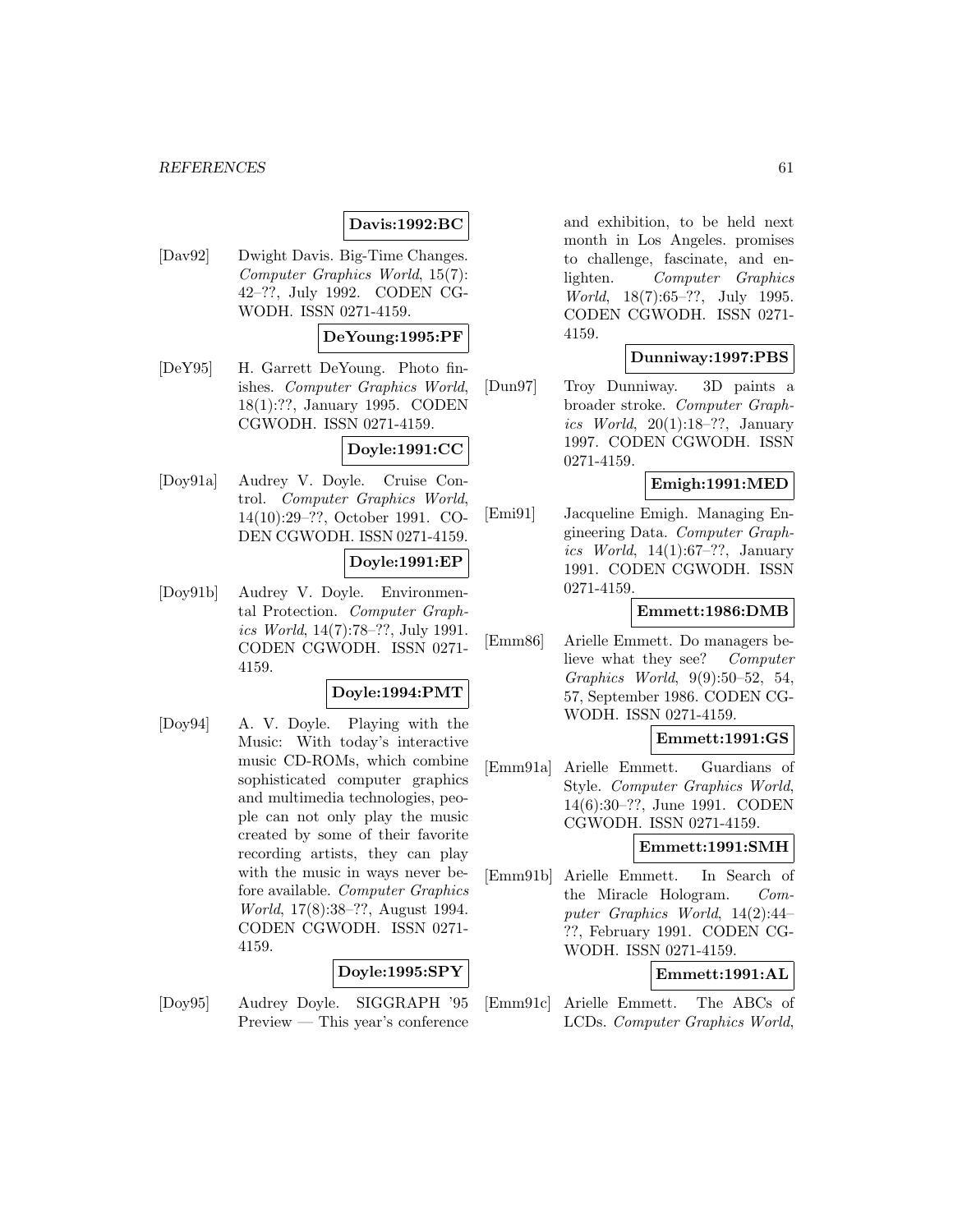14(9):52–??, September 1991. CO-DEN CGWODH. ISSN 0271-4159.

#### **Emmett:1992:ND**

[Emm92a] Arielle Emmett. A New Dynamism. Computer Graphics World, 15(6):30–??, June 1992. CODEN CGWODH. ISSN 0271- 4159.

# **Emmett:1992:OD**

[Emm92b] Arielle Emmett. Optimized Designs. Computer Graphics World, 15(2):30–??, February 1992. CO-DEN CGWODH. ISSN 0271-4159.

#### **Emmett:1992:SE**

[Emm92c] Arielle Emmett. Something for Everybody. Computer Graphics World, 15(7):29–??, July 1992. CODEN CGWODH. ISSN 0271- 4159.

# **Emmett:1994:TPC**

[Emm94] A. Emmett. Transcending Photorealism: Computer artists are expressing new optimism for the future, as they take a variety of approaches in an effort to achieve a more flowing, expressive style in their work. Computer Graphics World, 17(9):30–??, September 1994. CODEN CGWODH. ISSN 0271-4159.

# **Emmett:1995:TTA**

[Emm95a] Arielle Emmett. 3D Type — With today's animated 3D titling packages, which offer an array of typography, compositing, and post-production features, conjuring up something more than just the jaded flying font is fairly easy. Computer Graphics World, 18

(11):35–??, November 1995. CO-DEN CGWODH. ISSN 0271-4159.

#### **Emmett:1995:CLP**

[Emm95b] Arielle Emmett. Color Laser Printing Technology. Computer Graphics World, 18(6):46–50, June 1995. CODEN CGWODH. ISSN 0271-4159.

# **Emmett:1995:PCA**

[Emm95c] Arielle Emmett. Preparing for a Career in Animation. Computer Graphics World, 18(8):55–??, August 1995. CODEN CGWODH. ISSN 0271-4159.

# **Emmett:1996:DPD**

[Emm96a] Arielle Emmett. Dye-sublimation printers — dye-sub devices stand alone in terms of their ability to deliver true photo-quality output. Computer Graphics World, 19(10):47–??, October 1996. CO-DEN CGWODH. ISSN 0271-4159.

# **Emmett:1996:SFR**

[Emm96b] Arielle Emmett. Scanners and film recorders at the high end — thanks to the explosion in the use of CG technology in films, high-end film scanners and film recorders. Computer Graphics World, 19(9):53–??, September 1996. CODEN CGWODH. ISSN 0271-4159.

# **Emmett:1996:TTC**

[Emm96c] Arielle Emmett. Tuning in to tablets — choosing which 2D digitizer is right for your application requires careful analysis of such subtleties as ergonomics, weight,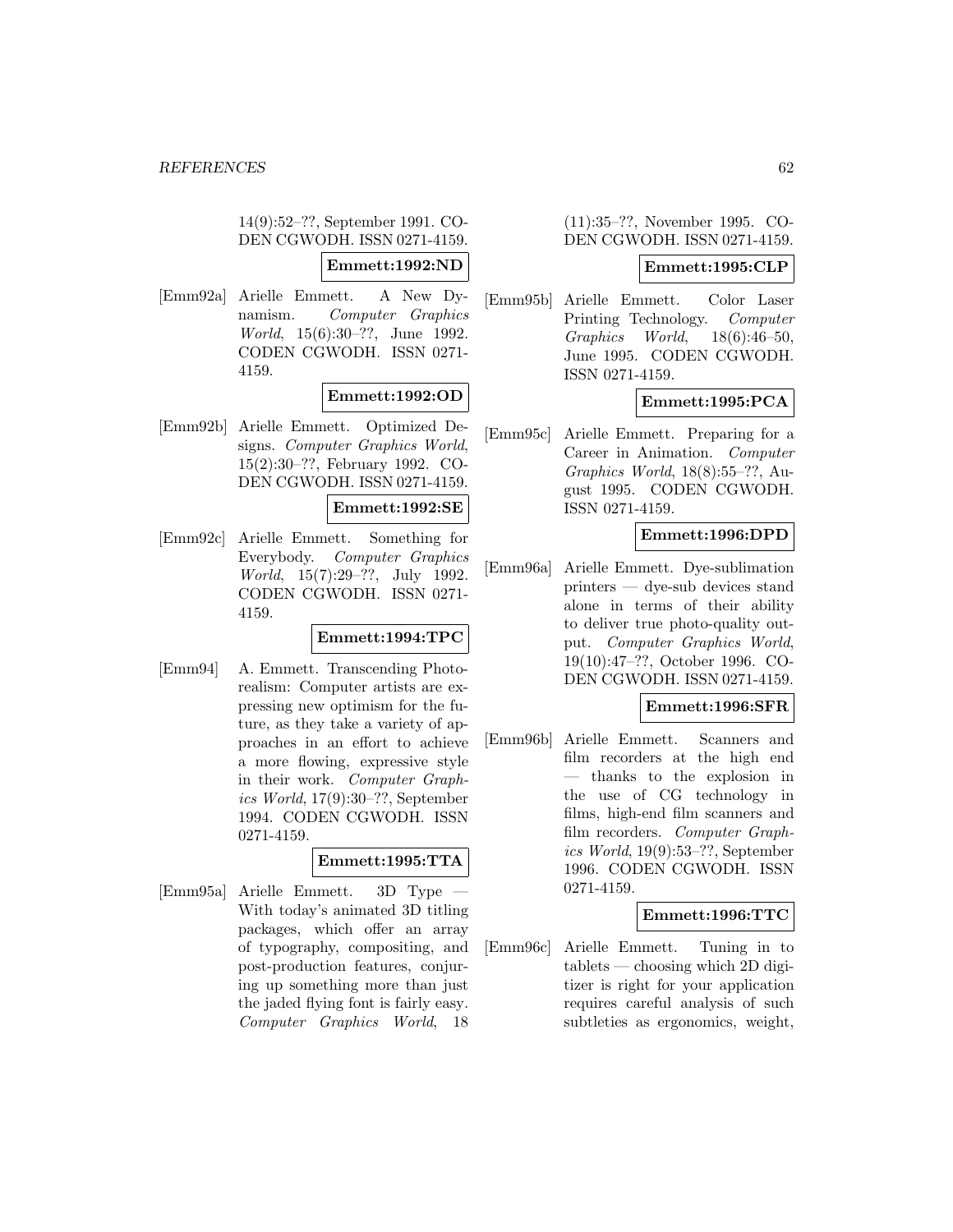and size. Computer Graphics World,  $19(2):44-??$ , February 1996. CODEN CGWODH. ISSN 0271-4159.

#### **Emmett:1996:VSL**

[Emm96d] Arielle Emmett. Vendors streamline large-format scanners — the increasing use of large-format scanners is driving improvements in technology as well as software. Computer Graphics World, 19(1): 46–??, January 1996. CODEN CGWODH. ISSN 0271-4159.

### **Emmett:1998:VJV**

[Emm98] Arielle Emmett. Virtual journeys. Computer Graphics World, 21(5): 34–??, May 1998. CODEN CG-WODH. ISSN 0271-4159.

### **Forcade:1995:FFE**

[FA95] Tim Forcade and Mark Anderson. Feeling frustrated? explode something. Computer Graphics World, 18(2):??, February 1995. CODEN CGWODH. ISSN 0271-4159.

#### **Fangmeier:1996:DDT**

[Fan96] Stefen Fangmeier. Designing digital tornados — how the artists and designers at Industrial Light and Magic overcame the many challenges they encountered when creating Twister's tornados. Computer Graphics World, 19(8):58– ??, August 1996. CODEN CG-WODH. ISSN 0271-4159.

#### **Fichera:1986:LWF**

[Fic86] Richard Fichera. Low-end workstations force market barriers down. Computer Graphics World, 9(9):34–35, 37, 42, September

1986. CODEN CGWODH. ISSN 0271-4159.

## **Friedhoff:1990:EB**

[FK90] Richard Mark Friedhoff and Thomas Kiely. The Eye of the Beholder. Computer Graphics World, 13(8):46–??, August 1990. CODEN CGWODH. ISSN 0271- 4159.

### **Flynn:1992:NAC**

[Fly92] Bill Flynn. A New Age in Color Hard-Copy. Computer Graphics World, 15(8):45–??, August 1992. CODEN CGWODH. ISSN 0271- 4159.

### **Forcade:1992:EV**

[For92] Tim Forcade. Engineering Visualization. Computer Graphics World, 15(11):37–??, November 1992. CODEN CGWODH. ISSN 0271-4159.

# **Forcade:1993:EHEa**

[For93a] Tim Forcade. Evaluating 3D on the High End. Computer Graphics World, 16(10):44–??, October 1993. CODEN CGWODH. ISSN 0271-4159.

#### **Forcade:1993:EHEb**

[For93b] Tim Forcade. Evaluating 3D on the High End. Computer Graphics World, 16(11):57–??, November 1993. CODEN CGWODH. ISSN 0271-4159.

#### **Forcade:1993:SRR**

[For93c] Tim Forcade. Striving for Realism with RenderMan. Computer Graphics World, 16(4):24– ??, April 1993. CODEN CG-WODH. ISSN 0271-4159.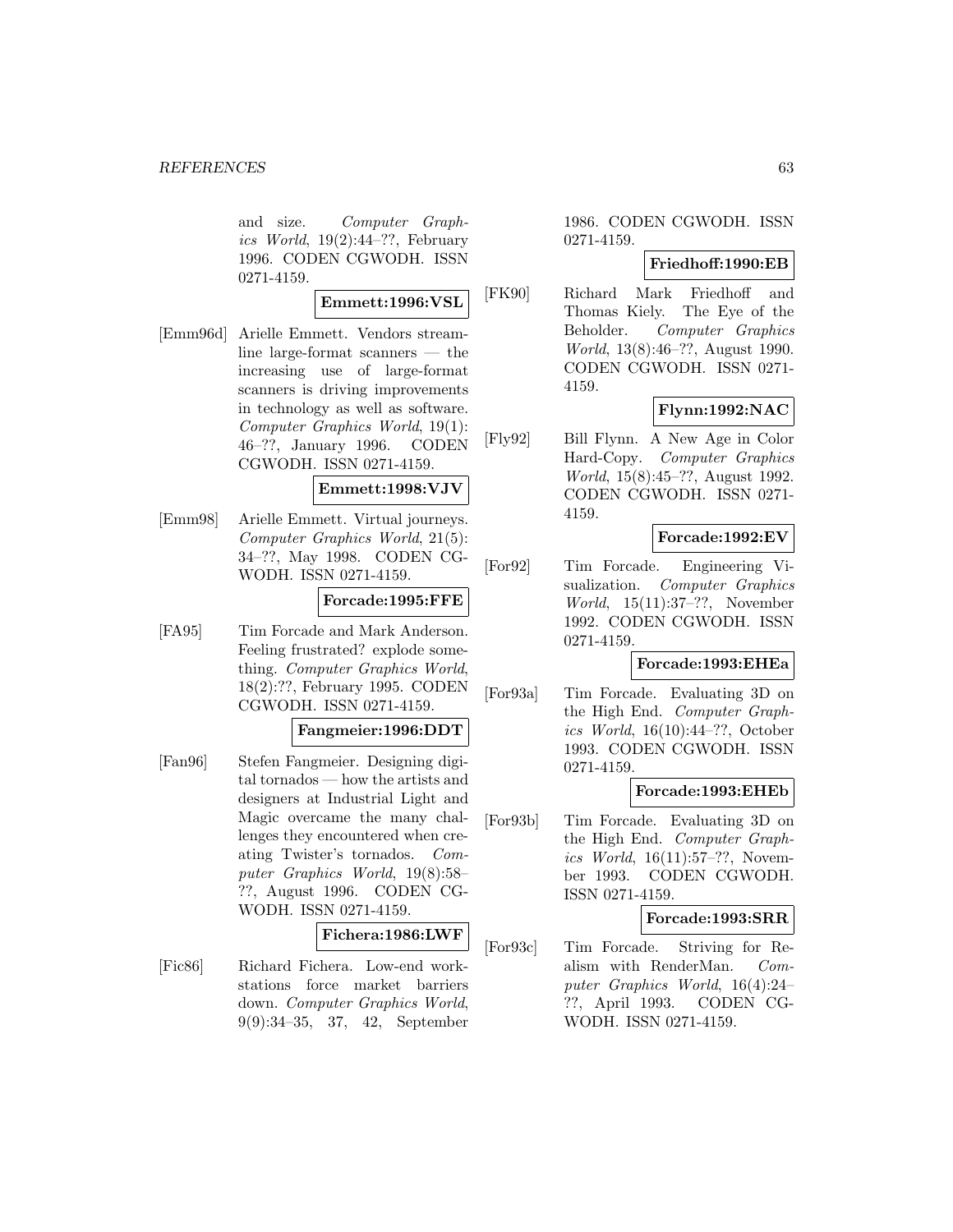#### *REFERENCES* 64

# **Forcade:1997:PPO**

[For97] Tim Forcade. 3D plug-ins proliferate — once the province of 3D Studio, plug-in fever has spread to numerous other 3D modeling and animation packages. in fact, the frantic pace at which 3D plug-ins are appearing is outstripping and driving the previously centralized 3D software development process. Computer Graphics World, 20(2): 32–??, February 1997. CODEN CGWODH. ISSN 0271-4159.

#### **Forcade:1998:URC**

[For98] Tim Forcade. Unraveling Riven. Computer Graphics World, 21(2): 49–??, February 1998. CODEN CGWODH. ISSN 0271-4159.

# **Freiherr:1991:VNB**

[FP91] Greg Freiherr and Gary Pfitzer. Visualization's New Breed. Computer Graphics World, 14(1):44– ??, January 1991. CODEN CG-WODH. ISSN 0271-4159.

#### **Freiherr:1990:CHF**

[Fre90a] Greg Freiherr. CAD on the High Frontier. Computer Graphics World, 13(11):54–??, November 1990. CODEN CGWODH. ISSN 0271-4159.

#### **Freiherr:1990:GSI**

[Fre90b] Greg Freiherr. Getting Small with Image Processing. Computer Graphics World, 13(9):44– ??, September 1990. CODEN CG-WODH. ISSN 0271-4159.

### **Freiherr:1990:PPP**

[Fre90c] Greg Freiherr. PACS: A Premature Paradise. Computer Graphics

World, 13(4):52–??, April 1990. CODEN CGWODH. ISSN 0271- 4159.

# **Freiherr:1991:ROP**

[Fre91] Greg Freiherr. Rediscovering the Outer Planets. Computer Graphics World, 14(7):36–??, July 1991. CODEN CGWODH. ISSN 0271- 4159.

### **Friedhoff:1991:M**

[Fri91] Richard Mark Friedhoff. Microvisualization. Computer Graphics World, 14(5):38–??, May 1991. CODEN CGWODH. ISSN 0271- 4159.

# **Fritz:1992:RP**

[Fri92] Mark Fritz. Rousing Presentations. Computer Graphics World, 15(8):31–??, August 1992. CO-DEN CGWODH. ISSN 0271-4159.

# **GarrettDeYoung:1995:PFW**

[Gar95] H. Garrett DeYoung. Photo Finishes: Whether they utilize dyesublimation, inkjet, or thermal wax-transfer technology, today's low-cost photorealistic printers offer numerous design and marketing advantages to hundreds of companies. Computer Graphics World, 18(1):46–??, January 1995. CODEN CGWODH. ISSN 0271- 4159.

### **Glatzer:1998:CDC**

[Gla98] Hal Glatzer. CD or DVD? Computer Graphics World, 21(2):57– ??, February 1998. CODEN CG-WODH. ISSN 0271-4159.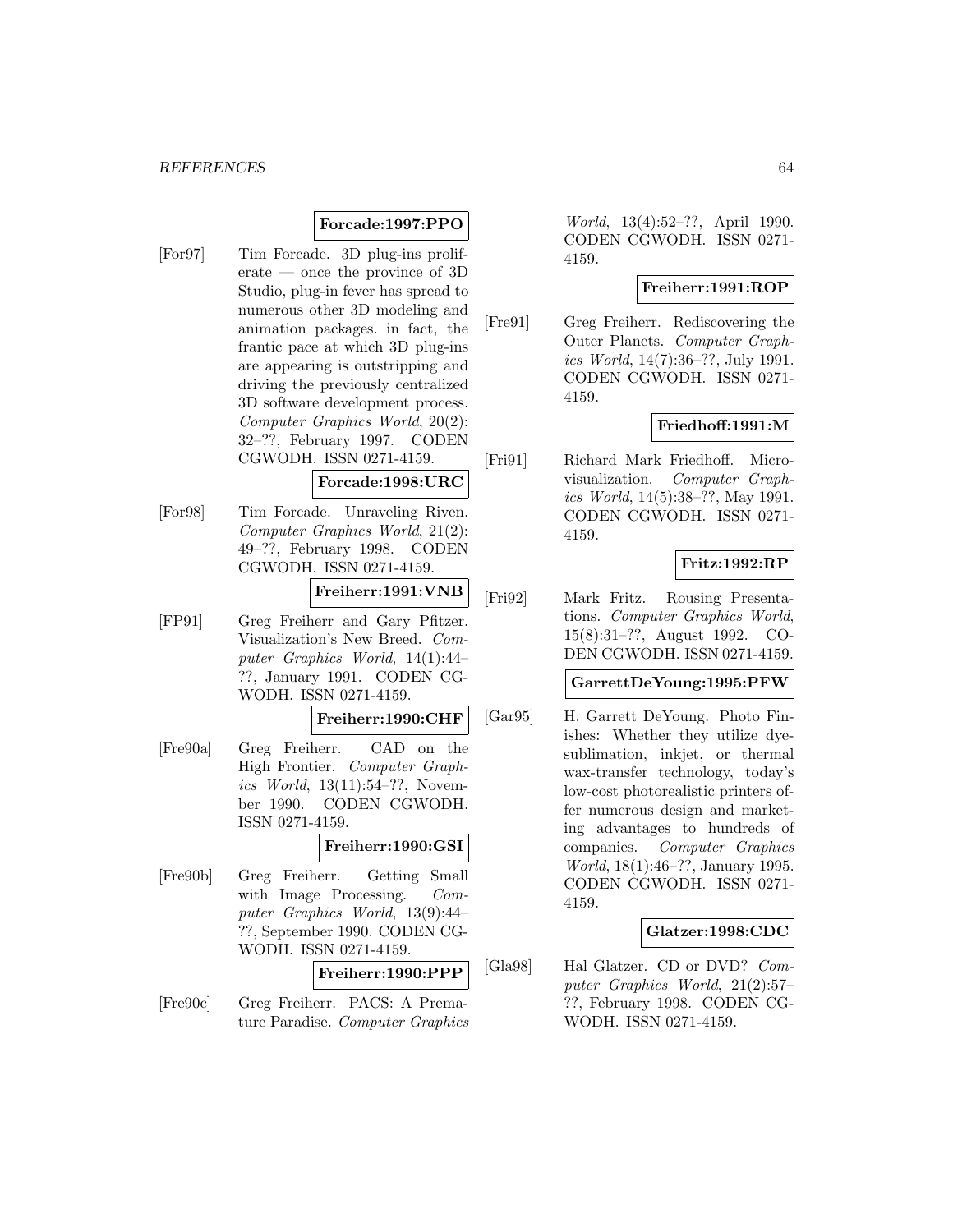# **Graves:1993:HA**

[Gra93a] Gaye L. Graves. Hell-Bent on Adventure. Computer Graphics World, 16(7):71–??, July 1993. CODEN CGWODH. ISSN 0271- 4159.

### **Graves:1993:MM**

[Gra93b] Gaye L. Graves. The Magic of Metaballs. Computer Graphics World, 16(5):26–??, May 1993. CODEN CGWODH. ISSN 0271- 4159.

# **Graves:1994:DTD**

[Gra94] Gaye L. Graves. Don't Touch That Dial! Computer Graphics World, 17(3):17–??, March 1994. CODEN CGWODH. ISSN 0271-4159.

# **Grabowski:1996:WVL**

[Gra96] Ralph Grabowski. Will VRML 2.0 let me design a bolt faster? Computer Graphics World, 19(12):22, 24, December 1996.

# **Gross:1991:MMM**

[Gro91] Daniel Gross. Merging Man and Machine. Computer Graphics World, 14(5):47–??, May 1991. CODEN CGWODH. ISSN 0271- 4159.

#### **Haase:1994:NSE**

[Haa94] Bruce Haase. The Neon: A Shining Example of Design Efficiency. Computer Graphics World, 17(2): 41–??, February 1994. CODEN CGWODH. ISSN 0271-4159.

#### **Hansen:1990:BCB**

[Han90] Rebecca Hansen. Breaking the Color Barrier. Computer Graphics World, 13(7):38–??, July 1990.

# CODEN CGWODH. ISSN 0271- 4159.

# **Harbert:1996:AVD**

[Har96a] Tam Harbert. A/V drive vendors expand their offerings — today's product offerings provide video and animation professionals with such benefits as increased storage space and uninterrupted data flow. Computer Graphics World, 19(4): 43–??, April 1996. CODEN CG-WODH. ISSN 0271-4159.

### **Harbert:1996:SRS**

[Har96b] Tam Harbert. Sorting out RAID storage — the need for faster data transfer and more storage space is driving many graphics professionals to use RAID systems. Computer Graphics World, 19(9):61– ??, September 1996. CODEN CG-WODH. ISSN 0271-4159.

# **Hars:1996:CEM**

[Har96c] Adele Hars. CAD in Europe many Americans feel Europeans are 10 years behind in their use of CAD technology, while numerous Europeans believe the Americans will .... Computer Graphics World, 19(5):21–??, May 1996. CODEN CGWODH. ISSN 0271- 4159.

# **Hars:1996:MMC**

[Har96d] Adele Hars. Masters of motion capture — one of the leaders in performance animation technology is Medialab, an animation production house based in Paris. its real time characters perform on television and serve as corporate mascots. Computer Graph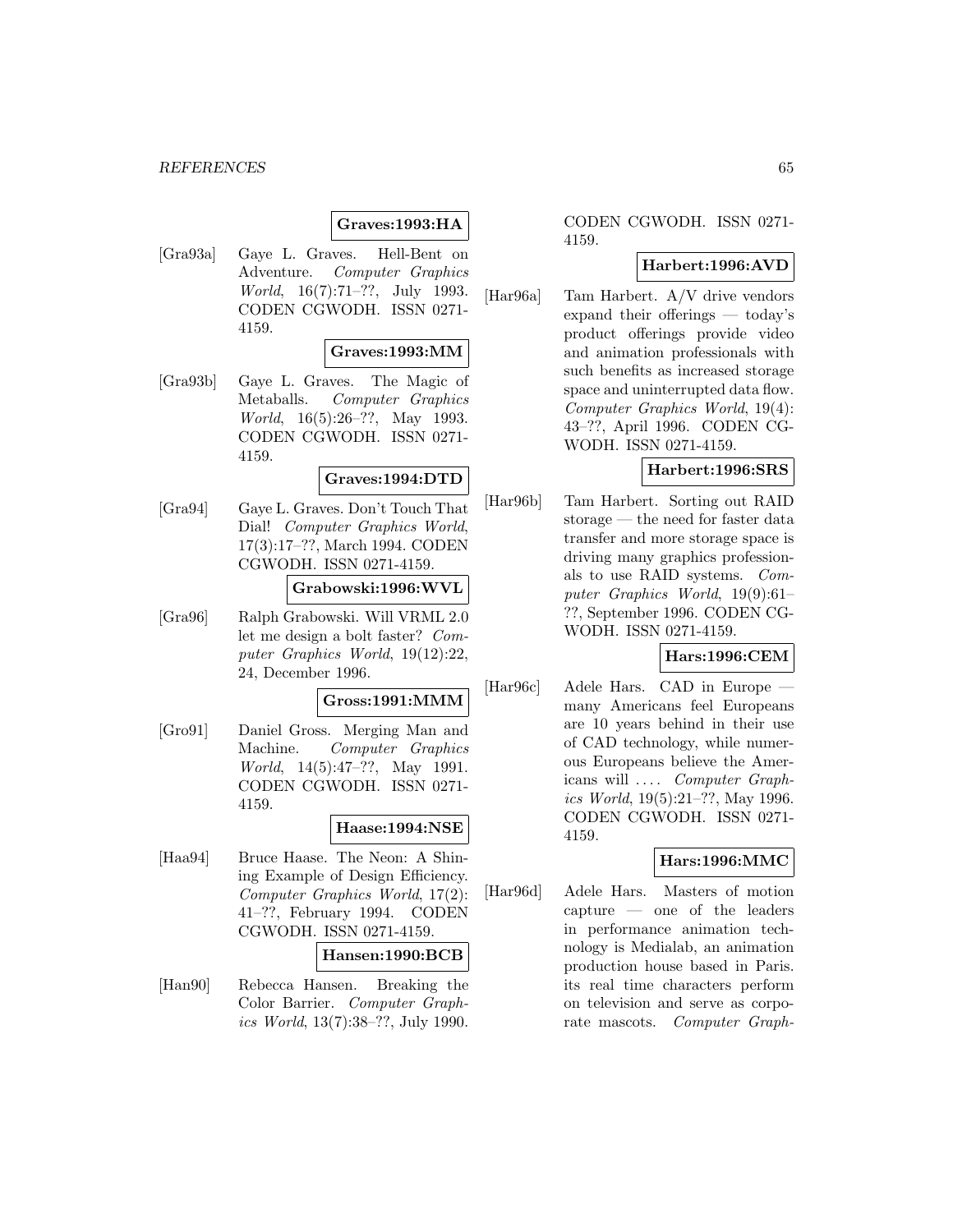ics World, 19(10):26–??, October 1996. CODEN CGWODH. ISSN 0271-4159.

# **Hastings:1992:TSR**

[Has92] Bryan Hastings. Taking the Show on the Road. Computer Graphics World, 15(8):38–??, August 1992. CODEN CGWODH. ISSN 0271- 4159.

# **Helsel:1997:HVD**

[Hel97] Sandra Helsel. High-res VR displays — today, the range of displays for virtual reality runs the gamut from head-mounted displays to virtual-model displays. each of these different types of displays has their own unique advantages, and for those who want to understand the potential of VR, a good place to begin is to understand the various VR display options. Computer Graphics World, 20(5):49–??, May 1997. CODEN CGWODH. ISSN 0271-4159.

# **Hirsch:1994:CD**

[Hir94] Evan Marc Hirsch. 3D CAD on the desktop. Computer Graphics World,  $17(2):22-??$ , February 1994. CODEN CGWODH. ISSN 0271-4159.

# **Hirsch:1996:CLA**

[Hir96] Evan Marc Hirsch. A changing landscape — the animation marketplace has undergone some dramatic changes over the past few years. here, we try to make sense of these changes and help determine the impact they will have on the animation industry. Computer Graphics World, 19(4):21–

# ??, April 1996. CODEN CG-WODH. ISSN 0271-4159.

### **Hirsch:1998:NTO**

[Hir98] Evan Hirsch. New technology in the old country. Computer Graphics World, 21(3):70–??, March 1998. CODEN CGWODH. ISSN 0271-4159.

# **Hodges:1998:IJF**

[Hod98a] Mark Hodges. It just feels right. Computer Graphics World, 21 (10):48–??, October 1998. CO-DEN CGWODH. ISSN 0271-4159.

# **Hodges:1998:VRT**

[Hod98b] Mark Hodges. Virtual reality in training. Computer Graphics World, 21(8):45–??, August 1998. CODEN CGWODH. ISSN 0271- 4159.

# **Hodges:1998:VSH**

[Hod98c] Mark Hodges. Visualization spoken here. Computer Graphics World, 21(4):55–??, April 1998. CODEN CGWODH. ISSN 0271- 4159.

# **Holch:1993:SCW**

[Hol93] Kristy Holch. Scanning in a Colorful World. Computer Graphics World, 16(10):59–??, October 1993. CODEN CGWODH. ISSN 0271-4159.

# **Holsinger:1994:FSD**

[Hol94] Erik Holsinger. Finding success with desktop video effects. Computer Graphics World, 17(1):22– ??, January 1994. CODEN CG-WODH. ISSN 0271-4159.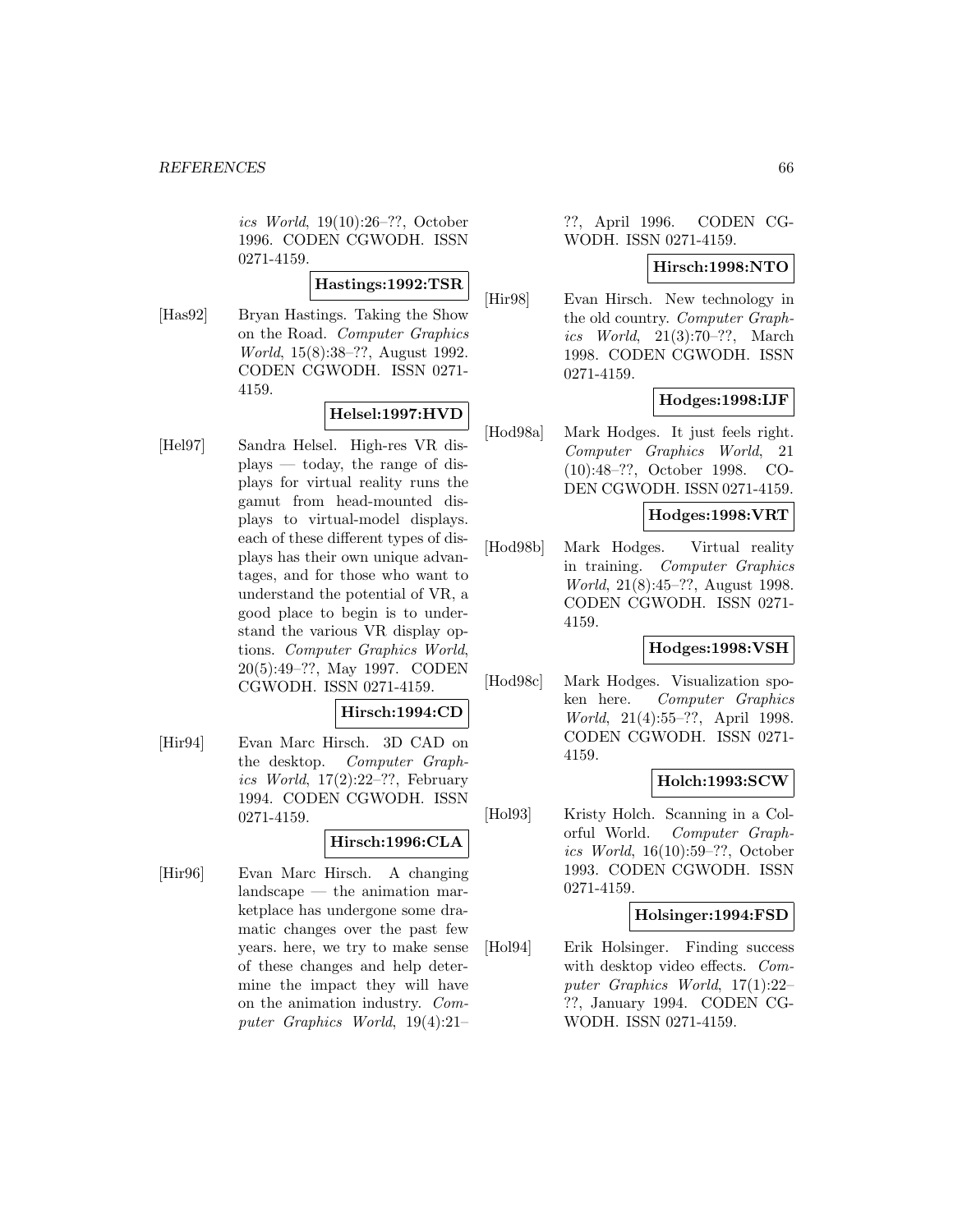#### *REFERENCES* 67

### **Hollander:1998:TUV**

[Hol98] Richard Hollander. 3D tracking: A user's view. Computer Graphics World, 21(5):60–??, May 1998. CODEN CGWODH. ISSN 0271- 4159.

# **Iversen:1991:ATS**

[Ive91] Wesley Iversen. Animation Takes the Stand. Computer Graphics World, 14(11):48–??, November 1991. CODEN CGWODH. ISSN 0271-4159.

# **Iversen:1992:SS**

[Ive92a] Wes Iversen. The Sound of Science. Computer Graphics World, 15(1):54–??, January 1992. CO-DEN CGWODH. ISSN 0271-4159.

#### **Iversen:1992:DP**

[Ive92b] Wesley R. Iversen. Digital Photography. Computer Graphics World, 15(2):67–??, February 1992. CO-DEN CGWODH. ISSN 0271-4159.

**Iversen:1992:PF**

[Ive92c] Wesley R. Iversen. Photo Finish. Computer Graphics World, 15(3): 75–??, March 1992. CODEN CG-WODH. ISSN 0271-4159.

# **Johnston:1990:CP**

[Joh90] Peter Johnston. From Computer to Page. Computer Graphics World, 13(1):28–??, January 1990. CODEN CGWODH. ISSN 0271- 4159.

### **Keep:1986:SNA**

[Kee86] Peter Keep. Segments: a natural approach to graphics. Computer Graphics World, 9(9):60–62,

64, September 1986. CODEN CG-WODH. ISSN 0271-4159.

### **King:1993:H**

[Kin93] Douglas King. Heads Up. Computer Graphics World, 16(11):41– ??, November 1993. CODEN CG-WODH. ISSN 0271-4159.

# **King:1995:MVW**

[Kin95] Douglas King. Modeling virtual worlds. Computer Graphics World,  $18(2):67-68$ , February 1995. CODEN CGWODH. ISSN 0271-4159.

### **King:1997:PMY**

[Kin97] Doug King. Picture-perfect models — are you still creating 3D models the old-fashioned way? now there are a handful of commercial software packages that employ photogrammetric algorithms that enable you to create 3D models from photographs. true, they're not the perfect solution for every application, but for... . Computer Graphics World, 20(1):39–??, January 1997. CO-DEN CGWODH. ISSN 0271-4159.

# **Keery:1991:BBG**

[KPV91] Nina Keery, Gary Pfitzer, and Audrey Vasilopoulos. Broadening the Boundaries of Graphic Art and Illustration. Computer Graphics World,  $14(2):65-??$ , February 1991. CODEN CGWODH. ISSN 0271-4159.

#### **Krum:1993:MPP**

[Kru93] Ted Krum. More Power on the PC. Computer Graphics World, 16(9):54–??, September 1993. CO-DEN CGWODH. ISSN 0271-4159.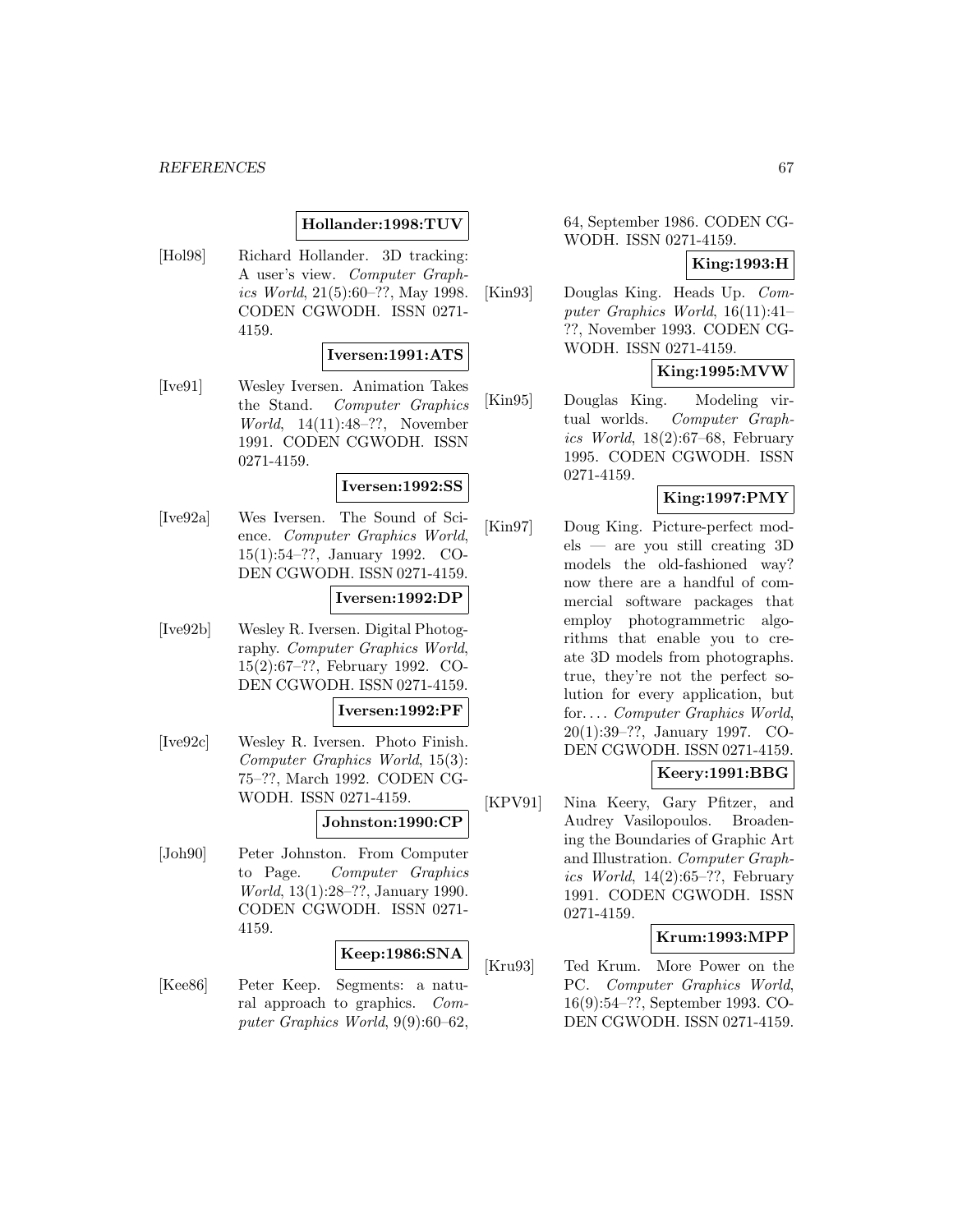### **Kurland:1997:MMC**

[Kur97] Raymond Kurland. Mid-range mechanical CAD: A comparison — high-end CAD/CAM programs are starting to feel the heat from low-cost, production-worthy, midrange CAD packages. but just how sophisticated are those programs, and how do they compare in their modeling capabilities? this benchmark comparison provides some clues. Computer Graphics World, 20(1):29–??, January 1997. CO-DEN CGWODH. ISSN 0271-4159.

### **Lang:1990:DI**

[Lan90] Laura Lang. Designer Interiors. Computer Graphics World, 13 (12):34–??, December 1990. CO-DEN CGWODH. ISSN 0271-4159.

# **Lang:1992:GCL**

[Lan92a] Laura Lang. GIS Comes to Life. Computer Graphics World, 15(10):27–??, October 1992. CO-DEN CGWODH. ISSN 0271-4159.

#### **Lang:1992:TF**

[Lan92b] Laura Lang. Technology Fusion. Computer Graphics World, 15(3): 63–??, March 1992. CODEN CG-WODH. ISSN 0271-4159.

#### **Lang:1993:TM**

[Lan93] Laura Lang. Terrain Modeling. Computer Graphics World, 16(9): 22–??, September 1993. CODEN CGWODH. ISSN 0271-4159.

#### **LeWinter:1990:AC**

[LB90a] Renee LeWinter and Cynthia Baron. Artistic Challenge. Computer Graphics World, 13(2):48–

??, February 1990. CODEN CG-WODH. ISSN 0271-4159.

### **LeWinter:1990:BS**

[LB90b] Renee LeWinter and Cynthia Baron. Bold Statements. Computer Graphics World, 13(8):74– ??, August 1990. CODEN CG-WODH. ISSN 0271-4159.

# **LeWinter:1991:AA**

[LB91a] Renee LeWinter and Cynthia Baron. Artistic Animation. Computer Graphics World, 14(7):58– ??, July 1991. CODEN CG-WODH. ISSN 0271-4159.

### **LeWinter:1991:OOA**

[LB91b] Renee LeWinter and Cynthia Baron. Output Options for Artists. Computer Graphics World, 14(1):34–??, January 1991. CODEN CGWODH. ISSN 0271- 4159.

#### **LeWinter:1991:PT**

[LB91c] Renee LeWinter and Cynthia Baron. The Professional's Touch. Computer Graphics World, 14(9): 30–??, September 1991. CODEN CGWODH. ISSN 0271-4159.

#### **LeWinter:1993:OYD**

[LeW93] Renee LeWinter. The Objects on Your Desire. Computer Graphics World, 16(8):54–??, August 1993. CODEN CGWODH. ISSN 0271- 4159.

#### **Liebman:1993:VN**

[Lie93] Sheldon Liebman. Video on a Network. Computer Graphics World, 16(4):46–??, April 1993. CODEN CGWODH. ISSN 0271-4159.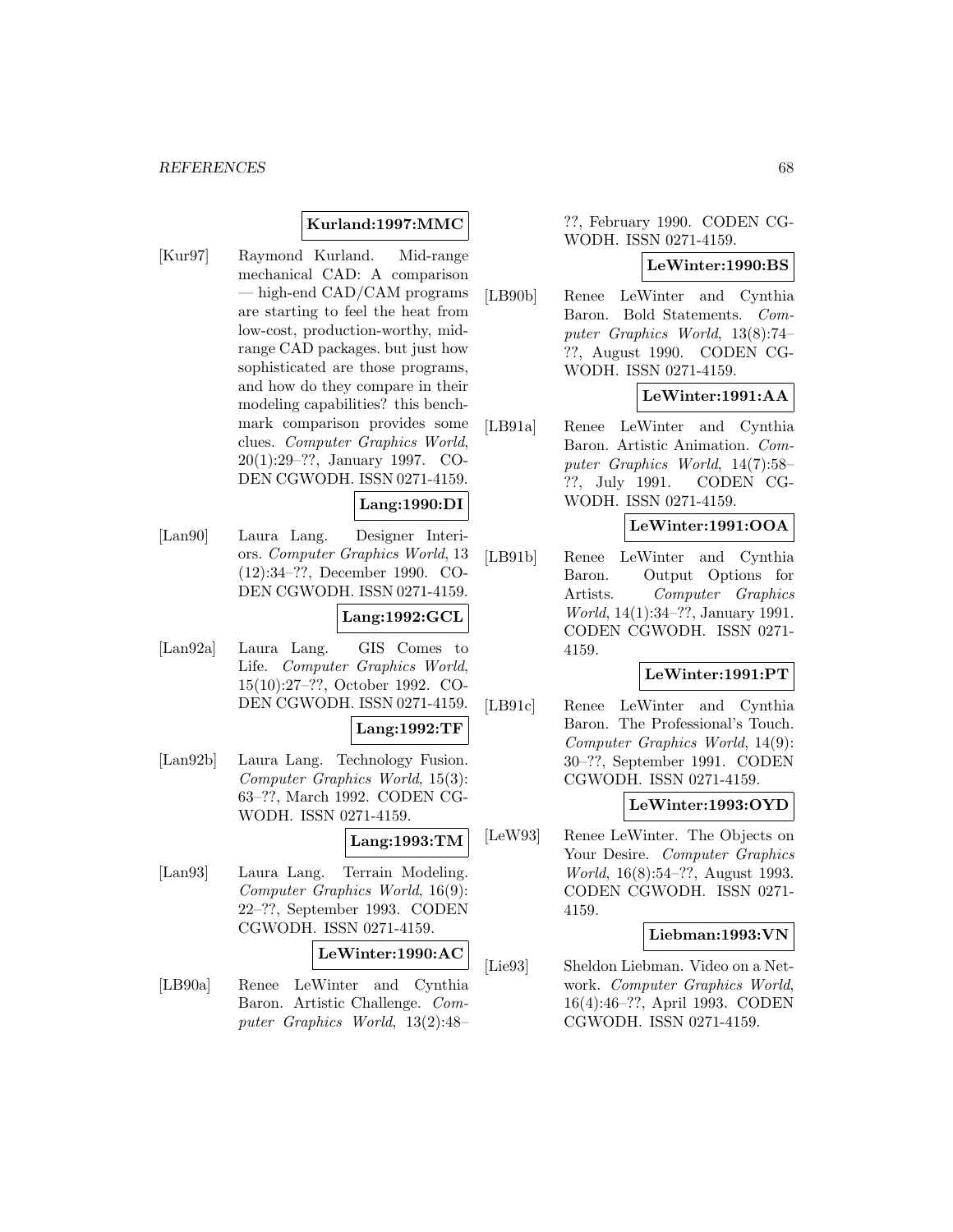#### *REFERENCES* 69

# **Leland:1992:TWD**

[LJ92] Jon Leland and Cliff Johnson. The Tangled World of Desktop Video. Computer Graphics World, 15(10):46–??, October 1992. CO-DEN CGWODH. ISSN 0271-4159.

# **LoPiccolo:1991:VV**

[LMVP91] Philip LoPiccolo, Diana Phillips Mahoney, Audrey Vasilopoulos, and Stephen Porter. The Visible Volume. Computer Graphics World, 14(4):44–??, April 1991. CODEN CGWODH. ISSN 0271- 4159.

# **Long:1998:CB**

[Lon98] Ben Long. Character building. Computer Graphics World, 21(7): 49–??, July 1998. CODEN CG-WODH. ISSN 0271-4159.

# **Lang:1990:NTG**

[LS90] Laura Lang and Vicki Speed. A New Tool for GIS. Computer Graphics World, 13(10):40– ??, October 1990. CODEN CG-WODH. ISSN 0271-4159.

# **Lang:1992:EC**

[LS92] Laura Lang and Vicki Speed. Environmental Consciousness. Computer Graphics World, 15(8):57– ??, August 1992. CODEN CG-WODH. ISSN 0271-4159.

#### **Lyn:1995:SS**

[Lyn95] Craig Lyn. Storage Strategies. Computer Graphics World, 18(4): 35–??, April 1995. CODEN CG-WODH. ISSN 0271-4159.

# **MacNicol:1990:AAW**

[Mac90a] Gregory MacNicol. 2D Animation: Alive and Well. Computer Graphics World, 13(3):40– ??, March 1990. CODEN CG-WODH. ISSN 0271-4159.

# **MacNicol:1990:FRA**

[Mac90b] Gregory MacNicol. Film Recorders at the High End. Computer Graphics World, 13(8):102–??, August 1990. CODEN CG-WODH. ISSN 0271-4159.

# **MacNicol:1990:FRM**

[Mac90c] Gregory MacNicol. Film Recorders: The Marketplace Myths. Computer Graphics World, 13(7):62– ??, July 1990. CODEN CG-WODH. ISSN 0271-4159.

#### **MacNicol:1990:WWT**

[Mac90d] Gregory MacNicol. Wild and Woolly Theme Park Rides. Computer Graphics World, 13(9):34– ??, September 1990. CODEN CG-WODH. ISSN 0271-4159.

# **MacNicol:1991:SA**

[Mac91a] Gregory MacNicol. Spotlight on Animation. Computer Graphics World, 14(6):65–??, June 1991. CODEN CGWODH. ISSN 0271- 4159.

#### **MacNicol:1991:VMP**

[Mac91b] Gregory MacNicol. Video Meets PC. Computer Graphics World, 14(2):55–??, February 1991. CO-DEN CGWODH. ISSN 0271-4159.

# **MacNicol:1992:VEH**

[Mac92] Gregory MacNicol. Video Editing Hits the Desktop. Com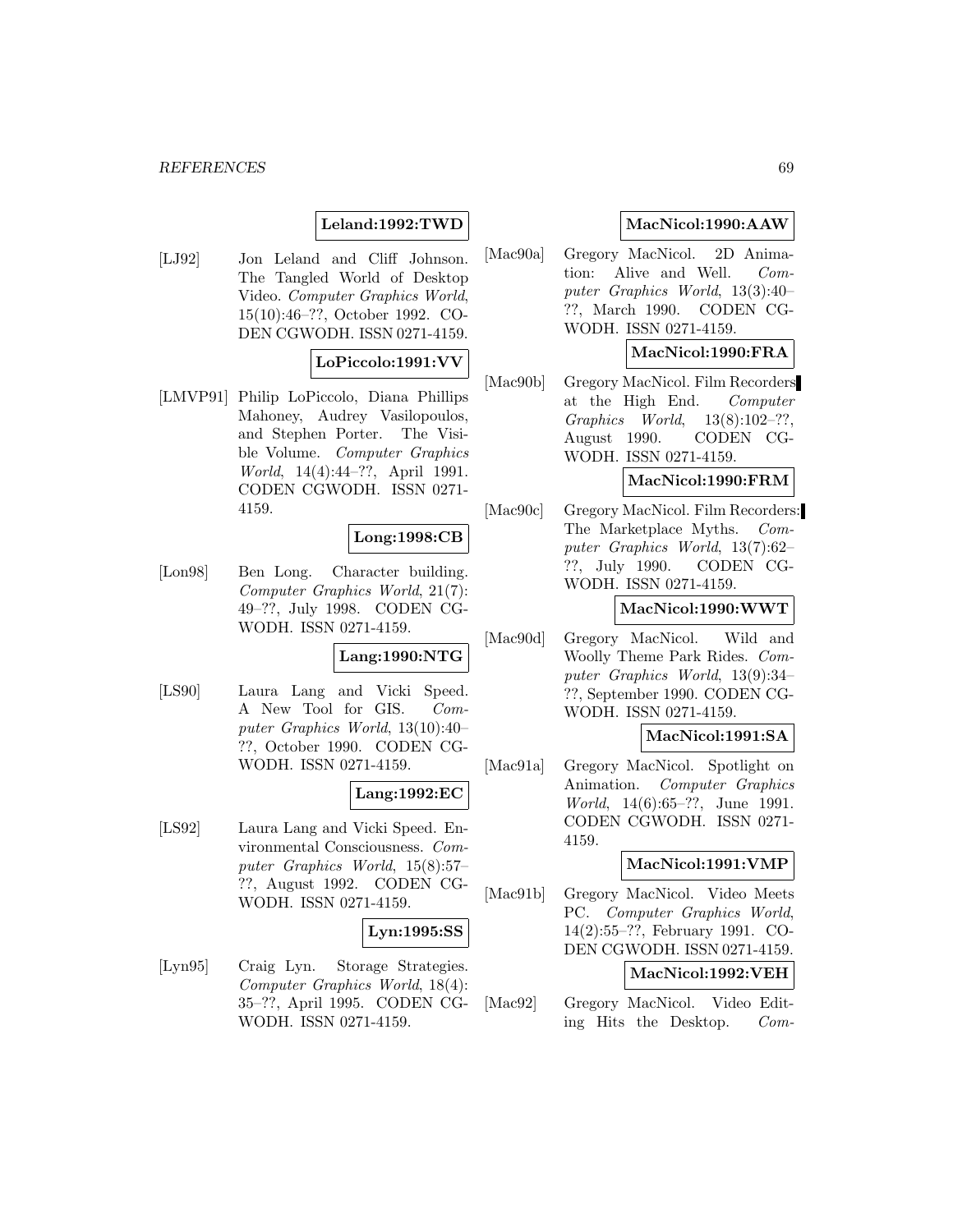puter Graphics World, 15(4):32– ??, April 1992. CODEN CG-WODH. ISSN 0271-4159.

# **MacKrell:1993:MSR**

[Mac93a] John MacKrell. Making Sense of a Revolution. Computer Graphics World, 16(11):26–??, November 1993. CODEN CGWODH. ISSN 0271-4159.

### **MacNicol:1993:AIE**

[Mac93b] Gregory MacNicol. 3D Animation: Inexpensive and Effective. Computer Graphics World, 16(4): 37–??, April 1993. CODEN CG-WODH. ISSN 0271-4159.

# **MacNicol:1993:STL**

[Mac93c] Gregory MacNicol. Sorting Through Large-Screen Monitors. Computer Graphics World, 16(8): 42–??, August 1993. CODEN CG-WODH. ISSN 0271-4159.

### **MacNicol:1994:ALL**

[Mac94] G. MacNicol. The Art of Lighting: The lighting of a scene is pivotal to the power of an image. Computer Graphics World, 17(12):41– ??, December 1994. CODEN CG-WODH. ISSN 0271-4159.

# **Macstri:1995:AMA**

[Mac95] George Macstri. 3D Animation on the Mac... Animators creating complex effects should be critical about the feature sets of the software they choose. Thankfully, the Mac offers a wide range of 3D animation programs. Computer Graphics World, 18(7):44–??, July 1995. CODEN CGWODH. ISSN 0271-4159.

# **Maestri:1995:AM**

[Mae95a] George Maestri. 3D animation on the mac. Computer Graphics World, 18(7):??, July 1995. CO-DEN CGWODH. ISSN 0271-4159.

# **Maestri:1995:CM**

[Mae95b] George Maestri. Capturing motion. Computer Graphics World, 18(12):??, December 1995. CO-DEN CGWODH. ISSN 0271-4159.

# **Maestri:1995:CMM**

[Mae95c] George Maestri. Capturing Motion — Motion-rapture systems are quickly entering the front lines of digital animation production, capturing motion for characters in everything from video games to feature films. But how do you go about implementing the technology? Computer Graphics World, 18(12):47–??, December 1995. CODEN CGWODH. ISSN 0271-4159.

# **Maestri:1996:WOG**

[Mae96] George Maestri. A window of opportunity? given the dramatic promises being touted for the Windows NT operating system, the question for many animation houses is whether now is the right time to invest in NT machines. to help answer that question, we take a look at the first 3D animation programs that attempt to take advantage of NT: NewTek's LightWave 3D, Microsoft's Softimage 3D, and Autodesk's 3D Studio MAX. Computer Graphics World, 19(4):32–??, April 1996.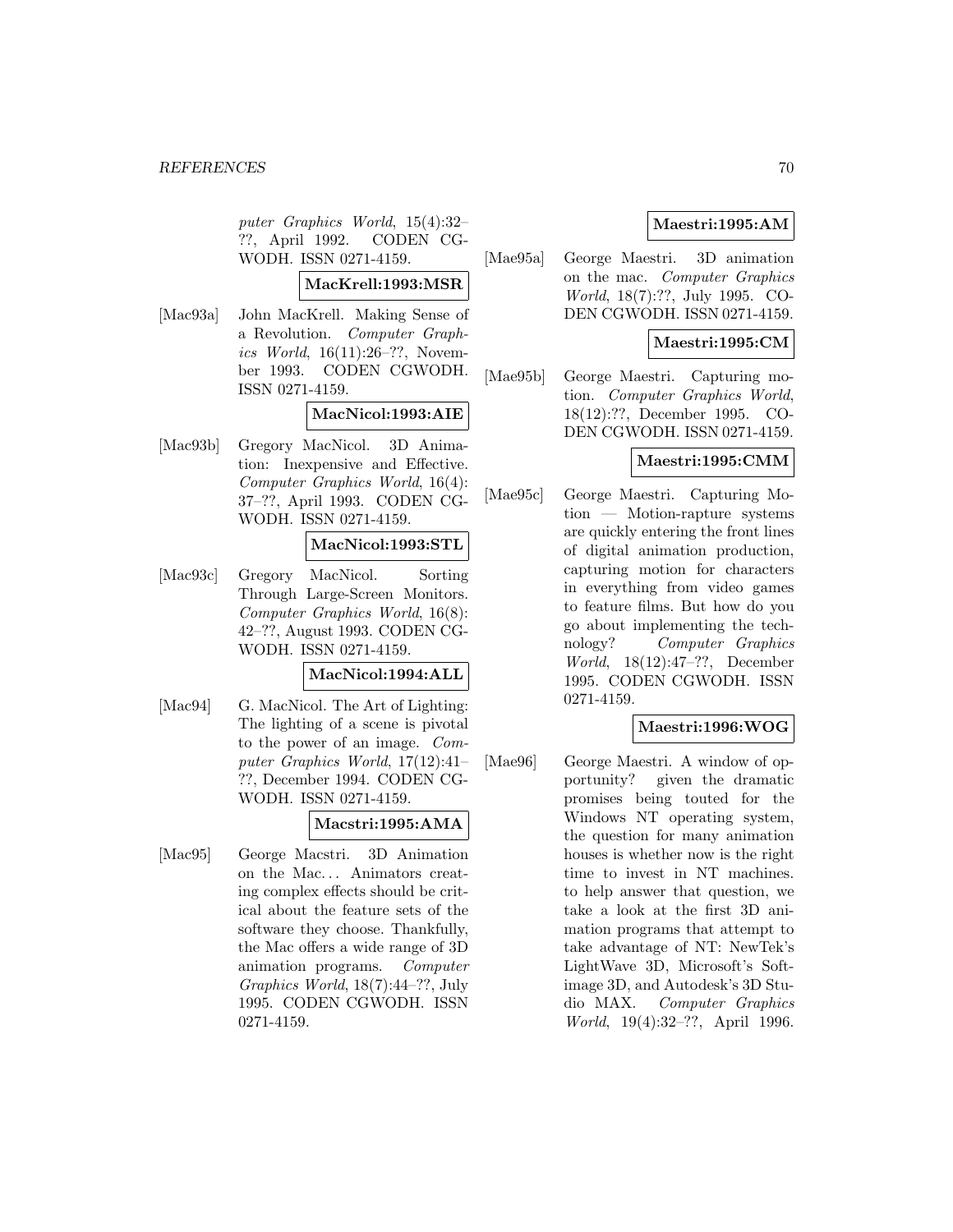CODEN CGWODH. ISSN 0271- 4159.

# **Maestri:1997:AAU**

[Mae97] George Maestri. Affordable animation. Computer Graphics World, 20(11):54–??, November 1997. CODEN CGWODH. ISSN 0271-4159.

# **Maguire:1991:IM**

[Mag91] John G. Maguire. Interactive Magazines. Computer Graphics World, 14(8):33–??, August 1991. CODEN CGWODH. ISSN 0271- 4159.

### **Maguire:1992:MYS**

[Mag92] John G. Maguire. Movies on Your Screen. *Computer Graph*ics World,  $15(2):51-??$ , February 1992. CODEN CGWODH. ISSN 0271-4159.

#### **Mahoney:1990:AM**

[Mah90] Diana Phillips Mahoney. The Art of Medicine. Computer Graphics World, 13(12):47–??, December 1990. CODEN CGWODH. ISSN 0271-4159.

#### **Mahoney:1991:IAR**

[Mah91a] Diana Mahoney. It's All Relative. Computer Graphics World, 14(8): 42–??, August 1991. CODEN CG-WODH. ISSN 0271-4159.

# **Mahoney:1991:RM**

[Mah91b] Diana Phillips Mahoney. Reading Minds. Computer Graphics World, 14(9):85–??, September 1991. CODEN CGWODH. ISSN 0271-4159.

# **Mahoney:1991:RP**

[Mah91c] Diana Phillips Mahoney. Rebuilding the Past. Computer Graphics World, 14(5):30–??, May 1991. CODEN CGWODH. ISSN 0271- 4159.

# **Mahoney:1991:SS**

[Mah91d] Diana Phillips Mahoney. Seeing Stars. Computer Graphics World, 14(5):79–??, May 1991. CODEN CGWODH. ISSN 0271-4159.

# **Mahoney:1992:CC**

[Mah92a] Diana Phillips Mahoney. Campus Computing. Computer Graphics World, 15(11):53–??, November 1992. CODEN CGWODH. ISSN 0271-4159.

### **Mahoney:1992:DHC**

[Mah92b] Diana Phillips Mahoney. Designing for Health Care. Computer Graphics World, 15(2):39– ??, February 1992. CODEN CG-WODH. ISSN 0271-4159.

### **Mahoney:1992:LGB**

[Mah92c] Diana Phillips Mahoney. Let the Games Begin. Computer Graphics World, 15(5):54–??, May 1992. CODEN CGWODH. ISSN 0271- 4159.

#### **Mahoney:1992:P**

[Mah92d] Diana Phillips Mahoney. Picture This. Computer Graphics World, 15(9):43–??, September 1992. CO-DEN CGWODH. ISSN 0271-4159.

# **Mahoney:1992:MRL**

[Mah92e] Dianna Phillips Mahoney. Moviemaking in the Research Lab. Com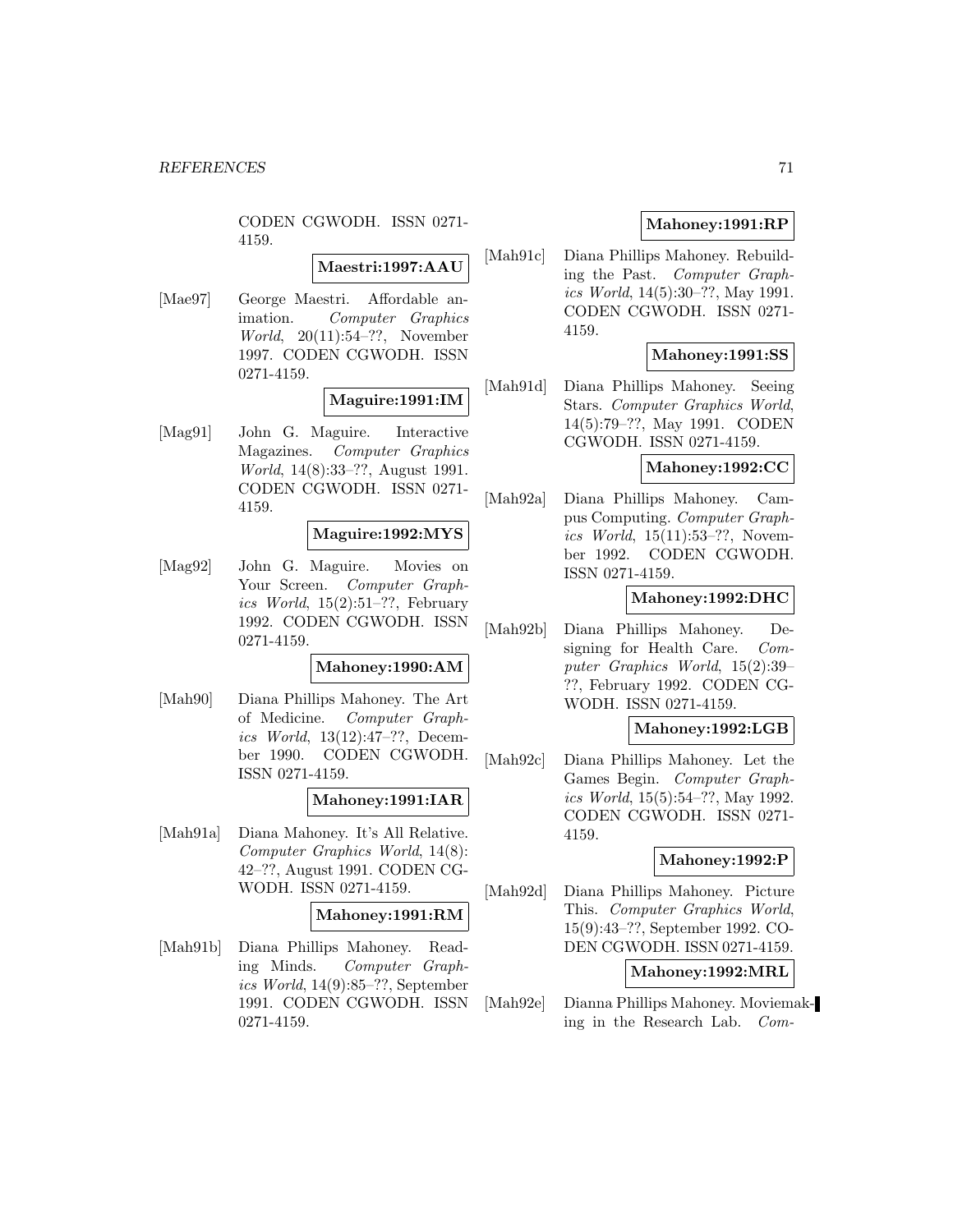puter Graphics World, 15(12):19– ??, December 1992. CODEN CG-WODH. ISSN 0271-4159.

## **Mahoney:1993:AL**

[Mah93a] Diana Phillips Mahoney. Artificial Life. Computer Graphics World, 16(2):37–??, February 1993. CO-DEN CGWODH. ISSN 0271-4159.

#### **PhillipsMahoney:1993:DD**

[Mah93b] Diana Phillips Mahoney. Drug Discovery. Computer Graphics World, 16(4):54–??, April 1993. CODEN CGWODH. ISSN 0271- 4159.

### **Mahoney:1993:MMU**

[Mah93c] Diana Phillips Mahoney. Movies That Move Us. Computer Graphics World, 16(12):40–??, December 1993. CODEN CGWODH. ISSN 0271-4159.

# **Mahoney:1993:SOC**

[Mah93d] Diana Phillips Mahoney. Seeing Order in Chaos. Computer Graphics World, 16(7):51–??, July 1993. CODEN CGWODH. ISSN 0271- 4159.

# **Mahoney:1993:SL**

[Mah93e] Diana Phillips Mahoney. The Stuff of Life. Computer Graphics World, 16(6):54–??, June 1993. CODEN CGWODH. ISSN 0271- 4159.

### **Mahoney:1993:TT**

[Mah93f] Diana Phillips Mahoney. Time Travels. Computer Graphics World, 16(10):38–??, October 1993. CODEN CGWODH. ISSN 0271-4159.

# **Mahoney:1994:VS**

[Mah94a] D. P. Mahoney. Virtual Science. Computer Graphics World, 17(7): 20–??, July 1994. CODEN CG-WODH. ISSN 0271-4159.

# **Mahoney:1994:WI**

[Mah94b] Diana Phillips Mahoney. And the winner is. Computer Graphics World, 17(1):40–??, January 1994. CODEN CGWODH. ISSN 0271- 4159.

### **Mahoney:1994:AAL**

[Mah94c] Diana Phillips Mahoney. Avant-Garde Architects Look to CAD. Computer Graphics World, 17(3): 36–??, March 1994. CODEN CG-WODH. ISSN 0271-4159.

### **Mahoney:1994:C**

[Mah94d] Diana Phillips Mahoney. Cityscapes. Computer Graphics World, 17(4): 36–??, April 1994. CODEN CG-WODH. ISSN 0271-4159.

### **Mahoney:1994:DND**

[Mah94e] Diana Phillips Mahoney. Driving a New Design Mode. Computer Graphics World, 17(2):46– ??, February 1994. CODEN CG-WODH. ISSN 0271-4159.

#### **Mahoney:1994:WTA**

[Mah94f] Diana Phillips Mahoney. Walking Through Architectural Designs. Computer Graphics World, 17(6):22–??, June 1994. CODEN CGWODH. ISSN 0271-4159.

# **Mahoney:1995:CT**

[Mah95a] Diana Phillips Mahoney. CAD in toyland. Computer Graphics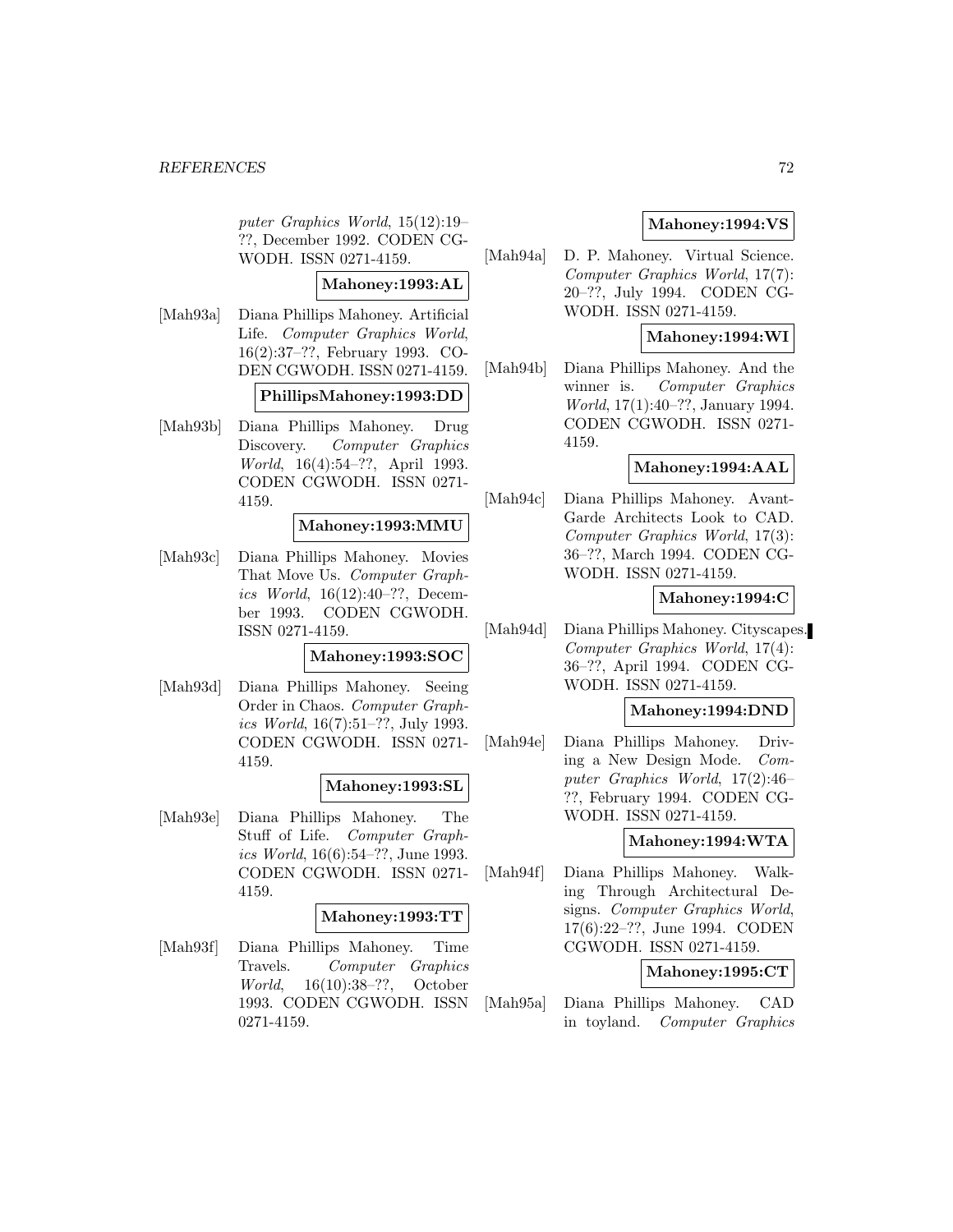World, 18(4):??, April 1995. CO-DEN CGWODH. ISSN 0271-4159.

#### **Mahoney:1995:DV**

[Mah95b] Diana Phillips Mahoney. Driving VR. Computer Graphics World, 18(5):??, May 1995. CODEN CG-WODH. ISSN 0271-4159.

## **Mahoney:1995:FAA**

[Mah95c] Diana Phillips Mahoney. Facial Animation: According to freelance animator Rod Altschul, speech involves not just lip movement, but also myriad facial muscles as well as those of the throat and tongue. Computer Graphics World, 18(1):60–62, January 1995. CODEN CGWODH. ISSN 0271- 4159.

### **Mahoney:1995:RPM**

[Mah95d] Diana Phillips Mahoney. Rapid Prototyping in Medicine. Computer Graphics World, 18(2):42– ??, February 1995. CODEN CG-WODH. ISSN 0271-4159.

### **Mahoney:1996:VRP**

[Mah96] Diana Phillips Mahoney. Virtual reality on the PC. Computer Graphics World, 19(5):??, May 1996. CODEN CGWODH. ISSN 0271-4159.

### **Mahoney:1997:FTR**

[Mah97] Diana Mahoney. Face tracking — recreating the subtle and notso-subtle expressions of the human face is no trivial task. even a simple smile involves the interplay of myriad muscles. yet given the booming market for animated

characters, the push is on to create reliable face-tracking technology. Computer Graphics World, 20(4):23–??, April 1997. CODEN CGWODH. ISSN 0271-4159.

### **Mahoney:1998:MCG**

[Mah98a] Diana Philips Mahoney. Merging CAD and GIS. Computer Graphics World, 21(3):45–??, March 1998. CODEN CGWODH. ISSN 0271-4159.

## **Mahoney:1998:B**

[Mah98b] Diana Phillips Mahoney. Brainstorm. Computer Graphics World, 21(7):79–??, July 1998. CODEN CGWODH. ISSN 0271-4159.

### **Mahoney:1998:CST**

[Mah98c] Diana Phillips Mahoney. Commercial success. Computer Graphics World, 21(4):65–??, April 1998. CODEN CGWODH. ISSN 0271- 4159.

### **McCloskey:1996:LMD**

[McC96] Bill McCloskey. Let's make a deal — the secrets to negotiating a great deal on high-end animation software and hardware — and maintaining good post-sales and technical support — as revealed by a former software salesperson. Computer Graphics World, 19(2): 38–??, February 1996. CODEN CGWODH. ISSN 0271-4159.

### **McMillan:1990:DCP**

[McM90a] Tom McMillan. Desktop Color Publishing. Computer Graphics World, 13(1):36–??, January 1990. CODEN CGWODH. ISSN 0271- 4159.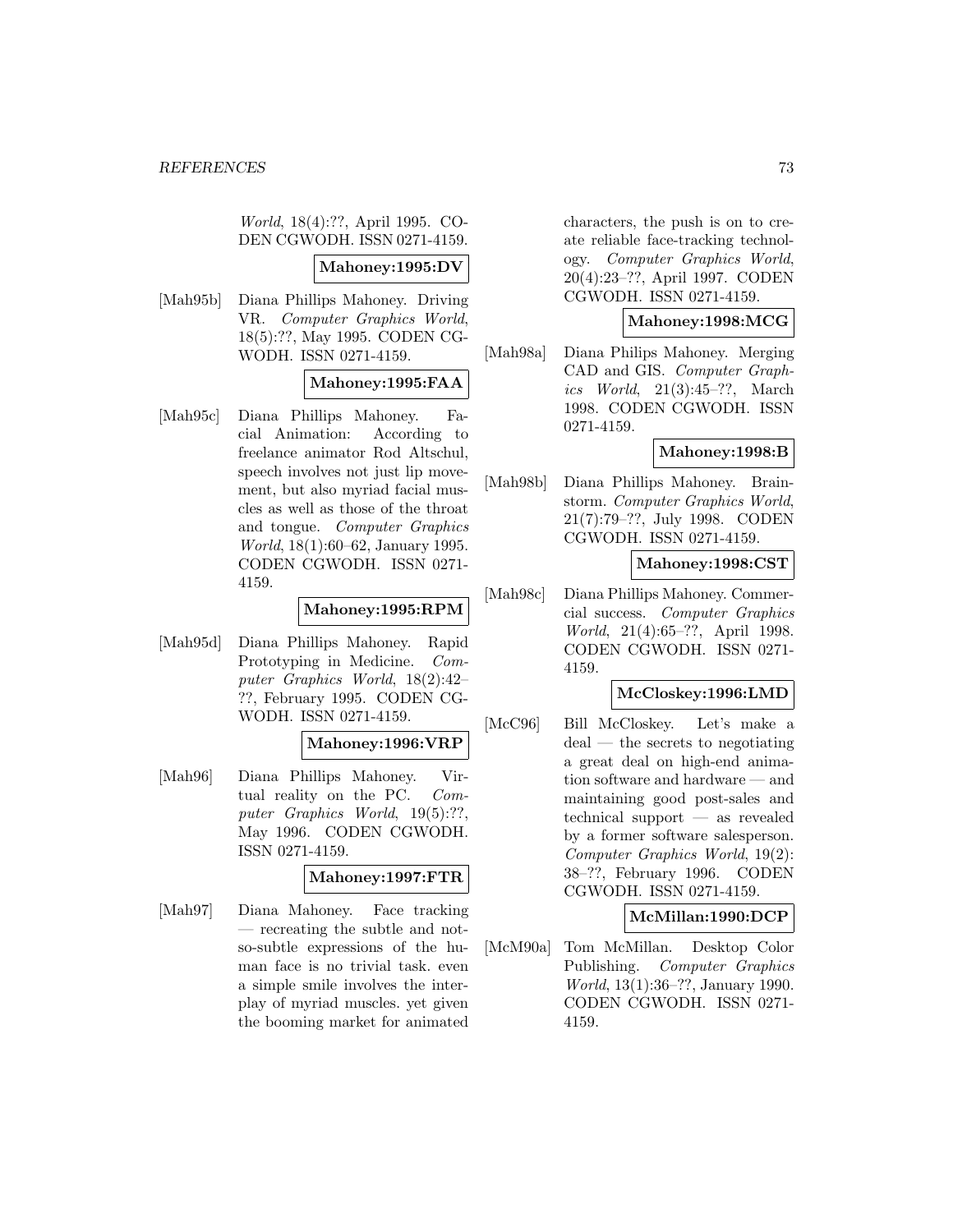## **McMillan:1990:IVB**

[McM90b] Tom McMillan. Interactive Video Bolsters Health Care Education. Computer Graphics World, 13(5): 44–??, May 1990. CODEN CG-WODH. ISSN 0271-4159.

## **McMillan:1990:ME**

[McM90c] Tom McMillan. Multimedia and Education. Computer Graphics World, 13(10):68–??, October 1990. CODEN CGWODH. ISSN 0271-4159.

# **McMillan:1991:NTP**

[McM91] Tom McMillan. New Tools for Package Design. Computer Graphics World, 14(8):62–??, August 1991. CODEN CGWODH. ISSN 0271-4159.

### **McMillan:1992:PPC**

[McM92] Tom McMillan. The Promise of Portable Color. Computer Graphics World, 15(9):30–??, September 1992. CODEN CGWODH. ISSN 0271-4159.

#### **Meyer:1997:VPS**

[Mey97] Ann Meyer. Virtual prototypes. Computer Graphics World, 20(9): 65–??, September 1997. CODEN CGWODH. ISSN 0271-4159.

### **Milburn:1993:FH**

[Mil93] Ross Milburn. Flying High. Computer Graphics World, 16(2):44– ??, February 1993. CODEN CG-WODH. ISSN 0271-4159.

#### **Milburn:1995:SSP**

[Mil95] Ken Milburn. Shopping for scanners — part of the art of picking

a scanner is understanding what you need it for and how that need matches up with the capabilities. Computer Graphics World, 18(7): 57–??, July 1995. CODEN CG-WODH. ISSN 0271-4159.

### **MintzTesta:1994:BSS**

[Min94] Bridget Mintz Testa. Building a Space Station. Computer Graphics World, 17(5):24–??, May 1994. CODEN CGWODH. ISSN 0271- 4159.

#### **Morrison:1993:RA**

[Mor93] Mike Morrison. Ready... and Action! Computer Graphics World, 16(11):49–??, November 1993. CODEN CGWODH. ISSN 0271-4159.

### **Novitski:1993:CC**

[Nov93a] B. Novitski. Constructive Communication. Computer Graphics World, 16(6):35–??, June 1993. CODEN CGWODH. ISSN 0271- 4159.

#### **Novitski:1993:SWM**

[Nov93b] B. Novitski. Students Who Mean Business. Computer Graphics World, 16(7):77–??, July 1993. CODEN CGWODH. ISSN 0271- 4159.

### **Novitski:1993:VLC**

[Nov93c] B. J. Novitski. Visiting Lost Cities. Computer Graphics World, 16(1):48–??, January 1993. CO-DEN CGWODH. ISSN 0271-4159.

### **Novitski:1993:SM**

[Nov93d] Bobby-Jo Novitski. Sketch Modeling. Computer Graphics World,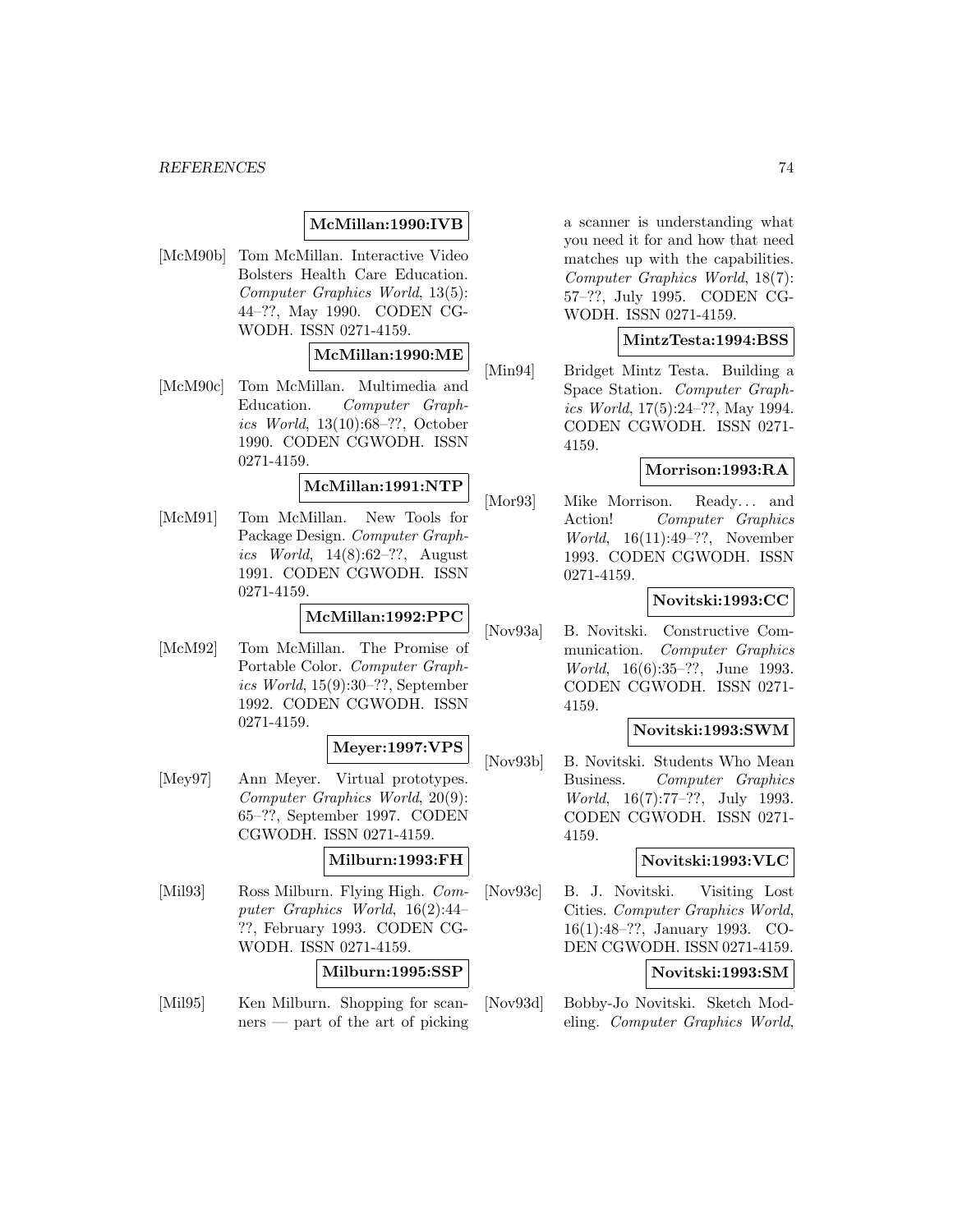16(5):45–??, May 1993. CODEN CGWODH. ISSN 0271-4159.

### **Novitski:1995:QVO**

[Nov95] B. J. Novitski. QuickTime VR Opens Doors for Architects? With Apple's QuickTime VR, architects — even those relying on relatively modest equipment — can "navigate" photographic-quality scenes. Computer Graphics World, 18 (11):50–??, November 1995. CO-DEN CGWODH. ISSN 0271-4159.

#### **Novitski:1996:AAA**

[Nov96] B. J. Novitski. Adventures in architecture — architects who find photorealism too expensive and time-consuming to achieve are experimenting with novel techniques for. Computer Graphics World, 19(6):23–??, June 1996. CODEN CGWODH. ISSN 0271-4159.

#### **Novitski:1998:AAI**

[Nov98a] B. J. Novitski. An architectural awakening. Computer Graphics World, 21(6):22–??, June 1998. CODEN CGWODH. ISSN 0271- 4159.

### **Novitski:1998:DDR**

[Nov98b] B. J. Novitski. Digital design reaches new heights. Computer Graphics World, 21(9):54– ??, September 1998. CODEN CG-WODH. ISSN 0271-4159.

#### **Oliver:1994:EVE**

[Oli94] D. Oliver. Enriched Video Editing: As hardware advances have enriched the quality of captured video, the tools used to edit video

have improved as well. Computer Graphics World, 17(12):20– ??, December 1994. CODEN CG-WODH. ISSN 0271-4159.

#### **Porter:1992:VR**

[PE92] Stephen Porter and Arielle Emmett. Virtual Reality. Computer Graphics World, 15(3):42– ??, March 1992. CODEN CG-WODH. ISSN 0271-4159.

#### **Porter:1990:SS**

[PF90] Stephen Porter and Richard Fichera. Super Survey. Computer Graphics World, 13(8):90–??, August 1990. CODEN CGWODH. ISSN 0271-4159.

## **Pfitzer:1990:DME**

[Pfi90a] Gary Pfitzer. Designing Made Easy. Computer Graphics World, 13(10):102–??, October 1990. CO-DEN CGWODH. ISSN 0271-4159.

## **Pfitzer:1990:SPD**

[Pfi90b] Gary Pfitzer. Streamlining PCB Design. Computer Graphics World, 13(5):87–??, May 1990. CODEN CGWODH. ISSN 0271- 4159.

### **Pfitzer:1991:MM**

[Pfi91] Gary Pfitzer. Music and Motion. Computer Graphics World, 14(7): 68–??, July 1991. CODEN CG-WODH. ISSN 0271-4159.

**Pfitzer:1992:ATM**

[Pfi92a] Gary Pfitzer. Ancient Tale, Modern Impact. Computer Graphics World, 15(11):46–??, November 1992. CODEN CGWODH. ISSN 0271-4159.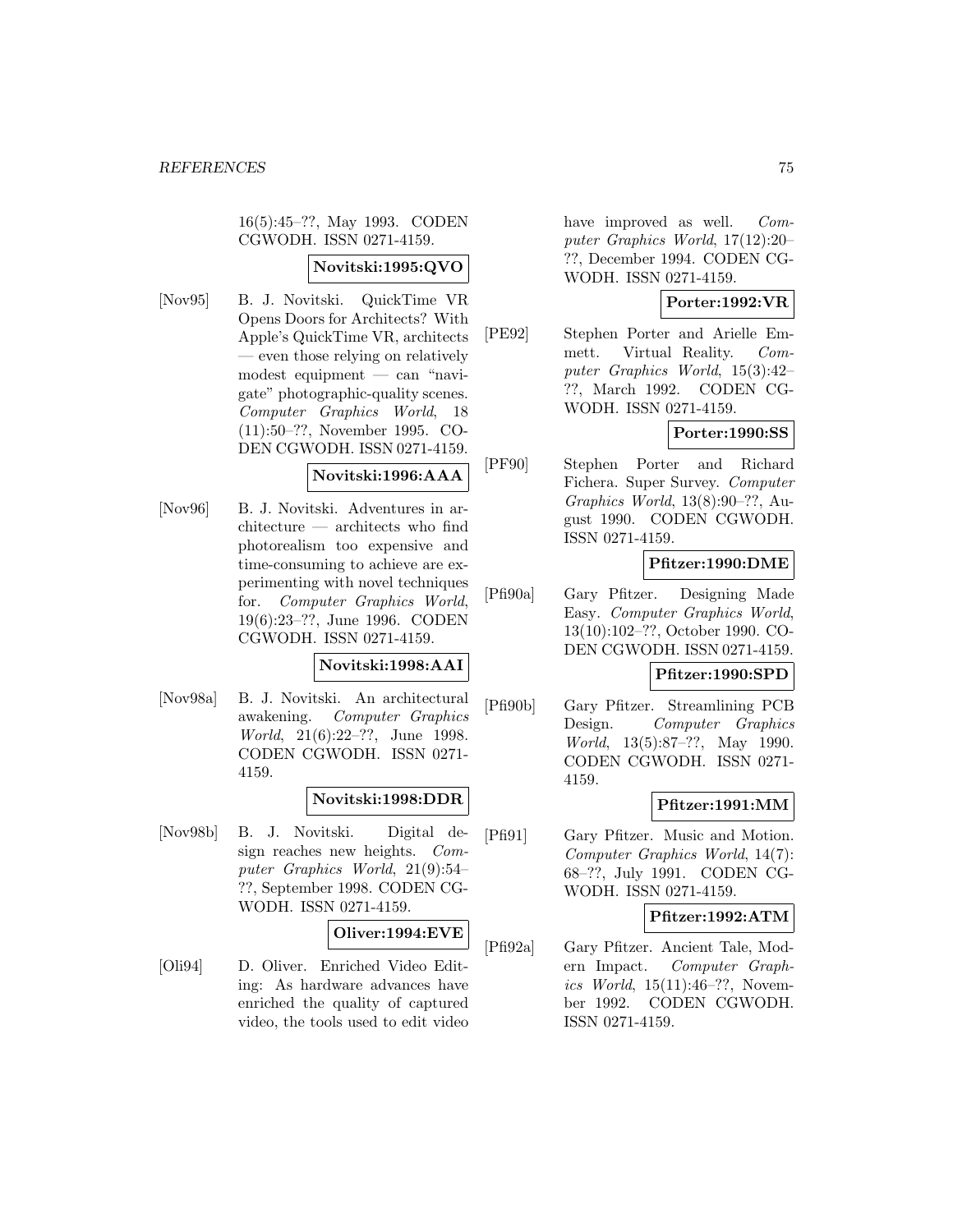## **Pfitzer:1992:CC**

[Pfi92b] Gary Pfitzer. Computer Carpentry. Computer Graphics World, 15 (1):81–??, January 1992. CODEN CGWODH. ISSN 0271-4159.

### **Pfitzer:1992:IRF**

[Pfi92c] Gary Pfitzer. Inside the Rain Forest. Computer Graphics World, 15(7):54–??, July 1992. CODEN CGWODH. ISSN 0271-4159.

# **Pfitzer:1992:LM**

[Pfi92d] Gary Pfitzer. The Lawnmower Man. Computer Graphics World, 15(4):44–??, April 1992. CODEN CGWODH. ISSN 0271-4159.

#### **Pfitzer:1993:YF**

[Pfi93a] Gary Pfitzer. A Year in Film. Computer Graphics World, 16 (12):52–??, December 1993. CO-DEN CGWODH. ISSN 0271-4159.

#### **Pfitzer:1993:SA**

[Pfi93b] Gary Pfitzer. State of the Arts. Computer Graphics World, 16(3): 24–??, March 1993. CODEN CG-WODH. ISSN 0271-4159.

## **Pfitzer:1994:WR**

[Pfi94a] G. Pfitzer. Wildebeests on the Run. Computer Graphics World, 17(7):52–??, July 1994. CODEN CGWODH. ISSN 0271-4159.

### **Pfitzer:1994:T**

[Pfi94b] Gary Pfitzer. Thumbelina. Computer Graphics World, 17(4):31– ??, April 1994. CODEN CG-WODH. ISSN 0271-4159.

### **PhillipsMahoney:1995:AFI**

[Phi95a] Diana Phillips Mahoney. Architecture for the Fun of It — The burgeoning digital entertainment market represents some exciting new opportunities for a growing number of architects. Computer Graphics World, 18(12):36– ??, December 1995. CODEN CG-WODH. ISSN 0271-4159.

### **PhillipsMahoney:1995:CT**

[Phi95b] Diana Phillips Mahoney. CAD in Toyland. Computer Graphics World, 18(4):42–??, April 1995. CODEN CGWODH. ISSN 0271- 4159.

### **PhillipsMahoney:1995:DV**

[Phi95c] Diana Phillips Mahoney. Driving VR. Computer Graphics World, 18(5):22–??, May 1995. CODEN CGWODH. ISSN 0271-4159.

### **PhillipsMahoney:1995:MRT**

[Phi95d] Diana Phillips Mahoney. Medical researchers take simulations to heart. Computer Graphics World, 18(9):47–49, September 1995. CO-DEN CGWODH. ISSN 0271-4159.

## **PhillipsMahoney:1995:MVR**

[Phi95e] Diana Phillips Mahoney. Modeling for Virtual Reality — When developing virtual environments, modelers must follow a set of rules that are more complex than those adhered to by creators of passive animations. Computer Graphics World, 18(10):45–??, October 1995. CODEN CGWODH. ISSN 0271-4159.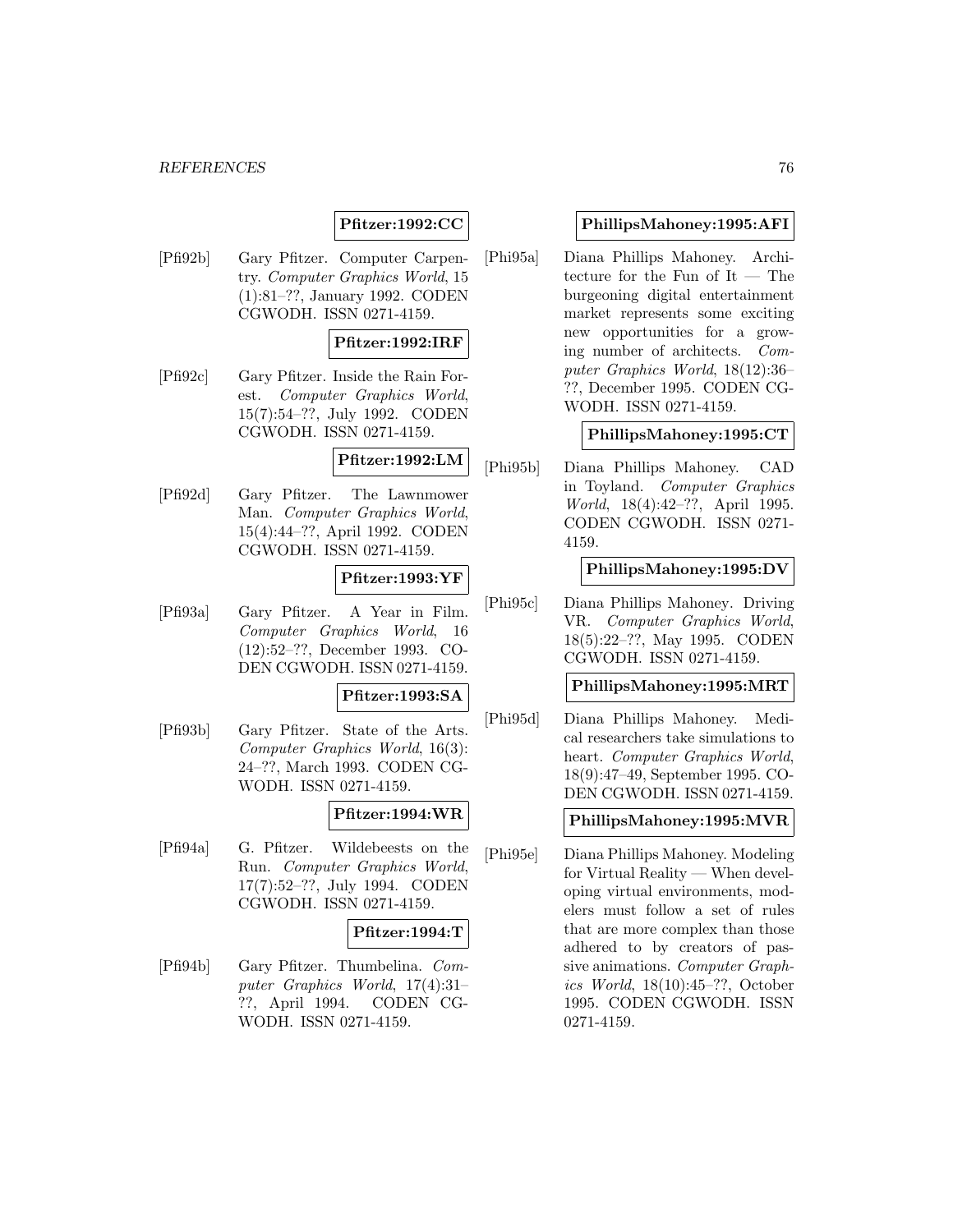#### **PhillipsMahoney:1995:UMS**

[Phi95f] Diana Phillips Mahoney. Unlocking the mysteries of science  $- A$ variety of tools, including colors, textures, and animation, combine to help scientists better understand complex natural phenomena. Computer Graphics World, 18(7):22–??, July 1995. CODEN CGWODH. ISSN 0271-4159.

#### **PhillipsMahoney:1996:ANI**

[Phi96a] Diana Phillips Mahoney. Animating nature  $-$  it's not easy to mimic mother nature. yet that's not stopping computer artists and animators from striving to create ever more believable digital versions of oceans, mountains, forests, hurricanes, and avalanches. Computer Graphics World, 19(12):40–??, December 1996. CODEN CGWODH. ISSN 0271-4159.

#### **PhillipsMahoney:1996:ASM**

[Phi96b] Diana Phillips Mahoney. The art and science of medical visualization — in conjunction with dramatic advances in scanning technologies, computer-aided visualization tools are. Computer Graphics World, 19(7):25–??, July 1996. CODEN CGWODH. ISSN 0271-4159.

### **PhillipsMahoney:1996:FAD**

[Phi96c] Diana Phillips Mahoney. The fabric of animation — due to a variety of factors, realistically animating CG clothing is extraordinarily difficult. as such, most of the significant work being done in this

area is taking place in universitybased research facilities. Computer Graphics World, 19(8):29– ??, August 1996. CODEN CG-WODH. ISSN 0271-4159.

#### **PhillipsMahoney:1996:FPT**

[Phi96d] Diana Phillips Mahoney. Feature prototyping — today, comfort and ease of use are top priorities when it comes to designing technology-rich products, such as avionics control. Computer Graphics World, 19(10):38–??, October 1996. CODEN CGWODH. ISSN 0271-4159.

## **PhillipsMahoney:1996:LFC**

[Phi96e] Diana Phillips Mahoney. L5: First city in space — this new Imax 3D film is a futuristic adventure that combines 3D computer graphics and live-action footage with actual space imagery-provided by NASA. Computer Graphics World, 19 (11):39–??, November 1996. CO-DEN CGWODH. ISSN 0271-4159.

#### **PhillipsMahoney:1996:RWM**

[Phi96f] Diana Phillips Mahoney. Riding the wave of motion-based movies — producers of ride-simulation films are increasingly looking to computer-generated imagery to create scenes that films are increasingly looking to computergenerated imagery to create scenes that are either technologically impossible or impractical to achieve. Computer Graphics World, 19(2): 30–??, February 1996. CODEN CGWODH. ISSN 0271-4159.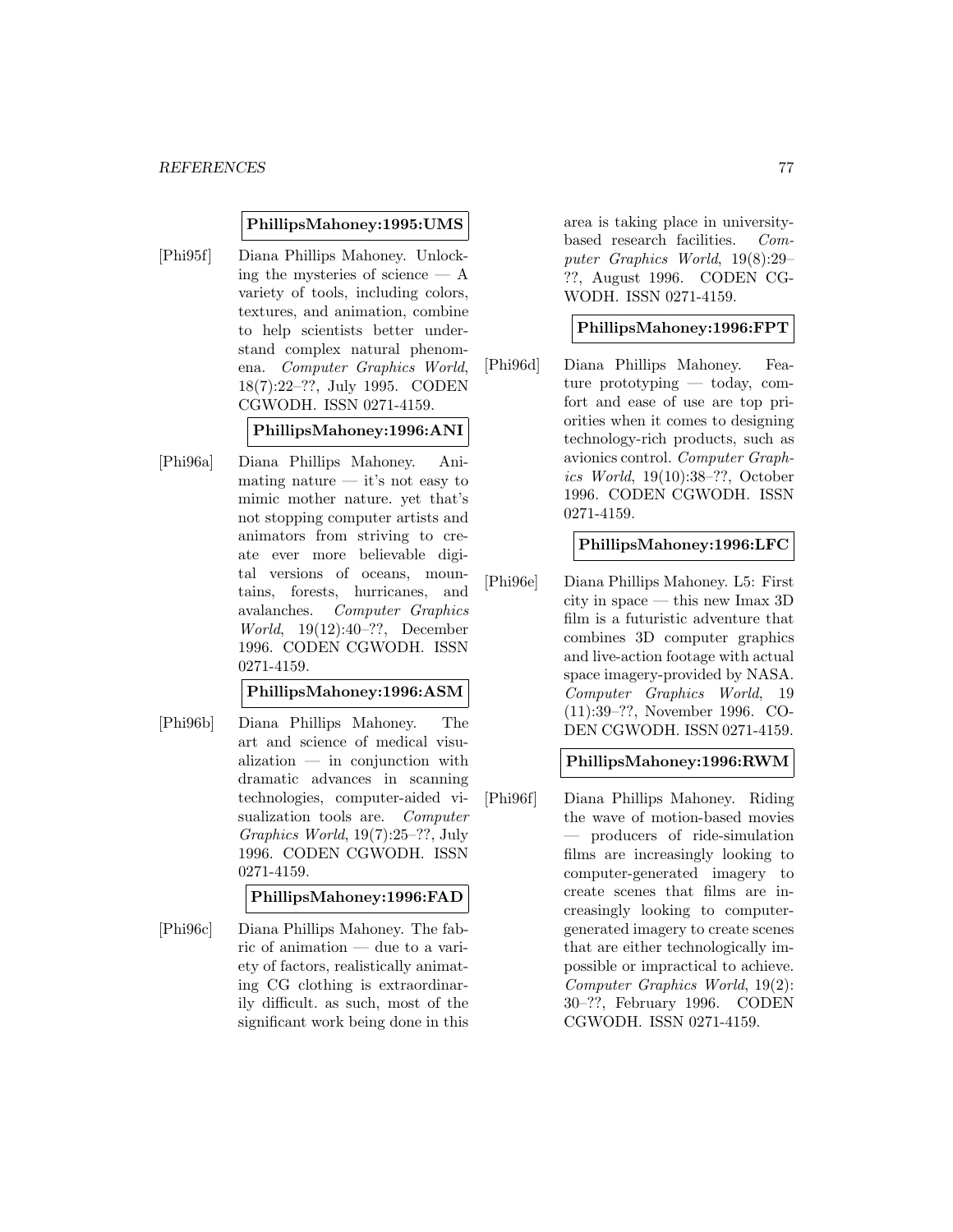#### **PhillipsMahoney:1996:VRP**

[Phi96g] Diana Phillips Mahoney. Virtual reality on the PC — significant enhancements in PC hardware are prompting many vendors of virtual-reality software to develop more user-friendly interfaces to enhance the appeal of their PCbased offerings. Computer Graphics World, 19(5):53–??, May 1996. CODEN CGWODH. ISSN 0271- 4159.

## **PhillipsMahoney:1997:AFA**

[Phi97a] Diana Phillips Mahoney. All fired  $up$  — on average, it takes from three to five years to design and produce a new fire truck. but the engineers and designers at Freightliner managed to reduce that process to just nine months through some skillful use of its digital tools. Computer Graphics World, 20(5): 25–??, May 1997. CODEN CG-WODH. ISSN 0271-4159.

#### **PhillipsMahoney:1997:MBC**

[Phi97b] Diana Phillips Mahoney. Moving beyond CAD. Computer Graphics World, 20(6):20–??, June 1997. CODEN CGWODH. ISSN 0271- 4159.

#### **PhillipsMahoney:1997:PPA**

[Phi97c] Diana Phillips Mahoney. Philadelphia 2000. Computer Graphics World, 20(6):30–??, June 1997. CODEN CGWODH. ISSN 0271- 4159.

### **PhillipsMahoney:1997:PTI**

[Phi97d] Diana Phillips Mahoney. The power of touch. Computer Graphics World,  $20(8):41-??$ , August

### 1997. CODEN CGWODH. ISSN 0271-4159.

#### **PhillipsMahoney:1997:PAP**

[Phi97e] Diana Phillips Mahoney. Procedural animation — procedural animation techniques, which use algorithms or mathematical expressions to drive the movement of objects or volumes over time, already are delivering some significant benefits to animators. but the technology continues to advance, and tomorrow's animation programs will make even greater use of these techniques. Computer Graphics World, 20(5):39–??, May 1997. CODEN CGWODH. ISSN 0271-4159.

## **PhillipsMahoney:1997:VTN**

[Phi97f] Diana Phillips Mahoney. Virtual therapy nets real results. Computer Graphics World, 20(12):52– ??, December 1997. CODEN CG-WODH. ISSN 0271-4159.

#### **PhillipsMahoney:1997:VVU**

[Phi97g] Diana Phillips Mahoney. Visualizing volumes. Computer Graphics World, 20(7):42–??, July 1997. CODEN CGWODH. ISSN 0271- 4159.

#### **PhillipsMahoney:1998:LCS**

[Phi98] Diana Phillips Mahoney. Launching a construction simulation. Computer Graphics World, 21(8): 60–??, August 1998. CODEN CG-WODH. ISSN 0271-4159.

#### **Pickover:1991:US**

[Pic91] Clifford A. Pickover. The Ultimate Survey. Computer Graph-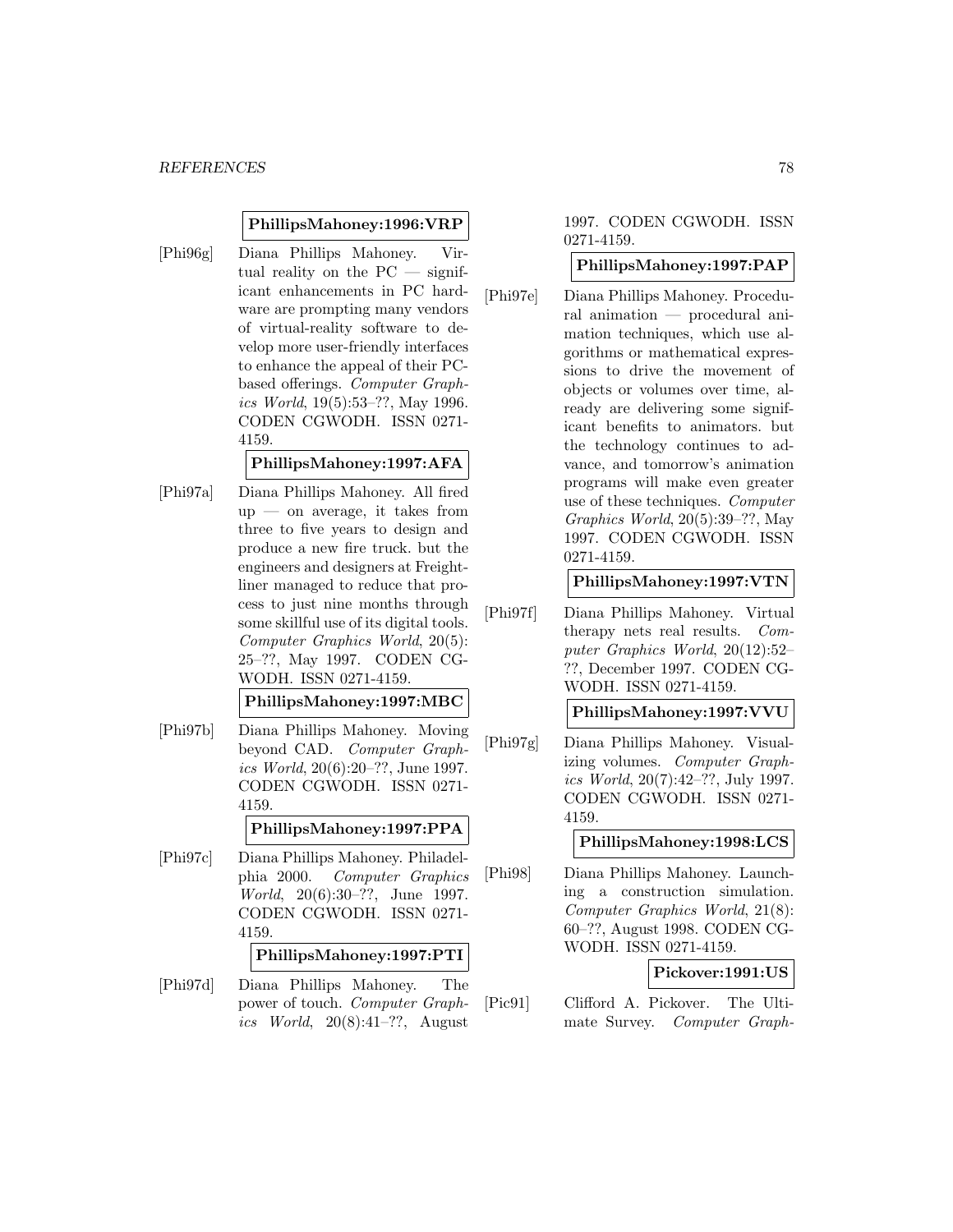ics World, 14(11):57–??, November 1991. CODEN CGWODH. ISSN 0271-4159.

## **Pope:1994:EOB**

[Pop94] D. Pope. Exploring the Options Beyond 3D Studio. Computer Graphics World, 17(11):44– ??, November 1994. CODEN CG-WODH. ISSN 0271-4159.

## **Porter:1990:FFC**

[Por90a] Stephen Porter. FEA Faces a Changing Role. Computer Graphics World, 13(4):38–??, April 1990. CODEN CGWODH. ISSN 0271-4159.

## **Porter:1990:MS**

[Por90b] Stephen Porter. Made for the Stage. Computer Graphics World, 13(8):60–??, August 1990. CO-DEN CGWODH. ISSN 0271-4159.

### **Porter:1991:DR**

[Por91a] Stephen Porter. Designing by the Rules. Computer Graphics World, 14(11):28–??, November 1991. CODEN CGWODH. ISSN 0271-4159.

### **Porter:1991:EOE**

[Por91b] Stephen Porter. Educating Our Engineers. Computer Graphics World, 14(10):46–??, October 1991. CODEN CGWODH. ISSN 0271-4159.

## **Porter:1991:WC**

[Por91c] Stephen Porter. Winds of Change. Computer Graphics World, 14(2): 34–??, February 1991. CODEN CGWODH. ISSN 0271-4159.

## **Porter:1992:IJL**

[Por92] Stephen Porter. Interview: Jaron Lanier. Computer Graphics World, 15(4):61–??, April 1992. CODEN CGWODH. ISSN 0271- 4159.

### **Porter:1994:EVN**

[Por94] S. Porter. Engineering Visualization: The number of players in the visualization market is surprisingly large for a market that's still relatively small. Computer Graphics World, 17(11):23–??, November 1994. CODEN CGWODH. ISSN 0271-4159.

## **Porter:1995:NHP**

[Por95a] Stephen Porter. NT Hardware Power. Computer Graphics World, 18(8):66–??, August 1995. CO-DEN CGWODH. ISSN 0271-4159.

## **Porter:1995:WA**

[Por95b] Stephen Porter. What's Up With ACIS? Computer Graphics World, 18(9):30–??, September 1995. CO-DEN CGWODH. ISSN 0271-4159.

### **Potter:1991:SS**

[Pot91a] Caren Potter. A Solid Solution? Computer Graphics World, 14(8): 51–??, August 1991. CODEN CG-WODH. ISSN 0271-4159.

### **Potter:1991:HF**

[Pot91b] Caren Potter. The Human Factor. Computer Graphics World, 14(3): 61–??, March 1991. CODEN CG-WODH. ISSN 0271-4159.

### **Potter:1992:MAM**

[Pot92a] Caren D. Potter. Mechanism Analysis Moves with the Times.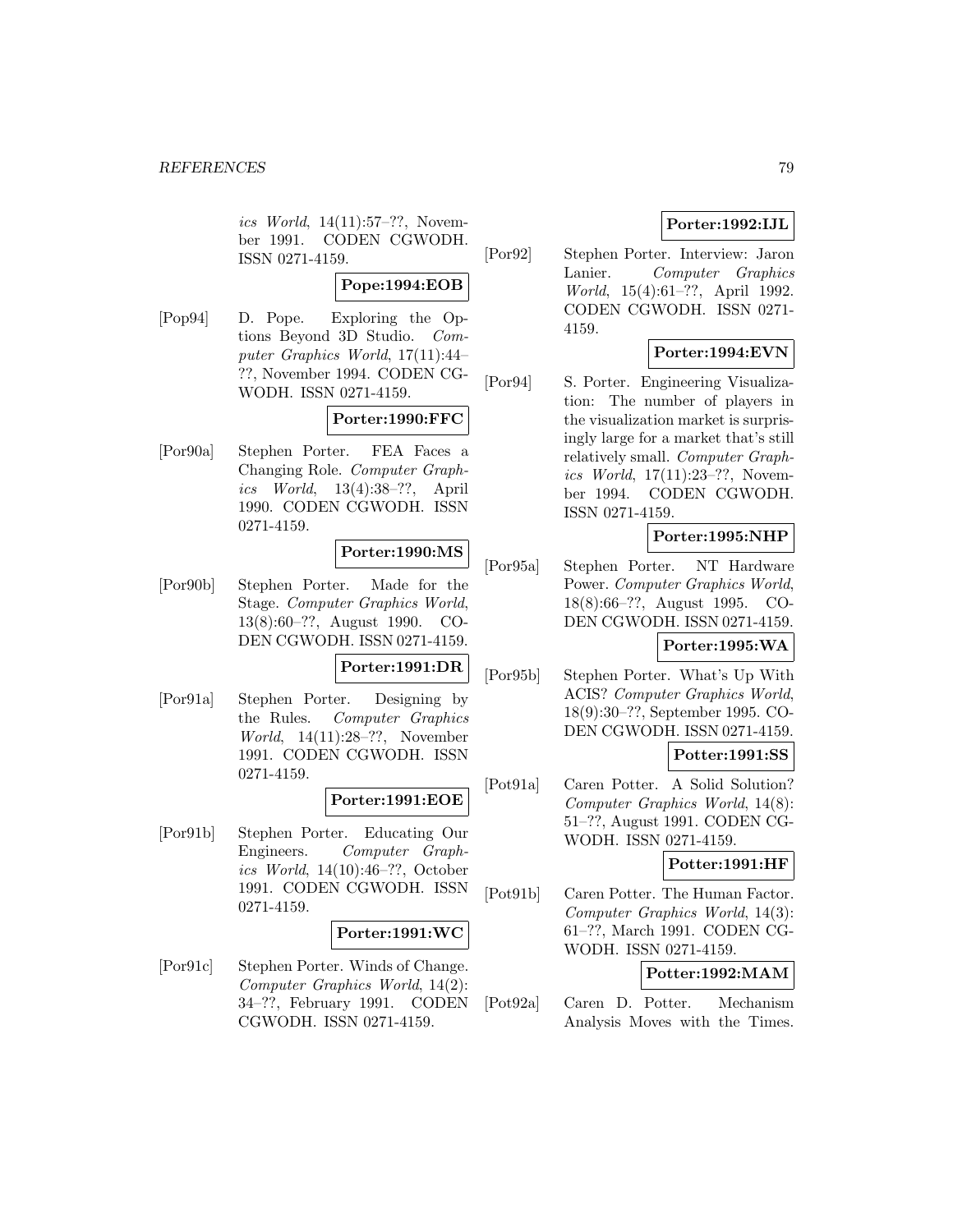Computer Graphics World, 15(5): 30–??, May 1992. CODEN CG-WODH. ISSN 0271-4159.

### **Potter:1992:MME**

[Pot92b] Caren D. Potter. Modeling Made Easy. Computer Graphics World, 15(11):28–??, November 1992. CODEN CGWODH. ISSN 0271-4159.

## **Potter:1993:FC**

[Pot93a] Caren D. Potter. FEA to the Core. Computer Graphics World, 16(5): 21–??, May 1993. CODEN CG-WODH. ISSN 0271-4159.

### **Potter:1993:RBE**

[Pot93b] Caren D. Potter. Removing Barriers to Electro-Mechanical Design. Computer Graphics World, 16(2): 32–??, February 1993. CODEN CGWODH. ISSN 0271-4159.

## **Potter:1994:SFP**

[Pot94] Caren D. Potter. A Select Few Push the Edge of Design. Computer Graphics World, 17(4):20– ??, April 1994. CODEN CG-WODH. ISSN 0271-4159.

# **Potter:1995:AEW**

[Pot95a] Caren D. Potter. Animation for Engineers: While the use of animation by engineers is not new, a handful of vendors have recognized a growing demand for animation as a design review or engineering communications tool and have created products tailored specifically for these purposes. Computer Graphics World, 18(1):54–59, January 1995. CO-DEN CGWODH. ISSN 0271-4159.

# **Potter:1995:ACD**

[Pot95b] Caren D. Potter. Architectural CAD on the Desktop. Computer Graphics World, 18(6):25– ??, June 1995. CODEN CG-WODH. ISSN 0271-4159.

# **Potter:1995:DTC**

[Pot95c] Caren D. Potter. Digital tools for collaborative engineering. Computer Graphics World, 18(8):??, August 1995. CODEN CG-WODH. ISSN 0271-4159.

## **Potter:1995:SCCa**

[Pot95d] Caren D. Potter. Special CAD/ CAM Supplement — Best Practices in Solid Modeling — What is it about solid modeling that makes it so difficult to do well, and how might it be better utilized? Computer Graphics World, 18(11):S1– ??, November 1995. CODEN CG-WODH. ISSN 0271-4159.

## **Potter:1995:SCCb**

[Pot95e] Caren D. Potter. Special CAD/ CAM Supplement: Digital Tools for Collaborative Engineering. Computer Graphics World, 18(8): S1–??, August 1995. CODEN CG-WODH. ISSN 0271-4159.

# **Potter:1995:APP**

[Pot95f] Caren D. Potter. The Allure of Pretty Pictures: As solid modeling becomes more widely used in engineering circles and rendering technology drops in price, the mechanical engineering community begins to see the value in using "pretty pictures" as a communications medium. Computer Graphics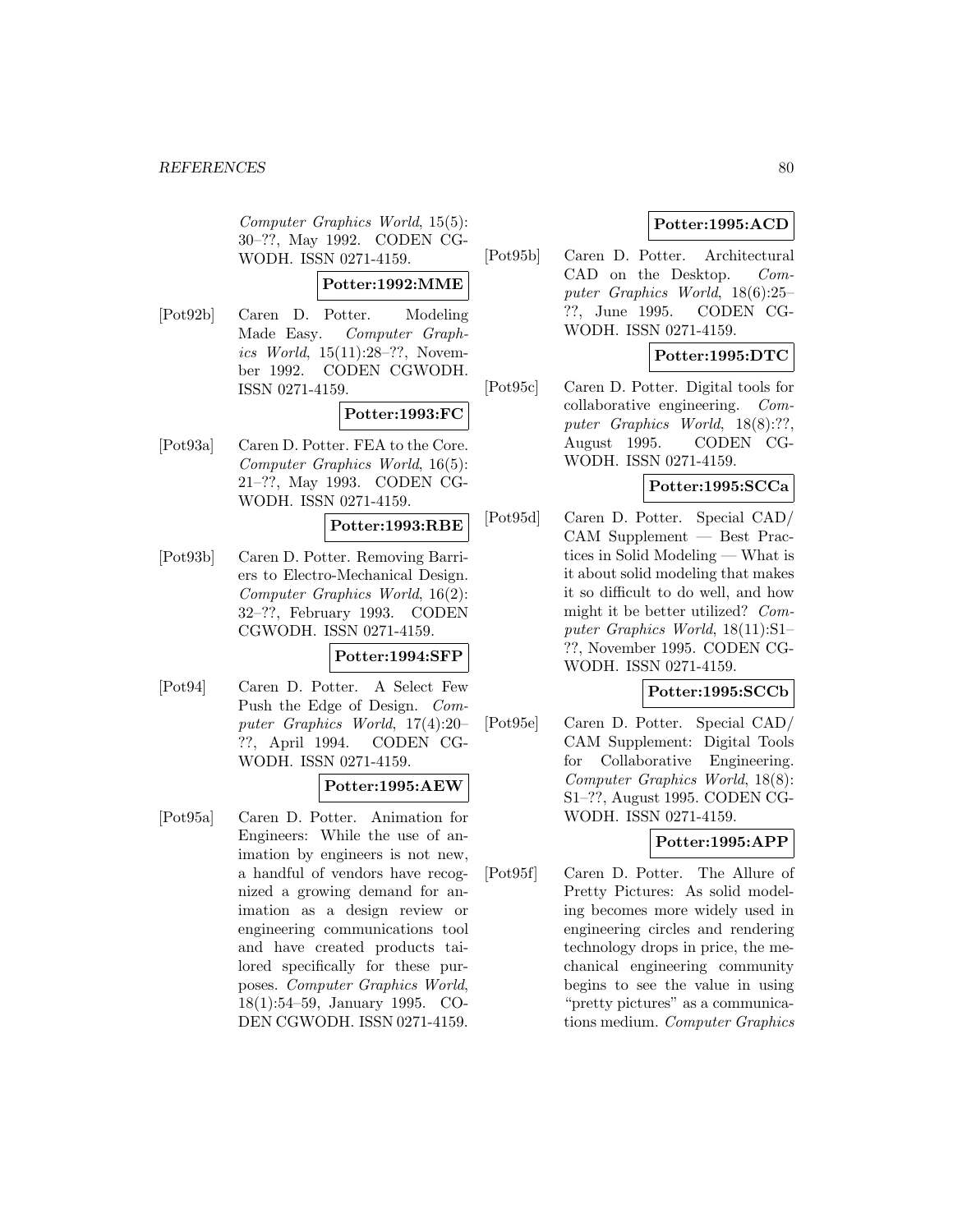World, 18(3):26–??, March 1995. CODEN CGWODH. ISSN 0271- 4159.

### **Potter:1996:AOD**

[Pot96a] Caren D. Potter. Achieving the optimal design — because the design optimization capabilities in most finite-element analysis programs have traditionally been difficult to use for a number of reasons, designers and engineers haven't really been making use of the tools. but as vendors enhance their design optimization offerings, previous objections to the use of this technology are beginning to disappear. Computer Graphics World, 19(5):21–??, May 1996. CODEN CGWODH. ISSN 0271-4159.

### **Potter:1996:CCSb**

[Pot96b] Caren D. Potter. CAD/CAM special report: CAD contracts won and lost — why do companies buy the CAD systems they buy, and what factors might prompt users to replace an  $\dots$  Computer Graphics World, 19(6):??, June 1996. CODEN CGWODH. ISSN 0271-4159.

### **Potter:1996:CCSa**

[Pot96c] Caren D. Potter. CAD/CAM special report: New CAD architectures — as established CAD software vendors revise their product offerings, they're devising underlying architectures that differ significantly from those of previous releases. one common ingredient in these newly architected CAD systems is the incorporation of object-oriented technology. Computer Graphics World, 19(3):S1– ??, March 1996. CODEN CG-WODH. ISSN 0271-4159.

### **Potter:1996:DLA**

[Pot96d] Caren D. Potter. Designing large assemblies — pushed by the sophisticated demands of the aerospace and automotive industries, CAD/CAM technology is finally becoming adept at handling complex assemblies containing thousands and even tens of thousands of parts. Computer Graphics World, 19(11):S1– ??, November 1996. CODEN CG-WODH. ISSN 0271-4159.

# **Potter:1996:EIF**

[Pot96e] Caren D. Potter. Engineering on the Internet  $- A$  few years ago, few CAD vendors were talking publicly about the Internet and its graphical showpiece, the World Wide Web. now, all of them have formulated Internet strategies, and a handful have already announced Internet-related products. Computer Graphics World, 19(8):51–??, August 1996. CO-DEN CGWODH. ISSN 0271-4159.

## **Potter:1996:NAB**

[Pot96f] Caren D. Potter. New architectures: a blueprint for CAD's future. Computer Graphics World, 19(3):??, March 1996. CODEN CGWODH. ISSN 0271-4159.

### **Potter:1996:STB**

[Pot96g] Caren D. Potter. Sorting through the bargain bin of 3D CAD looking for a 3D mechanical CAD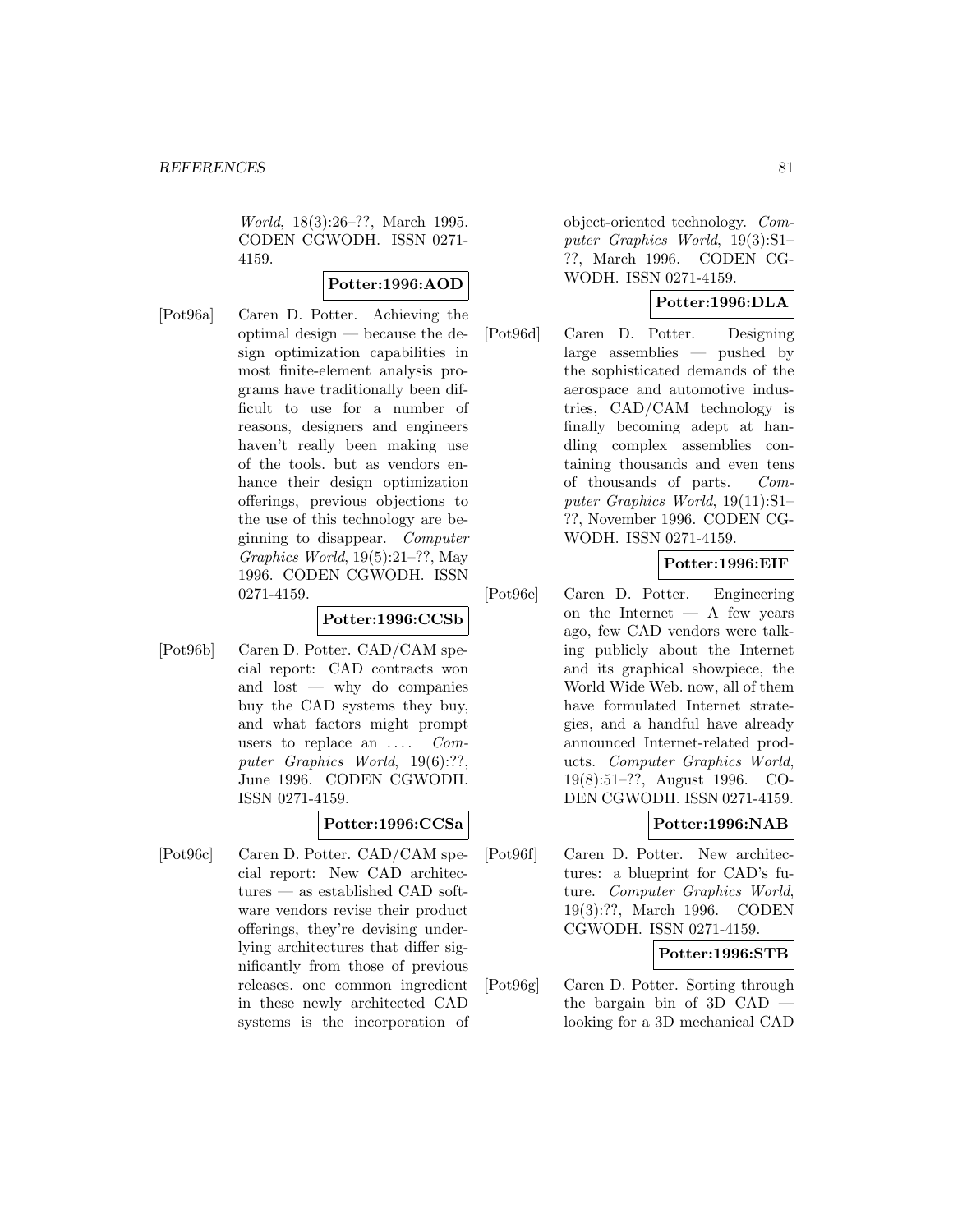program, but all you've got is USD 1500? take heart: a little money goes a long way in the world of low-cost mechanical CAD. Computer Graphics World, 19(1):23– ??, January 1996. CODEN CG-WODH. ISSN 0271-4159.

## **Potter:1997:ADE**

[Pot97a] Caren Potter. Analysis for design engineers — the push is on to move analysis up to the front of the design process, and one way vendors are trying to accommodate that trend is by developing analysis tools that can be put directly into the hands of designers. but can such tools ever really be used safely by anyone other than specialized analysts? Computer Graphics World, 20(3):23– ??, March 1997. CODEN CG-WODH. ISSN 0271-4159.

**Potter:1997:CAF**

[Pot97b] Caren Potter. Can AutoCAD fight back? it's been a tough year for Autodesk. its stock price has taken a beating, its last release of Auto-CAD software was soundly criticized, and its competitors are licking their chops. is this the beginning of a gloomy future, or is the once high-flying company poised to make a comeback? Computer Graphics World, 20(4):61– ??, April 1997. CODEN CG-WODH. ISSN 0271-4159.

**Potter:1997:CML**

[Pot97c] Caren Potter. Concept modelers: The latest trend in rapid prototyping — smaller, faster, cheaper siblings of conventional

rapid-prototyping tools, concept modelers. Computer Graphics World, 20(12):45–??, December 1997. CODEN CGWODH. ISSN 0271-4159.

## **Potter:1997:EMC**

[Pot97d] Caren Potter. The engines of mechanical CAD — as modeling kernels such as ACIS, Parasolid, and DesignBase continue their battle for market share, the debate rages. Computer Graphics World, 20(5): 31–??, May 1997. CODEN CG-WODH. ISSN 0271-4159.

## **Potter:1997:WEE**

[Pot97e] Caren Potter. Web-enabled engineering. Computer Graphics World, 20(11):64–??, November 1997. CODEN CGWODH. ISSN 0271-4159.

## **Potter:1998:BMM**

[Pot98a] Caren D. Potter. Battlinq for the midranqe. Computer Graphics World, 21(6):42–??, June 1998. CODEN CGWODH. ISSN 0271- 4159.

## **Potter:1998:CMP**

[Pot98b] Caren D. Potter. CAD makes a play in sports. Computer Graphics World, 21(5):24–??, May 1998. CODEN CGWODH. ISSN 0271- 4159.

# **Pyros:1996:OAV**

[Pyr96] Gregory Pyros. Outputting animation to video — there are a variety of methods available for outputting animation to video. but to decide which method is best for you and your application, you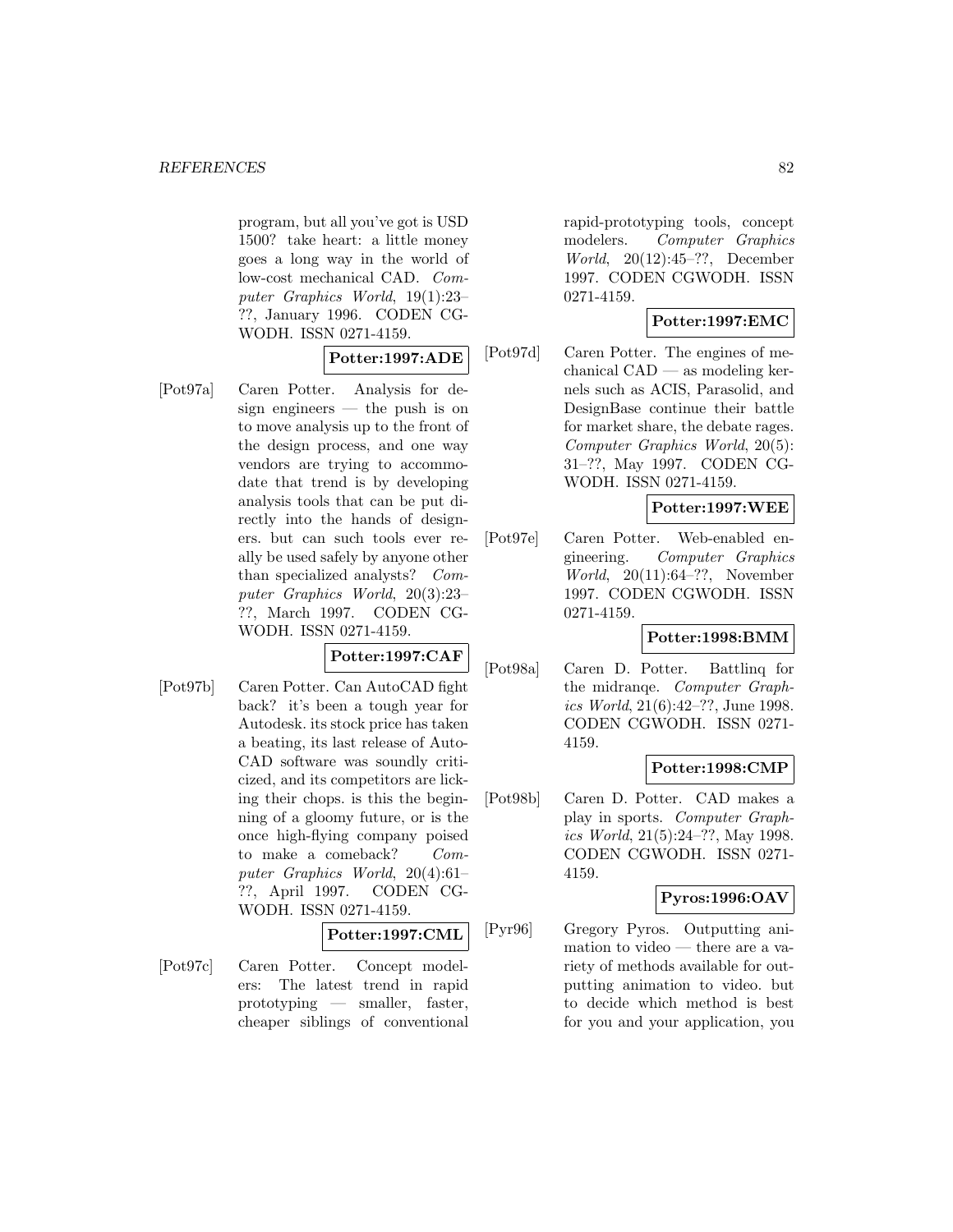must understand several concepts related to the. Computer Graphics World, 19(6):41–??, June 1996. CODEN CGWODH. ISSN 0271- 4159.

## **Pyros:1998:DVS**

[Pyr98] Gregory Pyros. Designing virtual sets. Computer Graphics World, 21(6):63–??, June 1998. CODEN CGWODH. ISSN 0271-4159.

## **Reveaux:1994:IG**

[Rev94] T. Reveaux. Interacting With the Gods. Computer Graphics World, 17(9):40–??, September 1994. CO-DEN CGWODH. ISSN 0271-4159.

## **Robertson:1990:BPG**

[Rob90a] Barbara Robertson. Bridging the Photo-Retouching Gap. Computer Graphics World, 13(10):52– ??, October 1990. CODEN CG-WODH. ISSN 0271-4159.

#### **Robertson:1990:PTF**

[Rob90b] Barbara Robertson. Photo-Retouching Technology: Friend or Foe? Computer Graphics World, 13(11):92–??, November 1990. CODEN CGWODH. ISSN 0271-4159.

#### **Robertson:1990:SS**

[Rob90c] Barbara Robertson. Sculpting the Scenery. Computer Graphics World, 13(6):48–??, June 1990. CODEN CGWODH. ISSN 0271- 4159.

### **Robertson:1990:CFA**

[Rob90d] Barbara Robertson. The Changing Face of AEC Presentations. Computer Graphics World, 13(3): 52–??, March 1990. CODEN CG-WODH. ISSN 0271-4159.

#### **Robertson:1990:TWH**

[Rob90e] Barbara Robertson. The Tangled Web of HDTV. Computer Graphics World,  $13(1):52-??$ , January 1990. CODEN CGWODH. ISSN 0271-4159.

#### **Robinson:1990:S**

[Rob90f] Phillip Robinson. Stereo 3D. Computer Graphics World, 13(6): 68–??, June 1990. CODEN CG-WODH. ISSN 0271-4159.

#### **Robinson:1990:ESC**

[Rob90g] Phillip Robinson. The Emergence of Smart CAD Software. Computer Graphics World, 13(7):55– ??, July 1990. CODEN CG-WODH. ISSN 0271-4159.

### **Robertson:1991:MP**

[Rob91a] Barbara Robertson. 3D Modeling for Print. Computer Graphics World, 14(11):36–??, November 1991. CODEN CGWODH. ISSN 0271-4159.

### **Robertson:1991:PR**

[Rob91b] Barbara Robertson. A Painting Revolution. Computer Graphics World, 14(4):34–??, April 1991. CODEN CGWODH. ISSN 0271- 4159.

#### **Robertson:1991:BV**

[Rob91c] Barbara Robertson. Biz Viz. Computer Graphics World, 14(9): 45–??, September 1991. CODEN CGWODH. ISSN 0271-4159.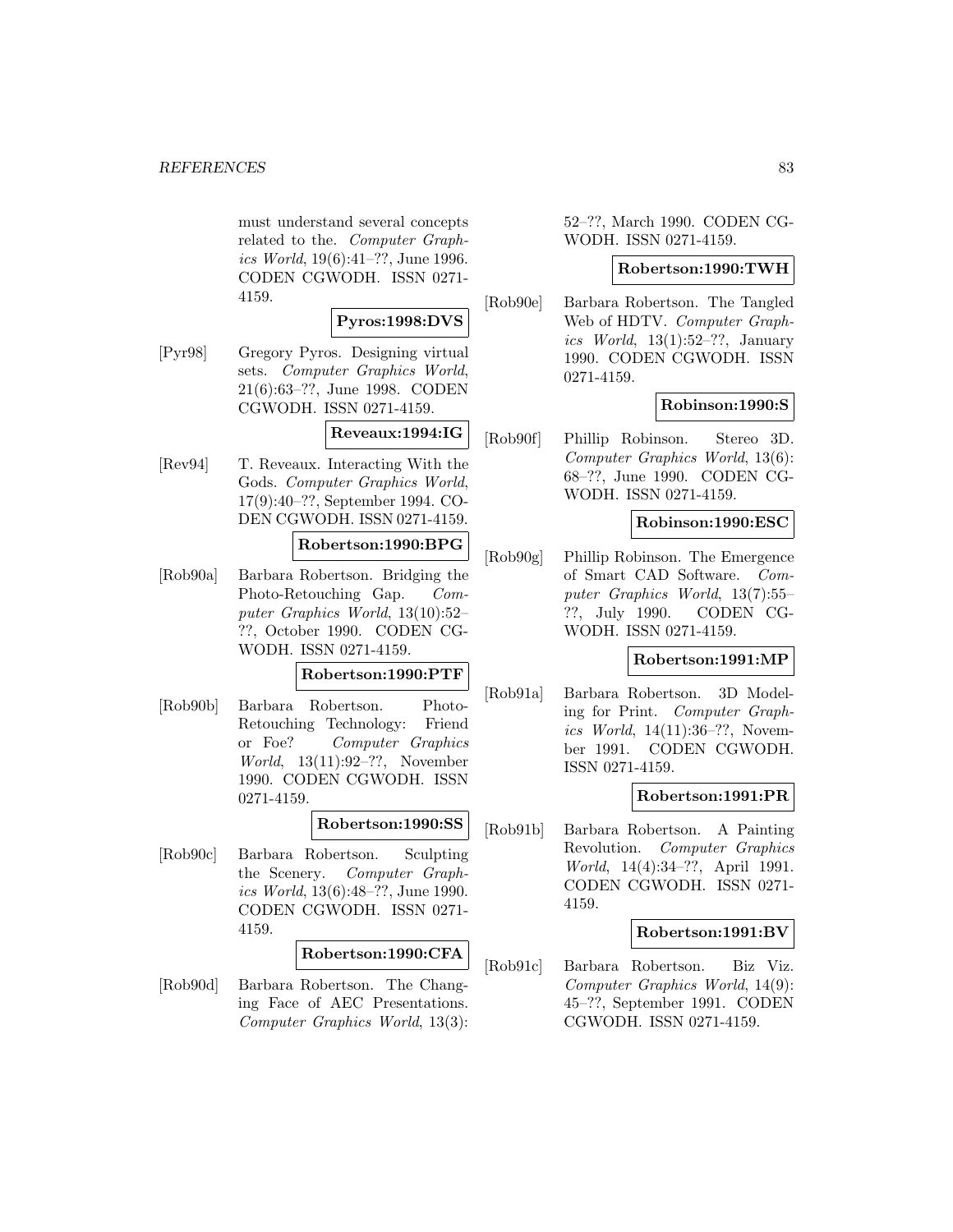#### *REFERENCES* 84

## **Robertson:1991:P**

[Rob91d] Barbara Robertson. Painting in 3D. Computer Graphics World, 14(10):38–??, October 1991. CO-DEN CGWODH. ISSN 0271-4159.

### **Robertson:1991:ET**

[Rob91e] Barbara Robertson. The Electronic Theatre. Computer Graphics World, 14(7):46–??, July 1991. CODEN CGWODH. ISSN 0271- 4159.

#### **Robertson:1992:AI**

[Rob92a] Barbara Robertson. An Art Unto Itself. Computer Graphics World, 15(12):28–??, December 1992. CODEN CGWODH. ISSN 0271-4159.

#### **Robertson:1992:D**

[Rob92b] Barbara Robertson. Disc-O-Mania. Computer Graphics World, 15(6):40–??, June 1992. CODEN CGWODH. ISSN 0271- 4159.

#### **Robertson:1992:MP**

- [Rob92c] Barbara Robertson. Moving Pictures. Computer Graphics World, 15(10):38–??, October 1992. CO-DEN CGWODH. ISSN 0271-4159. **Robertson:1992:RR**
- [Rob92d] Barbara Robertson. Roll Over Rodin. Computer Graphics World, 15(3):33–??, March 1992. CODEN CGWODH. ISSN 0271-4159.

#### **Robertson:1992:SM**

[Rob92e] Barbara Robertson. Shades of Magic. Computer Graphics World, 15(9):59–??, September 1992. CO-DEN CGWODH. ISSN 0271-4159.

### **Robertson:1992:AFM**

[Rob92f] Barbara Robertson. Those Amazing Flying Machines. Computer Graphics World, 15(5):67–??, May 1992. CODEN CGWODH. ISSN 0271-4159.

#### **Robertson:1993:BG**

[Rob93a] Barbara Robertson. Board Games. Computer Graphics World, 16(5):39–??, May 1993. CODEN CGWODH. ISSN 0271- 4159.

## **Robertson:1993:DM**

[Rob93b] Barbara Robertson. Dinosaur Magic. Computer Graphics World, 16(9):44–??, September 1993. CO-DEN CGWODH. ISSN 0271-4159.

#### **Robertson:1993:EM**

[Rob93c] Barbara Robertson. Easy Motion. Computer Graphics World, 16 (12):33–??, December 1993. CO-DEN CGWODH. ISSN 0271-4159.

### **Robertson:1993:PG**

[Rob93d] Barbara Robertson. Physical Graphics. Computer Graphics World, 16(3):37–??, March 1993. CODEN CGWODH. ISSN 0271- 4159.

#### **Robertson:1993:PP**

[Rob93e] Barbara Robertson. Powerful Particles. Computer Graphics World, 16(7):40–??, July 1993. CODEN CGWODH. ISSN 0271-4159.

#### **Robertson:1993:PPG**

[Rob93f] Barbara Robertson. Prime-Time Proving Ground for 3D Graphics. Computer Graphics World, 16(1):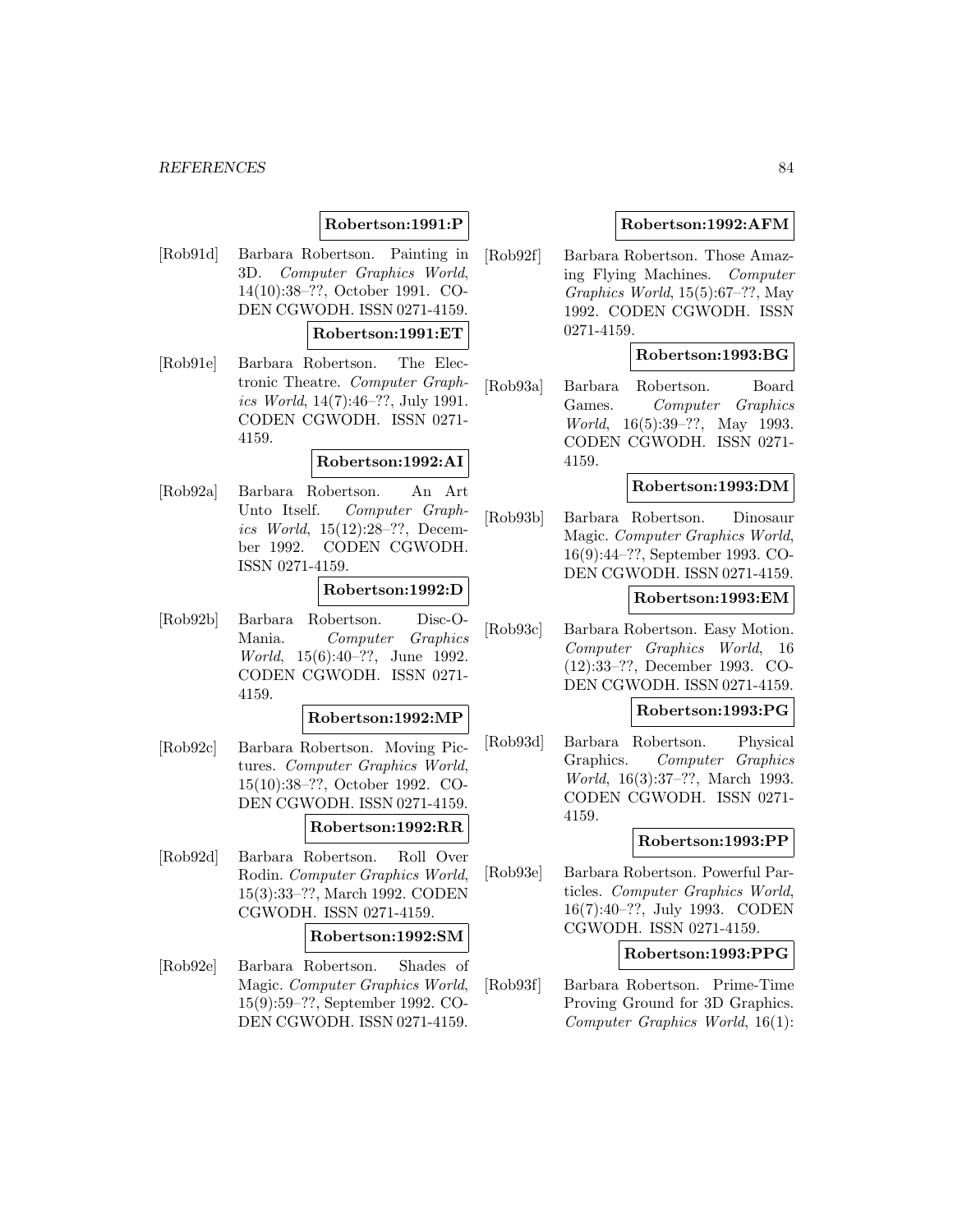35–??, January 1993. CODEN CGWODH. ISSN 0271-4159.

#### **Robertson:1993:R**

[Rob93g] Barbara Robertson. Rendering in the '90s. Computer Graphics World, 16(10):28–??, October 1993. CODEN CGWODH. ISSN 0271-4159.

## **Robertson:1994:CAA**

[Rob94a] B. Robertson. Caught in the Act: The ability to capture motion from live beings is finding wide acceptance as a pragmatic and artful solution to many types of animation problems. Computer Graphics World, 17(9):23– ??, September 1994. CODEN CG-WODH. ISSN 0271-4159.

#### **Robertson:1994:DLC**

[Rob94b] B. Robertson. Disney lets CAPS out of the bag. Computer Graphics World, 17(7):58–??, July 1994. CODEN CGWODH. ISSN 0271- 4159.

## **Robertson:1994:FPL**

[Rob94c] B. Robertson. Fresh Paint: Like word processing, page-layout, and image-editing programs, 3D painting software-which enables artists to paint texture maps directly and interactively onto 3D modelsis one of those technologies that seems impossible to imagine ever having been without. Computer Graphics World, 17(12):28– ??, December 1994. CODEN CG-WODH. ISSN 0271-4159.

### **Robertson:1994:KST**

[Rob94d] B. Robertson. Kid's Stuff: Today, multimedia technology has become sophisticated enough to support some rather interesting children's software designed to teach as it entertains. Computer Graphics World, 17(10):32–??, October 1994. CODEN CGWODH. ISSN 0271-4159.

### **Robertson:1994:SCE**

[Rob94e] B. Robertson. Studios on the Cutting Edge. Computer Graphics World, 17(7):29–??, July 1994. CODEN CGWODH. ISSN 0271- 4159.

### **Robertson:1994:URN**

[Rob94f] B. Robertson. Unbelievably real: For the new feature film The Mask, the team of award-winning special-effects artists at Industrial Light and Magic got their first chance to work with a comedy. Computer Graphics World, 17(8): 52–??, August 1994. CODEN CG-WODH. ISSN 0271-4159.

#### **Robertson:1994:CP**

[Rob94g] Barbara Robertson. 3D Characters on Parade. Computer Graphics World, 17(3):28–??, March 1994. CODEN CGWODH. ISSN 0271-4159.

### **Robertson:1994:DT**

[Rob94h] Barbara Robertson. Digital Toons. Computer Graphics World, 17(6):40–??, June 1994. CODEN CGWODH. ISSN 0271-4159.

#### **Robertson:1994:FF**

[Rob94i] Barbara Robertson. Fascinating filters. Computer Graphics World, 17(1):33–??, January 1994. CO-DEN CGWODH. ISSN 0271-4159.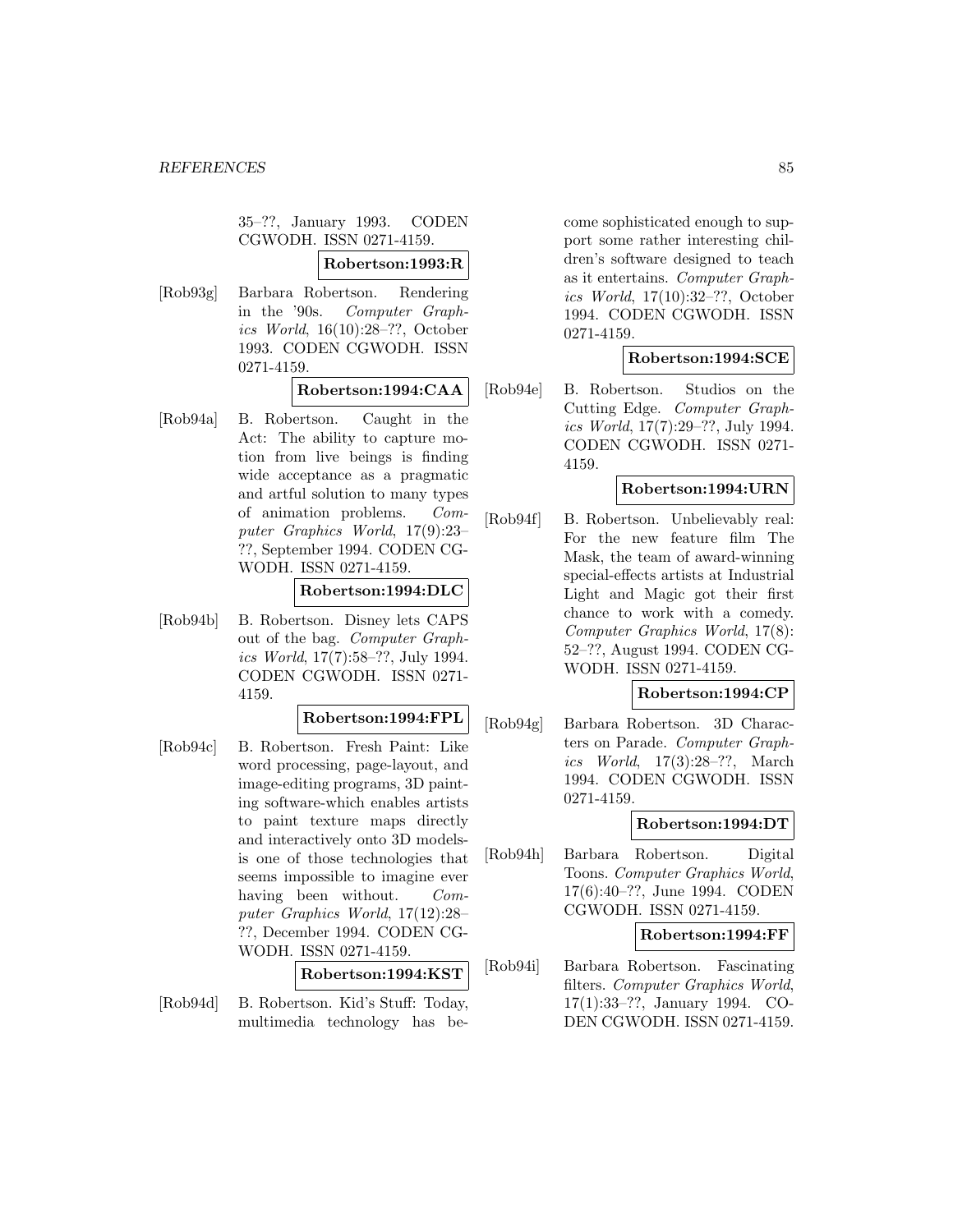#### **Robertson:1994:RWR**

[Rob94j] Barbara Robertson. Ready for a wild ride? Computer Graphics World,  $17(2):30-??$ , February 1994. CODEN CGWODH. ISSN 0271-4159.

#### **Robertson:1994:MAD**

[Rob94k] Barbara Robertson. The Magical Art of Digital Matte Painting. Computer Graphics World, 17(5): 14–??, May 1994. CODEN CG-WODH. ISSN 0271-4159.

### **Robertson:1995:BSD**

[Rob95a] Barbara Robertson. Behind the scenes of disclosure: How IL and M created the virtual-reality environment for Warner Bros.' hot hit Disclosure. Computer Graphics World,  $18(2):35-38$ , February 1995. CODEN CGWODH. ISSN 0271-4159.

### **Robertson:1995:DAI**

[Rob95b] Barbara Robertson. Direct Action — By improving on its motioncapture system Boss Film created an animation tool that enabled the director of the new sci-fi adventure film species to work in real time with a textured CG creature that was moving within an environment. Computer Graphics World, 18(7):52–??, July 1995. CODEN CGWODH. ISSN 0271- 4159.

#### **Robertson:1995:HET**

[Rob95c] Barbara Robertson. Hair-Raising  $E\text{ffects}$  — Techniques for putting hair on humans and fur on ani als are moving out of custom effects

houses and into commercial software. Computer Graphics World, 18(10):24–??, October 1995. CO-DEN CGWODH. ISSN 0271-4159.

#### **Robertson:1995:PES**

[Rob95d] Barbara Robertson. Plug-Ins Electrify 3D Studio. Computer Graphics World, 18(5):36–??, May 1995. CODEN CGWODH. ISSN 0271-4159.

#### **Robertson:1995:MBC**

[Rob95e] Barbara Robertson. The Magic Behind Casper. Computer Graphics World, 18(6):38–??, June 1995. CODEN CGWODH. ISSN 0271- 4159.

### **Robertson:1995:TST**

[Rob95f] Barbara Robertson. Toy Story: A Triumph of Animation. Computer Graphics World, 18(8):28–??, August 1995. CODEN CGWODH. ISSN 0271-4159.

### **Robertson:1995:UA**

[Rob95g] Barbara Robertson. Untamed animation. Computer Graphics World, 18(4):24–??, April 1995. CODEN CGWODH. ISSN 0271- 4159.

## **Robertson:1995:WSV**

[Rob95h] Barbara Robertson. What a set-up!.... virtual sets  $-3D$ computer graphics environments synced to real cameras, rendered in real time, and populated with real people and CG characters who interact with each other — are generating excitement in the broadcast world. Computer Graphics World, 18(7):36–??, July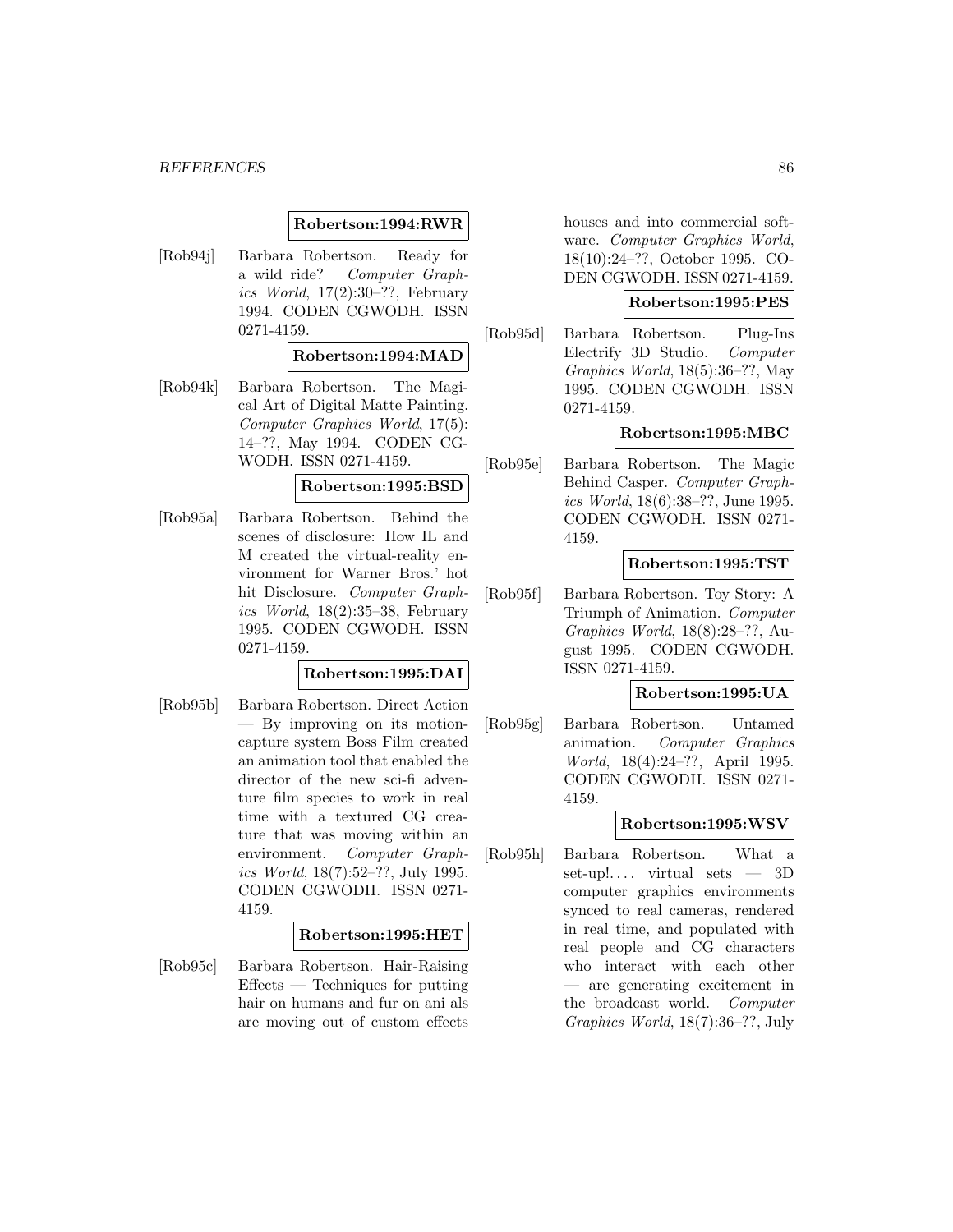1995. CODEN CGWODH. ISSN 0271-4159.

## **Robertson:1996:BDV**

[Rob96a] Barbara Robertson. Battling for dominance — vendors claiming their workstations are "the priceperformance leaders" or "the honest 3D machines" battle for dominance in the midrange of the market. Computer Graphics World, 19 (3):52–??, March 1996. CODEN CGWODH. ISSN 0271-4159.

## **Robertson:1996:HBT**

[Rob96b] Barbara Robertson. He's back! T2 3D, the third installment of the fast-action, science-fiction Terminator saga, combines elements from the theater, virtualreality, theme-park, and feature film worlds to create an immersive, sensory experience. Computer Graphics World, 19(7):36– ??, July 1996. CODEN CG-WODH. ISSN 0271-4159.

## **Robertson:1996:JAA**

[Rob96c] Barbara Robertson. Jumanji's amazing animals — ILM's visualeffects team has done it again. the creators of the believable dinosaurs in Jurassic Park have performed their magic once again for Jumanji, TriStar Pictures' new action-adventure film, which stars hundreds of 3D, animated animals you'd swear are living, breathing creatures. Computer Graphics World, 19(1):28–??, January 1996. CODEN CGWODH. ISSN 0271- 4159.

## **Robertson:1996:TTE**

[Rob96d] Barbara Robertson. Texture tac $tics$  — even though the quality differs from product to product, hardware acceleration for texture mapping is showing up on everything from .... *Computer Graph*ics World, 19(6):33–??, June 1996. CODEN CGWODH. ISSN 0271- 4159.

## **Robertson:1997:PVC**

[Rob97a] Barbara Robertson. 3D power. Computer Graphics World, 20 (10):65–??, October 1997. CO-DEN CGWODH. ISSN 0271-4159.

### **Robertson:1997:ASR**

[Rob97b] Barbara Robertson. Animation special report: Making motion easy — computer animation programs have not always been easy to use. but that's starting to change as vendors bring out an ever-increasing number of clever tools that make the art of animation a little faster, a little easier, and maybe even a little better. Computer Graphics World, 20(4): 42–??, April 1997. CODEN CG-WODH. ISSN 0271-4159.

## **Robertson:1997:DSC**

[Rob97c] Barbara Robertson. Different strokes. Computer Graphics World, 20(12):26–??, December 1997. CODEN CGWODH. ISSN 0271-4159.

### **Robertson:1997:PPP**

[Rob97d] Barbara Robertson. Pioneers and performers. Computer Graphics World, 20(11):46–??, November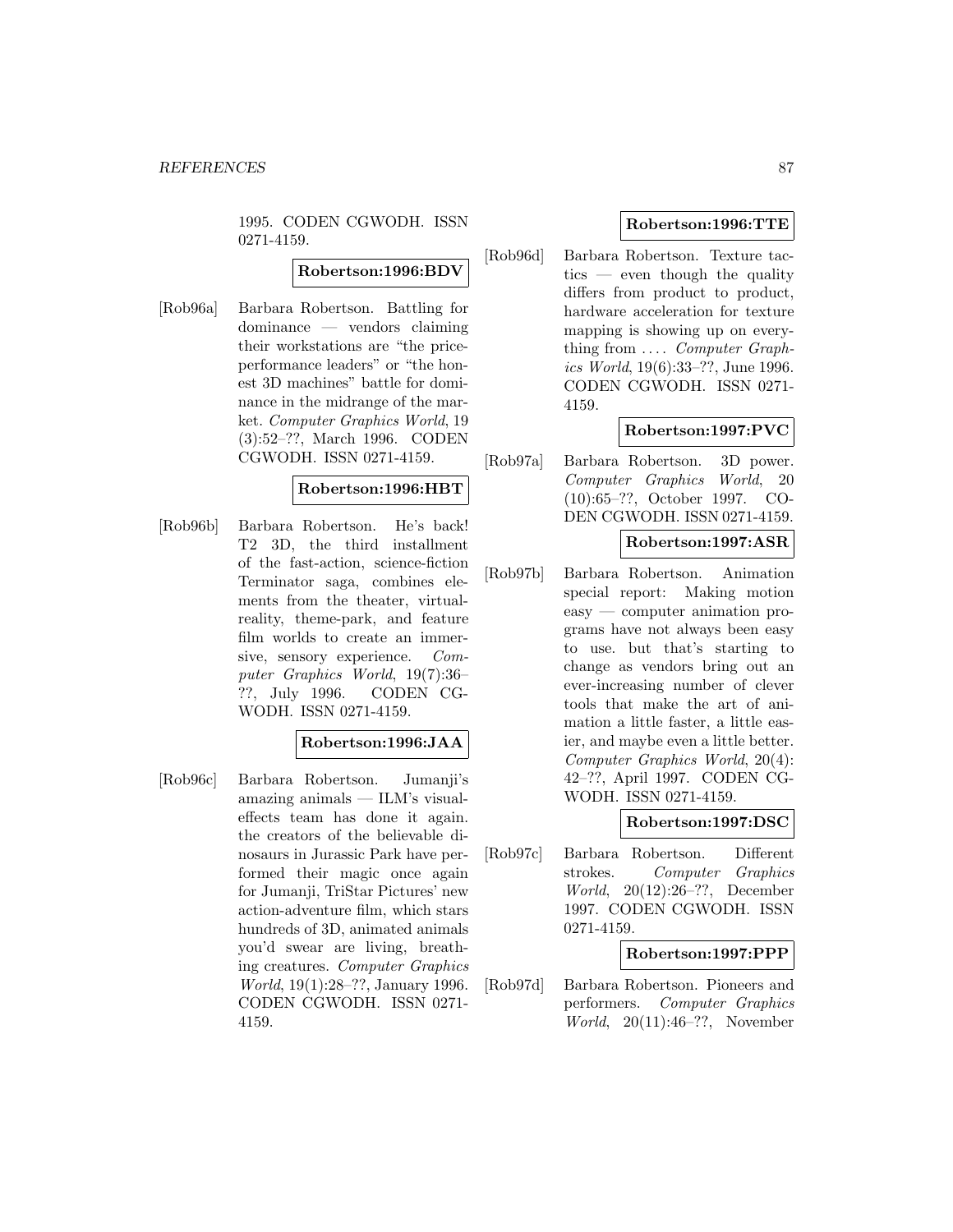1997. CODEN CGWODH. ISSN 0271-4159.

# **Robertson:1997:PE**

[Rob97e] Barbara Robertson. Pushing the envelope. Computer Graphics World, 20(8):81–??, August 1997. CODEN CGWODH. ISSN 0271- 4159.

#### **Robertson:1997:RML**

[Rob97f] Barbara Robertson. Read my lips. Computer Graphics World, 20(8): 26–??, August 1997. CODEN CG-WODH. ISSN 0271-4159.

#### **Robertson:1997:RTS**

[Rob97g] Barbara Robertson. Real troopers. Computer Graphics World, 20 (9):26–??, September 1997. CO-DEN CGWODH. ISSN 0271-4159.

### **Robertson:1997:SSI**

[Rob97h] Barbara Robertson. Something has survived. Computer Graphics World, 20(6):34–??, June 1997. CODEN CGWODH. ISSN 0271- 4159.

#### **Robertson:1997:VHA**

[Rob97i] Barbara Robertson. Virtual humans at work. Computer Graphics World, 20(7):33–??, July 1997. CODEN CGWODH. ISSN 0271- 4159.

## **Robertson:1998:APS**

[Rob98a] Barbara Robertson. Antzpiration. Computer Graphics World, 21(10):34–??, October 1998. CODEN CGWODH. ISSN 0271-4159.

### **Robertson:1998:BPP**

[Rob98b] Barbara Robertson. Brushing up. Computer Graphics World, 21(4): 26–??, April 1998. CODEN CG-WODH. ISSN 0271-4159.

### **Robertson:1998:CCN**

[Rob98c] Barbara Robertson. Crowd control. Computer Graphics World, 21(2):30–??, February 1998. CO-DEN CGWODH. ISSN 0271-4159.

#### **Robertson:1998:GIO**

[Rob98d] Barbara Robertson. The grand illusion. Computer Graphics World, 21(1):22–??, January 1998. CO-DEN CGWODH. ISSN 0271-4159.

#### **Robertson:1998:MGN**

[Rob98e] Barbara Robertson. Meet geri: The new face of animation. Computer Graphics World, 21(2):20– ??, February 1998. CODEN CG-WODH. ISSN 0271-4159.

#### **Robertson:1998:NCC**

[Rob98f] Barbara Robertson. A new cast of characters: From Antz to 'Zillas. Computer Graphics World, 21(7): 31–??, July 1998. CODEN CG-WODH. ISSN 0271-4159.

### **Robertson:1998:RTC**

[Rob98g] Barbara Robertson. Right on track. Computer Graphics World, 21(5):54–??, May 1998. CODEN CGWODH. ISSN 0271-4159.

#### **Robertson:1998:SAN**

[Rob98h] Barbara Robertson. Sav A-h-h-hh. Computer Graphics World, 21 (3):28–??, March 1998. CODEN CGWODH. ISSN 0271-4159.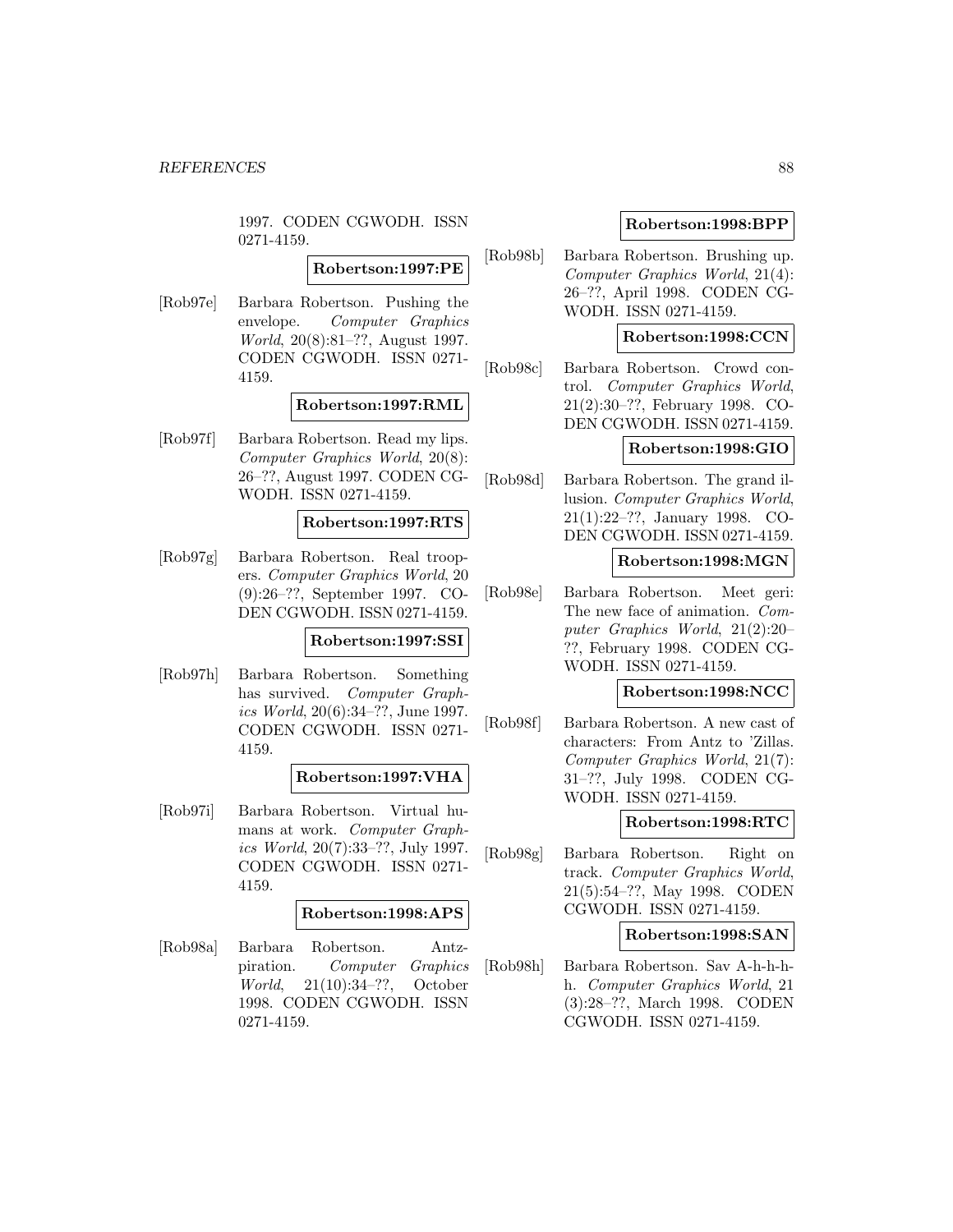## **Romwell:1997:DBG**

[Rom97] Amy Romwell. The design benefits of group  $VR$  — what's the best way for engineers and scientists to share their ideas with one another? for some, the best solution might be to use virtual reality. from VR theaters to shared virtual space via the Internet, virtual reality is becoming an increasingly important medium in project design, presentation, and collaboration. Computer Graphics World, 20(2):21–??, February 1997. CO-DEN CGWODH. ISSN 0271-4159.

## **Rosenberg:1990:WAP**

[Ros90] Debra Rosenberg. What's Ahead for PC CAD? Computer Graphics World, 13(4):63–??, April 1990. CODEN CGWODH. ISSN 0271- 4159.

## **Rowell:1996:COD**

[Row96] Amy Rowell. The 2D CAD option — despite the growing popularity of solid modeling software, the demand for ZD CAD software continues to be strong. and whether you're a technical illustrator, an engineer, an architect, or a hobbyist, chances are good that you can find a package perfectly suited to your particular needs. Computer Graphics World, 19(7):52–??, July 1996. CODEN CGWODH. ISSN 0271-4159.

#### **Rowe:1997:SMW**

[Row97a] Jeffrey Rowe. Surface modeling. Computer Graphics World, 20(9): 47–??, September 1997. CODEN CGWODH. ISSN 0271-4159.

## **Rowell:1997:CCI**

[Row97b] Amy Rowell. CAD/CAM interoperability. Computer Graphics World, 20(6):57–??, June 1997. CODEN CGWODH. ISSN 0271- 4159.

#### **Rowell:1997:ELR**

[Row97c] Amy Rowell. Engineered to look real. Computer Graphics World, 20(11):26–??, November 1997. CODEN CGWODH. ISSN 0271-4159.

#### **Rowell:1997:PDW**

[Row97d] Amy Rowell. Prototyping in a digital world. Computer Graphics World, 20(9):55–??, September 1997. CODEN CGWODH. ISSN 0271-4159.

### **Rowell:1997:CMH**

[Row97e] Amy A. Rowell. CAD meets hollywood at TFX. Computer Graphics World, 20(8):53–??, August 1997. CODEN CGWODH. ISSN 0271- 4159.

#### **Rowe:1998:TDS**

[Row98a] Jeffrey Rowe. Tools for the digital stylist. Computer Graphics World, 21(3):73–??, March 1998. CODEN CGWODH. ISSN 0271-4159.

**Rowell:1998:VVS**

[Row98b] Amy A. Rowell. Virtual vehicles set the pace. Computer Graphics World, 21(3):61–??, March 1998. CODEN CGWODH. ISSN 0271- 4159.

## **Rowell:1998:PDM**

[Row98c] Arny A. Rowell. Product data management sports a new look.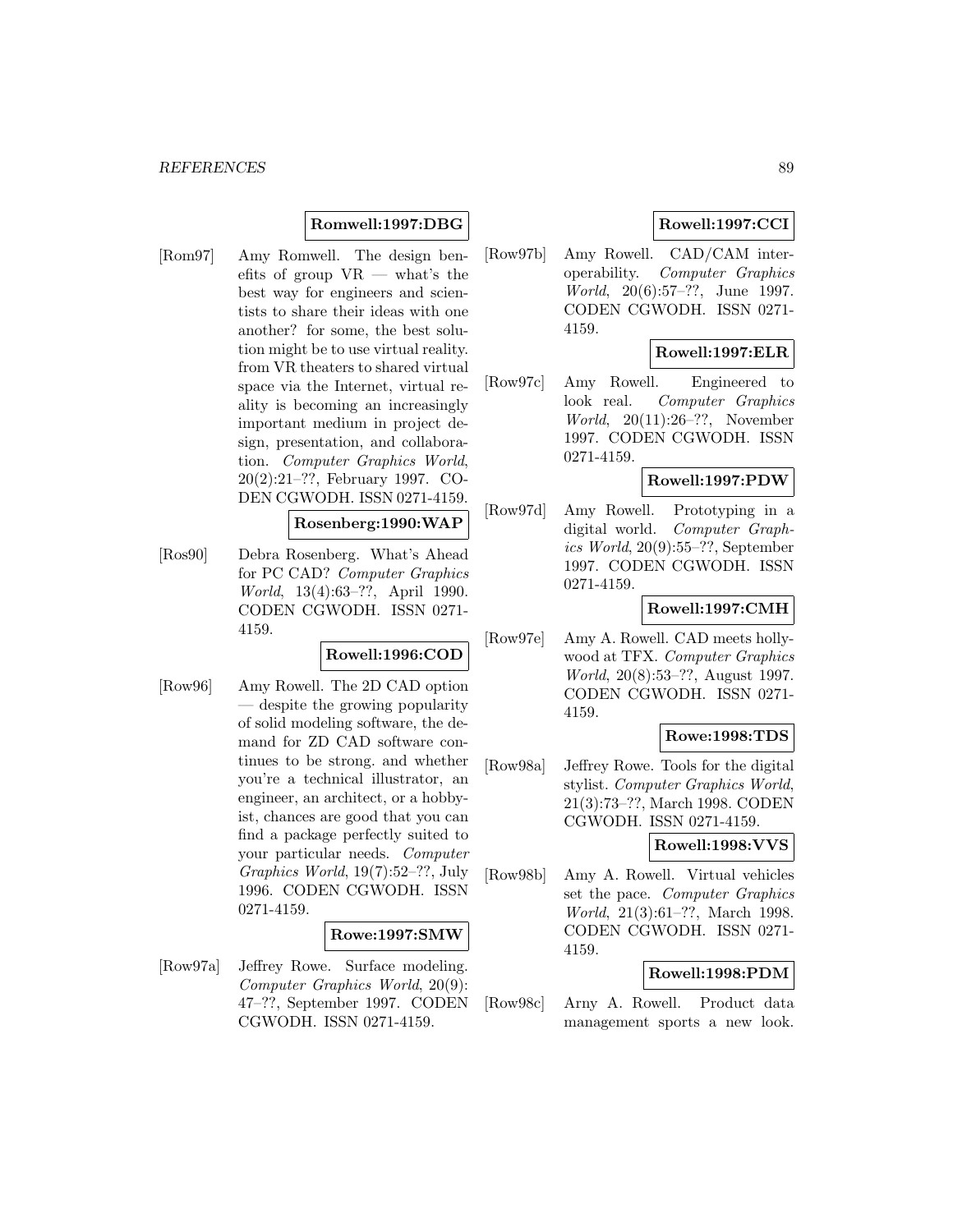Computer Graphics World, 21(2): 42–??, February 1998. CODEN CGWODH. ISSN 0271-4159.

# **Rowell:1997:CCS**

[RR97] Amy Rowell and Jeffrey Rowe. CAD/CAM special report: Industrial design — industrial design is a complex field of activity that straddles the worlds of both art and engineering. the job of the industrial designer is to create innovative products and help bring them to market quickly. Computer Graphics World, 20(3):S1– ??, March 1997. CODEN CG-WODH. ISSN 0271-4159.

## **Rosenberg:1990:SP**

[RV90] Debra Rosenberg and Audrey Vasilopoulos. Smart Prototypes. Computer Graphics World, 13(6): 99–??, June 1990. CODEN CG-WODH. ISSN 0271-4159.

#### **Savage:1998:AIT**

[Sav98] Lorraine Savage. The anime invasion. Computer Graphics World, 21(4):73–??, April 1998. CODEN CGWODH. ISSN 0271-4159.

## **Schultz:1992:HMM**

[Sch92] Steven Schultz. High Marks for Multimedia. Computer Graphics World, 15(7):61–??, July 1992. CODEN CGWODH. ISSN 0271- 4159.

### **Schechter:1995:AG**

[Sch95a] Joanne Schechter. Accelerating 3D graphics. Computer Graphics World, 18(10):??, October 1995. CODEN CGWODH. ISSN 0271- 4159.

## **Schechter:1995:AGG**

[Sch95b] Joanne Schechter. Accelerating 3D Graphics — 3D graphics accelerators are promising to bring workstation-quality 3D graphics to Pentium PCs. But can you really get workstation-level 3D graphics on the PC at PC prices? Computer Graphics World, 18 (10):35–??, October 1995. CO-DEN CGWODH. ISSN 0271-4159.

# **Schechter:1995:SCD**

[Sch95c] Joanne Schechter. The Spin on CD-ROM Drives. Computer Graphics World, 18(9):23– ??, September 1995. CODEN CG-WODH. ISSN 0271-4159.

## **Schechter:1997:FMO**

[Sch97a] Joanne Schechter. Flat monitors. Computer Graphics World, 20(7): 53–??, July 1997. CODEN CG-WODH. ISSN 0271-4159.

#### **Schechter:1997:SPL**

[Sch97b] Joanne Schechter. Selecting a projector. Computer Graphics World, 20(6):51–??, June 1997. CODEN CGWODH. ISSN 0271-4159.

### **Schechter:1997:UWS**

[Sch97c] Joanne Schechter. Unix workstations stand their ground. Computer Graphics World, 20(10):36– ??, October 1997. CODEN CG-WODH. ISSN 0271-4159.

### **Schechter:1997:UYT**

[Sch97d] Joanne Schechter. Update your thinking of stereoscopic displays. Computer Graphics World, 20(9): 37–??, September 1997. CODEN CGWODH. ISSN 0271-4159.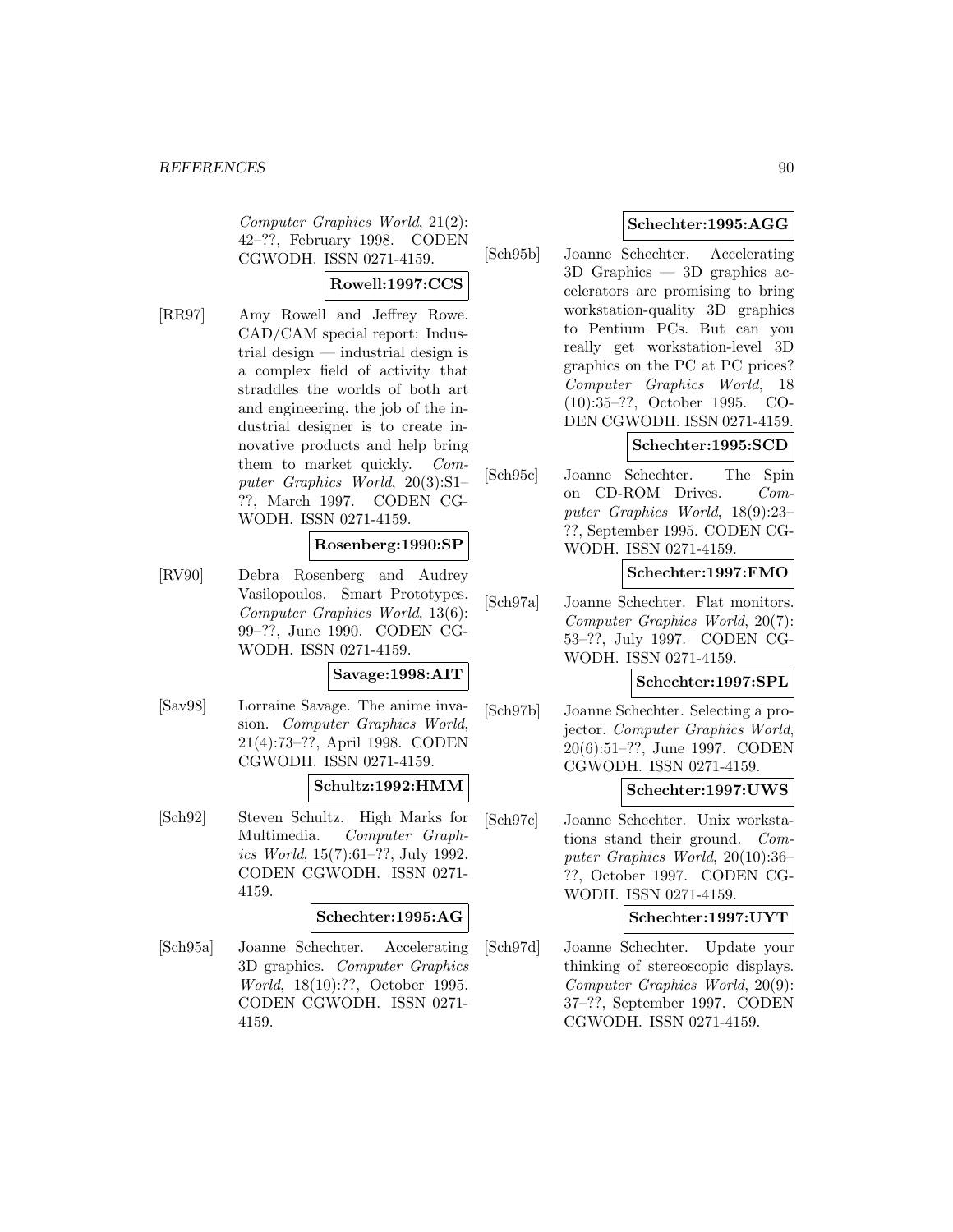### **Schechter:1997:WED**

[Sch97e] Joanne Schechter. The workstation explosion — dramatic advances in PC and graphics technology have effectively married the full-featured graphics workstation to the ordinary PC. the result? the powerful NT workstation. as the market for these new machines explodes, vendors scramble to claim their slice of the pie. Computer Graphics World, 20(2): 40–??, February 1997. CODEN CGWODH. ISSN 0271-4159.

#### **Schechter:1998:DMT**

[Sch98a] Joanne Schechter. 3D digitizers make their mark. Computer Graphics World, 21(3):79– ??, March 1998. CODEN CG-WODH. ISSN 0271-4159.

#### **Schechter:1998:RRF**

[Sch98b] Joanne Schechter. Richer ride films. Computer Graphics World, 21(1):44–??, January 1998. CO-DEN CGWODH. ISSN 0271-4159.

#### **Sena:1990:CD**

[Sen90a] Michael Sena. Computer-Aided Dispatching. Computer Graphics World, 13(5):34–??, May 1990. CODEN CGWODH. ISSN 0271- 4159.

#### **Sena:1990:DM**

[Sen90b] Michael L. Sena. Do-it-Yourself Mapping. Computer Graphics World, 13(3):62–??, March 1990. CODEN CGWODH. ISSN 0271- 4159.

## **Sculley:1990:PA**

[SH90] Jack Sculley and Inge Hutzel. Playing Author. Computer Graphics World,  $13(2):58-$ ??, February 1990. CODEN CGWODH. ISSN 0271-4159.

### **ShammsMortier:1995:SCA**

[Sha95] R. Shamms Mortier. A Second Chance for the Amiga — How long a life the Amiga can sustain depends on the direction in which German computer manufacturer ESCOM AG takes the technology, how quickly it can bring new products to market, and how users and developers respond. Computer Graphics World, 18(10):52– ??, October 1995. CODEN CG-WODH. ISSN 0271-4159.

### **Shoor:1990:PP**

[Sho90a] Rita Shoor. Pouring Plastic. Computer Graphics World, 13(12):60– ??, December 1990. CODEN CG-WODH. ISSN 0271-4159.

#### **Shoor:1990:TT**

[Sho90b] Rita Shoor. Targeting Treatment. Computer Graphics World, 13(2): 38–??, February 1990. CODEN CGWODH. ISSN 0271-4159.

#### **Shoor:1991:HS**

[Sho91] Rita Shoor. Hollywood Style. Computer Graphics World, 14(3): 34–??, March 1991. CODEN CG-WODH. ISSN 0271-4159.

#### **Shoor:1993:EOO**

[Sho93a] Rita Shoor. The Erasable Optical Option. Computer Graphics World, 16(1):59–??, January 1993.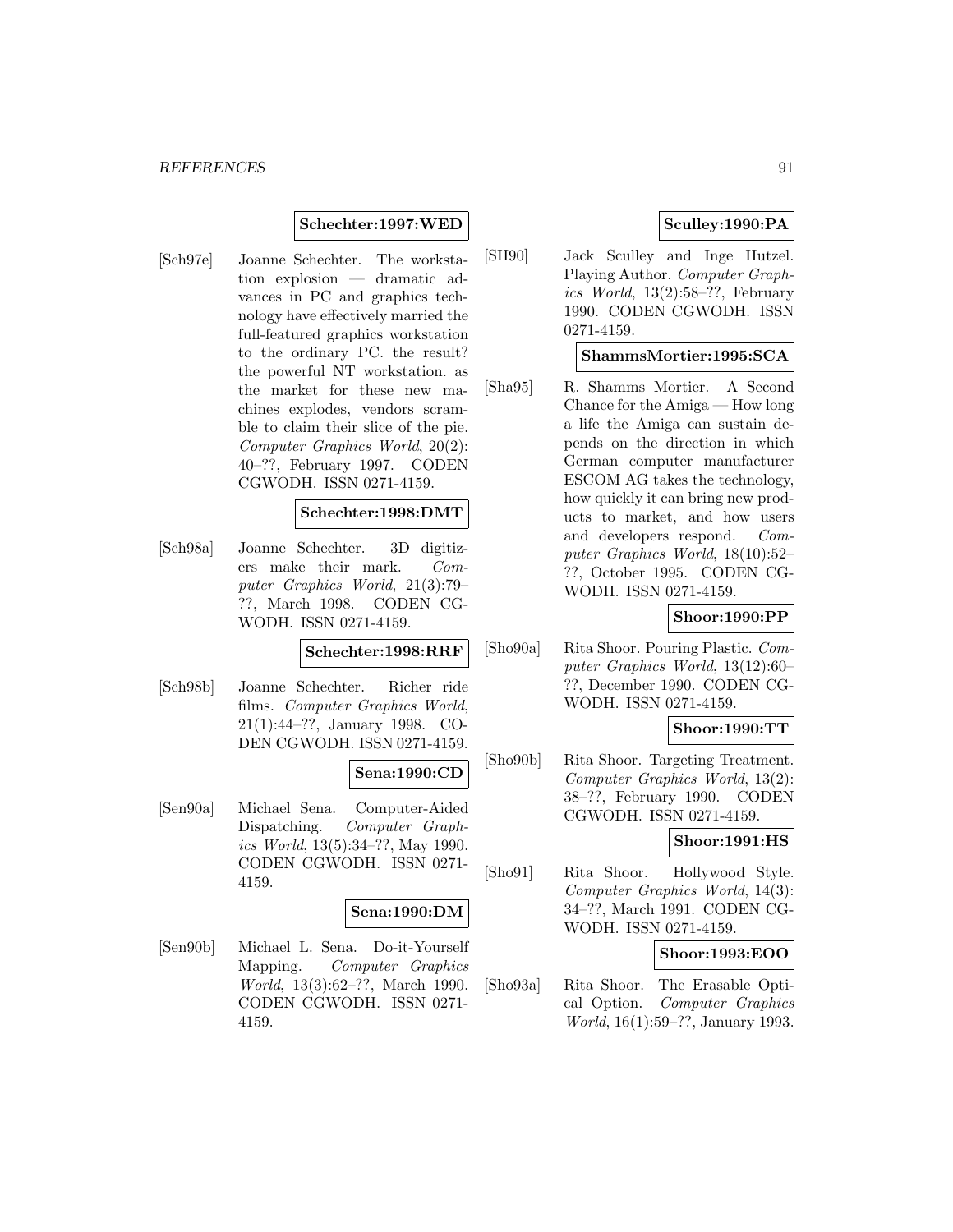CODEN CGWODH. ISSN 0271- 4159.

### **Shoor:1993:TD**

[Sho93b] Rita Shoor. Trapping on the Desktop. Computer Graphics World, 16(6):67–??, June 1993. CODEN CGWODH. ISSN 0271-4159.

### **Simerman:1995:AAT**

[Sim95a] T. Simerman. Anatomy of an Animation: Technical hurdles, time constraints, and high costs are often cited as obstacles to the generation of more sophisticated 3D characters. Computer Graphics World, 18(3):36–??, March 1995. CODEN CGWODH. ISSN 0271- 4159.

### **Simerman:1995:AA**

- [Sim95b] Tony Simerman. Anatomy of an animation. Computer Graphics World, 18(3):??, March 1995. CO-DEN CGWODH. ISSN 0271-4159. **Smith:1996:CCS**
- [Smi96a] Susan Smith. The challenges of complex surfaces — while some argue that surfaces have not progressed nearly enough, others point to developments in surface modeling that make working with complex surfaces just a little easier. Computer Graphics World, 19 (11):26–??, November 1996. CO-DEN CGWODH. ISSN 0271-4159. **Smith:1996:HMI**
- [Smi96b] Susan Smith. Hybrid modeling — if this new approach to solid modeling does everything vendors claim it does, then it's no wonder that some companies are touting it as the wave of the future.

Computer Graphics World, 19(9): 25–??, September 1996. CODEN CGWODH. ISSN 0271-4159.

## **Sorensen:1990:AAA**

[Sor90a] Peter Sorensen. Animation Across the Airwaves. Computer Graphics World, 13(11):80–??, November 1990. CODEN CGWODH. ISSN 0271-4159.

# **Sorensen:1990:CSS**

[Sor90b] Peter Sorensen. From the Computer Screen to the Silver Screen. Computer Graphics World, 13(9): 57–??, September 1990. CODEN CGWODH. ISSN 0271-4159.

# **Sorensen:1990:HG**

[Sor90c] Peter Sorensen. Hair-Raising Graphics. Computer Graphics World, 13(1):44–??, January 1990. CODEN CGWODH. ISSN 0271- 4159.

#### **Sorensen:1990:FF**

[Sor90d] Peter Sorensen. The Fruits of Fractals. Computer Graphics World, 13(5):54–??, May 1990. CODEN CGWODH. ISSN 0271- 4159.

### **Sorensen:1991:AA**

[Sor91a] Peter Sorensen. Algorithmic Advancements. Computer Graphics World, 14(6):42–??, June 1991. CODEN CGWODH. ISSN 0271- 4159.

#### **Sorensen:1991:EC**

[Sor91b] Peter Sorensen. Exploring the Cosmos. Computer Graphics World, 14(4):86–??, April 1991. CODEN CGWODH. ISSN 0271- 4159.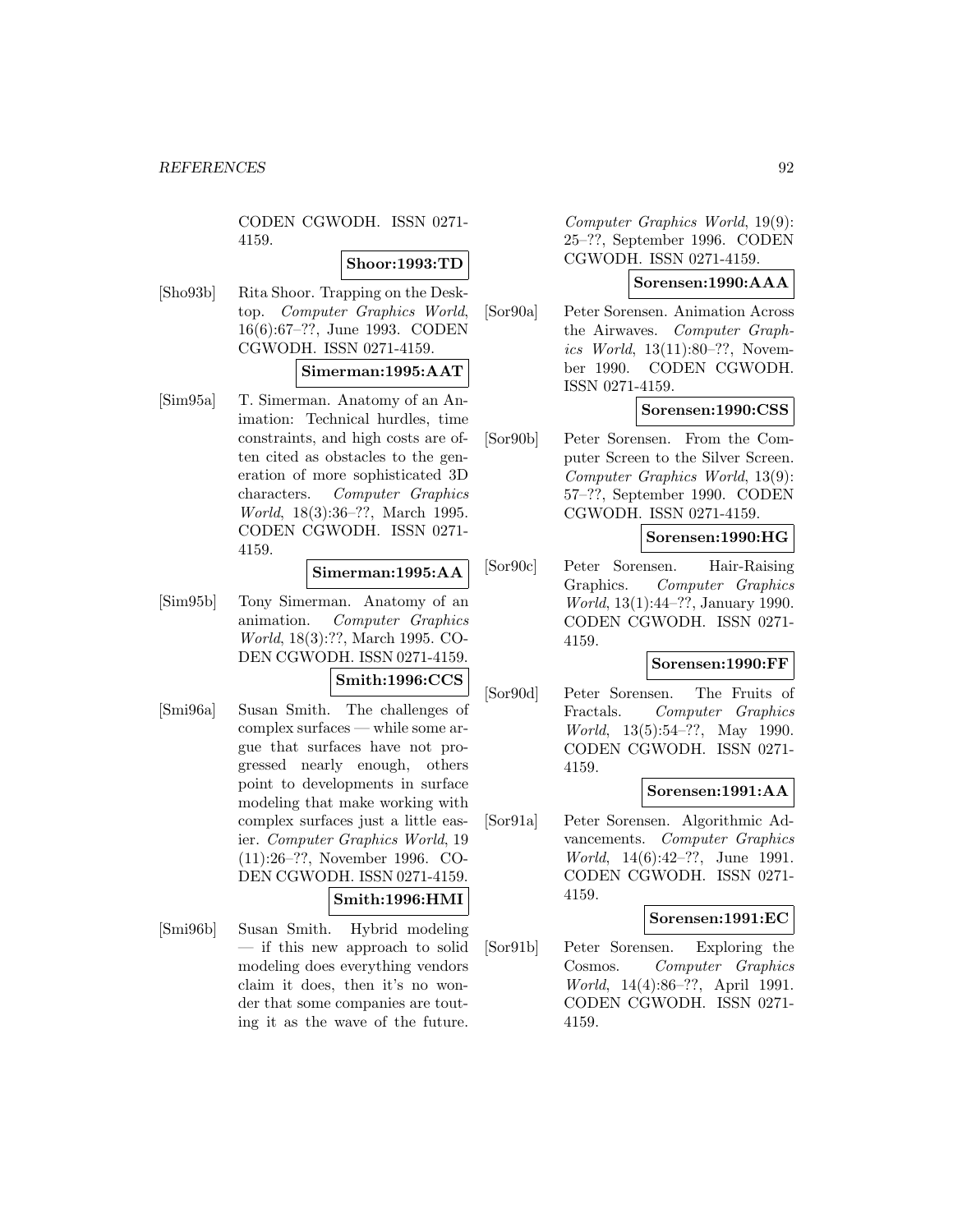#### *REFERENCES* 93

### **Sorensen:1991:MW**

[Sor91c] Peter Sorensen. Making Waves. Computer Graphics World, 14(3): 40–??, March 1991. CODEN CG-WODH. ISSN 0271-4159.

## **Sorensen:1991:TFE**

[Sor91d] Peter Sorensen. Terminator 2: A Film Effects Revolution. Computer Graphics World, 14(10):56– ??, October 1991. CODEN CG-WODH. ISSN 0271-4159.

#### **Sorensen:1991:WWE**

[Sor91e] Peter Sorensen. Water, Water, Everywhere. Computer Graphics World, 14(3):48–??, March 1991. CODEN CGWODH. ISSN 0271- 4159.

#### **Sorensen:1992:MM**

[Sor92] Peter Sorensen. Morphing Magic. Computer Graphics World, 15(1): 36–??, January 1992. CODEN CGWODH. ISSN 0271-4159.

#### **Spohrer:1998:MCM**

[Spo98] Richlard Spohrer. Making CAD models shine. Computer Graphics World, 21(1):51–??, January 1998. CODEN CGWODH. ISSN 0271- 4159.

### **Sprince:1994:MIP**

[Spr94] R. Sprince. The Making of an Interactive Press Kit: A behindthe-scenes look at how ABC Television used multimedia technology to create an interactive, CD-ROM-based press kit to promote a television miniseries. Computer Graphics World, 17(9):49– ??, September 1994. CODEN CG-WODH. ISSN 0271-4159.

## **Stock:1990:NW**

[SR90] Rodney Stock and Barbara Robertson. The Next Wave. Computer Graphics World, 13(8):82– ??, August 1990. CODEN CG-WODH. ISSN 0271-4159.

## **Stapleton:1990:VM**

[Sta90] Lisa Stapleton. Visualizing Math. Computer Graphics World, 13(6): 59–60, 63–64, June 1990. CODEN CGWODH. ISSN 0271-4159.

#### **Stock:1990:SC**

[Sto90] Rodney Stock. The Super Chip. Computer Graphics World, 13(7): 85–??, July 1990. CODEN CG-WODH. ISSN 0271-4159.

## **Tests:1994:GTI**

[Tes94] B. M. Tests. Graphical Treasures on the Internet. Computer Graphics World, 17(11):34–??, November 1994. CODEN CGWODH. ISSN 0271-4159.

### **Thornton:1995:MM**

[Tho95a] Jack Thornton. From model to mold. Computer Graphics World, 18(11):??, November 1995. CO-DEN CGWODH. ISSN 0271-4159.

#### **Thornton:1995:MMD**

[Tho95b] Jack Thornton. From Model to Mold — Developments in computer-aided manufacturing software are helping to speed up the design-to-manufacturing process for plastic parts. Computer Graphics World, 18(11):26– ??, November 1995. CODEN CG-WODH. ISSN 0271-4159.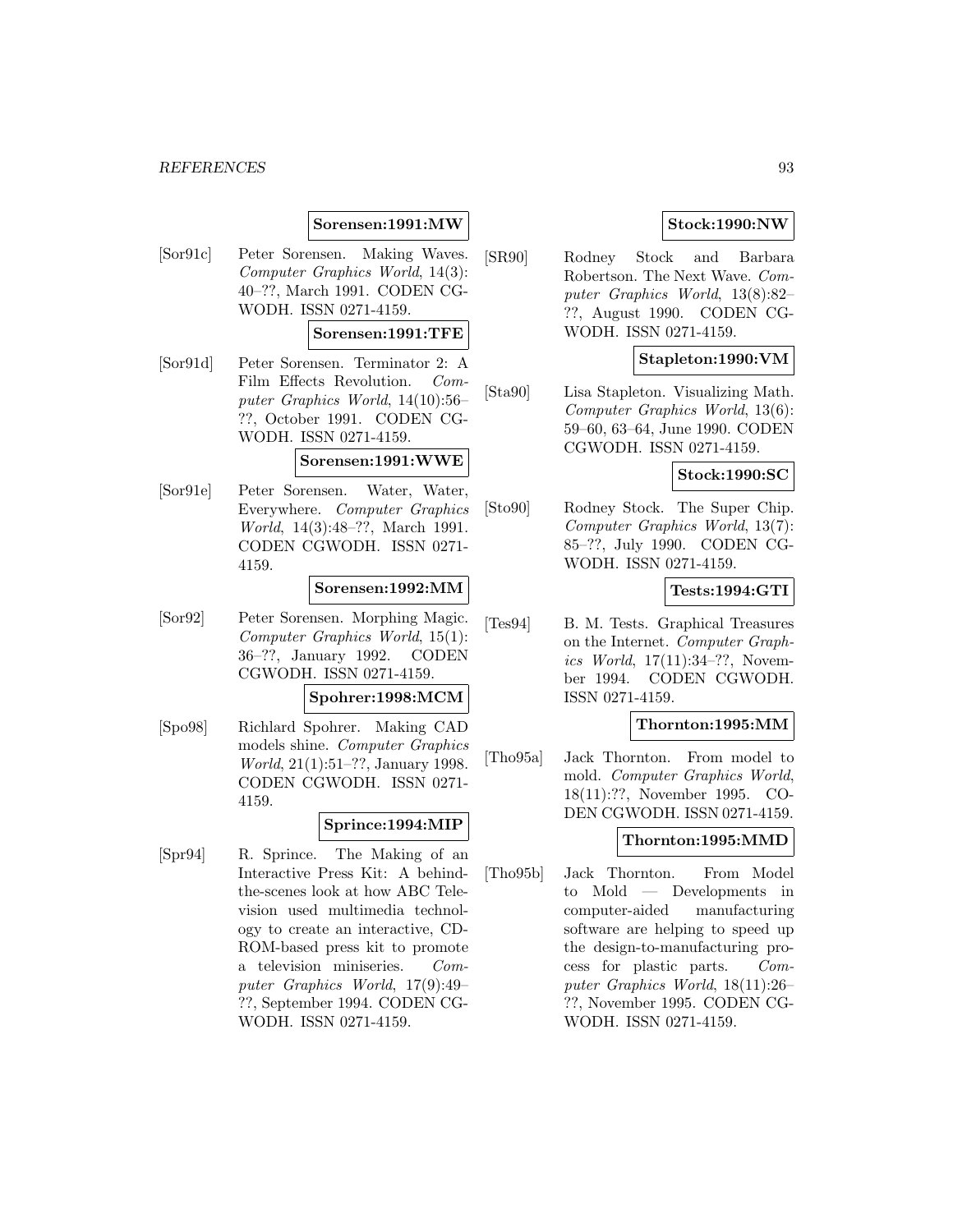#### **Trueblood:1986:HH**

[Tru86] Mark Trueblood. Highlighting Halley's. Computer Graphics World, 9(9):44–46, 48, September 1986. CODEN CGWODH. ISSN 0271-4159.

#### **Tucker:1995:WWE**

[Tuc95a] M. J. Tucker. The Workstation Warriors: Even for people who have been using workstations for years and who are familiar with the issues of workstation/server computing, deciding what to buy today can be a major headache. Computer Graphics World, 18(1): 25–??, January 1995. CODEN CGWODH. ISSN 0271-4159.

### **Tucker:1995:WW**

[Tuc95b] Michael Jay Tucker. Workstation warriors. Computer Graphics World, 18(1):??, January 1995. CODEN CGWODH. ISSN 0271- 4159.

### **Tucker:1996:HMG**

[Tuc96] Michael Jay Tucker. Have highend monitors gone vanilla? if you're interested in purchasing a 1- to 21-inch, high-end color monitor, your choices are broader than ever. Computer Graphics World, 19(8):65–??, August 1996. CO-DEN CGWODH. ISSN 0271-4159.

## **Vacca:1996:WWT**

[Vac96] John R. Vacca. 3D worlds on the Web — thanks to the stabilization of the Virtual Reality Modeling Language (VRML), the tools needed to create and view 3D worlds on the Web are becoming more widely available. Computer Graphics World, 19(5):43–??, May 1996. CODEN CGWODH. ISSN 0271-4159.

#### **Vasilopoulos:1990:AGG**

[Vas90a] Audrey Vasilopoulos. Atlanta Gets the Gold. Computer Graphics World, 13(12):83–??, December 1990. CODEN CGWODH. ISSN 0271-4159.

#### **Vasilopoulos:1990:CA**

[Vas90b] Audrey Vasilopoulos. Cartoon Animation. Computer Graphics World, 13(1):77–??, January 1990. CODEN CGWODH. ISSN 0271- 4159.

### **Vasilopoulos:1990:GT**

[Vas90c] Audrey Vasilopoulos. Graphics on Trial. Computer Graphics World, 13(2):83–??, February 1990. CO-DEN CGWODH. ISSN 0271-4159.

#### **Vasilopoulos:1990:SC**

[Vas90d] Audrey Vasilopoulos. Shopping by Computer. Computer Graphics World, 13(4):85–??, April 1990. CODEN CGWODH. ISSN 0271- 4159.

#### **Vasilopoulos:1991:MA**

[Vas91] Audrey Vasilopoulos. Mix-and-Match Animation. Computer Graphics World, 14(1):85–??, January 1991. CODEN CGWODH. ISSN 0271-4159.

#### **Vincenzi:1997:BMO**

[Vin97] Lisa Vincenzi. Buying motion one way to create animated characters is to use motion-capture technology. and if you don't have